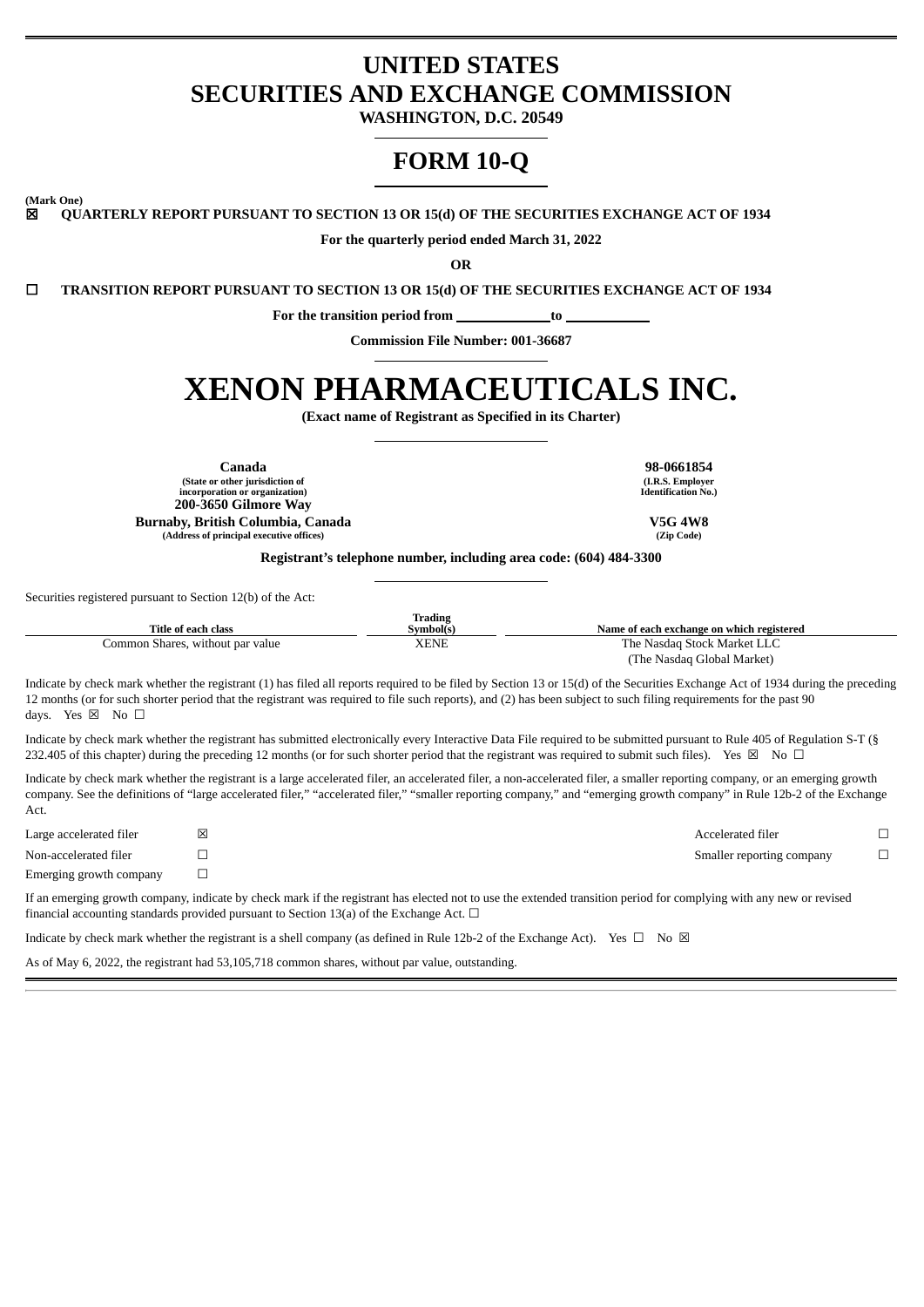## **XENON PHARMACEUTICALS INC. QUARTERLY REPORT ON FORM 10-Q FOR THE QUARTER ENDED MARCH 31, 2022**

## **TABLE OF CONTENTS**

|                                                                                                                 | Page |
|-----------------------------------------------------------------------------------------------------------------|------|
| PART I. FINANCIAL INFORMATION                                                                                   | 3    |
| <b>Item 1. Financial Statements</b>                                                                             | 3    |
| Consolidated Balance Sheets as of March 31, 2022 and December 31, 2021                                          | 3    |
| Consolidated Statements of Operations and Comprehensive Loss for the three months ended March 31, 2022 and 2021 | 4    |
| Consolidated Statements of Shareholders' Equity for the three months ended March 31, 2022 and 2021              | 5    |
| Consolidated Statements of Cash Flows for the three months ended March 31, 2022 and 2021                        | 6    |
| <b>Notes to Consolidated Financial Statements</b>                                                               | 7    |
| Item 2. Management's Discussion and Analysis of Financial Condition and Results of Operations                   | 14   |
| <b>Item 3. Quantitative and Qualitative Disclosures About Market Risk</b>                                       | 24   |
| <b>Item 4. Controls and Procedures</b>                                                                          | 24   |
| PART II. OTHER INFORMATION                                                                                      | 25   |
| Item 1. Legal Proceedings                                                                                       | 25   |
| Item 1A. Risk Factors                                                                                           | 25   |
| Item 6. Exhibits                                                                                                | 66   |
| <b>SIGNATURES</b>                                                                                               | 67   |
|                                                                                                                 |      |

In this Quarterly Report on Form 10-Q, "we," "our," "us," "Xenon," and "the Company" refer to Xenon Pharmaceuticals Inc. and its subsidiary. "Xenon" and the Xenon logo are the property of Xenon Pharmaceuticals Inc. and are registered in the United States and used or registered in various other jurisdictions. This report contains references to our trademarks and to trademarks belonging to other entities. Solely for convenience, trademarks and trade names referred to in this report may appear without the ® or ™ symbols, but such references are not intended to indicate, in any way, that their respective owners will not assert, to the fullest extent under applicable law, their rights thereto. We do not intend our use or display of other companies' trade names or trademarks to imply a relationship with, or endorsement or sponsorship of us by, any other companies.

-1-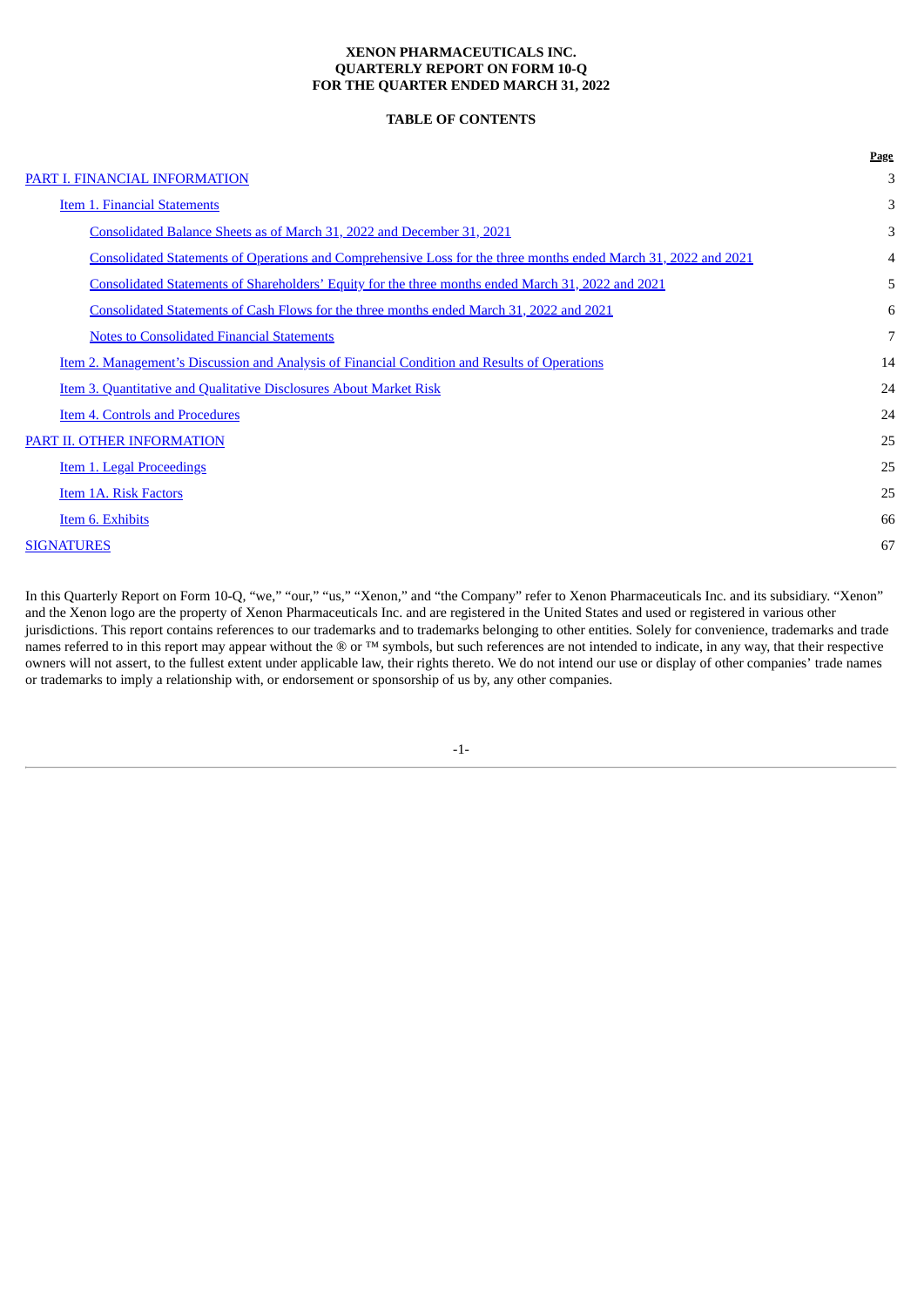## **Risk Factors Summary**

Our business is subject to numerous risks and uncertainties, including those highlighted in the section of this report captioned "Risk Factors." The following is a summary of the principal risks we face:

- We have incurred significant losses since our inception and anticipate that we will continue to incur significant losses for the foreseeable future;
- We will likely need to raise additional funding, which may not be available on acceptable terms, if at all. Failure to obtain this necessary capital when needed may force us to delay, limit or terminate our product development efforts or other operations;
- Clinical drug development involves a lengthy and expensive process with uncertain timelines and uncertain outcomes. If clinical trials are prolonged, delayed, not completed, unsuccessful or inconclusive, we could experience material harm to our business and the market price of our common shares. In addition, we, or our collaborators, may be unable to commercialize our product candidates on a timely basis or at all;
- Clinical trials may fail to demonstrate adequately the safety and efficacy of our or our collaborators' product candidates, at any stage of clinical development. Terminating the development of any of our or our collaborators' product candidates could materially harm our business and the market price of our common shares;
- We or our collaborators may find it difficult to enroll patients in our clinical trials, including for ultra-orphan, orphan or niche indications, which could delay or prevent clinical trials of our product candidates;
- The regulatory approval processes of the FDA, EMA, Health Canada and regulators in other jurisdictions are lengthy, time-consuming and inherently unpredictable. If we, or our collaborators, are unable to obtain regulatory approval for our product candidates in a timely manner, or at all, our business will be substantially harmed;
- If, in the future, we are unable to establish our own sales, marketing and distribution capabilities or enter into agreements for these purposes, we may not be successful in independently commercializing any future products;
- Our prospects for successful development and commercialization of our partnered products and product candidates are dependent upon the research, development and marketing efforts of our collaborators;
- We depend on our collaborative relationship with Neurocrine Biosciences Inc. to further develop and commercialize NBI-921352, and if our relationship is not successful or is terminated, we may not be able to effectively develop and/or commercialize NBI-921352, which could have a material adverse effect on our business;
- We rely on third-party manufacturers to produce our product candidates and on other third parties to store, monitor and transport bulk drug substance and drug product. We and our third-party partners may encounter difficulties with respect to these activities that may delay or impair our ability to initiate or complete our clinical trials, gain regulatory approvals or commercialize approved products;
- We rely on third parties to conduct our pre-clinical studies and clinical trials. If these third parties do not successfully carry out their contractual duties including to comply with applicable laws and regulations or meet expected deadlines, our business could be substantially harmed;
- We could be unsuccessful in obtaining or maintaining adequate patent protection for one or more of our products or product candidates;
- We may not be able to protect our intellectual property rights throughout the world;
- Our business and operations could suffer in the event of an information security incident such as a cybersecurity breach, system failure, or other compromise of our systems or those of a contractor or vendor;
- Health pandemics or epidemics, including the COVID-19 pandemic and other public health crises may materially and adversely affect our business, financial condition and results of operations;
- The market price of our common shares may be volatile, and purchasers of our common shares could incur substantial losses;
- Future sales and issuances of our common shares or securities convertible into or exchangeable for common shares would cause our shareholders to incur dilution and could cause the market price of our common shares to fall; and
- We are at risk of securities class action litigation.

Our Risk Factors are not guarantees that no such conditions exist as of the date of this report and should not be interpreted as an affirmative statement that such risks or conditions have not materialized, in whole or in part.

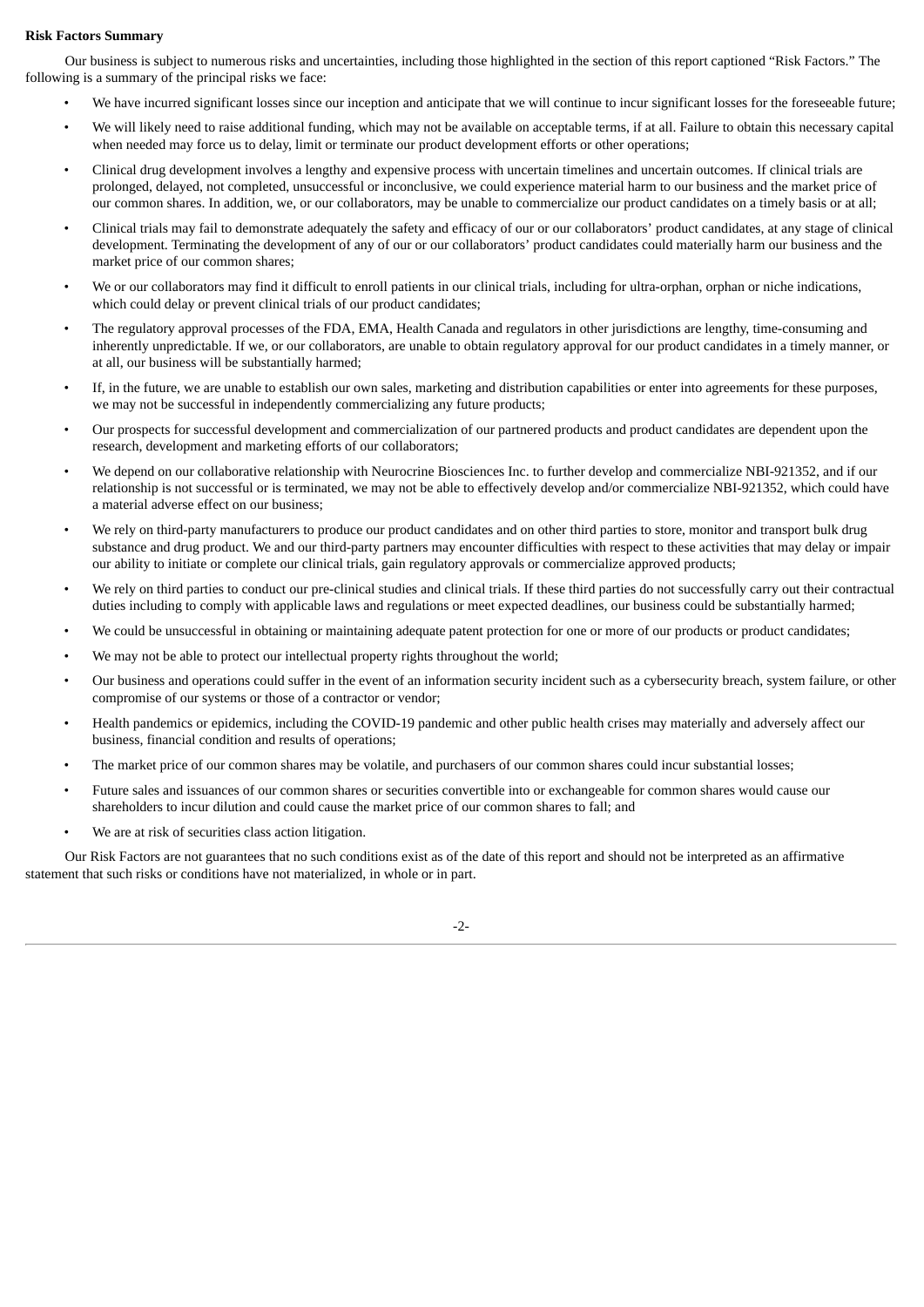## <span id="page-3-0"></span>**PART I. FINANCIAL INFORMATION**

## <span id="page-3-1"></span>**Item 1. Financial Statements**

## **XENON PHARMACEUTICALS INC.**

<span id="page-3-2"></span>Consolidated Balance Sheets (Unaudited)

(Expressed in thousands of U.S. dollars except share amounts)

|                                                                                                                                           | March 31,<br>2022 |            | December 31,<br>2021 |
|-------------------------------------------------------------------------------------------------------------------------------------------|-------------------|------------|----------------------|
| <b>Assets</b>                                                                                                                             |                   |            |                      |
| Current assets:                                                                                                                           |                   |            |                      |
| Cash and cash equivalents                                                                                                                 | \$                | 116,541    | \$<br>175,688        |
| Marketable securities                                                                                                                     |                   | 421,399    | 376,086              |
| Accounts receivable                                                                                                                       |                   | 2,923      | 2,765                |
| Prepaid expenses and other current assets                                                                                                 |                   | 4,753      | 4,481                |
|                                                                                                                                           |                   | 545,616    | 559,020              |
| Operating lease right-of-use asset, net (note 5)                                                                                          |                   | 7,900      | 8,056                |
| Property, plant and equipment, net                                                                                                        |                   | 4,336      | 4,466                |
| Deferred tax assets                                                                                                                       |                   | 207        | 465                  |
| <b>Total assets</b>                                                                                                                       | \$                | 558,059    | \$<br>572,007        |
|                                                                                                                                           |                   |            |                      |
| Liabilities and shareholders' equity                                                                                                      |                   |            |                      |
| Current liabilities:                                                                                                                      |                   |            |                      |
| Accounts payable and accrued expenses (note 6)                                                                                            | \$                | 7,982      | \$<br>13,717         |
| Operating lease liability (note 5)                                                                                                        |                   |            | 605                  |
|                                                                                                                                           |                   | 7,982      | 14,322               |
| Operating lease liability, long-term (note 5)                                                                                             |                   | 8,224      | 7,652                |
|                                                                                                                                           | \$                | 16,206     | \$<br>21,974         |
|                                                                                                                                           |                   |            |                      |
| <b>Shareholders' equity:</b>                                                                                                              |                   |            |                      |
| Preferred shares, without par value; unlimited shares authorized; issued and<br>outstanding: nil (December 31, 2021 - 1,016,000) (note 7) | \$                |            | \$<br>7,732          |
| Common shares, without par value; unlimited shares authorized; issued and                                                                 |                   |            |                      |
| outstanding: 53,059,049 (December 31, 2021 - 51,634,752) (note 7)                                                                         |                   | 800,307    | 783,170              |
| Additional paid-in capital                                                                                                                |                   | 119,580    | 117,495              |
| <b>Accumulated deficit</b>                                                                                                                |                   | (377, 044) | (357, 374)           |
| Accumulated other comprehensive loss                                                                                                      |                   | (990)      | (990)                |
|                                                                                                                                           | \$                | 541,853    | \$<br>550,033        |
| Total liabilities and shareholders' equity                                                                                                | \$                | 558,059    | \$<br>572,007        |

Commitments and contingencies (note 9)

*The accompanying notes are an integral part of these financial statements.*

-3-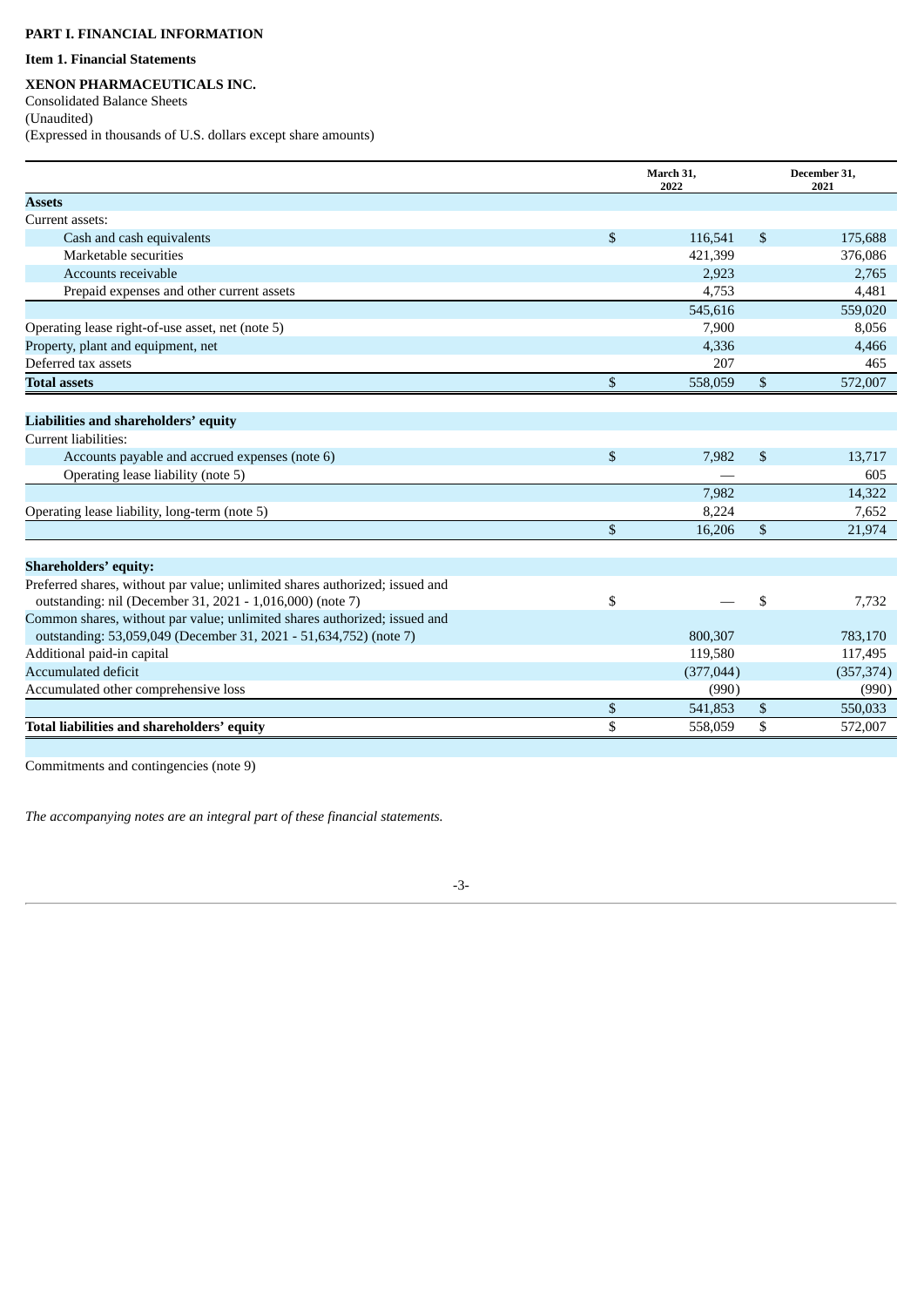## **XENON PHARMACEUTICALS INC.**

<span id="page-4-0"></span>Consolidated Statements of Operations and Comprehensive Loss (Unaudited)

(Expressed in thousands of U.S. dollars except share and per share amounts)

|                                                      | <b>Three Months Ended March 31,</b> |            |    |            |
|------------------------------------------------------|-------------------------------------|------------|----|------------|
|                                                      |                                     | 2022       |    | 2021       |
| Revenue (note 8)                                     | \$                                  | 8,766      | \$ | 4,358      |
| <b>Operating expenses:</b>                           |                                     |            |    |            |
| Research and development                             |                                     | 19,360     |    | 16,308     |
| General and administrative                           |                                     | 6,775      |    | 4,109      |
|                                                      |                                     | 26,135     |    | 20,417     |
| Loss from operations                                 |                                     | (17, 369)  |    | (16,059)   |
| Other income (expense):                              |                                     |            |    |            |
| Interest income                                      |                                     | 368        |    | 146        |
| Unrealized fair value loss on marketable securities  |                                     | (3,362)    |    | (74)       |
| Foreign exchange gain                                |                                     | 299        |    | 155        |
| Loss before income taxes                             |                                     | (20,064)   |    | (15, 832)  |
| Income tax recovery                                  |                                     | 394        |    | 68         |
| Net loss and comprehensive loss                      |                                     | (19,670)   |    | (15,764)   |
| Net loss attributable to preferred shareholders      |                                     | (299)      |    | (423)      |
| Net loss attributable to common shareholders         | \$                                  | (19,371)   | \$ | (15, 341)  |
| Net loss per common share (note 3):                  |                                     |            |    |            |
| Basic and diluted                                    | \$                                  | (0.35)     | \$ | (0.42)     |
| Weighted-average common shares outstanding (note 3): |                                     |            |    |            |
| Basic and diluted                                    |                                     | 54,852,792 |    | 36,824,619 |

*The accompanying notes are an integral part of these financial statements.*

-4-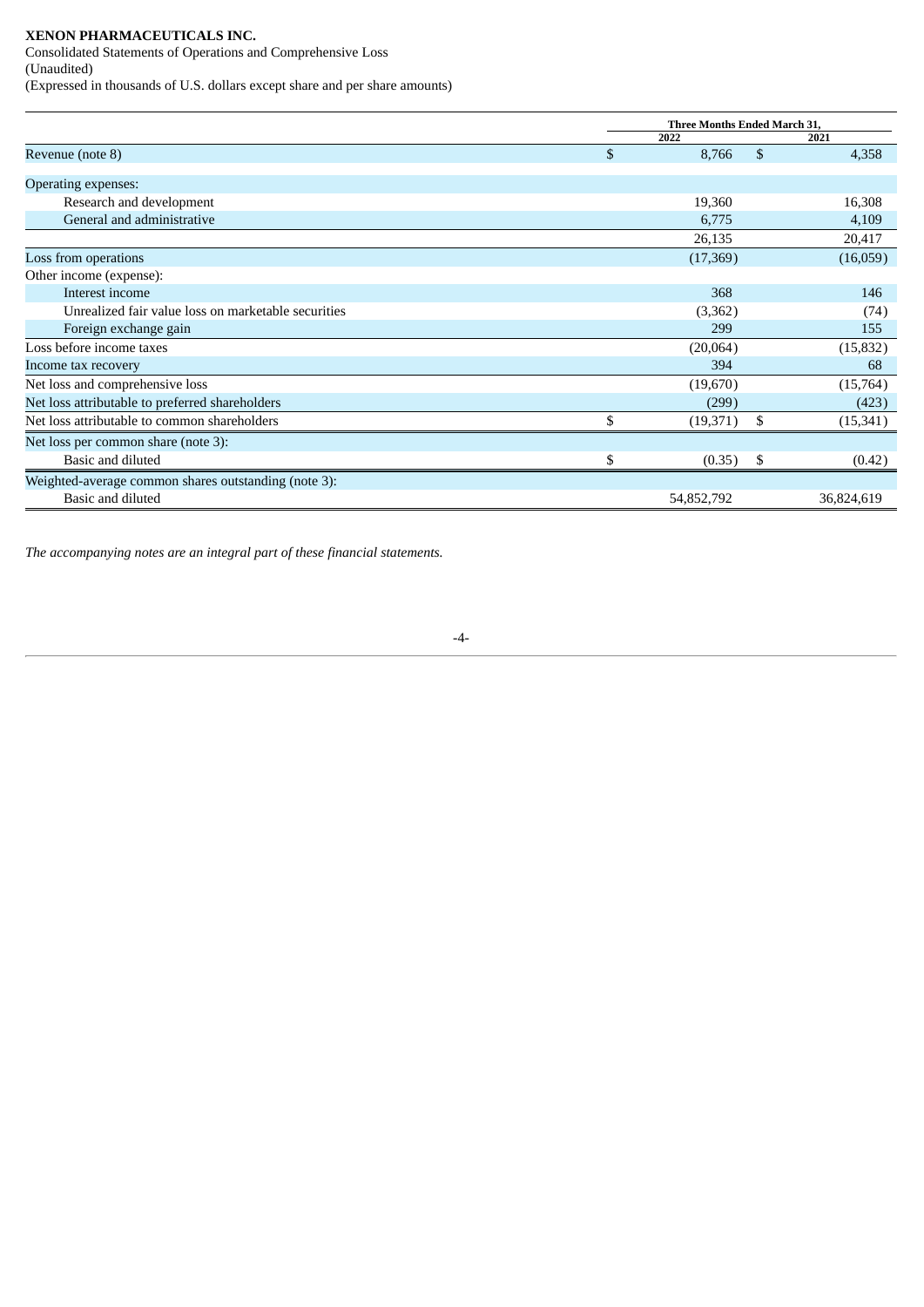## **XENON PHARMACEUTICALS INC.**

<span id="page-5-0"></span>Consolidated Statements of Shareholders' Equity

(Unaudited)

(Expressed in thousands of U.S. dollars except share amounts)

|                                                                     | Convertible<br>preferred shares |             | <b>Common shares</b> |           | <b>Additional</b><br>paid-in<br>capital |    |            |    | <b>Accumulated deficit</b> |     | <b>Accumulated</b><br>other<br>comprehensive<br>loss(1) |  | <b>Total shareholders'</b><br>equity |
|---------------------------------------------------------------------|---------------------------------|-------------|----------------------|-----------|-----------------------------------------|----|------------|----|----------------------------|-----|---------------------------------------------------------|--|--------------------------------------|
|                                                                     | <b>Shares</b>                   | Amount      | <b>Shares</b>        | Amount    |                                         |    |            |    |                            |     |                                                         |  |                                      |
| <b>Balance</b> as of                                                |                                 |             |                      |           |                                         |    |            |    |                            |     |                                                         |  |                                      |
| December 31, 2020                                                   | 1,016,000                       | \$<br>7,732 | 35,012,125           | \$397,748 | \$<br>45,357                            | \$ | (278, 492) | \$ | (990)                      | -\$ | 171,355                                                 |  |                                      |
| Net loss for the period                                             |                                 |             |                      |           |                                         |    | (15,764)   |    |                            |     | (15,764)                                                |  |                                      |
| <b>Issuance of common</b>                                           |                                 |             |                      |           |                                         |    |            |    |                            |     |                                                         |  |                                      |
| shares and<br>pre-funded warrants,<br>net of                        |                                 |             |                      |           |                                         |    |            |    |                            |     |                                                         |  |                                      |
| issuance costs (note 7a<br>and                                      |                                 |             |                      |           |                                         |    |            |    |                            |     |                                                         |  |                                      |
| note 7c)                                                            |                                 |             | 5,868,135            | 99,846    | 18,769                                  |    |            |    |                            |     | 118,615                                                 |  |                                      |
| Stock-based<br>compensation                                         |                                 |             |                      |           |                                         |    |            |    |                            |     |                                                         |  |                                      |
| expense                                                             |                                 |             |                      |           | 1,965                                   |    |            |    |                            |     | 1,965                                                   |  |                                      |
| Issued pursuant to<br>exercise                                      |                                 |             |                      |           |                                         |    |            |    |                            |     |                                                         |  |                                      |
| of stock options                                                    |                                 |             | 82,455               | 740       | (634)                                   |    |            |    |                            |     | 106                                                     |  |                                      |
| Balance as of<br>March 31, 2021                                     | 1,016,000                       | 7,732<br>\$ | 40,962,715           | \$498,334 | \$<br>65,457                            | \$ | (294, 256) | \$ | (990)                      | -\$ | 276,277                                                 |  |                                      |
|                                                                     |                                 |             |                      |           |                                         |    |            |    |                            |     |                                                         |  |                                      |
| Balance as of                                                       |                                 |             |                      |           |                                         |    |            |    |                            |     |                                                         |  |                                      |
| December 31, 2021                                                   | 1,016,000                       | 7,732<br>\$ | 51,634,752           | \$783,170 | \$<br>117,495                           | \$ | (357, 374) | \$ | (990)                      | -\$ | 550,033                                                 |  |                                      |
| Net loss for the period                                             |                                 |             |                      |           |                                         |    | (19,670)   |    |                            |     | (19,670)                                                |  |                                      |
| Issuance of common<br>shares, net of<br>issuance costs (note<br>7a) |                                 |             | 258,986              | 7,876     |                                         |    |            |    |                            |     | 7,876                                                   |  |                                      |
| Conversion of preferred                                             |                                 |             |                      |           |                                         |    |            |    |                            |     |                                                         |  |                                      |
| shares to<br>common shares (note<br>7b)                             | (1,016,000)                     | (7, 732)    | 1,016,000            | 7,732     |                                         |    |            |    |                            |     |                                                         |  |                                      |
| Stock-based                                                         |                                 |             |                      |           |                                         |    |            |    |                            |     |                                                         |  |                                      |
| compensation<br>expense                                             |                                 |             |                      |           | 3,614                                   |    |            |    |                            |     | 3,614                                                   |  |                                      |
| Issued pursuant to<br>exercise                                      |                                 |             |                      |           |                                         |    |            |    |                            |     |                                                         |  |                                      |
| of stock options                                                    |                                 |             | 149,311              | 1,529     | (1,529)                                 |    |            |    |                            |     |                                                         |  |                                      |
| Balance as of<br>March 31, 2022                                     |                                 | \$          | 53,059,049           | \$800,307 | \$<br>119,580                           | \$ | (377,044)  | \$ | (990)                      | \$  | 541,853                                                 |  |                                      |

(1) The accumulated other comprehensive loss is entirely related to historical cumulative translation adjustments from the application of U.S. dollar reporting when the functional currency of the Company was the Canadian dollar.

*The accompanying notes are an integral part of these financial statements.*

-5-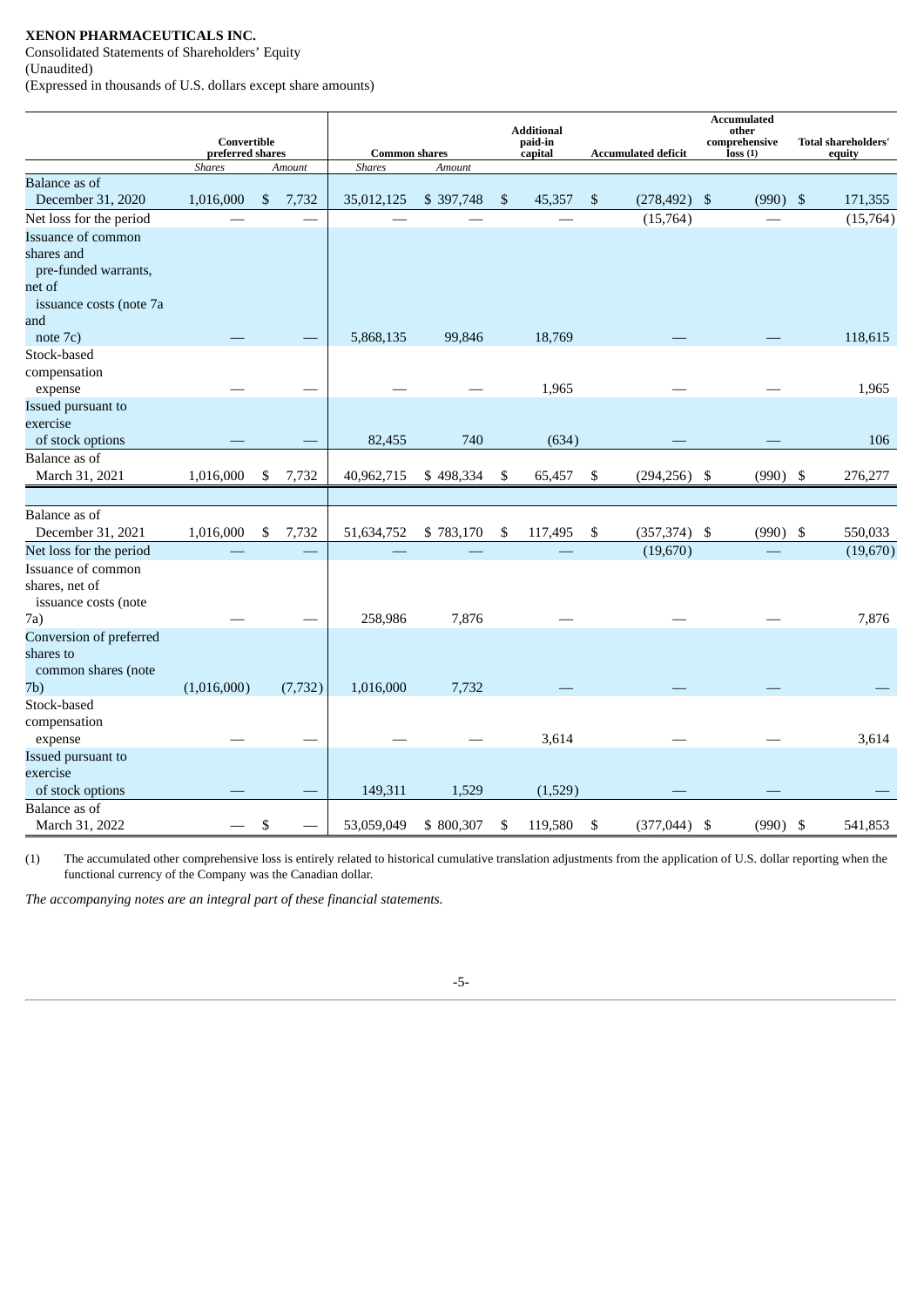## **XENON PHARMACEUTICALS INC.**

<span id="page-6-0"></span>Consolidated Statements of Cash Flows

(Unaudited) (Expressed in thousands of U.S. dollars)

|                                                                 | <b>Three Months Ended March 31,</b><br>2021 |    |            |  |  |
|-----------------------------------------------------------------|---------------------------------------------|----|------------|--|--|
| <b>Operating activities:</b>                                    | 2022                                        |    |            |  |  |
| Net loss                                                        | \$<br>(19,670)                              | \$ | (15,764)   |  |  |
| Items not involving cash:                                       |                                             |    |            |  |  |
| Depreciation                                                    | 376                                         |    | 196        |  |  |
| Deferred income tax recovery                                    | 258                                         |    | 9          |  |  |
| Stock-based compensation                                        | 3,614                                       |    | 1,965      |  |  |
| Unrealized foreign exchange gain                                | (142)                                       |    | (204)      |  |  |
| Unrealized fair value loss on marketable securities             | 3,362                                       |    | 74         |  |  |
| Changes in operating assets and liabilities:                    |                                             |    |            |  |  |
| Accounts receivable                                             | (155)                                       |    | (3,238)    |  |  |
| Prepaid expenses and other current assets                       | (272)                                       |    | (533)      |  |  |
| Accounts payable and accrued expenses                           | (5,799)                                     |    | (3,213)    |  |  |
| Net cash used in operating activities                           | (18, 428)                                   |    | (20, 708)  |  |  |
|                                                                 |                                             |    |            |  |  |
| <b>Investing activities:</b>                                    |                                             |    |            |  |  |
| Purchases of property, plant and equipment                      | (212)                                       |    | (404)      |  |  |
| Purchases of marketable securities                              | (68,956)                                    |    | (100, 655) |  |  |
| Proceeds from marketable securities                             | 20,280                                      |    | 45,955     |  |  |
| Net cash used in investing activities                           | (48, 888)                                   |    | (55, 104)  |  |  |
|                                                                 |                                             |    |            |  |  |
| <b>Financing activities:</b>                                    |                                             |    |            |  |  |
| Issuance of common shares and pre-funded warrants,              |                                             |    |            |  |  |
| net of issuance costs (note 7a)                                 | 7,876                                       |    | 118,615    |  |  |
| Issuance of common shares pursuant to exercise of stock options |                                             |    | 106        |  |  |
| Net cash provided by financing activities                       | 7,876                                       |    | 118,721    |  |  |
| Effect of exchange rate changes on cash and cash equivalents    | 293                                         |    | 67         |  |  |
| Increase (decrease) in cash and cash equivalents                | (59, 147)                                   |    | 42,976     |  |  |
| Cash and cash equivalents, beginning of period                  | 175,688                                     |    | 45,009     |  |  |
| Cash and cash equivalents, end of period                        | \$<br>116,541                               | \$ | 87,985     |  |  |
|                                                                 |                                             |    |            |  |  |
| <b>Supplemental disclosures:</b>                                |                                             |    |            |  |  |
| Interest received                                               | \$<br>1,682                                 | \$ | 651        |  |  |
| Cash paid for operating lease                                   | 203                                         |    | 202        |  |  |
| Supplemental disclosures of non-cash transactions:              |                                             |    |            |  |  |
| Fair value of stock options exercised on a cashless basis       | 1,529                                       |    | 448        |  |  |

*The accompanying notes are an integral part of these financial statements.*

-6-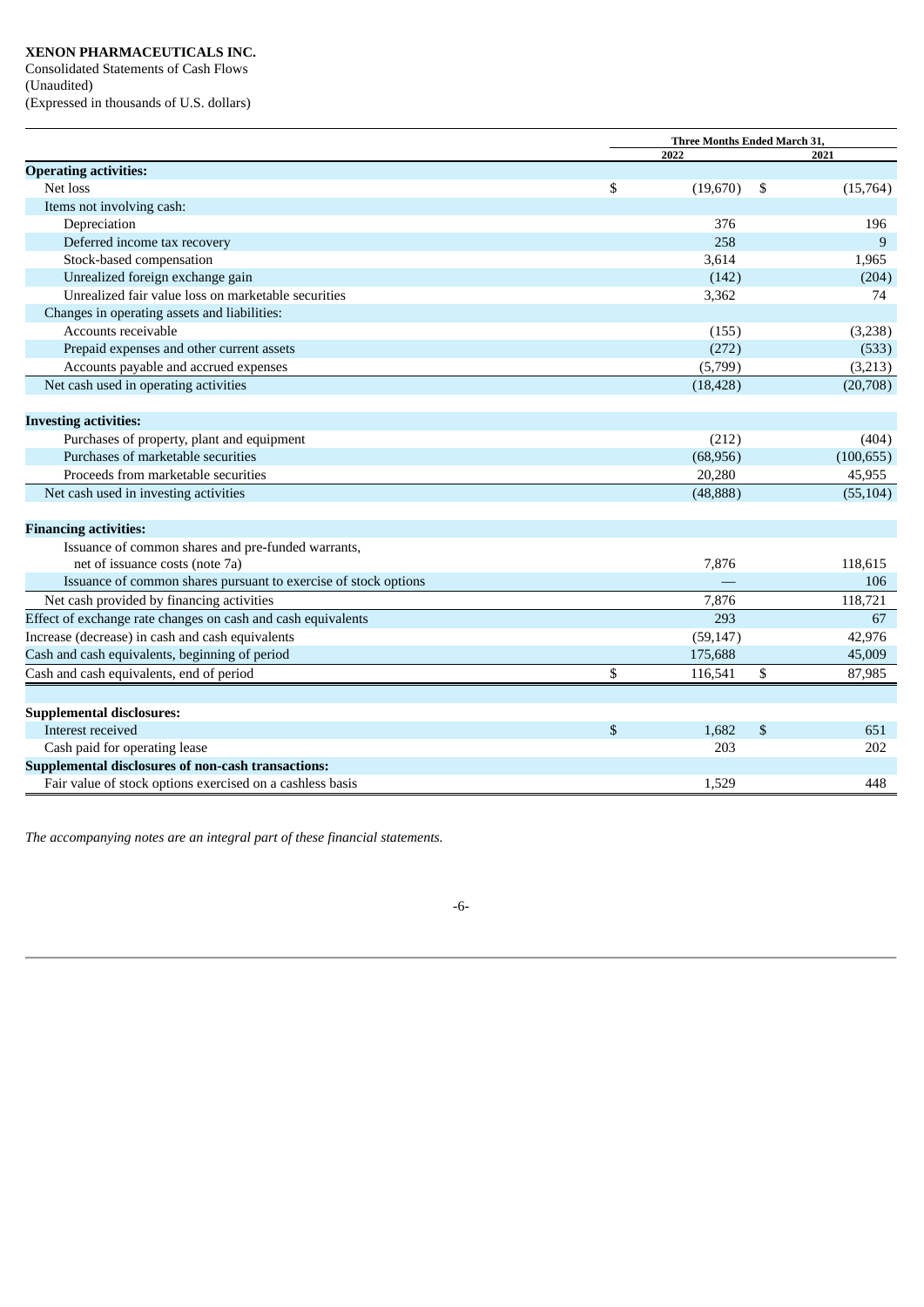## <span id="page-7-0"></span>**1. Nature of the business:**

Xenon Pharmaceuticals Inc. (the "Company"), incorporated in 1996 under the predecessor to the Business Corporations Act (British Columbia) and continued federally in 2000 under the Canada Business Corporations Act, is a clinical stage biopharmaceutical company focused on developing innovative therapeutics to improve the lives of patients with neurological disorders, with a focus on epilepsy.

The Company has incurred significant operating losses since inception. As of March 31, 2022, the Company had an accumulated deficit of \$377,044 and a \$19,670 net loss for the three months ended March 31, 2022. Management expects to continue to incur significant expenses in excess of revenue and to incur operating losses for the foreseeable future. To date, the Company has financed its operations primarily through funding received from collaboration and license agreements, private placements of common and preferred shares, public offerings of common shares and pre-funded warrants and debt financings.

Until such time as the Company can generate substantial product revenue, if ever, management expects to finance the Company's cash needs through a combination of collaboration agreements, equity and debt financings. The continuation of research and development activities and the future commercialization of its products are dependent on the Company's ability to successfully raise additional funds when needed. It is not possible to predict either the outcome of future research and development programs or the Company's ability to continue to fund these programs in the future.

## **2. Basis of presentation:**

These consolidated financial statements are presented in U.S. dollars.

The Company has one wholly-owned subsidiary as of March 31, 2022, Xenon Pharmaceuticals USA Inc., which was incorporated in Delaware on December 2, 2016.

These unaudited interim consolidated financial statements include the accounts of the Company and its wholly-owned subsidiary. All intercompany transactions and balances have been eliminated on consolidation. Certain information has been reclassified to conform with the financial presentation adopted for the current year.

The accompanying unaudited interim consolidated financial statements have been prepared in accordance with United States generally accepted accounting principles ("U.S. GAAP") and pursuant to the rules and regulations of the United States Securities and Exchange Commission ("SEC") for interim financial information. Accordingly, these consolidated financial statements do not include all of the information and footnotes required for complete consolidated financial statements and should be read in conjunction with the audited consolidated financial statements and notes for the year ended December 31, 2021 included in the Company's 2021 Annual Report on Form 10-K filed with the SEC and with the securities commissions in British Columbia, Alberta and Ontario on March 1, 2022.

These unaudited interim consolidated financial statements reflect all adjustments, consisting of normal recurring adjustments, which, in the opinion of management, are necessary for a fair presentation of results for the interim periods presented. The results of operations for the three months ended March 31, 2022 and 2021 are not necessarily indicative of results that can be expected for a full year. These unaudited interim consolidated financial statements follow the same significant accounting policies as those described in the notes to the audited consolidated financial statements of the Company included in the Company's 2021 Annual Report on Form 10-K for the year ended December 31, 2021.

## **3. Net income (loss) per common share:**

Basic net income (loss) per common share is calculated using the two-class method required for participating securities which includes the Series 1 Preferred Shares as a separate class for the three months ended March 31, 2022 and 2021. The convertible preferred shares entitle the holders to participate in dividends and in earnings and losses of the Company on an equivalent basis as common shares. Accordingly, undistributed earnings (losses) are allocated to common shares and participating preferred shares based on the weighted-average shares of each class outstanding during the period. In March 2022, the outstanding 1,016,000 preferred shares were converted and exchanged for an equal number of common shares of the Company (note 7b).

The weighted average number of common shares used in the basic and diluted net income (loss) per common share calculations includes the weighted-average pre-funded warrants outstanding during the period as they are exercisable at any time for nominal cash consideration.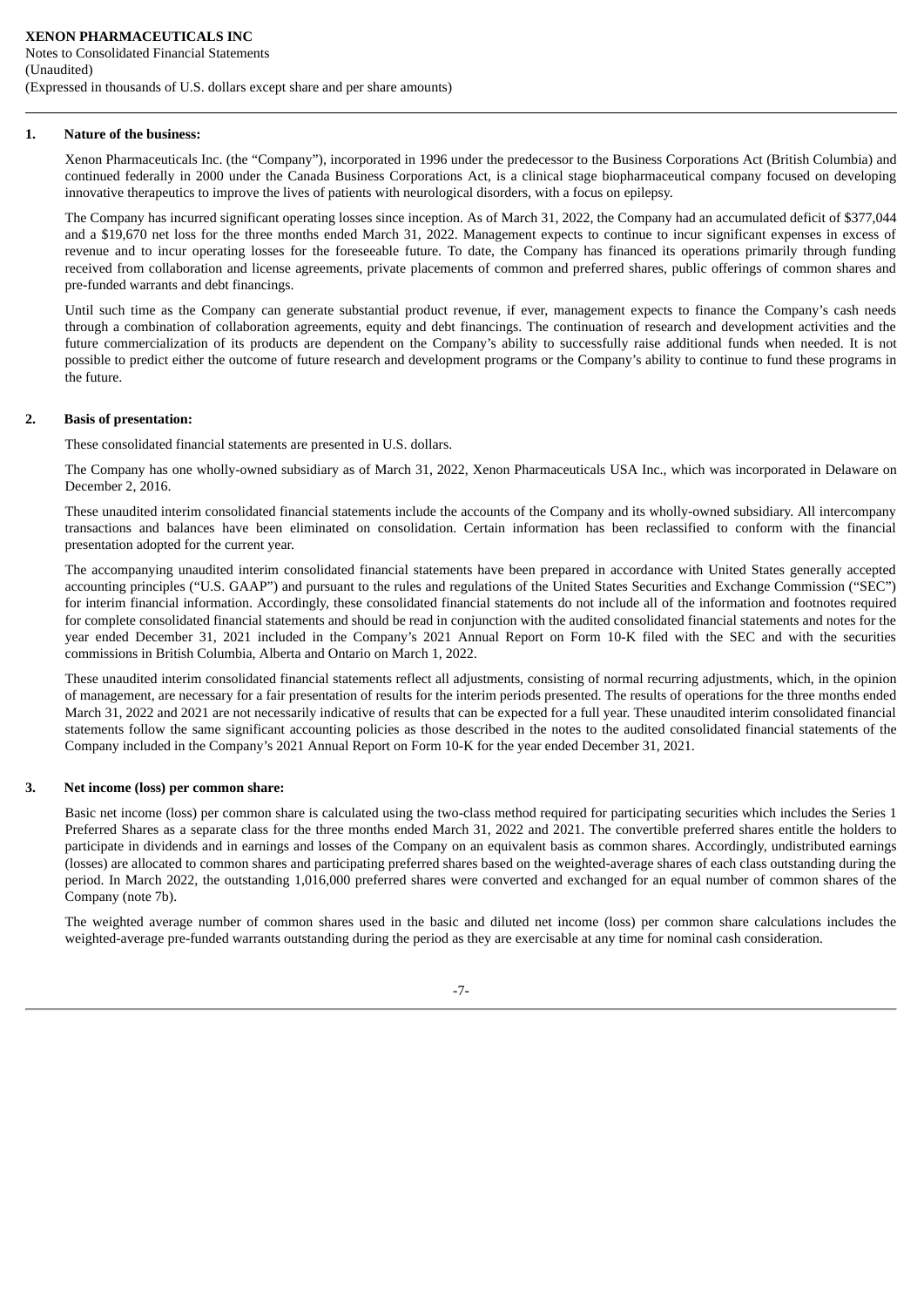The treasury stock method is used to compute the dilutive effect of the Company's stock options and warrants. Under this method, the incremental number of common shares used in computing diluted net income (loss) per common share is the difference between the number of common shares assumed issued and purchased using assumed proceeds.

The if-converted method is used to compute the dilutive effect of the Company's convertible preferred shares. Under the if-converted method, dividends on the preferred shares, if applicable, are added back to earnings attributable to common shareholders, and the preferred shares and paidin kind dividends are assumed to have been converted at the share price applicable at the end of the period. The if-converted method is applied only if the effect is dilutive.

For the three months ended March 31, 2022 and 2021, all stock options, warrants and convertible preferred shares were anti-dilutive and were excluded from the diluted weighted average common shares outstanding for the period.

## **4. Fair value of financial instruments:**

The Company measures certain financial instruments and other items at fair value.

To determine the fair value, the Company uses the fair value hierarchy for inputs used to measure fair value of financial assets and liabilities. This hierarchy prioritizes the inputs to valuation techniques used to measure fair value into three levels: Level 1 (highest priority), Level 2, and Level 3 (lowest priority).

- *Level 1 -* Unadjusted quoted prices in active markets for identical instruments.
- Level 2 Inputs other than quoted prices included within Level 1 that are observable for the asset or liability, either directly or indirectly. Level 2 inputs include quoted prices for similar assets or liabilities in active markets, quoted prices for identical or similar assets or liabilities in markets that are not active, inputs other than quoted prices that are observable for the asset or liability (i.e., interest rates, yield curves, etc.), and inputs that are derived principally from or corroborated by observable market data by correlation or other means (market corroborated inputs).
- *Level 3 -* Inputs are unobservable and reflect the Company's assumptions as to what market participants would use in pricing the asset or liability. The Company develops these inputs based on the best information available.

Assets and liabilities are classified based on the lowest level of input that is significant to the fair value measurements. Changes in the observability of valuation inputs may result in a reclassification of levels for certain securities within the fair value hierarchy.

The Company's Level 1 assets include cash and cash equivalents and marketable securities with quoted prices in active markets. The carrying amount of accounts receivables, accounts payable and accrued expenses approximates fair value due to the nature and short-term of those instruments.

## **5. Leases:**

The Company has one operating lease for research laboratories and office space in Burnaby, British Columbia. In October 2020, the Company entered into a lease amendment for a 21–month committed term from October 1, 2020 to June 30, 2022 and a renewal option for a portion of the facility for a 5-year term that was reasonably certain of exercise was included in the determination of the right-of-use asset and lease liability. In November 2021, the Company entered into an agreement to extend the lease for an additional 10-year term to June 30, 2032.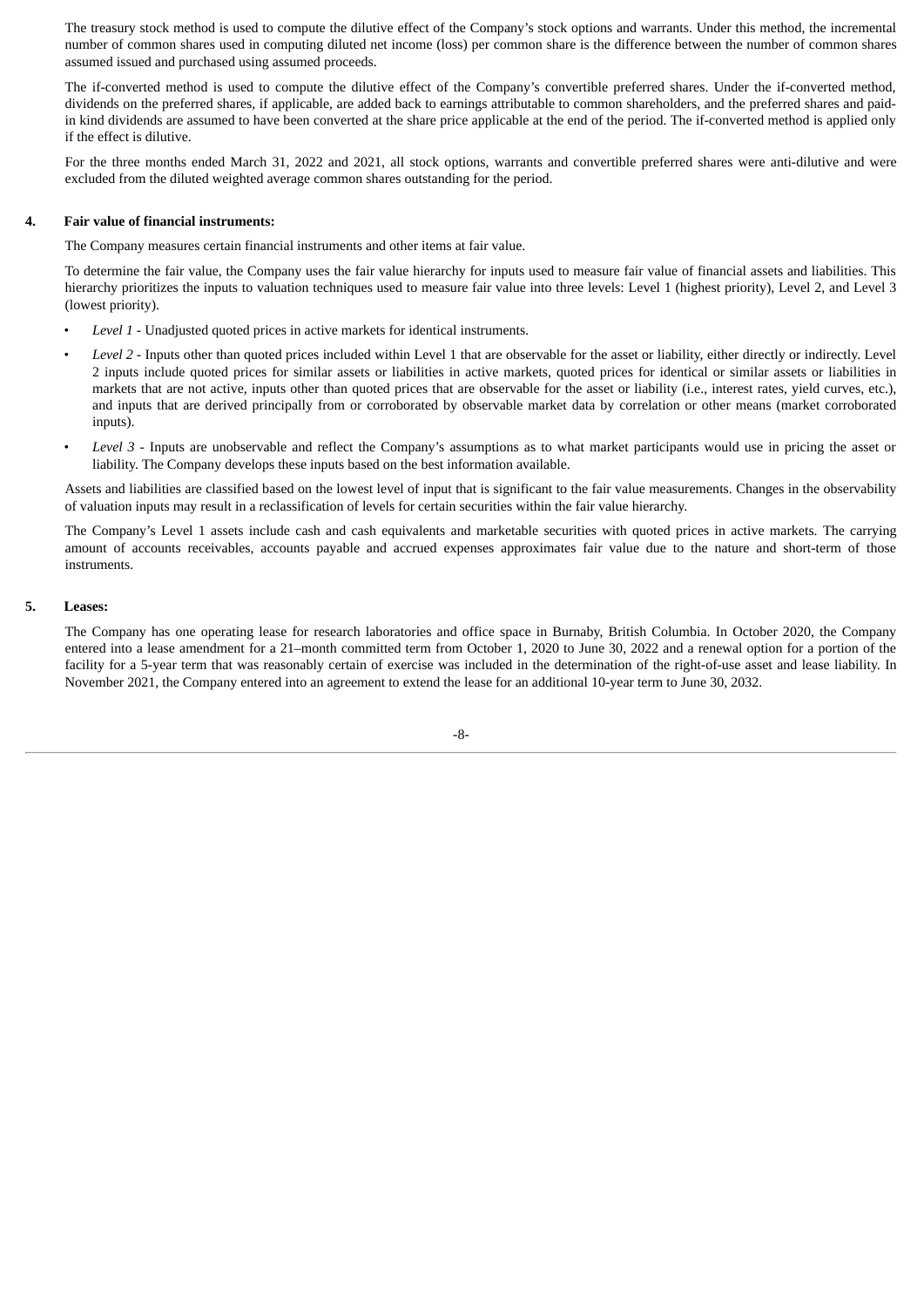The cost components of the operating lease were as follows for the three months ended March 31, 2022 and 2021:

|                              |   | Three Months Ended March 31, |       |  |  |  |  |
|------------------------------|---|------------------------------|-------|--|--|--|--|
|                              |   | 2022                         | 2021  |  |  |  |  |
| Lease Cost                   |   |                              |       |  |  |  |  |
| Operating lease expense      | C | S<br>238                     | 139   |  |  |  |  |
| Variable lease expense(1)    |   | 192                          | 184   |  |  |  |  |
| Lease Term and Discount Rate |   |                              |       |  |  |  |  |
| Remaining lease term (years) |   | 10.25                        | 6.25  |  |  |  |  |
| Discount rate                |   | $3.42\%$                     | 2.45% |  |  |  |  |

(1) Variable lease costs are payments that vary because of changes in facts or circumstances and include common area maintenance and property taxes related to the premises. Variable lease costs are excluded from the calculation of minimum lease payments.

Future minimum lease payments as of March 31, 2022 were as follows:

| Year ending December 31:                                     |    |         |
|--------------------------------------------------------------|----|---------|
| 2022                                                         | \$ | 682     |
| 2023                                                         |    | 942     |
| 2024                                                         |    | 985     |
| 2025                                                         |    | 1,040   |
| 2026                                                         |    | 1,095   |
| 2027 and thereafter                                          |    | 6,868   |
| Total future minimum lease payments                          | S  | 11,612  |
| Less: imputed interest                                       |    | (1,904) |
| Less: future lease incentives reasonably certain of $use(1)$ |    | (1,484) |
| Present value of lease liabilities                           | \$ | 8,224   |

(1) The future lease incentives are expected to be utilized within the next twelve months.

## **6. Accounts payable and accrued expenses:**

Accounts payable and accrued expenses consisted of the following:

|                                                       |   | March 31,<br>2022 | December 31,<br>2021 |
|-------------------------------------------------------|---|-------------------|----------------------|
| Trade payables                                        | S | 1,659             | 3,824                |
| Employee compensation, benefits, and related accruals |   | 2,106             | 5,940                |
| Consulting and contracted research                    |   | 3,780             | 3,550                |
| Professional fees                                     |   | 155               | 285                  |
| Other                                                 |   | 282               | 118                  |
| Total                                                 |   | 7.982             | 13.717               |

## **7. Share capital:**

## (a) Financing:

In August 2020, the Company entered into an "at-the-market" equity offering sales agreement, amended as of March 2022, with Jefferies LLC ("Jefferies") and Stifel, Nicolaus & Company, Incorporated ("Stifel") pursuant to which the Company may sell common shares from time to time. In January 2021, the Company sold an aggregate of 733,000 common shares for proceeds of \$10,693, net of commissions and transaction expenses pursuant to a prospectus supplement filed in August 2020 ("August 2020 ATM"). The Company may sell common shares having gross proceeds of up to \$250,000, from time to time, pursuant to a new prospectus supplement filed in March 2022 ("March 2022 ATM"), replacing the August 2020 ATM. As of March 31, 2022, no common shares have been sold under the March 2022 ATM.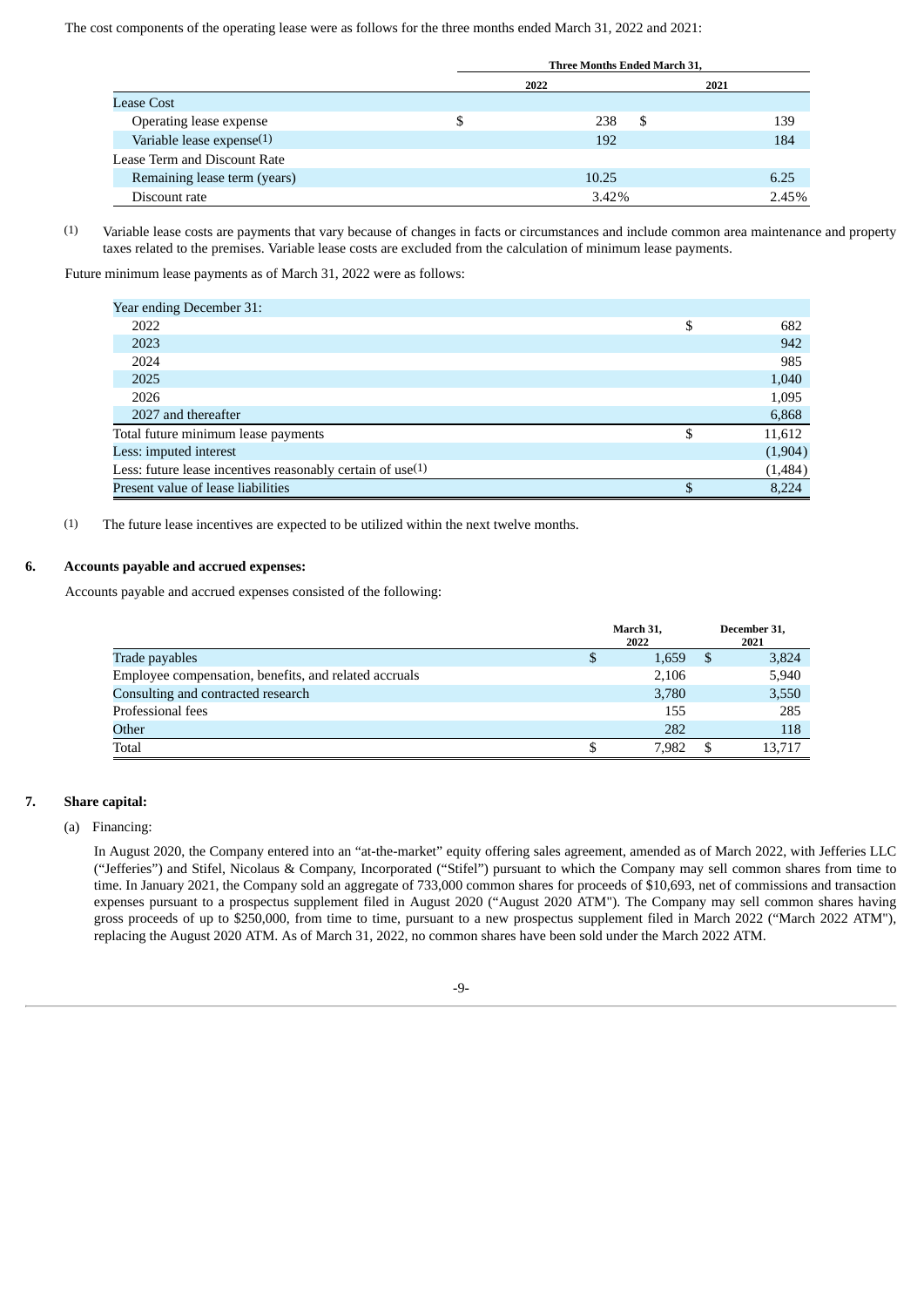In March 2021, the Company entered into an underwriting agreement with Jefferies and Stifel, relating to an underwritten public offering of 5,135,135 common shares, including 810,810 common shares sold upon the full exercise of the underwriters' over-allotment option, at a public offering price of \$18.50 per common share and pre-funded warrants to purchase 1,081,081 common shares at \$18.4999 per pre-funded warrant (note 7c), with each pre-funded warrant having an exercise price of \$0.0001. The public offering was completed in March 2021, and the Company received proceeds of \$107,922, net of underwriting discounts, commissions and offering expenses.

In January 2022, in connection with the License and Collaboration Agreement entered in December 2019 and amended in January 2021 (the "Neurocrine Collaboration Agreement"), the Company executed a Share Purchase Agreement ("SPA") pursuant to which the Company issued 258,986 common shares for an aggregate purchase price of \$8,250, or \$31.855 per common share, which represents a premium of \$374 when compared to the fair value of common shares on the date of issuance. The SPA contains certain other customary terms and conditions, including mutual representations, warranties and covenants. For additional information regarding the Neurocrine Collaboration Agreement, refer to note 8a.

(b) Exchange agreement with certain funds affiliated with BVF Partners L.P. (collectively, "BVF"):

In March 2018, the Company and BVF entered into an exchange agreement pursuant to which the Company issued to BVF 2,868,000 Series 1 Preferred Shares in exchange for 2,868,000 common shares which were subsequently cancelled by the Company. The Series 1 Preferred Shares were convertible into common shares on a one-for-one basis, subject to certain restrictions.

The Series 1 Preferred Shares ranked equally to the common shares in the event of liquidation, dissolution or winding up or other distribution of the assets of the Company among its shareholders and the holders of the Series 1 Preferred Shares were entitled to vote together with the common shares on an as-converted basis and as a single class, subject to certain restrictions.

The Series 1 Preferred Shares were recorded wholly as equity under ASC 480, with no bifurcation of conversion feature from the host contract, given that the Series 1 Preferred Shares cannot be cash settled and had no redemption features.

During the year ended December 31, 2018, BVF converted 1,852,000 Series 1 Preferred Shares in exchange for an equal number of common shares. In March 2022, the remaining outstanding 1,016,000 Series 1 Preferred Shares were exchanged for an equal number of common shares.

(c) Pre-Funded Warrants:

In connection with the underwritten public offerings completed in March and October 2021, the Company issued 1,081,081 pre-funded warrants at a price of \$18.4999 per pre-funded warrant which grants the holder the right to purchase up to 1,081,081 common shares at an exercise price of \$0.0001 per share and 1,694,915 pre-funded warrants at a price of \$29.4999 per pre-funded warrant which grants the holder the right to purchase up to 1,694,915 common shares at an exercise price of \$0.0001 per share, respectively (together, the "Pre-Funded Warrants").

The Pre-Funded Warrants are exercisable at the holder's discretion from the date of issuance until the date the Pre-Funded Warrant is exercised in full. The Company may not affect the exercise of any Pre-Funded Warrant, and a holder will not be entitled to exercise any portion of any Pre-Funded Warrant that, upon giving effect to such exercise, would cause: (i) the aggregate number of common shares beneficially owned by such holder, together with its affiliates, to exceed 4.99% of the total number of common shares outstanding immediately after giving effect to the exercise; or (ii) the combined voting power of the Company's securities beneficially owned by such holder, together with its affiliates, to exceed 4.99% of the combined voting power of all of the Company's securities immediately outstanding after giving effect to the exercise, which percentage may be changed at the holder's election to a higher or lower percentage not in excess of 19.99% upon at least 61 days' notice to the Company.

Since the Pre-Funded Warrants meet the condition for equity classification, net proceeds from issuances of the Pre-Funded Warrants are recorded in additional paid-in capital. Upon exercise of the Pre-Funded Warrants, the historical costs recorded in additional paid-in capital along with the exercise price collected from holder will be recorded in common shares. As of March 31, 2022, no Pre-Funded Warrants have been exercised. Pre-funded Warrants to purchase 2,775,996 (March 31, 2021 – 1,081,081) common shares are not included in the number of issued and outstanding common shares as of March 31, 2022.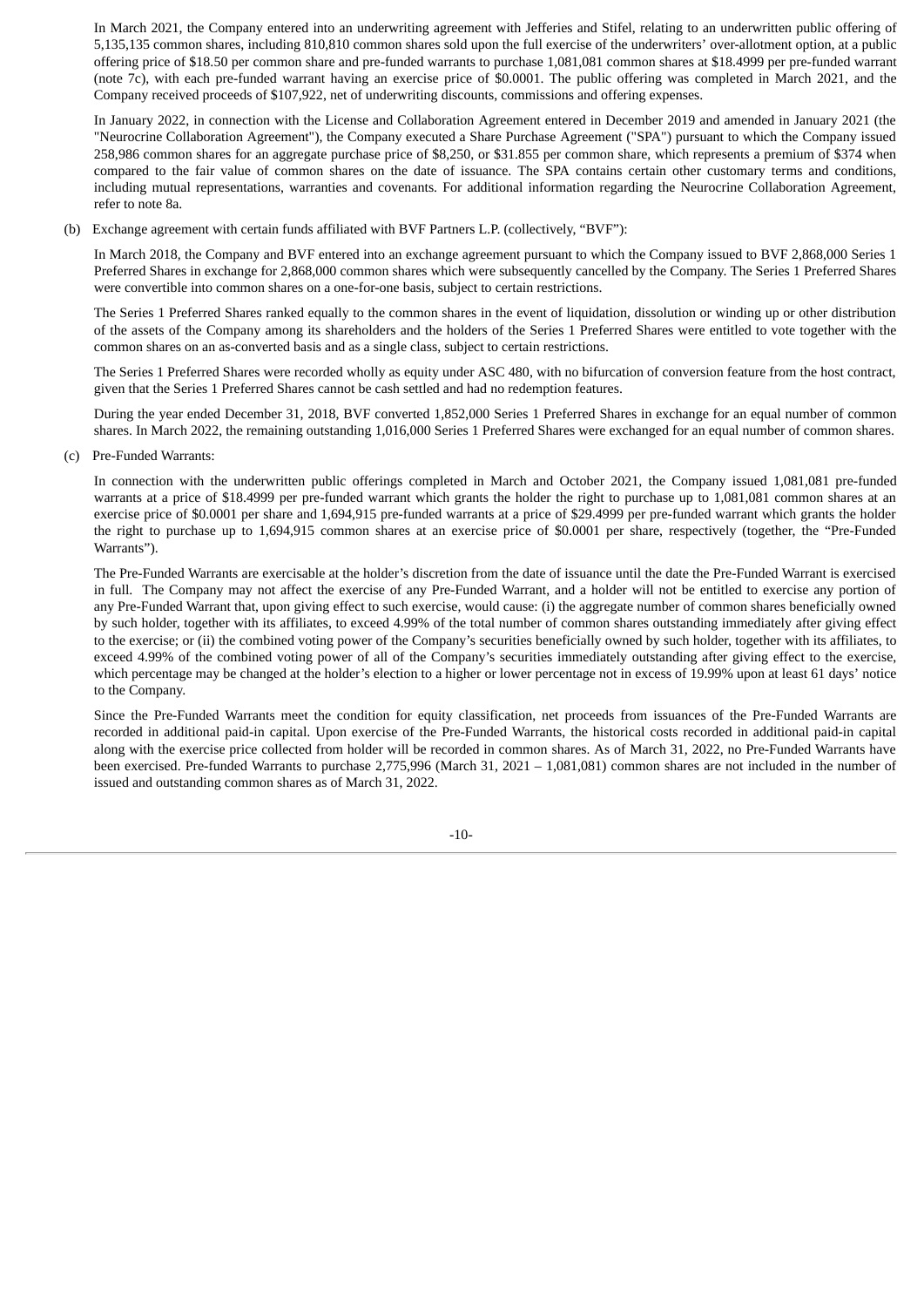## (d) Stock-based compensation:

The following table presents stock option activity for the period:

|                                  | Three Months Ended March 31, |            |  |  |
|----------------------------------|------------------------------|------------|--|--|
|                                  | 2022                         | 2021       |  |  |
| Outstanding, beginning of period | 5,638,232                    | 4,758,997  |  |  |
| Granted                          | 1,659,845                    | 1,111,950  |  |  |
| Exercised(1)                     | (219, 107)                   | (122, 403) |  |  |
| Forfeited, cancelled or expired  | (3,897)                      | (5,936)    |  |  |
| Outstanding, end of period       | 7,075,073                    | 5,742,608  |  |  |
| Exercisable, end of period       | 3,231,657                    | 2,769,438  |  |  |

(1) During the three months ended March 31, 2022, no stock options were exercised for cash (2021 – 46,296). In the same period, the Company issued 149,311 (2021 – 36,159) common shares for the cashless exercise of 219,107 (2021 – 76,107) stock options.

The fair value of each stock option granted is estimated using the Black-Scholes option-pricing model with the following weighted-average assumptions:

|                                                      | <b>Three Months Ended March 31.</b> |  |       |  |  |
|------------------------------------------------------|-------------------------------------|--|-------|--|--|
|                                                      | 2022                                |  | 2021  |  |  |
| Average risk-free interest rate                      | 1.94%                               |  | 1.15% |  |  |
| <b>Expected volatility</b>                           | 70%                                 |  | 68%   |  |  |
| Average expected term (in years)                     | 6.28                                |  | 6.53  |  |  |
| Expected dividend yield                              | 0%                                  |  | $0\%$ |  |  |
| Weighted average fair value of stock options granted | 19.23                               |  | 12.86 |  |  |

## **8. Revenue:**

Revenue was as follows for the three months ended March 31, 2022 and 2021:

|                                      | Three Months Ended March 31, |       |   |       |  |  |  |  |
|--------------------------------------|------------------------------|-------|---|-------|--|--|--|--|
|                                      |                              | 2022  |   | 2021  |  |  |  |  |
| Neurocrine Biosciences:              |                              |       |   |       |  |  |  |  |
| Recognition of the transaction price | S                            | 372   | S |       |  |  |  |  |
| Research and development services    |                              | 1,270 |   | 1,358 |  |  |  |  |
| Milestone payments                   |                              | 7.124 |   |       |  |  |  |  |
| Pacira BioSciences:                  |                              |       |   |       |  |  |  |  |
| Milestone payments                   |                              |       |   | 3,000 |  |  |  |  |
| Total collaboration revenue          |                              | 8.766 |   | 4,358 |  |  |  |  |

#### (a) Neurocrine Biosciences license and collaboration agreement:

In December 2019, the Company entered into the Neurocrine Collaboration Agreement with Neurocrine Biosciences. Pursuant to this agreement, the Company granted an exclusive license to XEN901, now known as NBI-921352, and an exclusive license to pre-clinical compounds for development, XEN393, XPC'535 and XPC'391 (collectively, the "DTCs"). The agreement also includes a two-year research collaboration to discover, identify and develop additional novel Nav1.6 and Nav1.2/1.6 inhibitors ("Research Compounds") which has been extended to June 2022. The Company and Neurocrine Biosciences are collaborating on the conduct of two collaboration programs: (a) a joint research collaboration to discover, identify and preclinically develop Research Compounds (the "Research Program") and (b) a collaborative development program for NBI-921352 and two DTCs selected by the joint steering committee (the "Initial Development Program").

-11-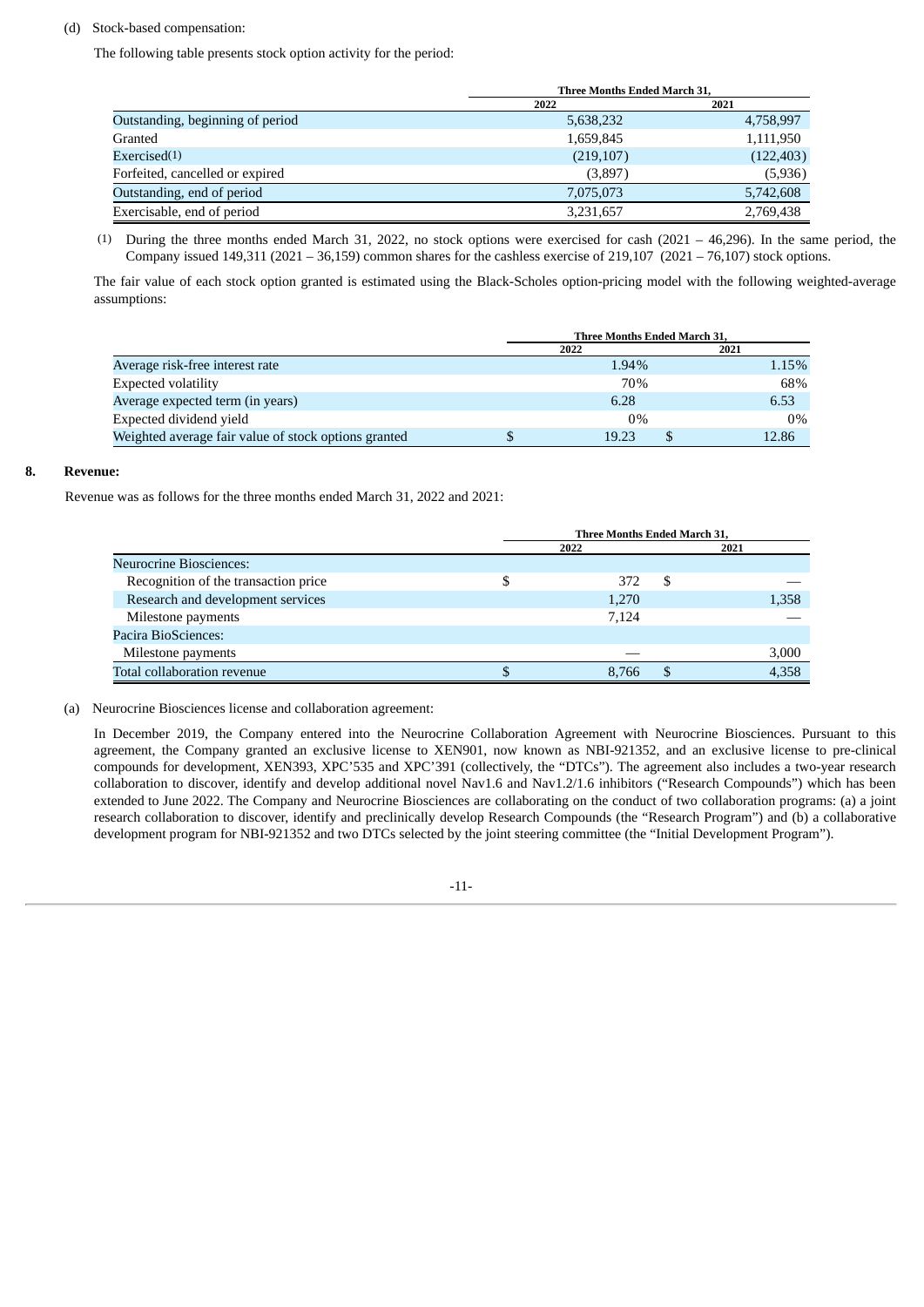At execution of the agreement, Neurocrine Biosciences paid the Company an upfront cash payment of \$30,000 and a \$20,000 equity investment in the Company. The equity investment was measured at fair value of \$16,667 on the date of issuance and the resulting premium of \$3,333, together with the upfront cash payment totaling \$33,333, was the transaction price of the arrangement for allocation to the performance obligations. The agreement includes the following performance obligations: (i) an exclusive license to NBI-921352 with associated technology and know-how transfer, (ii) an exclusive license to the DTCs with associated know-how transfer, (iii) a license to Research Compounds and research services under the Research Program, (iv) development services under the Initial Development Program for NBI-921352, and (v) development services under the Initial Development Program for the DTCs. The total transaction price of \$33,333 was allocated to performance obligation (v) based on its estimated standalone selling price determined based on internal development plans and budget, with the balance allocated to performance obligations (i) and (ii) by the residual approach. The Company allocated the transaction price as follows: \$28,807 to performance obligations (i) and (ii), completed as of December 2020, and \$5,025, which includes \$499 of variable consideration, to performance obligation (v), which was completed as of March 2022.

The arrangement consideration related to the services under performance obligations (iii) and (iv) to be performed on behalf of Neurocrine Biosciences were excluded from the initial transaction price allocation because the consideration and performance are contingent upon Neurocrine Biosciences requesting performance of the services and these services are priced at an estimated fair value. None of the at-risk substantive performance milestones, including development, regulatory and sales-based milestones, were included in the transaction price at the inception of the agreement, as all milestone amounts are outside the control of the Company and contingent upon Neurocrine Biosciences's efforts and success in future clinical trials.

In January 2022, based on the receipt of the U.S. Food and Drug Administration's ("FDA") full IND acceptance for NBI-921352, the Company received an aggregate milestone payment of \$15,000 in the form of \$6,750 in cash and a \$8,250 equity investment in the Company (note 7a) . The equity investment was measured at fair value of \$7,876 on the date of issuance and the resulting premium of \$374, with the cash payment of \$6,750, was recognized as revenue in the period as the Company did not have any remaining performance obligations in relation to this milestone on the date it was achieved.

During the three months ended March 31, 2022 and 2021, the Company recognized \$1,270 and \$1,358 of revenue, respectively, for the research and development services under (iii) the Research Program and (iv) the Initial Development Program for NBI-921352. As of March 31, 2022, there is \$1,418 of accounts receivable outstanding from Neurocrine Biosciences.

The Company is eligible to receive pre-commercial and commercial milestone payments with respect to the licensed products totaling up to an additional \$1,667,500, comprised of up to \$1,067,500 in additional development and regulatory milestone payments related to NBI-921352 and other licensed Nav1.6 or Nav1.2/1.6 inhibitor products, and up to \$600,000 in additional sales-based milestone payments for multiple products. In addition, the Company is eligible to receive royalties on net sales in and outside the U.S., ranging from (a) for NBI-921352, a low doubledigit percentage to a mid-teen percentage and a high-single digit percentage to low double-digit percentage, respectively; (b) for DTCs, a highsingle digit percentage to a low double-digit percentage and a mid-single digit percentage to a high-single digit percentage, respectively; and (c) for Research Compounds, a mid-single digit percentage to a high-single digit percentage and a tiered mid-single digit percentage, respectively. Royalty rates are subject to customary reductions. These additional amounts will be recognized as determinable. The Company has an option to co-fund 50% of the development costs of NBI-921352 or another product candidate in the U.S., exercisable upon achievement of certain milestones, in exchange for increased U.S. royalties. The Company has not exercised this option as of March 31, 2022.

(b) Asset Purchase Agreement with Flexion Therapeutics, Inc., which was subsequently acquired by Pacira BioSciences, Inc.

In September 2019, the Company entered into an agreement with Flexion Therapeutics Inc. ("Flexion"), which was acquired by Pacira BioSciences, Inc. ("Pacira BioSciences") in November 2021, pursuant to which Flexion acquired all rights with respect to XEN402, and a related compound (collectively "XEN402"), including certain regulatory documentation, intellectual property rights, reports, data and all quantities of XEN402, now known as PCRX301, owned or controlled by the Company.

During the three months ended March 31, 2021, the FDA cleared the first investigational new drug application for PCRX301 and Flexion initiated a Phase 1b clinical trial, resulting in milestone payments of \$1,000 and \$2,000 paid to the Company, respectively. Pursuant to terms of the agreement, the Company will also be eligible for a development milestone payment of \$5,000 upon initiation of a Phase 2 proof-of-concept clinical trial. Following successful proof-of-concept, the Company may be entitled to future clinical development and global regulatory approval milestone payments of up to \$40,750, commercial milestone payments of up to \$75,000, as well as future royalties ranging from midsingle to low-double digit percentages. These additional amounts will be recognized as determinable.

-12-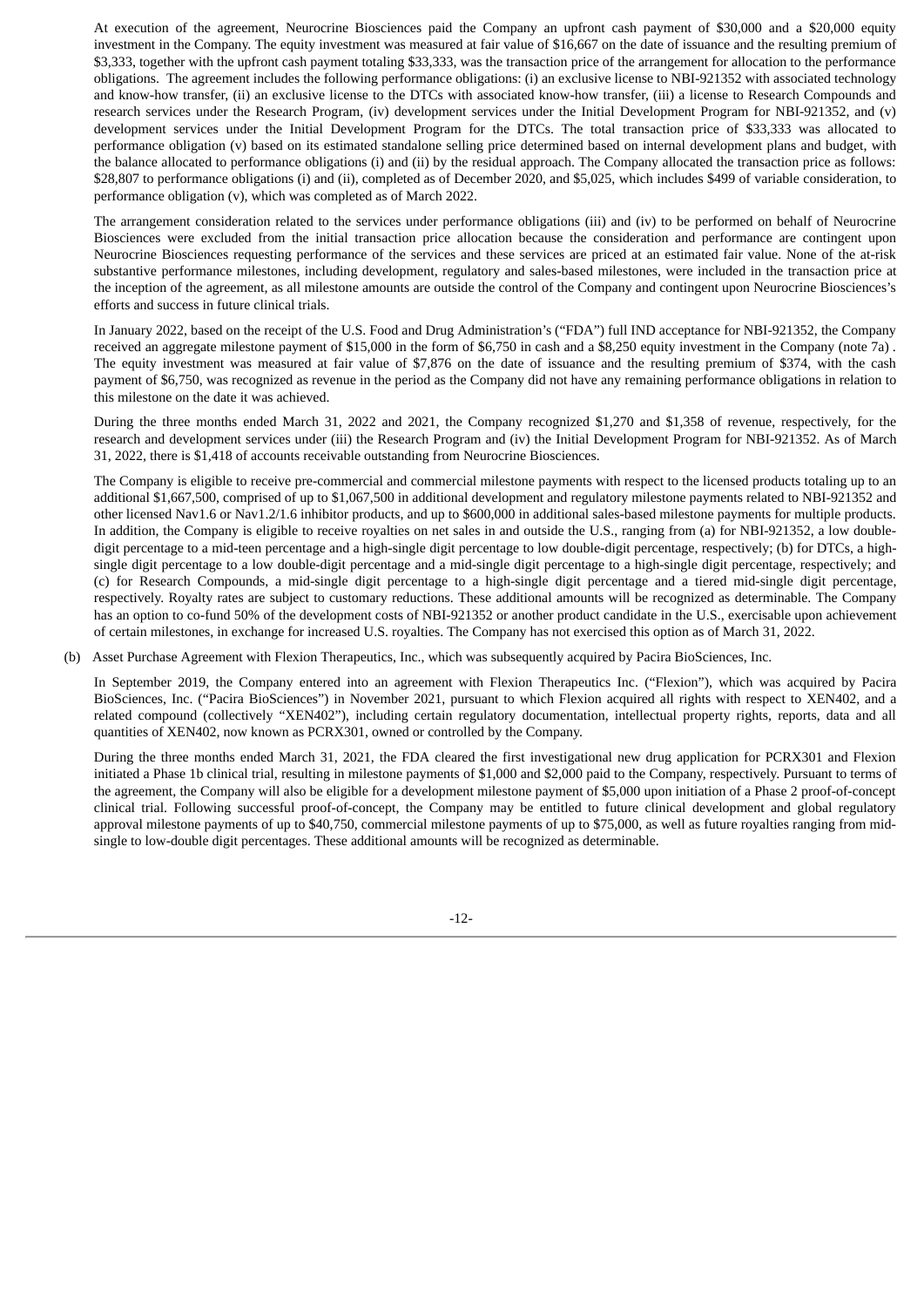## **9. Commitments and contingencies:**

(a) Priority access agreement with Medpace Inc. ("Medpace"):

In August 2015, the Company entered into a priority access agreement with Medpace for the provision of certain clinical development services, under which the Company has committed to using Medpace non-exclusively for clinical development services over the five-year term of the agreement which ended in August 2020. The Company has committed to \$7,000 of services over the term of the agreement of which \$4,208 of services have been received and \$2,792 remains committed as of March 31, 2022. As the Company did not meet the commitment to retain Medpace for \$7,000 of services prior to August 2020, the Company is required to provide Medpace the exclusive right to perform all subsequent outsourced clinical development work until such \$7,000 commitment has been satisfied, subject to the availability of appropriate Medpace resources and reasonable service rates. If the Company decides not to retain Medpace for the provision of clinical development services, the Company may satisfy its obligations under the priority access agreement by paying Medpace an amount equal to half of the unsatisfied portion. The Company intends to continue to utilize Medpace for clinical development work where suitable in order to fulfill the remaining commitment; therefore, no liability has been recognized as of March 31, 2022 with respect to the unsatisfied portion under the priority access agreement.

(b) Asset purchase agreement with 1st Order Pharmaceuticals, Inc. ("1st Order"):

In April 2017, the Company acquired XEN1101 (previously known as 1OP2198) from 1st Order pursuant to an asset purchase agreement. In August 2020, the Company and 1st Order amended the asset purchase agreement to amend certain definitions in the agreement and to modify the payment schedule for certain milestones. Future potential payments to 1st Order related to the XEN1101 program include up to \$900 in clinical development milestones, up to \$6,000 in regulatory milestones, and \$500 in other milestones. To date, the Company has paid \$600 based on progress against these milestones. There are no royalty obligations to 1st Order.

(c) Guarantees and indemnifications:

The Company has entered into license and research agreements with third parties that include indemnification provisions that are customary in the industry. These indemnification provisions generally require the Company to compensate the other party for certain damages and costs incurred as a result of third-party claims or damages arising from these transactions.

<span id="page-13-0"></span>The maximum amount of potential future indemnification is unlimited; however, the Company currently holds commercial and product liability insurance. This insurance limits the Company's exposure and may enable it to recover a portion of any future amounts paid. Historically, the Company has not made any indemnification payments under such agreements and the Company believes that the fair value of these indemnification obligations is minimal. Accordingly, the Company has not recognized any liabilities relating to these obligations for any period presented.

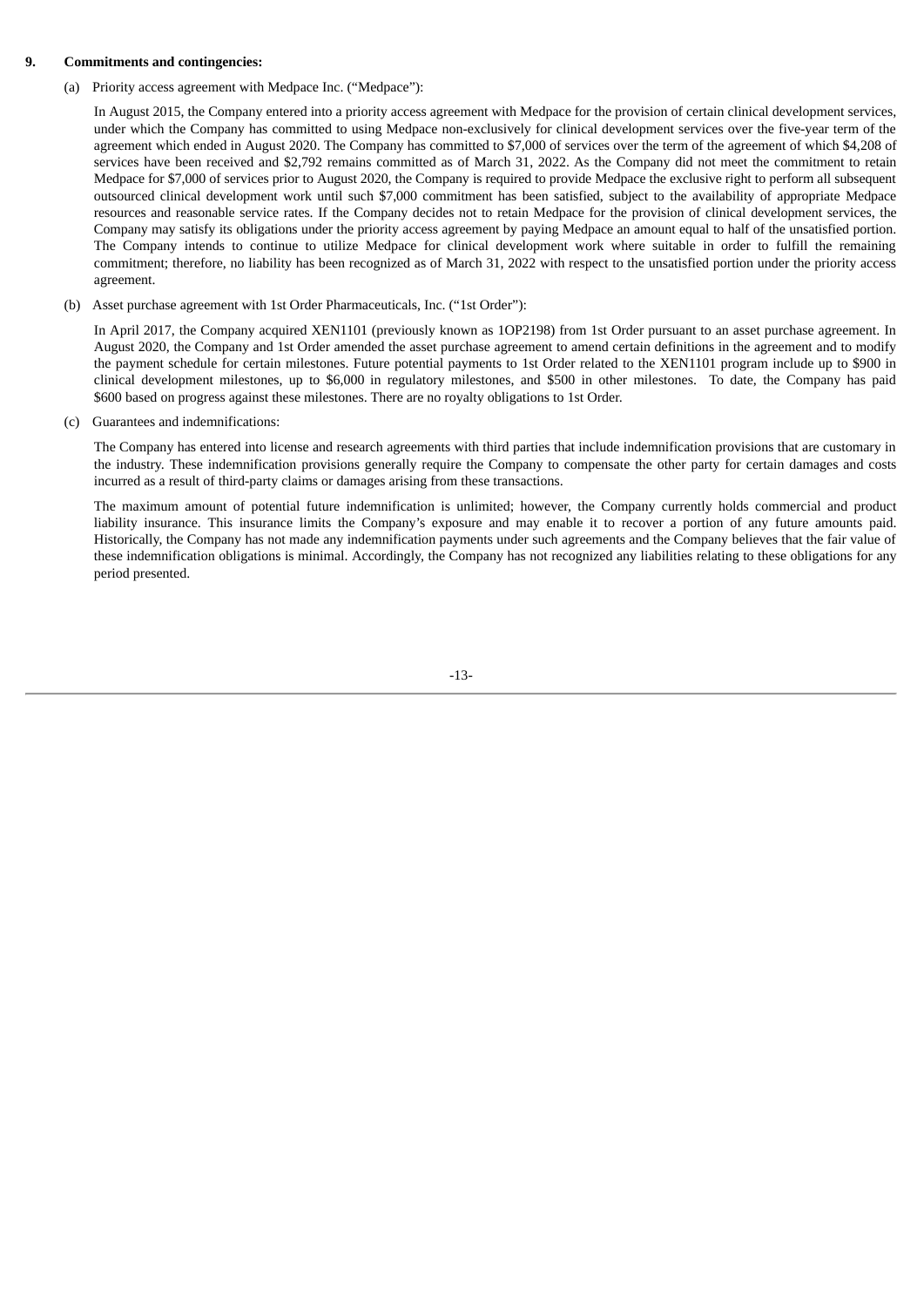#### **ITEM 2. MANAGEMENT'S DISCUSSION AND ANALYSIS OF FINANCIAL CONDITION AND RESULTS OF OPERATIONS**

This section should be read in conjunction with our unaudited interim consolidated financial statements and related notes included in Part I, Item 1 of this report and our audited consolidated financial statements and related notes thereto and management's discussion and analysis of financial condition and results of operations for the year ended December 31, 2021 included in our Annual Report on Form 10-K filed with the U.S. Securities and Exchange Commission on March 1, 2022 and with the securities commissions in British Columbia, Alberta and Ontario on March 1, 2022.

#### **Forward-Looking Statements**

Certain statements contained in this Quarterly Report on Form 10-Q may constitute forward-looking statements within the meaning of Section 27A of the Securities Act of 1933, as amended, and Section 21E of the Securities Exchange Act of 1934, as amended, and Canadian securities laws. The words or phrases "would be," "will allow," "intends to," "may," "believe," "plan," "will likely result," "are expected to," "will continue," "is anticipated," "estimate," "project," or similar expressions, or the negative of such words or phrases, are intended to identify "forward-looking statements." You should read these statements carefully because they discuss future expectations, contain projections of future results of operations or financial condition, or state other "forward-looking" information. These statements relate to our future plans, objectives, expectations, intentions and financial performance and the *assumptions that underlie these statements. These forward-looking statements include, but are not limited to*:

- our ability to identify additional products or product candidates either from our internal research efforts or through acquiring or in-licensing other product candidates or technologies;
- the initiation, timing, cost, progress and success of our research and development programs, pre-clinical studies, and clinical trials;
- our ability to advance product candidates into, and successfully complete, clinical trials;
- our ability to recruit sufficient numbers of patients for our current and future clinical trials for orphan or more common indications;
- our ability to achieve profitability;
- our ability to obtain funding for our operations;
- our ability to receive milestones, royalties and sublicensing fees under our collaborations, and the timing of such payments;
- the timing and magnitude of potential milestone payments under our product acquisition and in-licensing agreements;
- the implementation of our business model and strategic plans;
- our ability to develop and commercialize product candidates for orphan and niche indications or more common indications independently;
- our pre-commercial, commercialization, marketing, and manufacturing capabilities and strategy;
- our ability to identify drug targets;
- our ability to protect our intellectual property and operate our business without infringing upon the intellectual property rights of others;
- our expectations regarding federal, state and foreign regulatory requirements;
- the therapeutic benefits, effectiveness and safety of our product candidates;
- the accuracy of our estimates of the size and characteristics of the markets that may be addressed by our products and product candidates;
- the rate and degree of market acceptance and clinical utility of any future products;
- the timing of, and our and our collaborators' ability to obtain and maintain, regulatory approvals for our product candidates;
- our ability to maintain and establish collaborations;
- our expectations regarding market risk, including interest rate changes and foreign currency fluctuations;
- our belief in the sufficiency of our cash, cash equivalents and marketable securities to meet our needs for at least the next 12 months;

-14-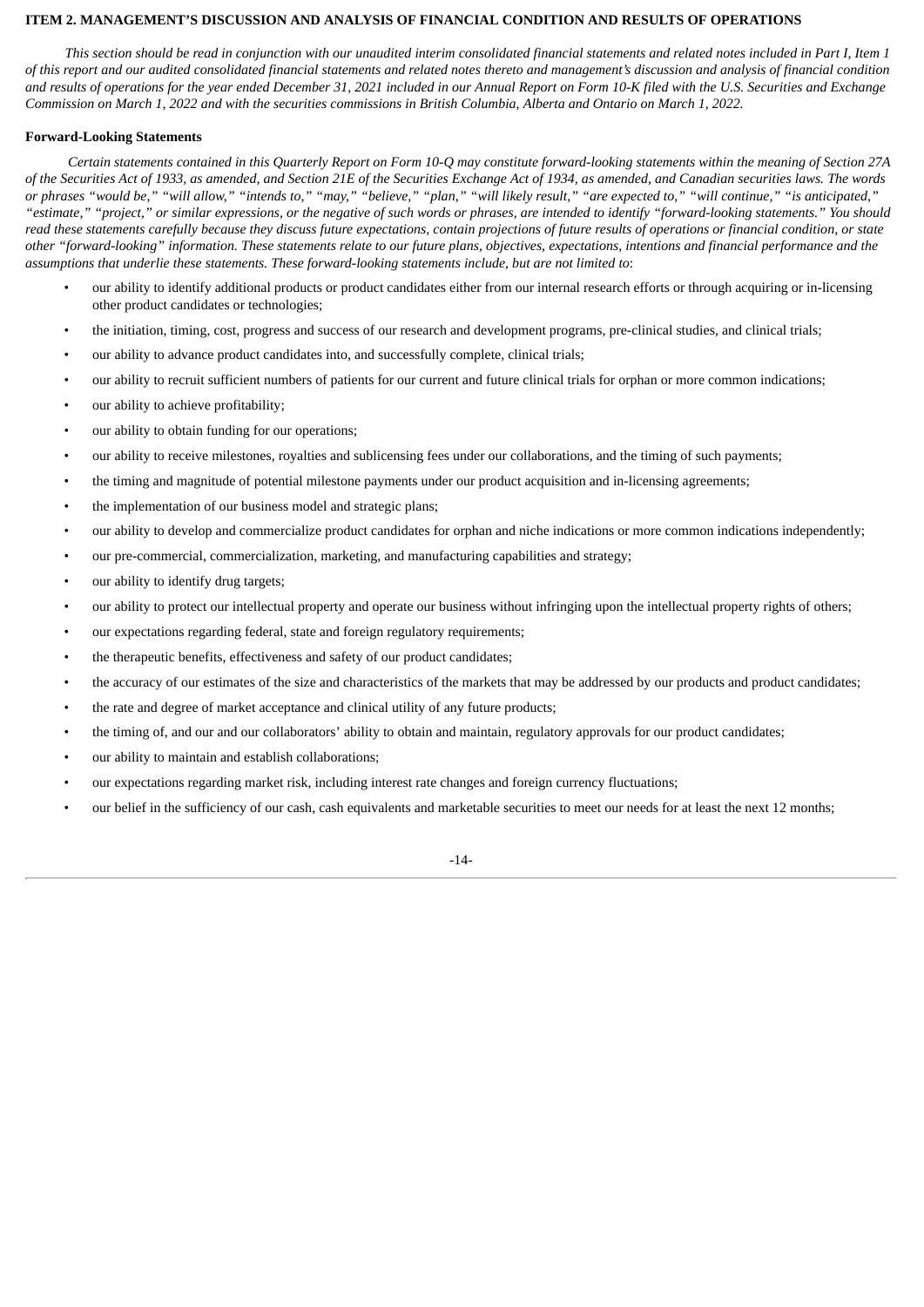- our ability to engage and retain the employees required to grow our business;
- our future financial performance and projected expenditures;
- the direct and indirect impact of COVID-19 on our business and operations, including supply chain, manufacturing, research and development costs, clinical trial conduct, clinical trial data and employees;
- developments relating to our competitors and our industry, including the success of competing therapies that are or become available; and
- estimates of our expenses, future revenue, capital requirements and our needs for additional financing.

These forward-looking statements are subject to certain risks and uncertainties that could cause actual results to differ materially from those anticipated in the forward-looking statements. Factors that might cause such a difference include, but are not limited to, those discussed in this report in Part II, Item 1A - "Risk Factors," and elsewhere in this report. Forward-looking statements are based on our management's beliefs and assumptions and on information currently available to our management. These statements, like all statements in this report, speak only as of their date, and we undertake no obligation to update or revise these statements in light of future developments, except as required by law. In this report, "we," "our," "us," "Xenon," and "the Company" refer to Xenon Pharmaceuticals Inc. and its subsidiary. Unless otherwise noted, all dollar amounts in this report are expressed in United *States dollars.*

In addition, statements that "we believe" and similar statements reflect our beliefs and opinions on the relevant subject. These statements are based upon information available to us as of the date of this Quarterly Report on Form 10-Q, and although we believe such information forms a reasonable basis for such statements, such information may be limited or incomplete, and our statements should not be read to indicate that we have conducted a thorough inquiry into, or review of, all potentially available relevant information. These statements are inherently uncertain and you are cautioned not to unduly rely *upon these statements.*

#### **Overview**

We are a clinical stage biopharmaceutical company committed to developing innovative therapeutics to improve the lives of patients with neurological disorders. We are advancing a novel product pipeline of neurology-focused therapies to address areas of high unmet medical need, with a focus on epilepsy.

#### *Proprietary Programs*

## *XEN1101 for Epilepsy*

XEN1101 is a differentiated Kv7 potassium channel opener being developed for the treatment of epilepsy and major depressive disorder, or MDD. In October 2021, we announced positive results from our Phase 2b X-TOLE clinical trial, which evaluated the clinical efficacy, safety and tolerability of XEN1101 administered as an adjunctive treatment for adult patients with focal epilepsy. The topline data showed all primary and secondary seizure reduction endpoints were statistically significant across all dose groups, including the primary endpoint of median reduction from baseline in monthly seizure frequency and in the key secondary endpoint of patients with at least a 50% reduction in monthly focal seizure frequency from baseline, with p-values of <0.001 for both the 20 mg and 25 mg dose groups.

We will participate in an "end-of-Phase 2" meeting with the U.S. Food and Drug Administration, or FDA, in the second quarter of this year to support the initiation of our Phase 3 XEN1101 clinical program in adult patients with focal epilepsy, estimated in the second half of the year. The ongoing X-TOLE open-label extension also continues to generate important long-term data for XEN1101. We are also evaluating other potential epilepsy indications for the future development of XEN1101.

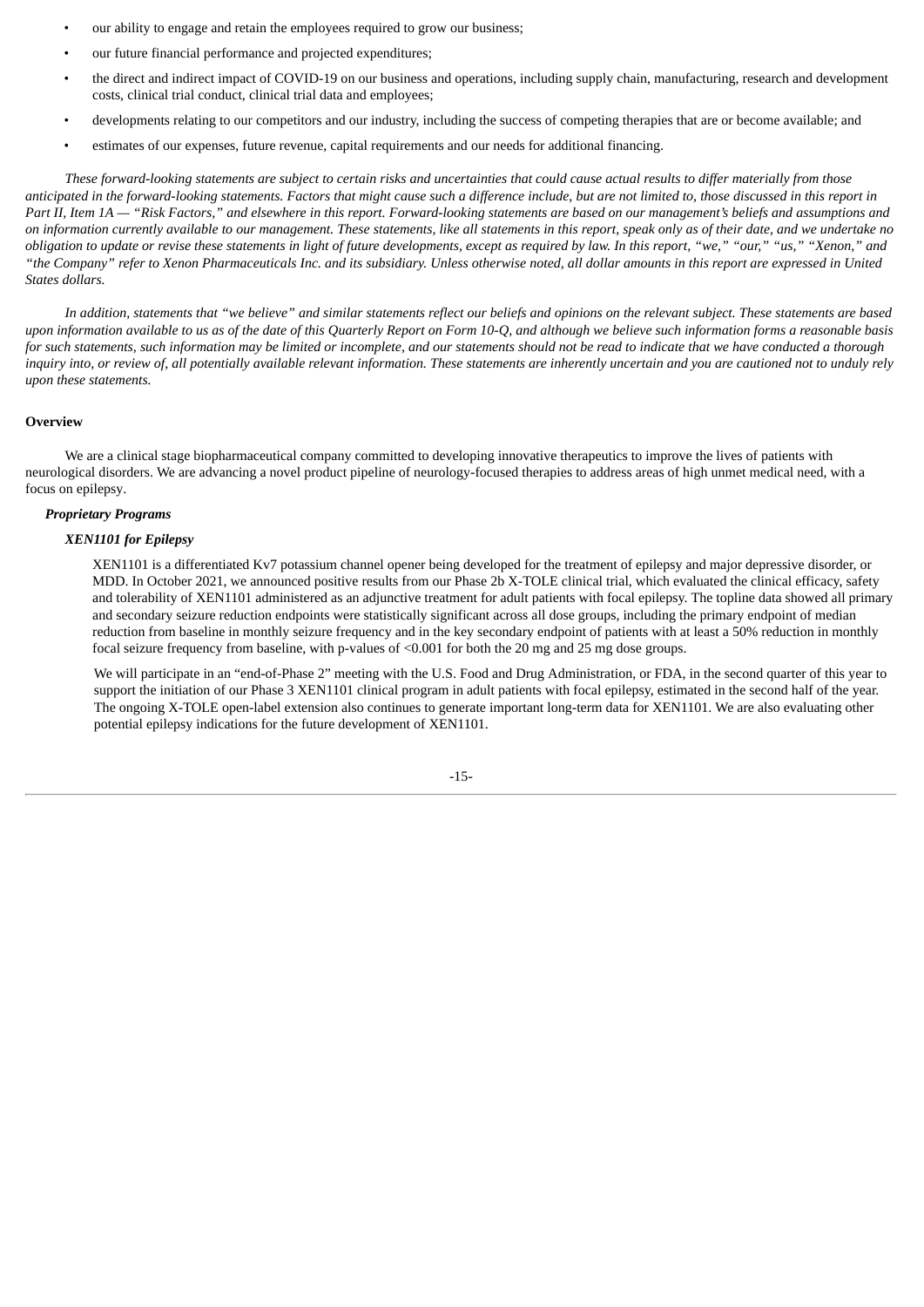## *XEN1101 for MDD*

Based on promising pre-clinical data with XEN1101 and published clinical data generated from both an open-label study and a randomized, placebo-controlled clinical trial that explored the targeting of KCNQ channels as a treatment for MDD using ezogabine, we are evaluating the efficacy, safety and tolerability of XEN1101 for the treatment of MDD in a Phase 2 randomized, double-blind, placebo-controlled, multicenter clinical study – called the "X-NOVA" clinical trial. Following a 4-week screening period, approximately 150 subjects with MDD will be randomized (on a 1:1:1 basis) for once-daily dosing of XEN1101 (10 mg), XEN1101 (20 mg) or placebo for 6 weeks. The primary objective is to assess the efficacy of 10 mg and 20 mg doses of XEN1101 compared to placebo on improvement of depressive symptoms in subjects diagnosed with moderate to severe MDD, using the Montgomery-Åsberg Depression Rating Scale, or MADRS, score change through week six. Secondary endpoints include improvement of anhedonia symptoms assessed by the Snaith-Hamilton Pleasure Scale, or SHAPS, score change through week six, as well as improvement of anxiety symptoms measured by the Beck Anxiety Inventory, or BAI, score change through week six. Topline results from the X-NOVA study are anticipated in 2023.

In addition, we are collaborating with the Icahn School of Medicine at Mount Sinai to conduct an ongoing investigator-sponsored Phase 2 proof-of-concept, randomized, parallel-arm, placebo-controlled multi-site study of XEN1101 for the treatment of MDD in approximately 60 subjects. The primary objective of the study is to investigate the effect of XEN1101 on the brain reward circuit as measured by the change in bilateral ventral striatum activity as assessed by functional MRI, or fMRI. The secondary objectives are to test the effect of XEN1101 compared to placebo on clinical measures of depression and anhedonia using the MADRS and SHAPS scales.

#### *XEN496*

XEN496, a Kv7 potassium channel opener, is a proprietary pediatric formulation of the active ingredient ezogabine being developed for the treatment of KCNQ2 developmental and epileptic encephalopathy, or KCNQ2-DEE. A Phase 3 randomized, double-blind, placebo-controlled, parallel group, multicenter clinical trial, called the "EPIK" study, is ongoing to evaluate the efficacy, safety, and tolerability of XEN496 administered as adjunctive treatment in approximately 40 pediatric patients aged one month to less than six years with KCNQ2-DEE. We anticipate that the EPIK study will be completed in 2023.

## *Partnered Programs*

## *NBI-921352*

We have an ongoing collaboration with Neurocrine Biosciences Inc., or Neurocrine Biosciences, to develop treatments for epilepsy. Neurocrine Biosciences has an exclusive license to XEN901, now known as NBI-921352, a selective Nav1.6 sodium channel inhibitor. Neurocrine Biosciences is conducting a Phase 2 clinical trial evaluating NBI-921352 in adult patients with focal onset seizures, with data expected in 2023. In addition, a Phase 2 clinical trial is underway evaluating NBI-921352 in patients aged between 2 and 21 years with SCN8A developmental and epileptic encephalopathy, or SCN8A-DEE. Pursuant to the terms of the agreement, we have the potential to receive certain clinical, regulatory, and commercial milestone payments, as well as future sales royalties.

## *PCRX301 (formerly FX301)*

In November 2021, Pacira BioSciences, Inc., or Pacira BioSciences, completed its acquisition of Flexion Therapeutics, Inc., or Flexion, which included Flexion's global rights to develop and commercialize XEN402, a Nav1.7 inhibitor also known as funapide. XEN402 has been formulated for extended release from a thermosensitive hydrogel and is now known as PCRX301 (previously FX301). A Phase 1b proof-ofconcept trial is underway evaluating the safety and tolerability of PCRX301 administered as a single-dose, popliteal fossa block in patients undergoing bunionectomy. Pursuant to the terms of the agreement, we have the potential to receive certain clinical, regulatory, and commercial milestone payments, as well as future sales royalties.

We have funded our operations primarily through the sale of equity securities, funding received from our licensees and collaborators, and debt financing. For the three months ended March 31, 2022 and 2021, we recognized revenue of \$8.8 million and \$4.4 million, respectively, in connection with our agreements with Neurocrine Biosciences and Pacira BioSciences. We had a net loss of \$19.7 million for the three months ended March 31, 2022 and an accumulated deficit of \$377.0 million as of March 31, 2022, from expenses incurred in connection with our research and development programs and from general and administrative costs associated with our operations.

We do not generate any revenue or royalty revenue from product sales, and do not otherwise anticipate generating revenue from product sales for the foreseeable future, if ever. We expect that our revenue in the near term will be substantially dependent on our collaboration agreements. Given the uncertain nature of clinical development of our current and future product candidates and the commercialization of current and future products, we cannot predict when or whether we will receive further milestone payments under our current or future collaboration agreements or whether we will be able to report either revenue or net income in future years.

#### -16-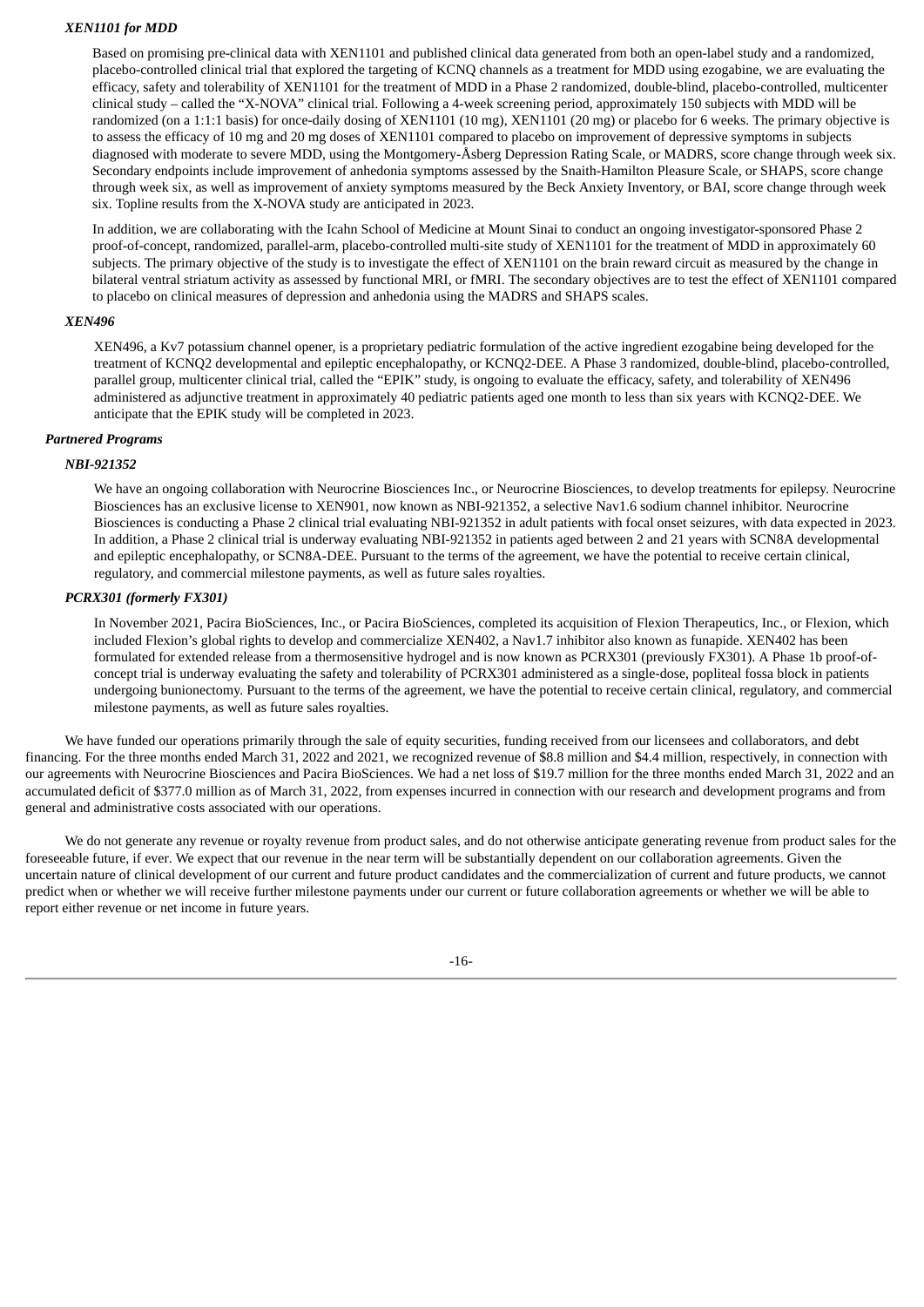We expect to continue to incur significant expenses and operating losses for the foreseeable future. We anticipate that our expenses will increase as

we:

- continue our research and pre-clinical and clinical development of our product candidates either from our internal research efforts or through acquiring or in-licensing other product candidates or technologies;
- seek regulatory and marketing approvals for any of our product candidates that successfully complete clinical trials;
- make milestone and other payments under our in-license or other agreements;
- maintain, protect and expand our intellectual property portfolio;
- attract, hire and retain skilled personnel; and
- create additional infrastructure to support our operations.

## **Financial Operations Overview**

## *Revenue*

To date, our revenue has been primarily derived from collaboration and licensing agreements. We do not generate any revenue or royalty revenue from product sales, and do not otherwise anticipate generating revenue from product sales for the foreseeable future, if ever.

The following table is a summary of revenue recognized from our current collaboration and licensing agreements for the three months ended March 31, 2022 and 2021 (in thousands):

|                                      | Three Months Ended March 31, |       |   |      |       |  |  |  |
|--------------------------------------|------------------------------|-------|---|------|-------|--|--|--|
|                                      |                              | 2022  |   | 2021 |       |  |  |  |
| Neurocrine Biosciences:              |                              |       |   |      |       |  |  |  |
| Recognition of the transaction price | \$                           | 372   | S |      |       |  |  |  |
| Research and development services    |                              | 1,270 |   |      | 1,358 |  |  |  |
| Milestone payments                   |                              | 7.124 |   |      |       |  |  |  |
| Pacira BioSciences:                  |                              |       |   |      |       |  |  |  |
| Milestone payments                   |                              |       |   |      | 3,000 |  |  |  |
| Total collaboration revenue          |                              | 8.766 |   |      | 4,358 |  |  |  |

Pursuant to the terms of our license and collaboration agreement with Neurocrine Biosciences, we received an upfront cash payment of \$30.0 million and a \$20.0 million equity investment in our common shares at the inception of the agreement in December 2019. The equity investment was measured at fair value on the date of issuance and the resulting premium, together with the upfront cash payment and variable consideration which is probable that a significant reversal of the cumulative revenue recognized will not occur, is the transaction price of the arrangement at the inception of the agreement for allocation to the performance obligations. The allocation was based on the relative estimated standalone selling prices of each obligation under the agreement including: (i) an exclusive license to NBI-921352 with associated technology and know-how transfer, (ii) an exclusive license to preclinical compounds for development, XEN393, XPC'535 and XPC'391, collectively referred to as the development track candidates, or the DTCs, with associated know-how transfer, and (iii) development services under the initial development program for the DTCs. In the three months ended March 31, 2022, we recognized \$0.4 million of the transaction price allocated to performance obligation (iii) which was completed as of March 31, 2022. In January 2022, based on the FDA's approval to expand the SCN8A-DEE study population to include subjects aged between 2 and 11 years, we received an aggregate milestone payment of \$15.0 million in the form of \$6.75 million cash and a \$8.25 million equity investment in our common shares. The equity investment was measured at fair value of \$7.9 million on the date of issuance and the resulting premium of \$0.3 million, with the cash payment of \$6.75 million, was recognized as revenue in the period. Performance obligations (i) and (ii) were completed as of December 31, 2021. Research and development services are recognized into revenue at fair market value as the services are rendered.

In the three months ended March 31, 2021, we recognized revenue of \$3.0 million in connection with our agreement with Pacira BioSciences for the global rights to develop and commercialize PCRX301 which included a \$1.0 million milestone for the clearance of an investigational new drug application by the FDA and a \$2.0 million milestone for the initiation of a Phase 1b clinical trial. No revenue was recognized for the three months ended March 31, 2022 in connection with our agreement with Pacira BioSciences.

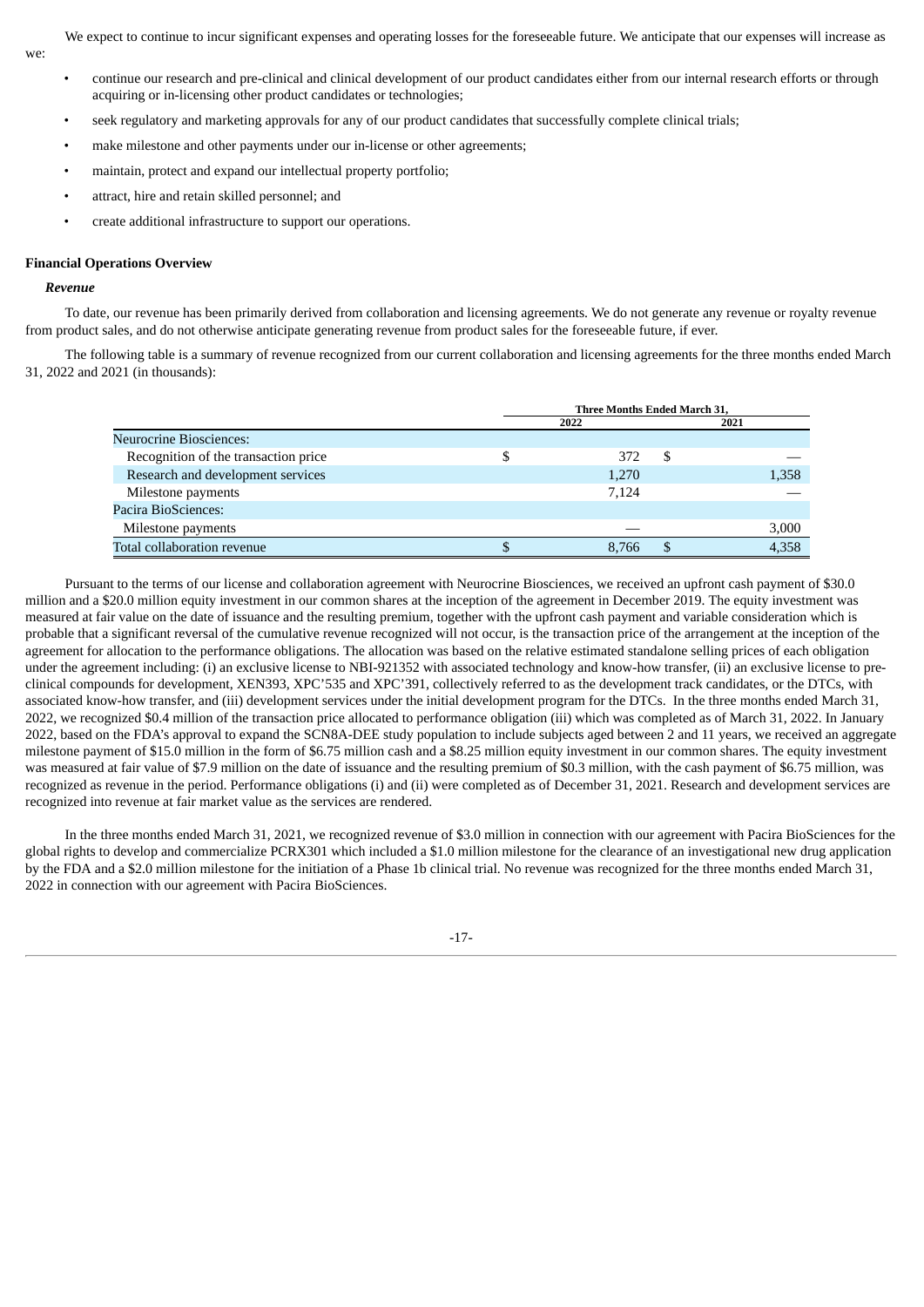As our internal and partnered products are in various stages of clinical and pre-clinical development, we do not expect to generate any revenue from product sales for at least the next several years. We expect that any revenue for the next several years will be derived from milestone payments and research and development funding under our current collaboration agreements and any additional collaboration agreements that we may enter into in the future. We cannot provide any assurance as to the extent or timing of future milestone payments or royalty payments or that we will receive any future payments at all.

We expect that any revenue we generate will fluctuate quarter to quarter as a function of the timing and amount of milestones and other payments from our existing collaborations and any future collaborations.

## *Operating Expenses*

The following table summarizes our operating expenses for the three months ended March 31, 2022 and 2021 (in thousands):

|                            | Three Months Ended March 31. |        |  |        |  |  |  |  |
|----------------------------|------------------------------|--------|--|--------|--|--|--|--|
|                            |                              | 2022   |  | 2021   |  |  |  |  |
| Research and development   |                              | 19.360 |  | 16,308 |  |  |  |  |
| General and administrative |                              | 6.775  |  | 4.109  |  |  |  |  |
| Total operating expenses   |                              | 26.135 |  | 20.417 |  |  |  |  |

#### *Research and Development Expenses*

Research and development expenses represent costs incurred to conduct research and development of our proprietary product candidates, including any acquired or in-licensed product candidates or technology, and costs to support our partnered product candidates.

Research and development expenses consist of costs incurred in performing research and development activities, including salary, related benefits and stock-based compensation for employees engaged in scientific research and development, third-party contract costs relating to research, formulation, process development and manufacturing, pre-clinical studies and clinical trial activities, third-party acquisition, license and collaboration fees, laboratory consumables and allocated facility-related and information technology costs.

Project-specific expenses reflect costs directly attributable to our clinical development candidates for which we have incurred significant expenses. All remaining research and development expenses are reflected in pre-clinical, discovery and other internal program expenses. At any given time, we have several active early-stage research and drug discovery programs. Our personnel and infrastructure are typically deployed over multiple projects and are not directly linked to any individual internal early-stage research or drug discovery program. Therefore, we do not maintain financial information for our internal early-stage research and internal drug discovery programs on a project-specific basis.

We expense all research and development costs as incurred. We expect that our research and development expenses will increase in the future as we advance our proprietary product candidates through clinical development, advance our internal drug discovery programs into pre-clinical development and continue our early-stage research. The increase in expense will likely include added personnel and third-party contracts related to research, formulation, process development and manufacturing, pre-clinical studies and clinical trial activities as well as third-party acquisition, license and collaboration fees and laboratory consumables.

Clinical development timelines, likelihood of regulatory approval, and commercialization and associated costs are uncertain, difficult to estimate, and can vary significantly. We anticipate determining which research and development projects to pursue as well as the level of funding available for each project based on the scientific research and pre-clinical and clinical results of each product candidate and related regulatory action. We expect our research and development expenses to continue to represent our largest category of operating expenses for at least the next 12 to 24 months.

### *General and Administrative Expenses*

General and administrative expenses consist primarily of salary, related benefits and stock-based compensation of our executive, finance, legal, business development, commercial and administrative functions, travel expenses, allocated facility-related and information technology costs not otherwise included in research and development expenses, director compensation, director's and officer's insurance premiums, investor relations costs, recruitment costs and professional fees for auditing, tax and legal services, including legal expenses for intellectual property protection.

We expect that general and administrative expenses will increase in the future as we expand our operating activities to support increased research and development activities and the potential commercialization of our product candidates.

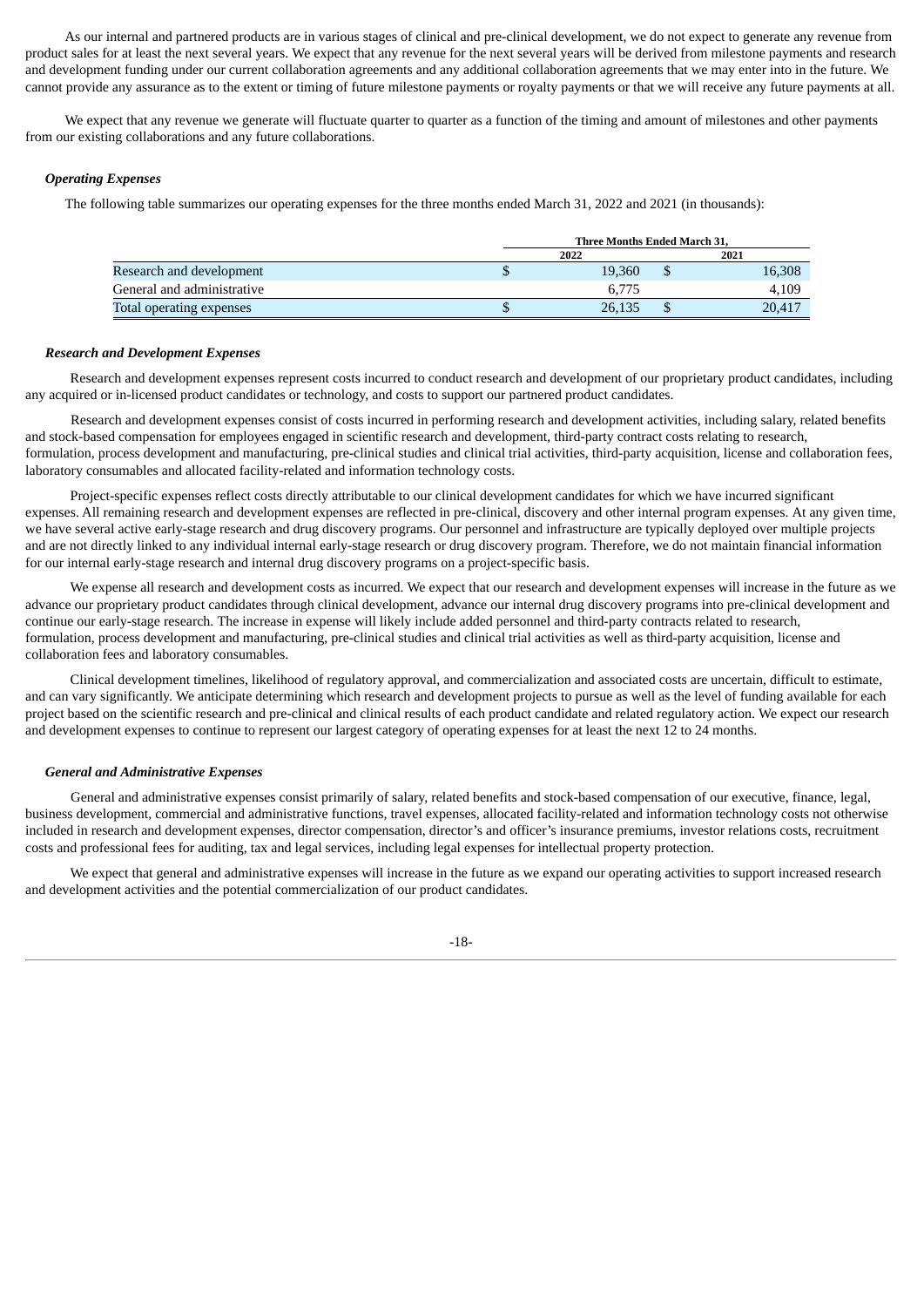#### *Other Income (Expense)*

*Interest Income.* Interest income consists of income earned on our cash and investment balances. We anticipate that our interest income will continue to fluctuate depending on our cash and investment balances and interest rates.

*Unrealized fair value gain (loss) on marketable securities.* Marketable securities are recorded at quoted prices in active markets, which approximate the fair value. Unrealized fair value gain (loss) on marketable securities is related to changes in market pricing on the investments during the period. We anticipate that unrealized fair value gain (loss) on marketable securities will continue to fluctuate depending on our investment balance and market yields.

*Foreign Exchange Gain (Loss).* Net foreign exchange gains and losses consisted of gains and losses from the impact of foreign exchange fluctuations on our monetary assets and liabilities that are denominated in currencies other than the U.S. dollar (principally the Canadian dollar). We will continue to incur substantial expenses in Canadian dollars and will remain subject to risks associated with foreign currency fluctuations.

#### **Critical Accounting Policies and Significant Judgments and Estimates**

Our management's discussion and analysis of our financial condition and results of operations is based on our consolidated financial statements, which have been prepared in conformity with generally accepted accounting principles in the U.S., or U.S. GAAP. The preparation of our consolidated financial statements requires us to make estimates and assumptions that affect the reported amounts of assets and liabilities and the revenue and expenses incurred during the reported periods. We base estimates on our historical experience, known trends and various other factors that we believe are reasonable under the circumstances, the results of which form the basis for making judgments about the carrying value of assets and liabilities that are not apparent from other sources. Actual results may differ from these estimates under different assumptions or conditions.

Critical accounting policies and significant judgments and estimates are those that we consider the most important to the portrayal of our financial condition and results of operations because they require our most difficult, subjective or complex judgments, often as a result of the need to make estimates about the effect of matters that are inherently uncertain. Our critical accounting policies and significant estimates include those related to:

- revenue recognition;
- research and development costs; and
- stock-based compensation

There have been no material changes in our critical accounting policies and significant judgments and estimates during the three months ended March 31, 2022, as compared to those disclosed in "Management's Discussion and Analysis of Financial Conditions and Results of Operations - Critical Accounting Policies and Significant Judgments and Estimates" included in our 2021 Annual Report on Form 10-K filed with the U.S. Securities and Exchange Commission, or SEC, and with the securities commissions in British Columbia, Alberta and Ontario, or the Canadian Securities Commissions, on March 1, 2022. We believe that the accounting policies discussed in the Annual Report are critical to understanding our historical and future performance, as these policies relate to the more significant areas involving management's judgments and estimates.

-19-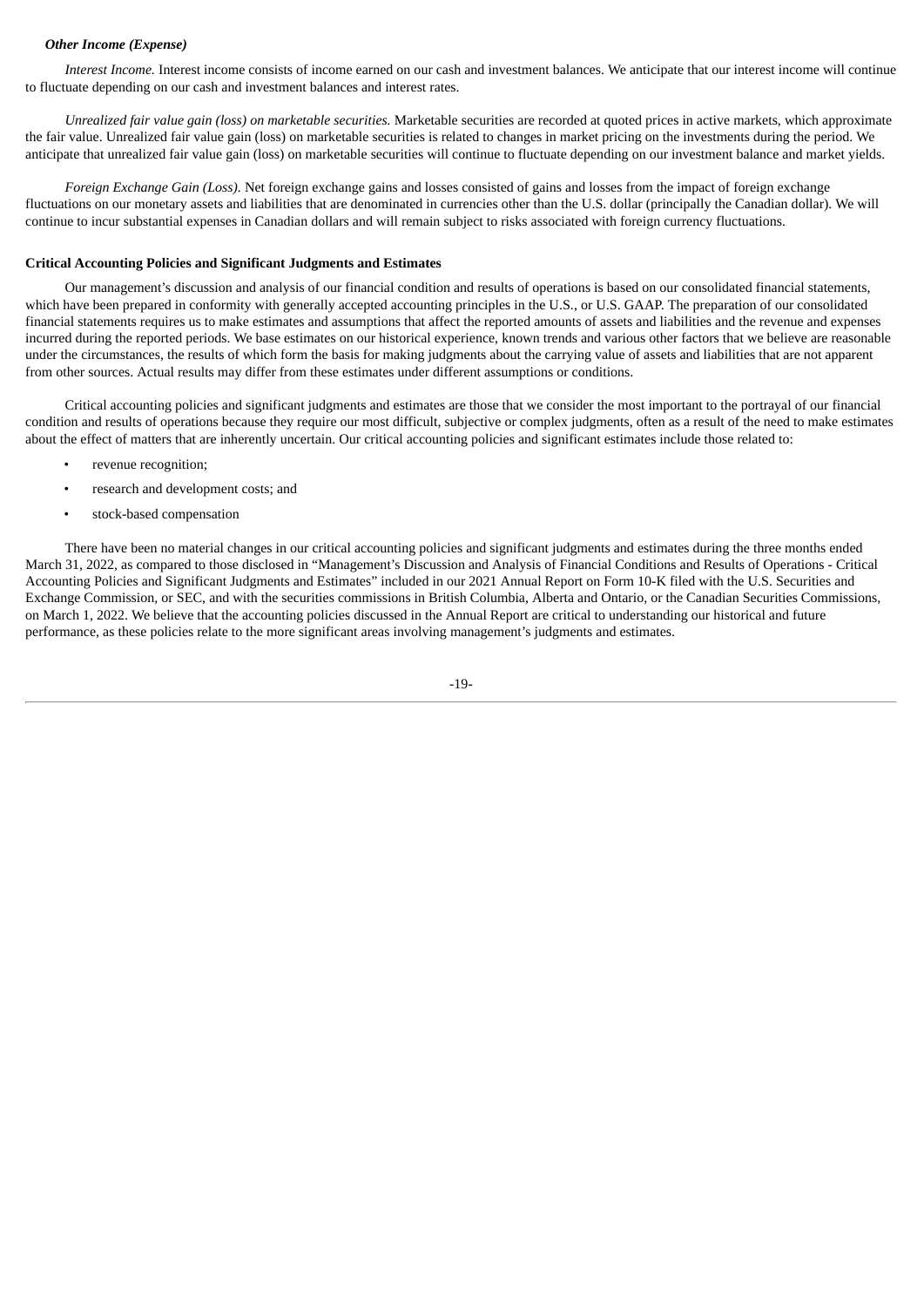## **Results of Operations**

## *Comparison of Three Months Ended March 31, 2022 and 2021*

The following table summarizes the results of our operations for the three months ended March 31, 2022 and 2021 together with changes in those items (in thousands):

|                                                        |    | <b>Three Months Ended March 31.</b> |                 |    | <b>Change</b><br>2022 vs. 2021 |
|--------------------------------------------------------|----|-------------------------------------|-----------------|----|--------------------------------|
|                                                        |    | 2022                                | 2021            |    | Increase/(Decrease)            |
| Revenue                                                | \$ | 8.766                               | \$<br>4,358     | \$ | 4,408                          |
| Research and development expenses                      |    | 19,360                              | 16,308          |    | 3,052                          |
| General and administrative expenses                    |    | 6,775                               | 4,109           |    | 2,666                          |
| Other:                                                 |    |                                     |                 |    |                                |
| Interest income                                        |    | 368                                 | 146             |    | 222                            |
| Unrealized fair value loss on<br>marketable securities |    | (3,362)                             | (74)            |    | (3,288)                        |
| Foreign exchange gain                                  |    | 299                                 | 155             |    | 144                            |
| Loss before income taxes                               | J  | (20,064)                            | \$<br>(15, 832) | S  | (4,232)                        |

#### *Revenue*

Revenue increased by \$4.4 million in the three months ended March 31, 2022 as compared to the three months ended March 31, 2021. Revenue for the three months ended March 31, 2022 related to recognition of \$7.1 million of milestone revenue as well as \$1.6 million for research and development services under our license and collaboration agreement with Neurocrine Biosciences, as compared to recognition of \$1.4 million for research and development services under our license and collaboration agreement in the three months ended March 31, 2021. Revenue for the three months ended March 31, 2021 also included \$3.0 million in milestone revenue recognized in connection with our agreement with Pacira BioSciences, whereas no revenue was recognized in connection with this agreement for the three months ended March 31, 2022.

## *Research and Development Expenses*

The following table summarizes research and development expenses for the three months ended March 31, 2022 and 2021 together with changes in those items (in thousands):

|                                |   | <b>Three Months Ended March 31.</b> |    |        | <b>Change</b><br>2022 vs. 2021 |                     |
|--------------------------------|---|-------------------------------------|----|--------|--------------------------------|---------------------|
|                                |   | 2022                                |    | 2021   |                                | Increase/(Decrease) |
| <b>XEN1101</b>                 | Φ | 7,438                               | \$ | 6,469  | $\mathfrak{s}$                 | 969                 |
| <b>XEN496</b>                  |   | 5,552                               |    | 5,677  |                                | (125)               |
| NBI-921352                     |   | 200                                 |    | 356    |                                | (156)               |
| Pre-clinical, discovery and    |   |                                     |    |        |                                |                     |
| other programs                 |   | 6.170                               |    | 3,806  |                                | 2,364               |
| Total research and development |   | 19,360                              | \$ | 16,308 | \$                             | 3,052               |

Research and development expenses increased by \$3.1 million in the three months ended March 31, 2022 as compared to the three months ended March 31, 2021. The increase was primarily attributable to increased spending on our pre-clinical, discovery and other internal programs as well as increased spending on XEN1101.

#### -20-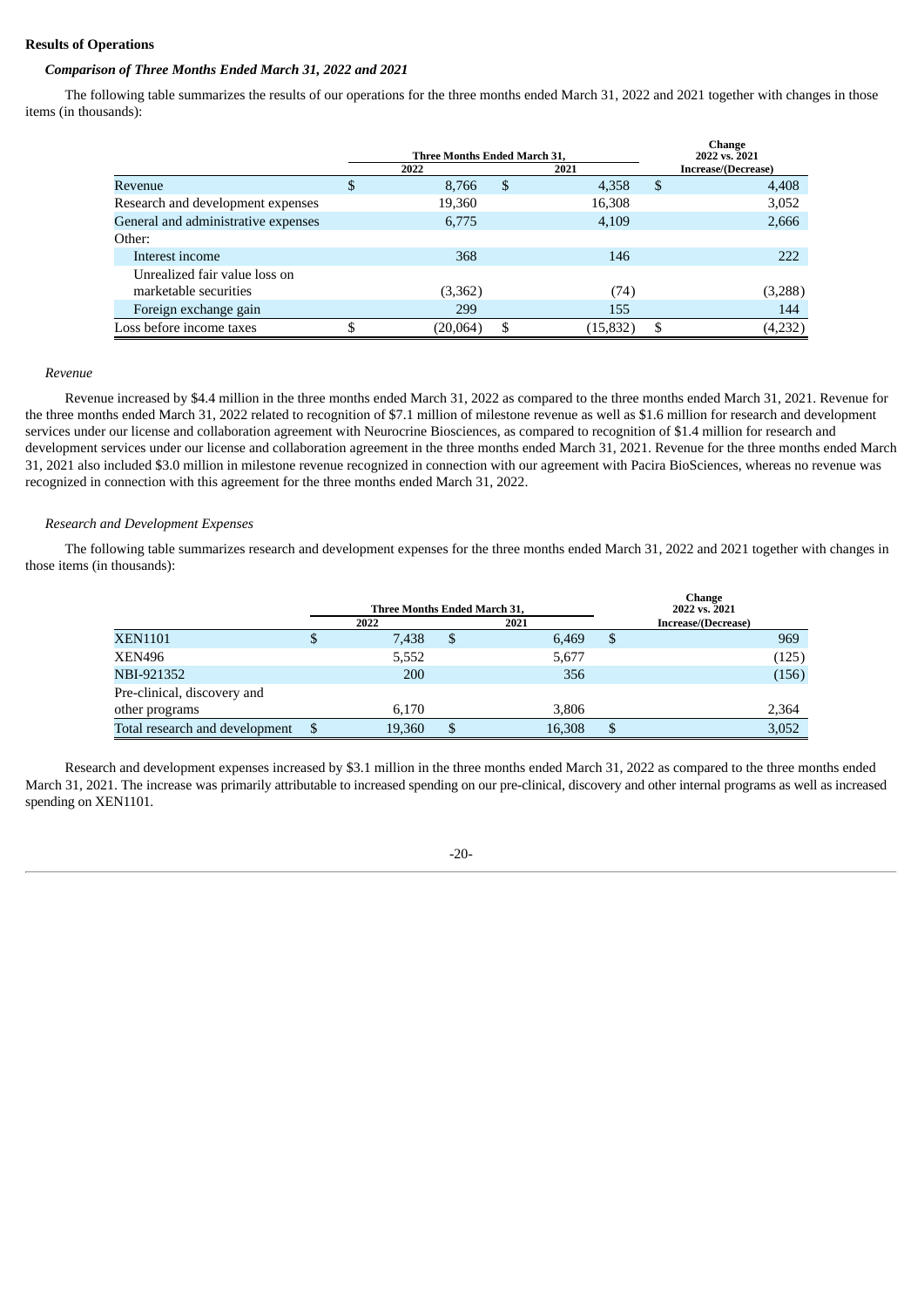#### *General and Administrative Expenses*

The following table summarizes general and administrative expenses for the three months ended March 31, 2022 and 2021 together with changes in those items (in thousands):

|                            | Three Months Ended March 31, |       | Change<br>2022 vs. 2021 |
|----------------------------|------------------------------|-------|-------------------------|
|                            | 2022                         | 2021  | Increase/(Decrease)     |
| General and administrative | <b>775</b>                   | 4.109 | 2.666                   |

General and administrative expenses increased by \$2.7 million in the three months ended March 31, 2022 as compared to the three months ended March 31, 2021. The increase was primarily attributable to increased stock-based compensation expense due to an increase in the number of options granted at a higher fair value, higher salaries and benefits due to increased headcount to support our expanding research and development activities, increased recruitment fees, and increased market research costs.

## *Other Income (Expense)*

The following table summarizes our other income (expense) for the three months ended March 31, 2022 and 2021 together with changes in those items (in thousands):

|                        | <b>Three Months Ended March 31.</b> |  |      |           | Change<br>2022 vs. 2021 |                     |         |  |
|------------------------|-------------------------------------|--|------|-----------|-------------------------|---------------------|---------|--|
|                        | 2022                                |  | 2021 |           |                         | Increase/(Decrease) |         |  |
| Other income (expense) | 2,695                               |  |      | דרר<br>22 |                         |                     | (2,922) |  |

Other income (expense) decreased by \$2.9 million in the three months ended March 31, 2022 as compared to the three months ended March 31, 2021. The decrease was primarily driven by an unrealized loss on the fair value of marketable securities of \$3.4 million for the three months ended March 31, 2022 due to changes in market yields on investments. This was partially offset by an increase in interest income of \$0.2 million due to an increase in marketable securities.

## **Liquidity and Capital Resources**

## *Sources of Liquidity*

To date, we have financed our operations primarily through funding received from collaboration and license agreements, private placements of our common and preferred shares, public offerings of our common shares and pre-funded warrants, and debt financing. As of March 31, 2022, we had cash and cash equivalents and marketable securities of \$537.9 million.

$$
-21-
$$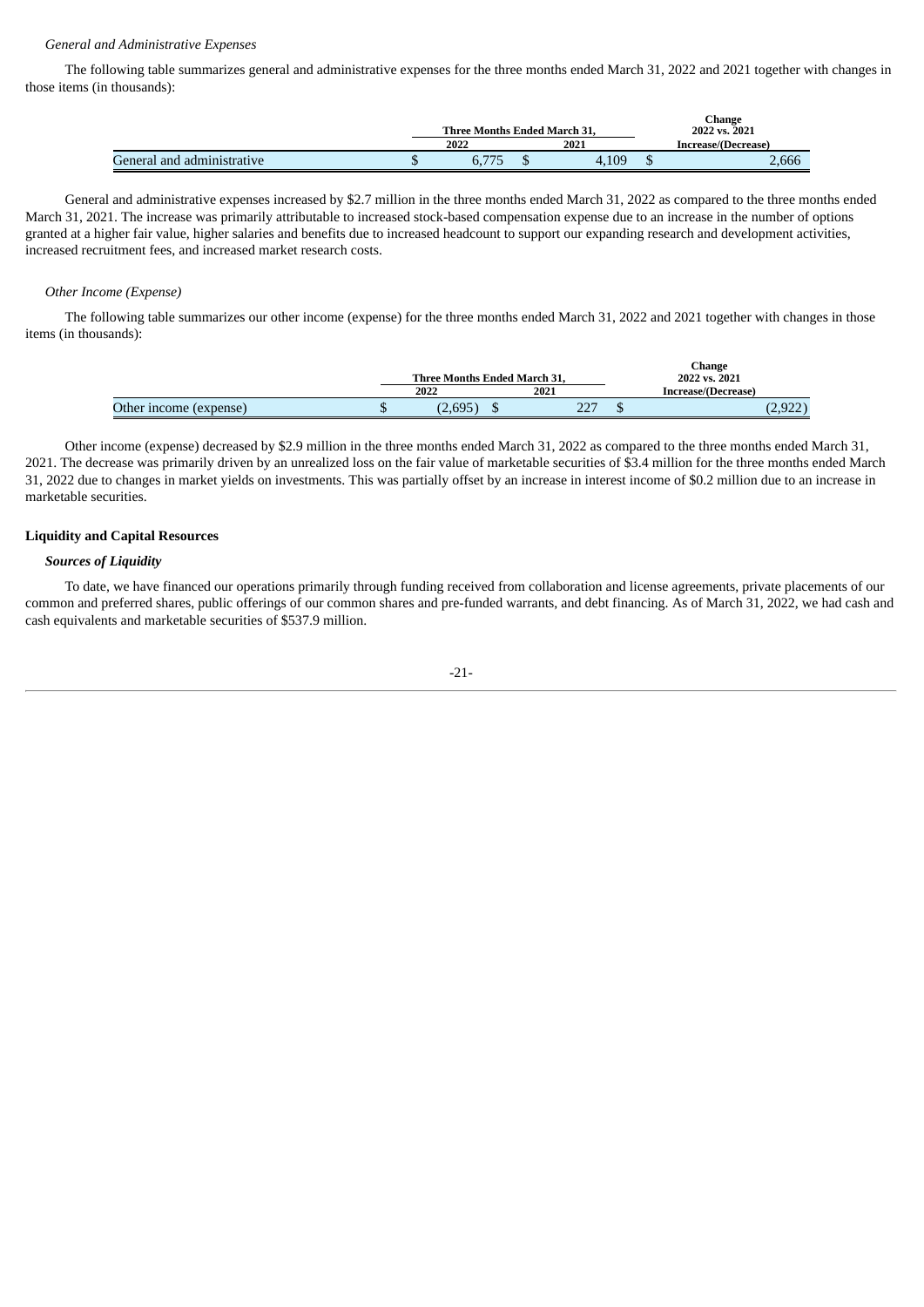Except for any obligations of our collaborators to make milestone payments and research and development funding under our agreements with them, we do not have any committed external sources of capital. Until such time as we can generate substantial product revenue, if ever, we expect to finance our cash needs through a combination of collaboration agreements and equity or debt financings. For example, we entered into an "at-the-market" equity offering sales agreement in August 2020, amended as of March 2022, with Jefferies LLC, or Jefferies, and Stifel, Nicolaus & Company, Incorporated, or Stifel, pursuant to which we may sell our common shares from time to time. In January 2021, we sold an aggregate of 733,000 common shares for proceeds of \$10.7 million, net of commissions and transaction expenses pursuant to a prospectus supplement filed with the SEC on August 6, 2020, or August 2020 ATM. We may sell common shares having gross proceeds of up to \$250.0 million, from time to time, pursuant to a new prospectus supplement filed with the SEC on March 1, 2022, or March 2022 ATM, replacing the August 2020 ATM. As of March 31, 2022, no common shares have been sold under the March 2022 ATM. In January 2022, pursuant to the terms of our license and collaboration agreement with Neurocrine Biosciences, we received a cash payment of \$6.75 million and we issued 258,986 common shares to Neurocrine Biosciences for an aggregate purchase price of \$8.25 million. In addition, in October 2021, we completed an underwritten public offering of 10,000,000 common shares, including 1,525,423 common shares sold upon the full exercise of the underwriters' over-allotment option, at a public offering price of \$29.50 per common share, and pre-funded warrants to purchase 1,694,915 common shares at \$29.4999 per pre-funded warrant, with each pre-funded warrant having an exercise price of \$0.0001. The public offering was completed on October 8, 2021, and we received proceeds of \$323.9 million, net of underwriting discounts and commissions and offering expenses. In September 2021, pursuant to the terms of our license and collaboration agreement with Neurocrine Biosciences, we received a cash payment of \$4.5 million and we issued 275,337 common shares to Neurocrine Biosciences for an aggregate purchase price of \$5.5 million. In March 2021, we entered into an underwriting agreement with Jefferies and Stifel relating to an underwritten public offering of 5,135,135 common shares, including 810,810 shares sold upon the full exercise of the underwriters' option to purchase additional shares, and pre-funded warrants to purchase 1,081,081 common shares. The common shares were offered at a public offering price of \$18.50 per common share and the pre-funded warrants were offered at a price of \$18.4999 per pre-funded warrant, for proceeds of \$107.9 million, net of underwriting discounts, commissions and offering expenses.

#### *Funding Requirements*

We have incurred significant operating losses since inception. We had a \$19.7 million net loss for the three months ended March 31, 2022 and an accumulated deficit of \$377.0 million from inception through March 31, 2022. We expect to continue to incur significant expenses in excess of our revenue and expect to incur operating losses over the next several years. Our net losses may fluctuate significantly from quarter to quarter and year to year. We expect to incur significant expenses and increasing operating losses for the foreseeable future as we continue our research and pre-clinical and clinical development of our product candidates; expand the scope of our studies for our current and prospective product candidates; initiate additional pre-clinical, clinical or other studies for our product candidates; change or add additional manufacturers or suppliers and manufacture drug supply and drug product for clinical trials and commercialization; seek regulatory and marketing approvals for any of our product candidates that successfully complete clinical studies; seek to identify, and validate additional product candidates; acquire or in-license other product candidates and technologies; make milestone or other payments under our in-license or other agreements, including, without limitation, payments to 1st Order Pharmaceuticals, Inc and other third parties; maintain, protect and expand our intellectual property portfolio; establish a sales, marketing and distribution infrastructure to commercialize any products for which we may obtain marketing approval, create additional infrastructure and incur additional costs to support our operations and our product development and planned future commercialization efforts; and experience any delays or encounter issues with any of the above.

Our future capital requirements are difficult to forecast and will depend on many factors, including:

- the number and characteristics of the future product candidates we pursue either from our internal research efforts or through acquiring or inlicensing other product candidates or technologies;
- the scope, progress, results and costs of independently researching and developing any of our future product candidates, including conducting pre-clinical research and clinical trials;
- whether our existing collaborations continue to generate substantial milestone payments and, ultimately, royalties on future approved products for us;
- the timing of, and the costs involved in, obtaining regulatory approvals for any future product candidates we develop independently;
- the timing and magnitude of potential milestone payments and royalties under our product acquisition and in-license agreements;
- the cost of pre-commercial activities in advance of product commercialization as well as commercializing any future products we develop independently that are approved for sale;
- the cost of manufacturing our future product candidates and products, if any;

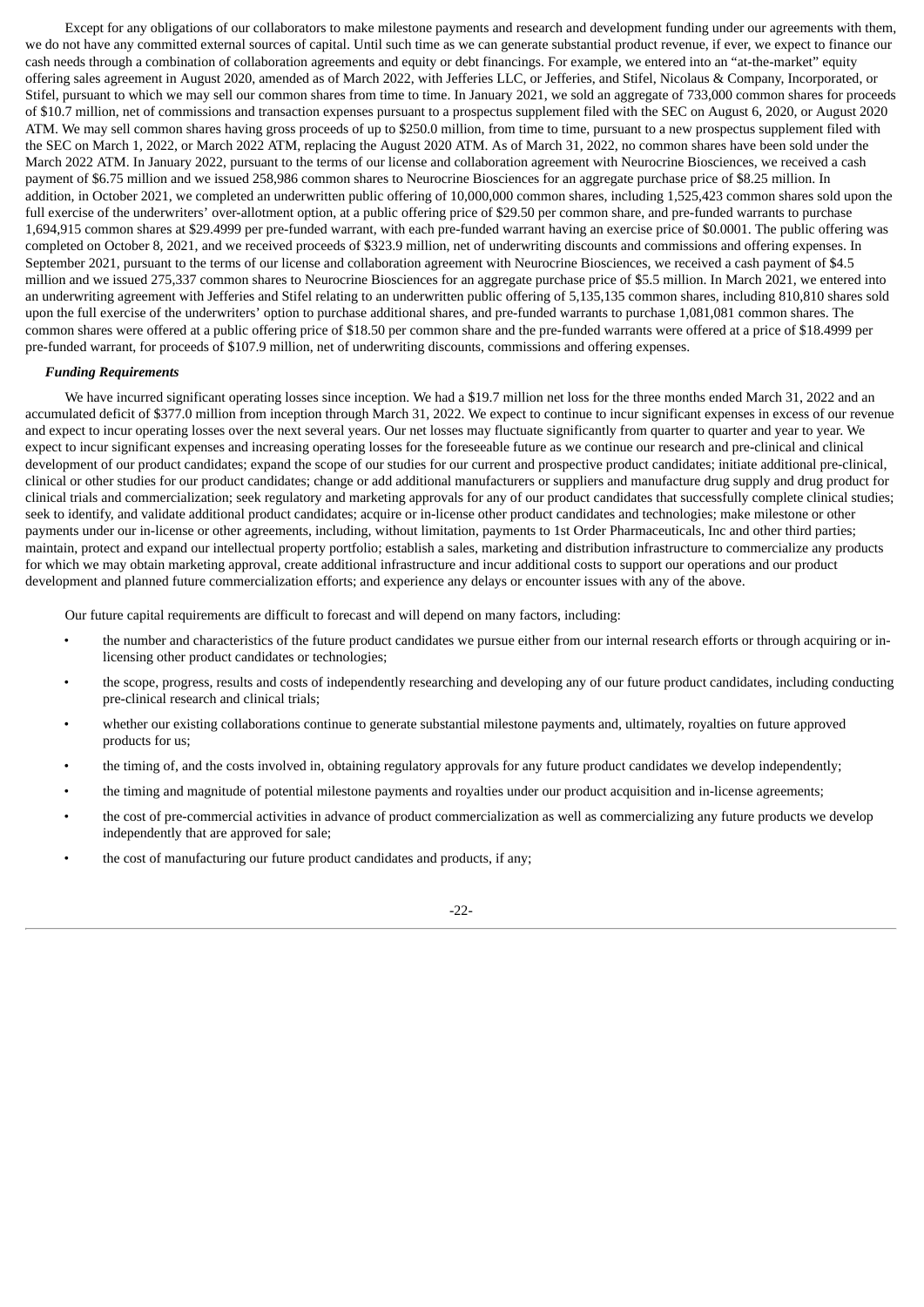- our ability to maintain existing collaborations and to establish new collaborations, licensing or other arrangements and the financial terms of such agreements;
- the costs involved in preparing, filing, prosecuting, maintaining, defending and enforcing patents, including litigation costs and the outcome of such litigation; and
- the timing, receipt and amount of sales of, or royalties on our future products, if any.

Based on our research and development plans and our timing expectations related to the progress of our programs, we expect that our existing cash and cash equivalents and marketable securities as of the date of this report will enable us to fund our operating expenses and capital expenditure requirements for at least the next 12 months. We have based this estimate on assumptions that may prove to be wrong, and we could use our capital resources sooner than we expect. Additionally, the process of testing drug candidates in clinical trials is costly, and the timing of progress in these trials remains uncertain. Further, inflation may affect our use of capital resources by increasing our cost of labor and research and development expenses. Our long-term funding requirements will consist of operational, capital, and manufacturing expenditures, including those contractual commitments described below. Because of the inherent risks and uncertainties associated with the development and commercialization of our product candidates, we are unable to estimate the amounts of capital outflows and operating expenditures associated with our long-term anticipated preclinical studies and clinical trials.

## *Cash Flows*

The following table shows a summary of our cash flows for the three months ended March 31, 2022 and 2021 (in thousands):

|                                           | <b>Three Months Ended March 31.</b> |  |           |  |  |
|-------------------------------------------|-------------------------------------|--|-----------|--|--|
|                                           | 2022                                |  | 2021      |  |  |
| Net cash used in operating activities     | (18.428)                            |  | (20,708)  |  |  |
| Net cash used in investing activities     | (48.888)                            |  | (55, 104) |  |  |
| Net cash provided by financing activities | 7.876                               |  | 118,721   |  |  |

#### *Operating Activities*

For the three months ended March 31, 2022, net cash used in operating activities totaled \$18.4 million, compared to \$20.7 million for the same period in 2021. The decrease in cash used in operating activities was primarily related to \$7.1 million in milestone revenue recognized in connection with our agreement with Neurocrine Biosciences in the three months ended March 31, 2022, and changes in operating assets and liabilities, partially offset by higher research and development and general and administrative expenses for the three months ended March 31, 2022 as compared to the same period in 2021.

#### *Investing Activities*

For the three months ended March 31, 2022, net cash used in investing activities totaled \$48.9 million, compared to \$55.1 million for the same period in 2021. The change in cash used in investing activities was driven primarily by a decrease in purchases of marketable securities, net of redemptions.

#### *Financing Activities*

For the three months ended March 31, 2022, net cash provided by financing activities totaled \$7.9 million, compared to \$118.7 million for the same period in 2021. The decrease in cash provided by financing activities was primarily related to a decrease of net proceeds from the issuance of common shares and pre-funded warrants.

#### **Contractual Obligations and Commitments**

Our future significant contractual obligations as of December 31, 2021 were reported in our Annual Report on Form 10-K, filed with the SEC and the Canadian Securities Commissions on March 1, 2022.

As of March 31, 2022, there have been no material changes from the contractual commitments previously disclosed in the Annual Report on Form 10-K.

#### **Off-Balance Sheet Arrangements**

We do not engage in any off-balance sheet financing activities. We do not have any interest in entities referred to as variable interest entities, which include special purposes entities and other structured finance entities.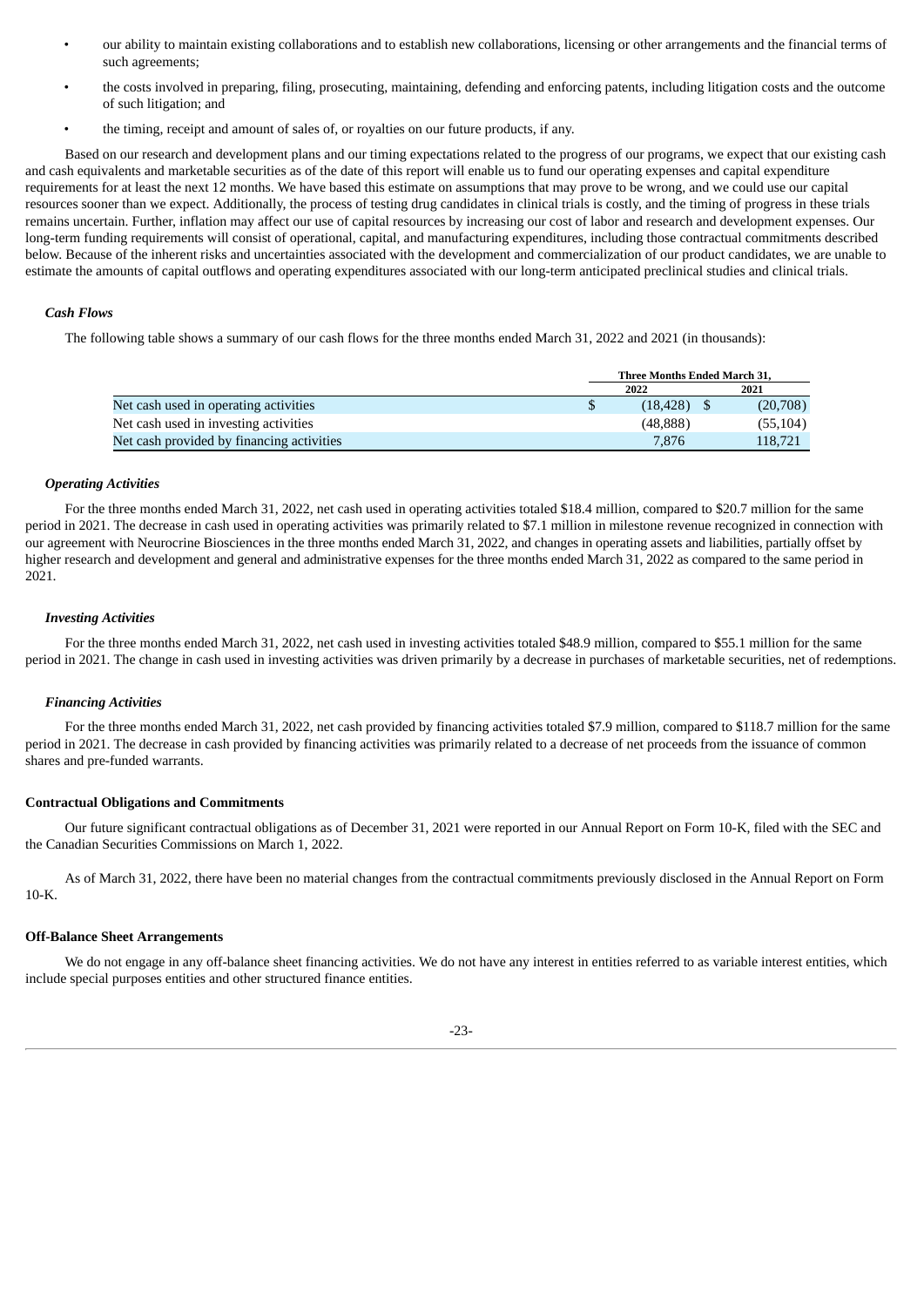#### **Outstanding Share Data**

As of May 6, 2022, we had 53,105,718 common shares issued and outstanding, outstanding pre-funded warrants to purchase an additional 2,775,996 common shares, outstanding stock options to purchase an additional 7,038,375 common shares and an outstanding warrant to purchase an additional 40,000 common shares.

## <span id="page-24-0"></span>**Item 3. Quantitative and Qualitative Disclosures About Market Risk**

#### *Foreign currency risk*

As of March 31, 2022, we had U.S. dollar denominated cash and cash equivalents and marketable securities of \$513.5 million and Canadian dollar denominated cash and cash equivalents of CAD\$30.5 million.

We are subject to foreign currency exchange rate risk in part, as a result of entering into transactions denominated in currencies other than U.S. dollars, particularly those denominated in Canadian dollars. We also hold Canadian dollar denominated cash and cash equivalents, accounts receivable and accounts payable.

Changes in foreign currency exchange rates can create significant foreign exchange gains or losses to us. We do not currently hedge our exposure and thus assume the risk of future gains or losses on the amounts of Canadian dollars held. We do not believe that an immediate 10% increase or decrease in the relative value of the U.S. dollar to the Canadian dollar would have a material effect on our operating results.

#### *Interest rate sensitivity*

As of March 31, 2022, we had cash and cash equivalents and marketable securities of \$537.9 million. Our interest rate sensitivity is primarily attributable to our cash and cash equivalents and marketable securities. A 100 basis point, or 1%, unfavorable change in interest rates would have resulted in approximately a \$3.1 million decrease in the fair value of our marketable securities as of March 31, 2022. We do not enter into investments for trading or speculative purposes and have not used any derivative financial instruments to manage interest rate exposure.

#### *Inflation risk*

Inflation may generally affect us by increasing our cost of labor and research and development expenses. While we have experienced increased operating expenses in recent periods, which we believe are due in part to the recent growth in inflation, we do not believe that inflation has had a material effect on our business, financial condition or results of operations during the three months ended March 31, 2022 and 2021.

#### <span id="page-24-1"></span>**Item 4. Controls and Procedures**

(a) Evaluation of disclosure controls and procedures. Our management, with the participation of our Chief Executive Officer and our Chief Financial Officer, have evaluated our disclosure controls and procedures (as defined in Rules 13a-15(e) and 15d-15(e) under the Securities Exchange Act of 1934, as amended) as of the end of the period covered by this quarterly report. Based on that evaluation, our Chief Executive Officer and our Chief Financial Officer have concluded that, as of the end of the period covered by this quarterly report, our disclosure controls and procedures were effective, in design and operation, at the reasonable assurance level.

(b) Changes in internal control over financial reporting*.* There were no changes in our internal control over financial reporting during the period ended March 31, 2022 that have materially affected, or are reasonably likely to materially affect, our internal control over financial reporting.

#### *Inherent limitation on the effectiveness of internal control.*

The effectiveness of any system of internal control over financial reporting, including ours, is subject to inherent limitations, including the exercise of judgment in designing, implementing, operating, and evaluating the controls and procedures, and the inability to eliminate misconduct completely. Accordingly, any system of internal control over financial reporting, including ours, no matter how well designed and operated, can only provide reasonable, not absolute assurances. In addition, projections of any evaluation of effectiveness to future periods are subject to the risk that controls may become inadequate because of changes in conditions, or that the degree of compliance with the policies or procedures may deteriorate. We intend to continue to monitor and upgrade our internal controls as necessary or appropriate for our business, but cannot assure you that such improvements will be sufficient to provide us with effective internal control over financial reporting.

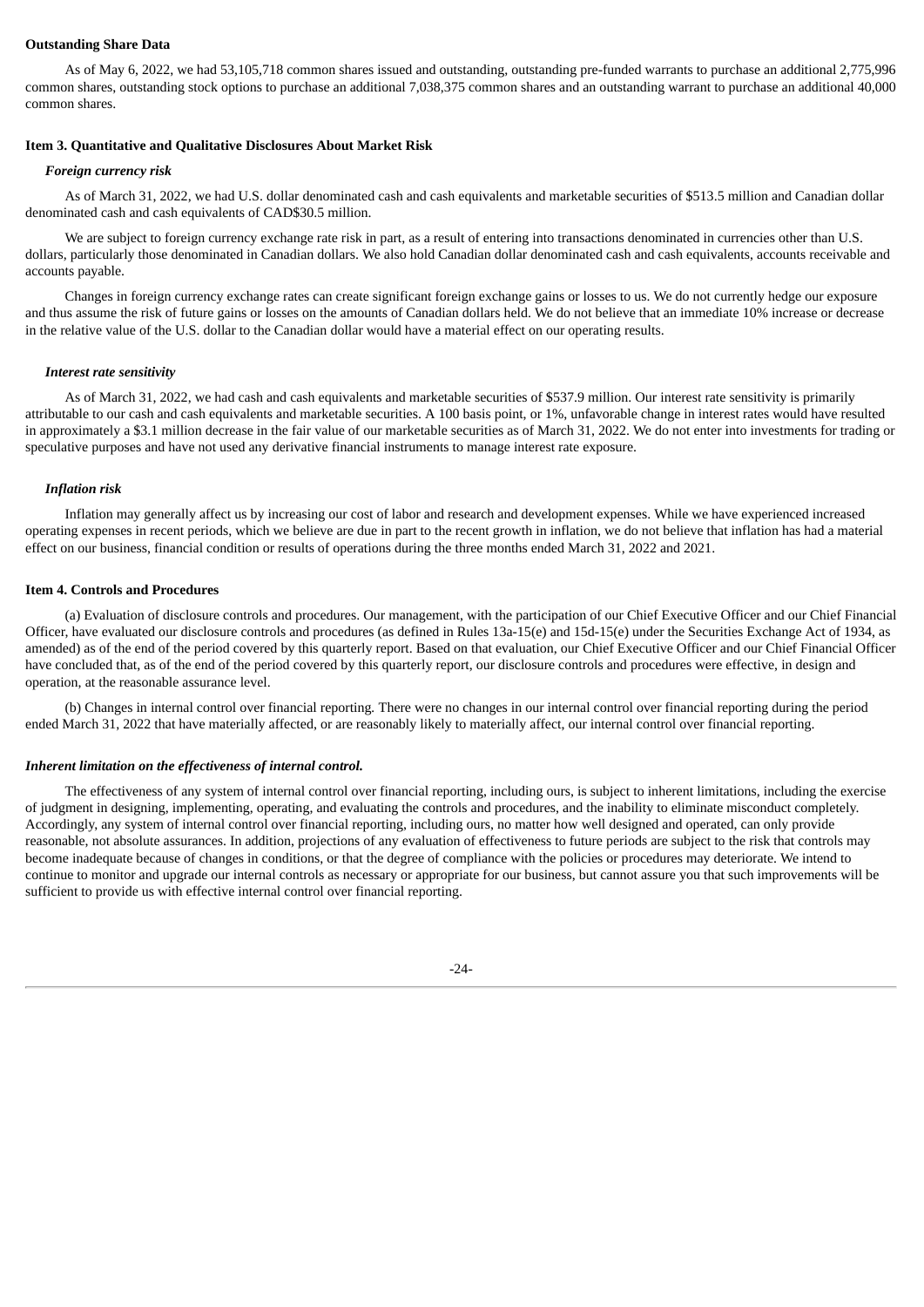## <span id="page-25-0"></span>**PART II. OTHER INFORMATION**

#### <span id="page-25-1"></span>**Item 1. Legal Proceedings**

From time to time, we may become involved in legal proceedings or be subject to claims arising in the ordinary course of our business. We are not presently a party to any legal proceedings that, in the opinion of our management, would reasonably be expected to have a material adverse effect on our business, financial condition, operating results or cash flows if determined adversely to us. Regardless of the outcome, litigation can have an adverse impact on us because of defense and settlement costs, diversion of management resources and other factors.

#### <span id="page-25-2"></span>**Item 1A. Risk Factors**

You should carefully consider the following risk factors, in addition to the other information contained in this report, including the section of this report captioned "Management's Discussion and Analysis of Financial Condition and Results of Operations" and our financial statements and related notes. If any of the events described in the following risk factors and the risks described elsewhere in this report occurs, our business, operating results and financial condition could be seriously harmed. This report on Form 10-Q also contains forward-looking statements that involve risks and uncertainties. Our actual results could differ materially from those anticipated in the forward-looking statements as a result of factors that are described below and elsewhere in this report. Our Risk Factors are not quarantees that no such conditions exist as of the date of this report and should not be interpreted as an *affirmative statement that such risks or conditions have not materialized, in whole or in part.*

#### **Risks Related to Our Financial Condition and Capital Requirements**

## We have incurred significant losses since our inception and anticipate that we will continue to incur significant losses for the foreseeable future.

We do not expect to have sustained profitability for the foreseeable future. We had a net loss of \$19.7 million for the three months ended March 31, 2022 and an accumulated deficit of \$377.0 million as of March 31, 2022, which were driven by expenses incurred in connection with our research and development programs and from general and administrative costs associated with our operations.

We have devoted most of our financial resources to research and development, including our clinical and pre-clinical development activities. To date, we have financed our operations primarily through the sale of equity securities, funding received from our licensees and collaborators, and debt financing. We do not generate any revenue from product sales and our product candidates will require substantial additional investment before they may provide us with any revenue.

We expect to incur significant expenses and increasing operating losses for the foreseeable future as we:

- continue our research and pre-clinical and clinical development of our product candidates;
- expand the scope of our clinical trials for our current and prospective product candidates;
- initiate additional pre-clinical, clinical or other studies for our product candidates;
- change or add additional manufacturers or suppliers and manufacture drug supply and drug product for clinical trials and commercialization;
- seek regulatory and marketing approvals for any of our product candidates that successfully complete clinical trials;
- seek to identify and validate additional product candidates;
- acquire or in-license other product candidates and technologies;
- make milestone or other payments under our in-license or other agreements, including, without limitation, payments to 1st Order Pharmaceuticals, Inc. and other third parties;
- maintain, protect and expand our intellectual property portfolio;
- establish a sales, marketing and distribution infrastructure to commercialize any products for which we may obtain marketing approval;
- create additional infrastructure and incur additional costs to support our operations and our product development and planned future commercialization efforts; and
- experience any delays or encounter issues with any of the above.

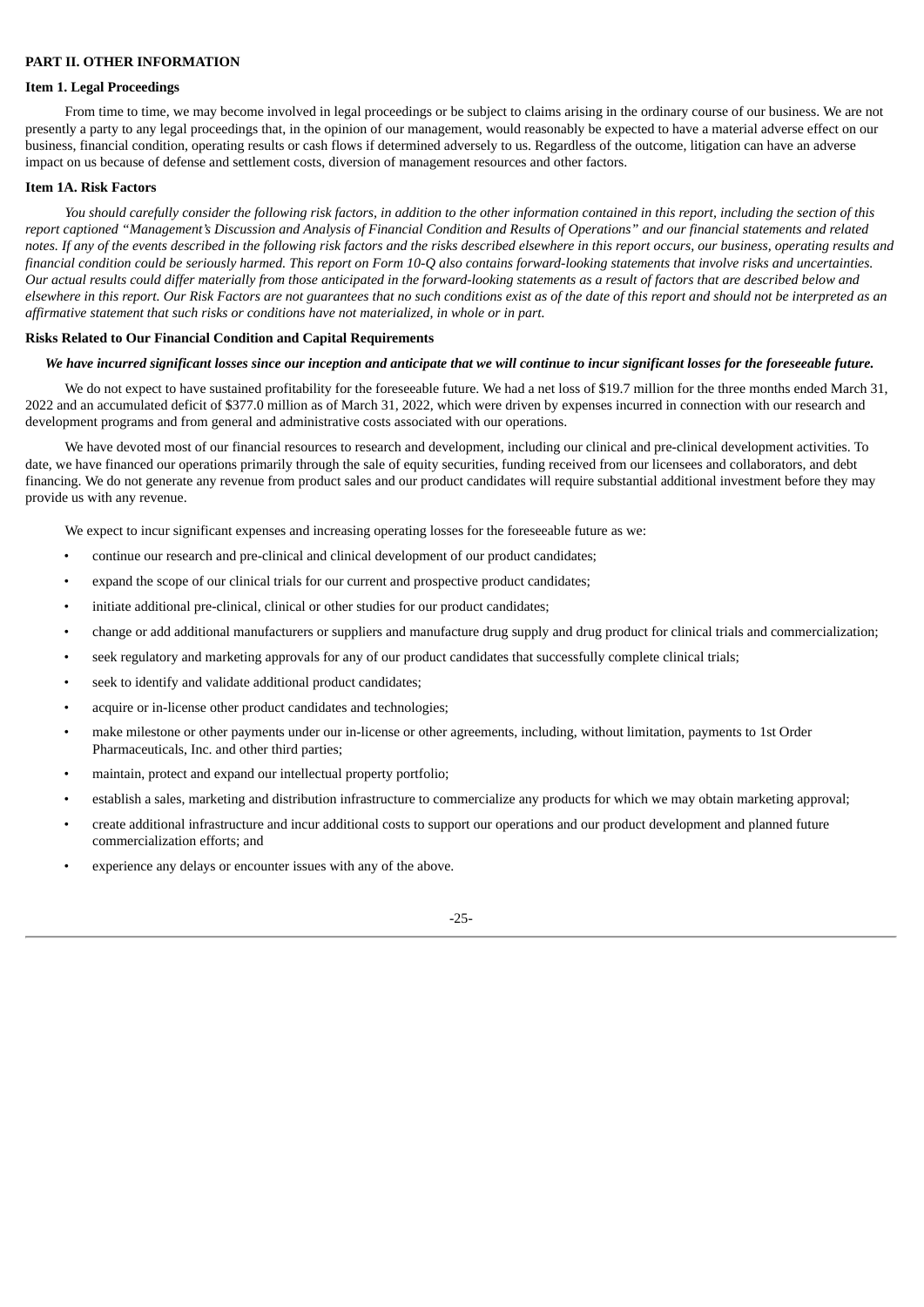Our expenses could increase beyond expectations for a variety of reasons, including if we are required by the U.S. Food and Drug Administration, or FDA, the European Medicines Agency, or EMA, Health Canada, or other regulatory agencies, domestic or foreign, to perform clinical and other studies including post-approval commitments in addition to those that we currently anticipate. Our prior losses, combined with expected future losses, have had and will continue to have an adverse effect on our shareholders' equity.

#### We do not generate any royalty or other revenue from product sales and may never become profitable on a U.S. GAAP basis.

Our ability to generate meaningful revenue and achieve profitability on a U.S. GAAP basis depends on our ability, alone or with strategic collaborators, to successfully complete the development of, and obtain the regulatory approvals necessary to commercialize, our product candidates. Substantially all of our revenue since inception has consisted of upfront and milestone payments associated with our collaboration and license agreements. Revenue from these agreements is dependent on successful development of our product candidates by us or our collaborators. We do not generate any royalty or other revenue from product sales, and do not otherwise anticipate generating revenue from product sales for the foreseeable future, if ever. If any of our product candidates fail in clinical trials or do not gain regulatory approval, or if any of our future products, if any, once approved, fail to achieve market acceptance or adequate market share, we may never become profitable. Our ability to generate future revenue from product sales depends heavily on our success, and the success of our collaborators, in:

- completing research, pre-clinical and clinical development of our product candidates;
- seeking and obtaining regulatory and marketing approvals for product candidates for which we complete clinical trials;
- commercializing products for which we obtain regulatory and marketing approval, either with a collaborator or, if launched independently, by establishing sales, marketing and distribution infrastructure;
- negotiating favorable terms in any collaboration, licensing or other arrangements into which we may enter;
- obtaining market acceptance of products for which we obtain regulatory and marketing approval as therapies;
- addressing any competing technological and market developments;
- establishing and maintaining supply and manufacturing relationships with third parties that can provide adequate (in amount and quality) products and services to support clinical development and the market demand for any approved products in the future;
- developing sustainable, scalable, reproducible, and transferable manufacturing processes for any of our products approved in the future;
- maintaining, protecting, expanding and enforcing our portfolio of intellectual property rights, including patents, trade secrets and know-how;
- implementing additional internal systems and infrastructure, as needed; and
- attracting, hiring and retaining qualified personnel.

The scope of our future revenue will also depend upon the size of any markets in which our product candidates receive approval and the availability of insurance coverage and the availability and amount of reimbursement from third-party payers for future products, if any. If we are unable to achieve sufficient revenue to become profitable and remain so, our financial condition and operating results will be negatively impacted, and the market price of our common shares might be adversely impacted.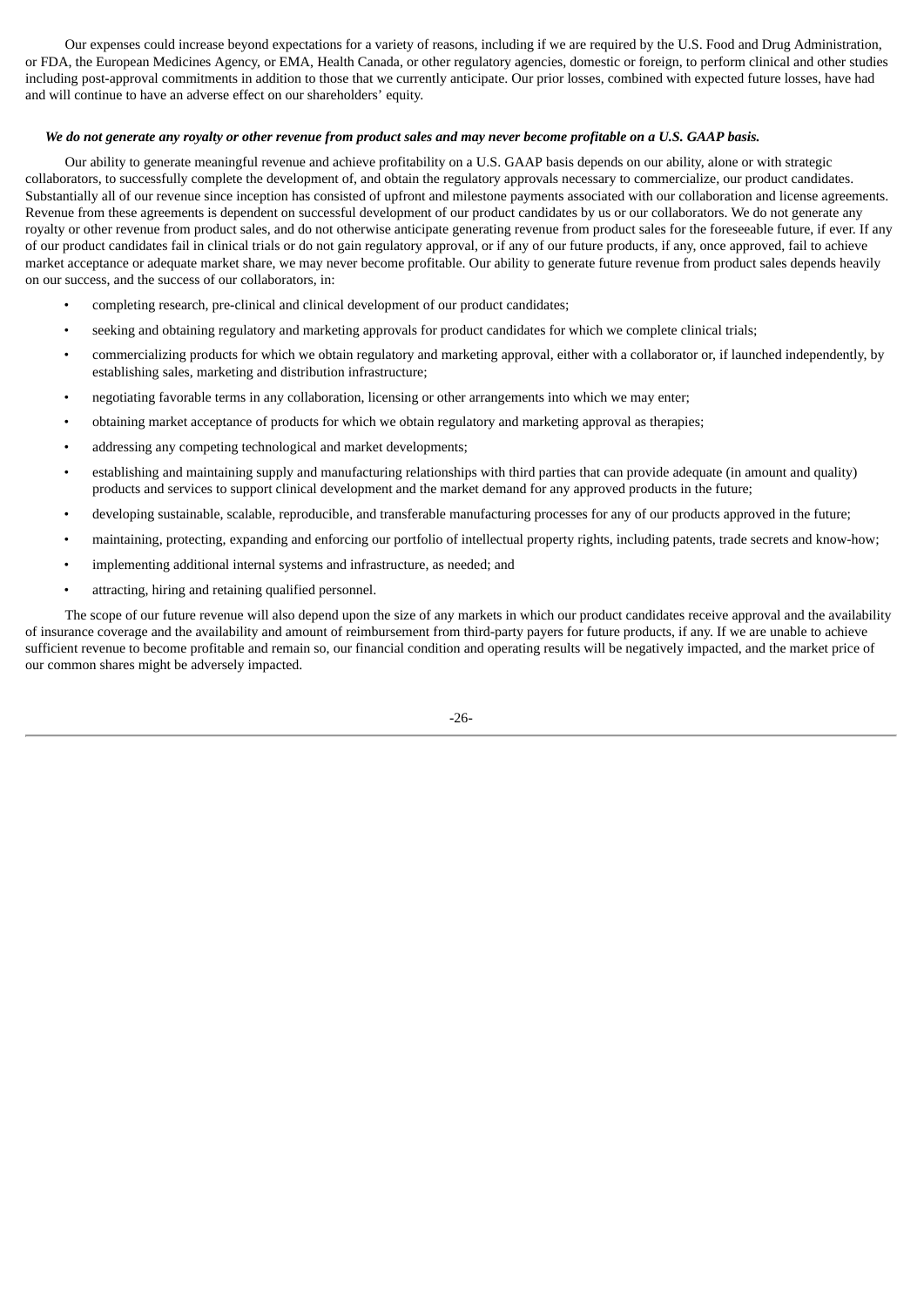## We will likely need to raise additional funding, which may not be available on acceptable terms, if at all. Failure to obtain this necessary capital when needed may force us to delay, limit or terminate our product development efforts or other operations.

Since our inception, we have dedicated most of our resources to the discovery and development of our pre-clinical and clinical product candidates, and we expect to continue to expend substantial resources doing so for the foreseeable future. These expenditures will include costs associated with research and development, potential milestone payments and royalties to third parties, manufacturing of product candidates and products approved for sale, conducting pre-clinical experiments and clinical trials and obtaining and maintaining regulatory approvals, as well as commercializing any products later approved for sale. During the three months ended March 31, 2022, we incurred \$19.4 million of costs associated with research and development, exclusive of costs incurred by our collaborators in developing our product candidates.

Our current cash and cash equivalents and marketable securities are not expected to be sufficient to complete clinical development of any of our product candidates and prepare for commercializing any product candidate which receives regulatory approval. Accordingly, we will likely require substantial additional capital to continue our clinical development and potential commercialization activities. Our future capital requirements depend on many factors, including but not limited to:

- the number and characteristics of the future product candidates we pursue either from our internal research efforts or through acquiring or inlicensing other product candidates or technologies;
- the scope, progress, results and costs of independently researching and developing any of our future product candidates, including conducting pre-clinical research and clinical trials;
- whether our existing collaborations generate substantial milestone payments and, ultimately, royalties on future approved products for us;
- the timing of, and the costs involved in, obtaining regulatory approvals for any future product candidates we develop independently;
- the timing and magnitude of potential milestone payments and royalties under our product acquisition and in-license agreements;
- the cost of pre-commercial activities in advance of product commercialization as well as the cost of commercializing any future products we develop independently that are approved for sale;
- the cost of manufacturing our future product candidates and products, if any;
- our ability to maintain existing collaborations and to establish new collaborations, licensing or other arrangements and the financial terms of such agreements;
- the costs involved in preparing, filing, prosecuting, maintaining, defending and enforcing patents, including litigation costs and the outcome of such litigation; and
- the timing, receipt and amount of sales of, or royalties on, our future products, if any.

We are unable to estimate the funds we will actually require to complete research and development of our product candidates or the funds required to commercialize any resulting product in the future.

Based on our research and development plans and our timing expectations related to the progress of our programs, we expect that our existing cash and cash equivalents and marketable securities as of the date of this report will enable us to fund our operating expenses and capital expenditure requirements for at least the next 12 months.

Our operating plan may change as a result of many factors currently unknown to us, and we may need to seek additional funds sooner than planned, through public or private equity or debt financings, government or other third-party funding, marketing and distribution arrangements and other collaborations, strategic alliances and licensing arrangements or a combination of these approaches. Raising funds in the future may present additional challenges and future financing may not be available in sufficient amounts or on terms acceptable to us, if at all.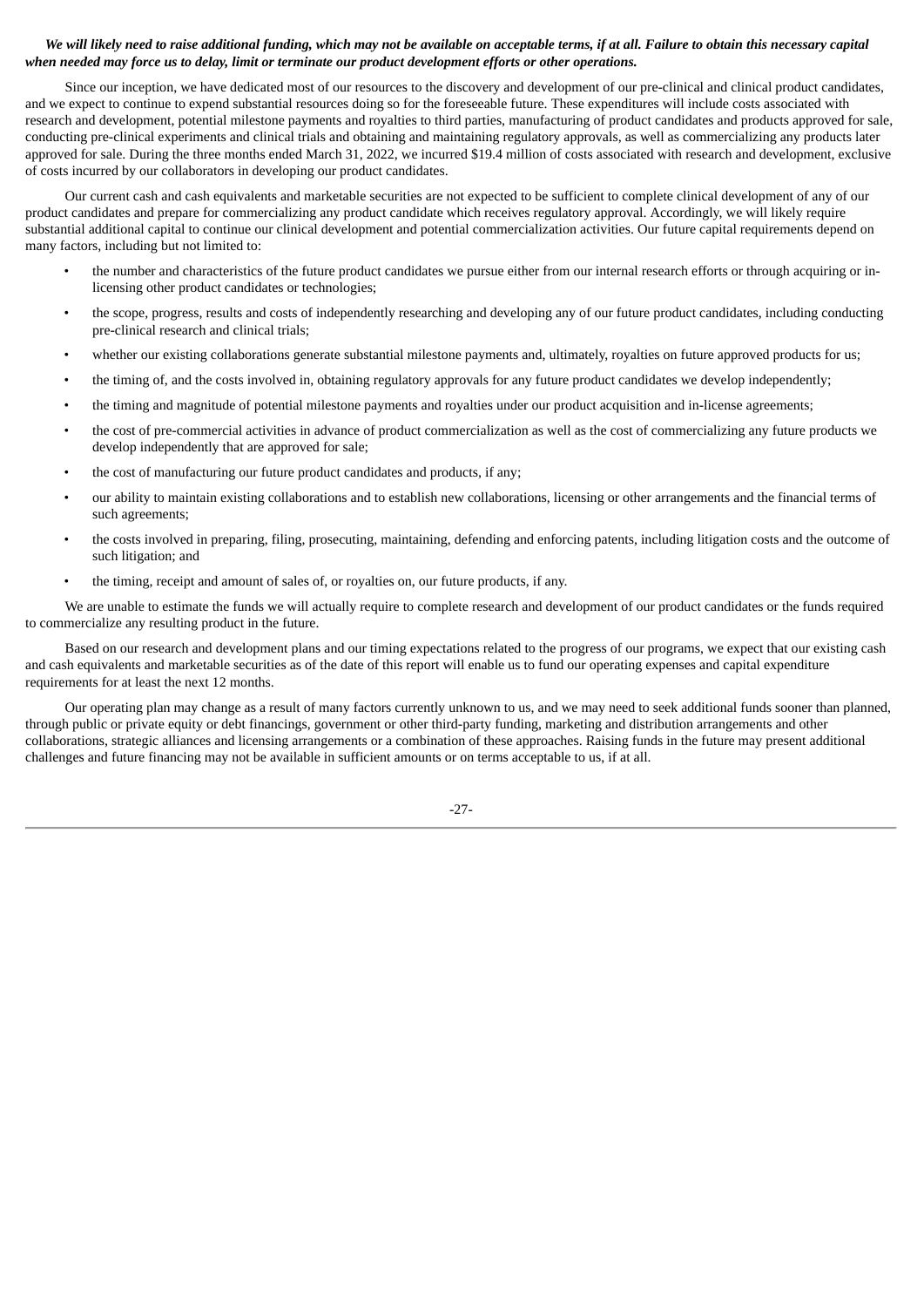## We may allocate our limited resources to pursue a particular product candidate or indication and fail to capitalize on other product candidates or *indications that may be more profitable or for which there is a greater likelihood of success.*

Because we have limited financial and management resources, we focus on a limited number of research programs and product candidates. As a result, we may forgo or delay pursuit of opportunities with other product candidates or for other indications that later prove to have greater commercial potential. Our resource allocation decisions may cause us to fail to capitalize on viable commercial drugs or profitable market opportunities. Our spend on current and future research and development programs and product candidates for specific indications may not yield any commercially viable drugs. If we do not accurately evaluate the commercial potential or target market for a particular product candidate, we may relinquish valuable rights to that product candidate through collaboration, licensing or other arrangements in cases in which it would have been more advantageous for us to retain sole development and commercialization rights.

## Raising additional capital may cause dilution to our existing shareholders, restrict our operations or require us to relinquish rights to our *technologies or product candidates.*

The terms of any financing arrangements we enter into may adversely affect the holdings or the rights of our shareholders and the issuance of additional securities, whether equity or debt, by us, or the possibility of such issuance, may cause the market price of our common shares to decline. The sale of additional equity or convertible securities also would dilute all of our shareholders. For example, in March 2021, we completed an underwritten public offering of 5,135,135 of our common shares, including 810,810 shares sold upon the full exercise of the underwriters' option to purchase additional shares, and pre-funded warrants to purchase 1,081,081 common shares. The common shares were offered at a public offering price of \$18.50 per common share and the pre-funded warrants were offered at a price of \$18.4999 per pre-funded warrant, for proceeds of \$107.9 million, net of underwriting discounts, commissions and offering expenses. In September 2021, pursuant to the terms of our collaboration agreement with Neurocrine Biosciences, we issued 275,337 common shares to Neurocrine Biosciences for an aggregate purchase price of \$5.5 million. In October 2021, we completed an underwritten public offering of 10,000,000 of our common shares, including 1,525,423 common shares sold upon the full exercise of the underwriters' over-allotment option, at a public offering price of \$29.50 per common share, and pre-funded warrants to purchase 1,694,915 common shares at \$29.4999 per pre-funded warrant, with each pre-funded warrant having an exercise price of \$0.0001. The public offering was completed on October 8, 2021, and we received proceeds of \$323.9 million, net of underwriting discounts, commissions and offering expenses. In January 2022, pursuant to the terms of our collaboration agreement with Neurocrine Biosciences, we issued 258,986 common shares to Neurocrine Biosciences for an aggregate purchase price of \$8.25 million. Further, we entered into an "at-the-market" equity offering sales agreement in August 2020, amended as of March 2022, with Jefferies LLC, or Jefferies, and Stifel, Nicolaus & Company, Incorporated, or Stifel, pursuant to which we may sell our common shares from time to time. In January 2021, we sold an aggregate of 733,000 common shares for proceeds of \$10.7 million, net of commissions and transaction expenses pursuant to a prospectus supplement filed with the SEC on August 6, 2020, or August 2020 ATM. We may sell common shares having gross proceeds of up to \$250.0 million, from time to time, pursuant to a new prospectus supplement filed with the SEC on March 1, 2022, or March 2022 ATM, replacing the August 2020 ATM. As of March 31, 2022, no common shares have been sold under the March 2022 ATM.

Historically, we have also financed our operations through the incurrence of debt. Any future incurrence of indebtedness would result in increased fixed payment obligations and, potentially, the imposition of restrictive covenants. Such covenants could include limitations on our ability to incur additional debt, limitations on our ability to acquire, sell or license intellectual property rights and other operating restrictions that could adversely impact our ability to conduct our business. We could also be required to seek funds through arrangements with collaborators or otherwise at an earlier stage than otherwise would be desirable resulting in the loss of rights to some of our product candidates or other unfavorable terms, any of which may have a material adverse effect on our business, operating results and prospects. In addition, any additional fundraising efforts may divert our management from their dayto-day activities, which may adversely affect our ability to develop and commercialize our product candidates.

## *We are subject to risks associated with currency fluctuations which could impact our results of operations.*

As of March 31, 2022, approximately 5% of our cash and cash equivalents and marketable securities were denominated in Canadian dollars. We incur significant expenses in Canadian dollars in connection with our operations in Canada. We do not currently engage in foreign currency hedging arrangements for our Canadian dollar expenditures, and, consequently, foreign currency fluctuations may adversely affect our earnings; however, in the future, we may engage in exchange rate hedging activities in an effort to mitigate the impact of exchange rate fluctuations. Any hedging technique we implement may fail to be effective. If our hedging activities are not effective, changes in currency exchange rates may have a more significant impact on the market price of our common shares.

-28-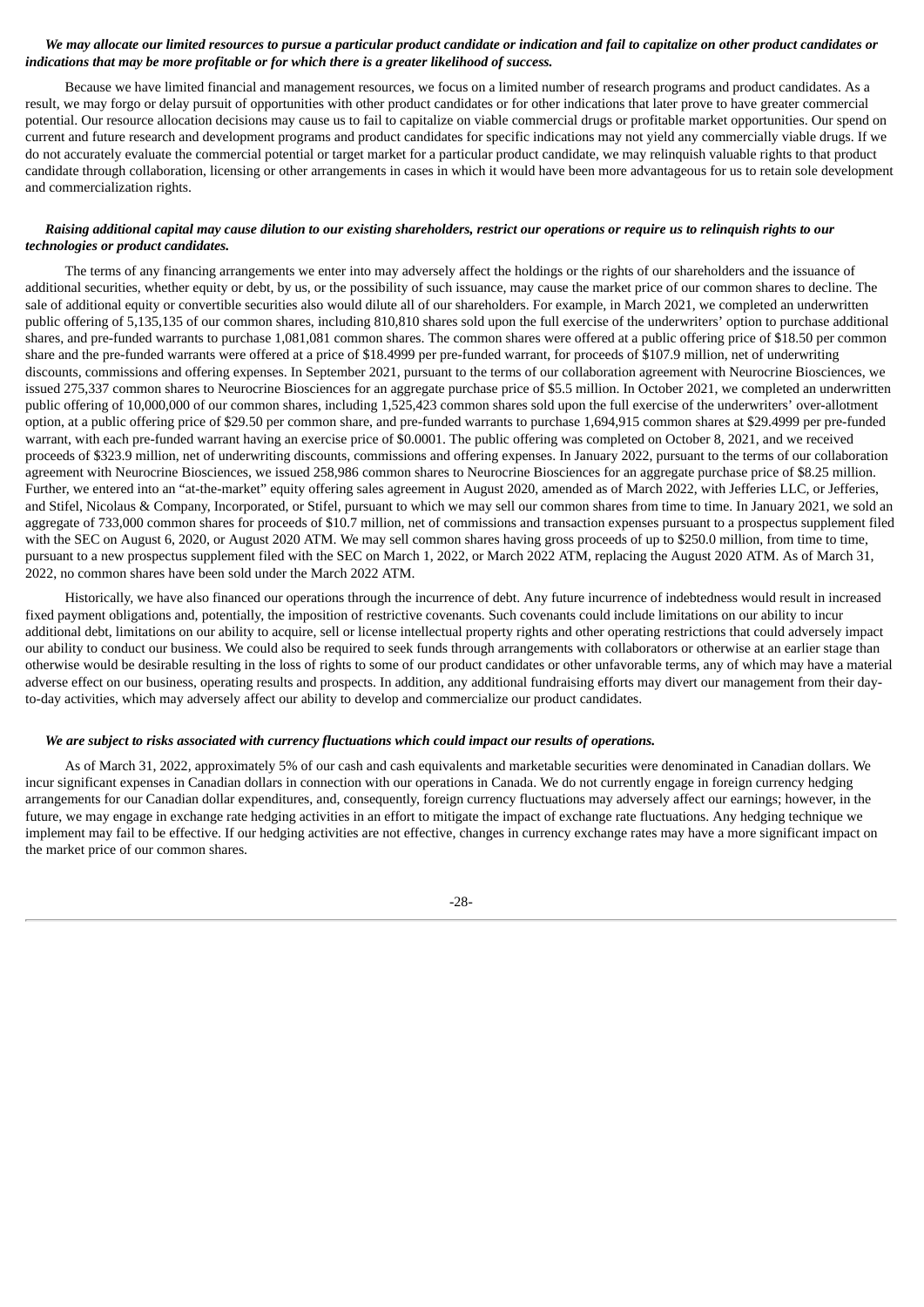## We have historically financed our cash needs through a combination of sources including debt financing, which arrangements can contain *operating and financial covenants that may restrict our business and financing activities.*

We have historically financed our cash needs through a combination of collaboration agreements, equity and debt financings. Debt financings may require a security interest in substantially all of our assets and may also restrict our ability, among other things, to:

- sell, transfer or otherwise dispose of any of our business assets or property, subject to limited exceptions;
- make material changes to our business;
- enter into transactions resulting in significant changes to the voting control of our common shares;
- make certain changes to our organizational structure;
- consolidate or merge with other entities or acquire other entities;
- incur additional indebtedness or create encumbrances on our assets;
- pay dividends, other than dividends paid solely in our common shares, or make distributions on and, in certain cases, repurchase our common shares;
- enter into certain transactions with our affiliates:
- repay subordinated indebtedness; or
- make certain investments.

While we are not currently a party to any material debt financing arrangements, we may consider such debt financing arrangements in the future. Any such debt financing we seek in the future may restrict our ability to finance our operations, engage in business activities or expand or fully pursue our business strategies.

#### **Risks Related to Our Business and Industry**

## We and our collaborators face substantial competition in the markets for our product candidates, which may result in others discovering, developing *or commercializing products before us or doing so more successfully than we or our collaborators do.*

The biotechnology and pharmaceutical industries are characterized by rapidly advancing technologies, intense competition and a strong emphasis on proprietary products. We face potential competition in drug discovery and product development from many different approaches and sources, including major pharmaceutical, specialty pharmaceutical and biotechnology companies, academic institutions, governmental agencies, as well as public and private research institutions. Any product candidates that we or our collaborators successfully develop and commercialize will compete with existing products and any new products that may become available in the future.

The key competitive factors affecting the success of all of our product candidates, if approved, are likely to be their efficacy, safety and/or tolerability, convenience and ease of administration, price, the potential advantages of alternative products, the level of generic competition, and the availability of coverage and adequate reimbursement from government and other third-party payers.

Many of the companies against which we are competing or against which we may compete in the future have significantly greater financial resources and expertise in research and development, manufacturing, pre-clinical testing, conducting clinical trials, obtaining regulatory approvals and marketing approved products than we, or our collaborators, do. Mergers and acquisitions in the pharmaceutical and biotechnology industries may result in even more resources being concentrated among a smaller number of our competitors. Smaller or early-stage companies may also prove to be significant competitors, particularly through collaboration arrangements with large and established companies.

Our commercial opportunities could be reduced or eliminated if our competitors develop and commercialize products or therapies that are safer, more effective, have fewer or less severe side effects, are more convenient or are less expensive than any products that we may develop. Our competitors also may obtain FDA, EMA, Health Canada or other regulatory approval for their products more rapidly than we may obtain approval for ours, which could result in our competitors establishing a strong market position before we are able to enter the market. In addition, our ability to compete may be affected by decisions made by insurers or other third-party payers.

To the extent that we are unable to compete effectively against one or more of our competitors in these areas, our business will not grow and our financial condition, results of operations and the market price of our common shares may suffer.

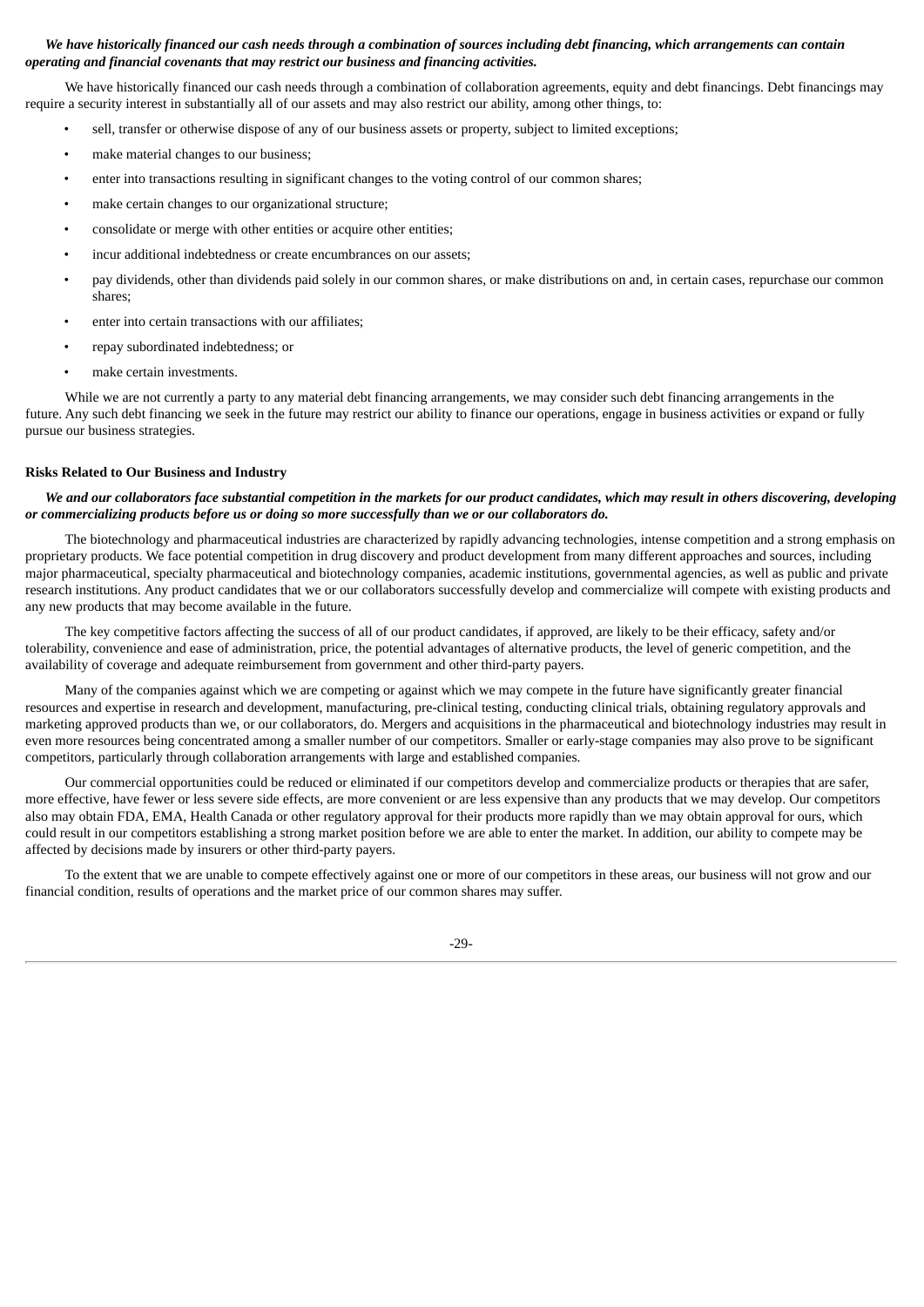For example, if more than one of our proprietary or partnered products were approved for the treatment of epilepsy, we anticipate that they could potentially compete with one another and other anti-seizure medications, or ASMs. Currently prescribed ASMs, among others, include brivaracetam, cannabidiol, carbamazepine, cenobamate, clonazepam, clobazam, eslicarbazepine acetate, ethosuximide, fenfluramine, gabapentin, ganaxolone, lacosamide, lamotrigine, levetiracetam, oxcarbazepine, perampanel, phenytoin topiramate, valproate, and zonisamide. The FDA has not yet approved any drug products specifically for KCNQ2 developmental and epileptic encephalopathy (otherwise known as KCNQ2-DEE) or for SCN8A developmental and epileptic encephalopathy (otherwise known as SCN8A-DEE). There are other ASMs in clinical development that could potentially compete with our products, including products in development from Angelini Pharma, Biohaven Pharmaceutical Holding Company, Ltd., Cerevel Therapeutics Holdings, Inc., Eisai Co., Eliem Therapeutics, Inc., Ltd., Epygenix Therapeutics, Inc., H. Lundbeck A/S, Janssen Pharmaceuticals, Inc., Jazz Pharmaceuticals plc, Longboard Pharmaceuticals Inc., Marinus Pharmaceuticals, Inc., Neurocrine Biosciences, Otsuka Pharmaceutical Co., Ltd., Praxis Precision Medicines, Inc., QurAlis Corporation, SK Life Science Inc., Stoke Therapeutics Inc., Supernus Pharmaceuticals, Inc., Takeda Pharmaceutical Company Ltd., Taysha Gene Therapies, Inc., and UCB, Inc.

## We have no marketed proprietary products and have not yet completed clinical development beyond Phase 2 clinical trials, which makes it difficult to assess our ability to develop our future product candidates and commercialize any resulting products independently.

As a company, we have no previous experience in completing a Phase 3 clinical trial or in completing clinical trials in pediatric indications, and related regulatory requirements or the commercialization of products. We have not yet demonstrated our ability to independently and repeatedly conduct clinical development after Phase 2, conduct a pivotal clinical trial, obtain regulatory approval, manufacture drug product on a commercial scale or arrange for a third party to do so on our behalf, and commercialize therapeutic products. We will need to develop such abilities if we are to execute on our business strategy to develop and independently commercialize product candidates. To execute on our business plan for the development of independent programs, we will need to successfully:

- execute our clinical development and manufacturing plans for later-stage product candidates;
- obtain required regulatory approvals in each jurisdiction in which we will seek to commercialize products;
- build and maintain appropriate pre-commercialization capabilities as well as commercial sales, distribution and marketing capabilities;
- gain market acceptance for our future products, if any; and
- manage our spending as costs and expenses increase due to clinical trials, regulatory approvals and commercialization activities.

If we are unsuccessful in accomplishing these objectives, we will not be able to develop and commercialize any future product candidates independently and could fail to realize the potential advantages of doing so.

## If we are not successful in discovering, acquiring or in-licensing product candidates in addition to XEN496, and XEN1101, our ability to expand *our business and achieve our strategic objectives may be impaired.*

We have built a product development pipeline by identifying product candidates either from our internal research efforts or through acquiring or inlicensing other product candidates or technologies. To date, our internal discovery efforts have yielded multiple development candidates, including XEN901, which we licensed to Neurocrine Biosciences and is now known as NBI-921352, and XEN402, which we sold to Flexion Therapeutics, Inc., or Flexion, acquired by Pacira BioSciences, Inc. in November 2021, or Pacira BioSciences, to use in its product candidate FX301, now known as PCRX301. Both our internal discovery efforts and our assessment of potential acquisition or in-licensing opportunities require substantial technical, financial and human resources, regardless of whether we identify any viable product candidates.

If we are unable to identify additional product candidates suitable for clinical development and commercialization either from our internal research efforts or through acquiring or in-licensing other product candidates or technologies, we may not be able to obtain product revenue in future periods, which likely would result in significant harm to our financial position and adversely impact the market price of our common shares.

## If we fail to attract and retain senior management and key personnel, we may be unable to successfully develop our product candidates, perform our obligations under our collaboration agreements, conduct our clinical trials and commercialize our product candidates.

Our success depends in part on our continued ability to attract, retain and motivate highly qualified management, clinical and scientific personnel.

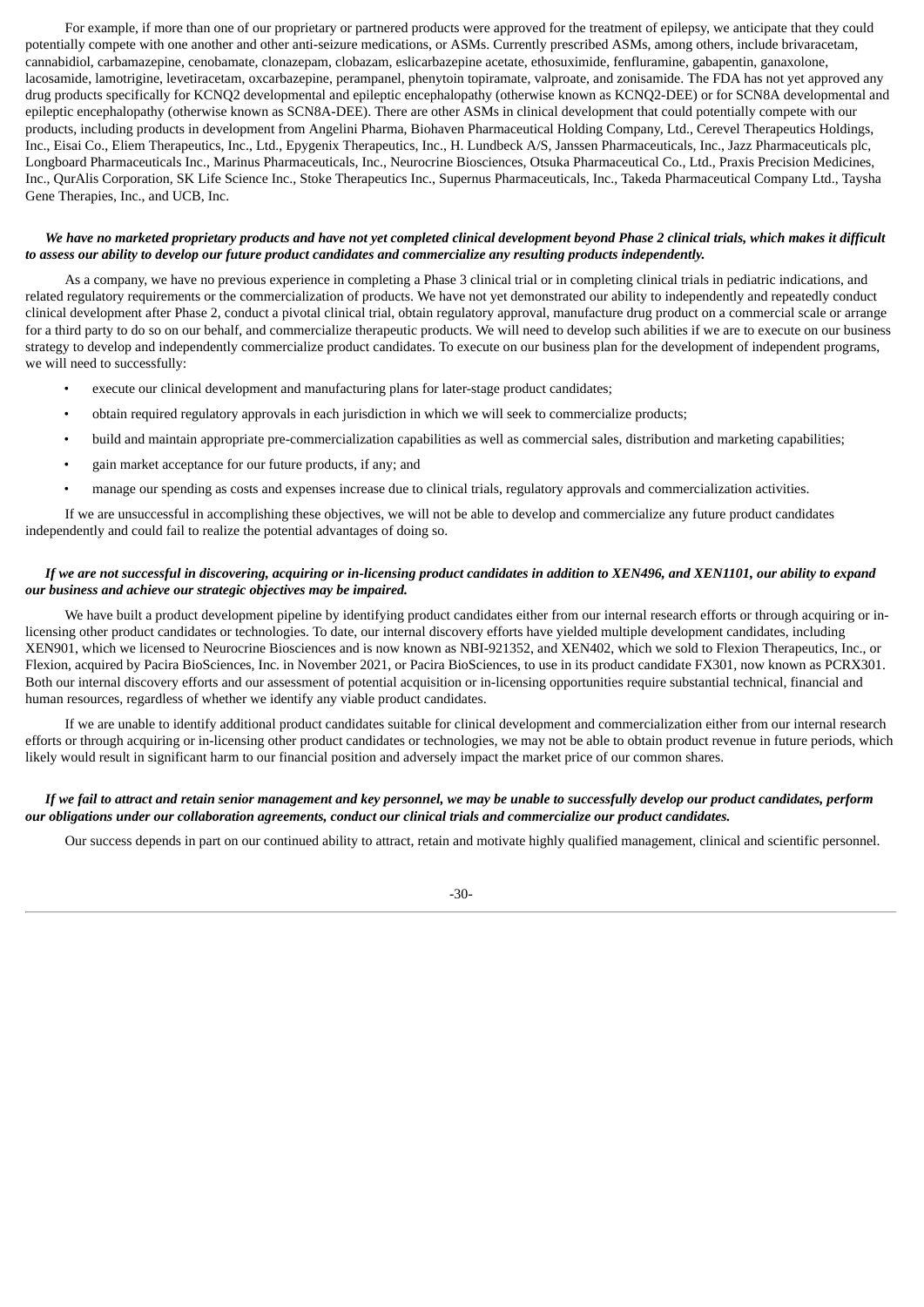We could experience difficulties attracting and retaining qualified employees as competition for qualified personnel in the biotechnology and pharmaceutical field is intense. We are highly dependent upon our senior management, particularly Mr. Ian Mortimer, our President and Chief Executive Officer, as well as other employees. The loss of services of one or more of our members of senior management could materially delay or even prevent the successful development of our product candidates.

In addition, we will need to hire additional personnel as we expand our clinical development activities and develop commercial capabilities, including a sales infrastructure to support our independent commercialization efforts. We may not be able to attract and retain personnel on acceptable terms given the competition among numerous pharmaceutical and biotechnology companies for individuals with similar skill sets. The inability to recruit or loss of the services of any executive or key employee may impede the progress of our research, development and commercialization objectives.

## Our employees, collaborators and other personnel may engage in misconduct or other improper activities, including non-compliance with *regulatory standards and requirements and insider trading.*

We are exposed to the risk of fraud or other misconduct by our employees, collaborators, vendors, principal investigators, consultants and commercial partners. Misconduct by these parties could include intentional failures to comply with the regulations of the FDA, EMA, Health Canada and other regulators, provide accurate information to the FDA, EMA, Health Canada and other regulators, comply with data privacy, data protection and security and healthcare fraud and abuse laws and regulations in the U.S. and abroad, report financial information or data accurately or disclose unauthorized activities to us. In particular, sales, marketing and business arrangements in the healthcare industry are subject to extensive laws and regulations intended to prevent fraud, misconduct, kickbacks, self-dealing and other abusive practices. Additionally, laws regarding data privacy and security, including the U.S. federal Health Insurance Portability and Accountability Act of 1996, or HIPAA, as amended by the Health Information Technology for Economic and Clinical Health Act of 2009, or HITECH, the General Data Protection Regulation (EU) 2016/679, or GDPR, and the Canadian federal Personal Information Protection and Electronic Documents Act, or PIPEDA, as well as comparable laws in other jurisdictions, impose obligations with respect to safeguarding the privacy, use, security, protection and transmission of individually identifiable health information or other personal information such as genetic material or information we have obtained through our direct-to-patient web-based recruitment approach for identifying patients with rare or extreme phenotypes or patients identified for clinical trials.

Various laws and regulations may restrict or prohibit a wide range of pricing, discounting, marketing and promotion, sales commission, customer incentive programs and other business arrangements. Any misconduct could also involve the improper use of information obtained in the course of clinical trials, which could result in regulatory sanctions and cause serious harm to our reputation. We have adopted a code of conduct applicable to all of our employees, officers, directors, agents and representatives, including consultants, but it is not always possible to identify and deter misconduct, and the precautions we take to detect and prevent misconduct may not be effective in controlling unknown or unmanaged risks or losses or in protecting us from governmental investigations or other actions or claims, demands, or lawsuits stemming from an actual or alleged failure to comply with these laws and regulations. If any such actions are instituted against us, and we are not successful in defending ourselves, achieving a favorable settlement or otherwise asserting our rights, those actions could have a significant impact on our business, including the imposition of significant fines or other sanctions, exclusion from participation in government healthcare programs, or the curtailment or restructuring of our operations. Additionally, defending against any such actions can be costly, time-consuming and may require significant financial and personnel resources. Therefore, even if we are successful in defending against any such actions that may be brought against us, our business may be impaired.

#### *We may encounter difficulties in managing our growth, including headcount, and expanding our operations successfully.*

Our business strategy involves continued development and, where development is successful, commercialization of select product candidates. In order to execute on this strategy, we will need to build out a regulatory, sales, manufacturing, supply chain and marketing infrastructure and expand our development capabilities or contract with third parties to provide these capabilities and infrastructure for us. To achieve this, we will need to identify, hire and integrate personnel who have not worked together as a group previously and compensate our employees on adequate terms in an increasingly competitive, inflationary market. As our operations expand, we expect that we will need to manage additional relationships with various strategic collaborators, suppliers and other third parties.

Future growth will impose significant added responsibilities on members of management including the need to identify, recruit, maintain, motivate and integrate additional employees. Also, our management may need to divert a disproportionate amount of its attention away from our day-to-day activities and devote a substantial amount of time to managing these growth activities.

-31-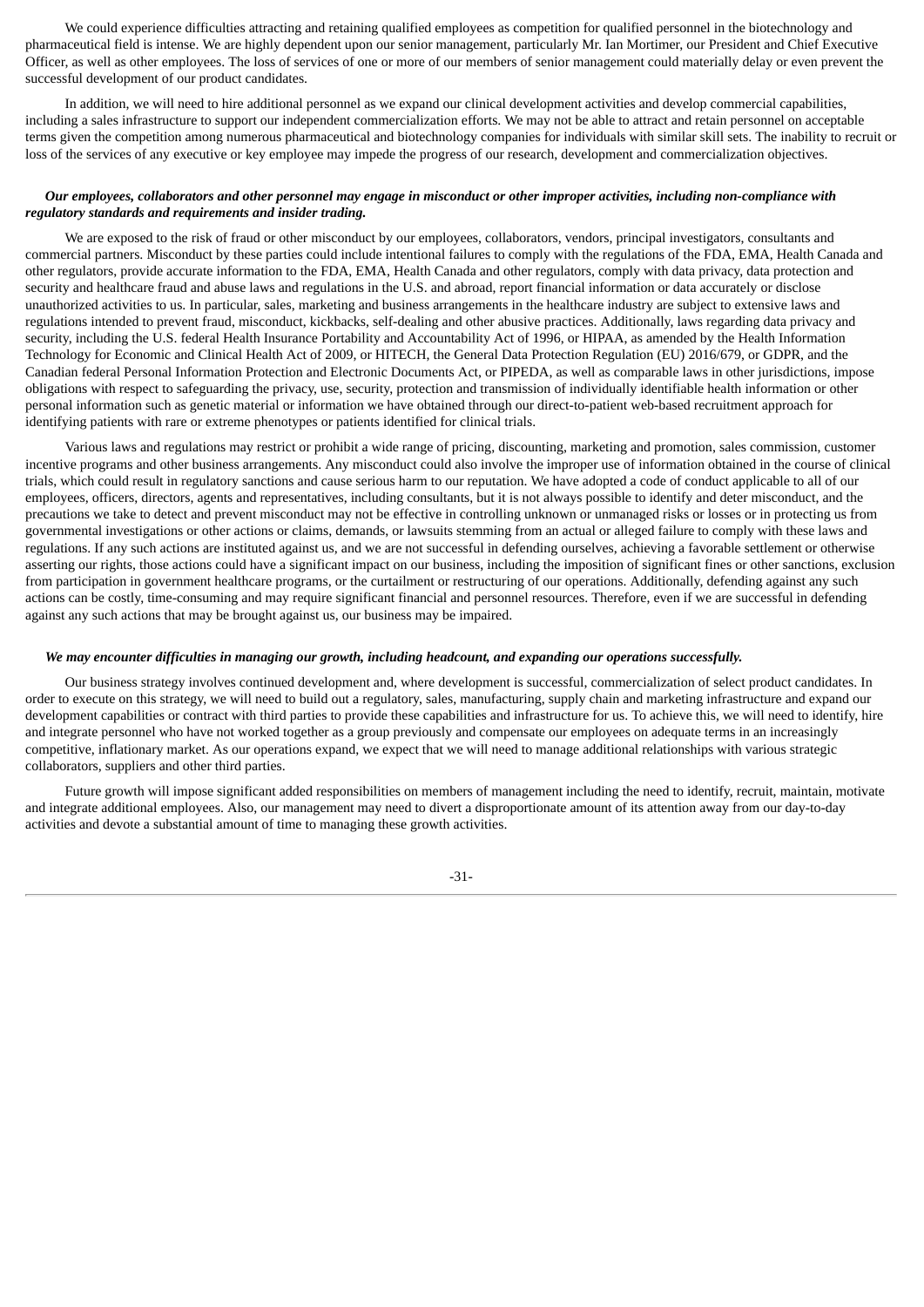We may not be able to effectively manage the expansion of our operations, which may result in weaknesses in our business, give rise to operational errors, loss of business opportunities, loss of employees and reduced productivity amongst remaining employees. Our expected growth could require significant capital expenditures and may divert financial resources from other projects, such as the development of existing and additional product candidates. If we are unable to effectively manage our growth, our expenses may increase more than expected, our ability to generate and grow revenue could be reduced, and we may not be able to implement our business strategy. Our future financial performance and our ability to commercialize product candidates and compete effectively will depend, in part, on our ability to effectively manage any future growth.

## Our business and operations could suffer in the event of an information security incident such as a cybersecurity breach, system failure, or other *compromise of our systems or those of a contractor or vendor.*

To meet business objectives, we rely on both internal information technology systems and networks, and those of third parties and their vendors and contractors, to process and store sensitive data, including confidential research, business plans, financial information, intellectual property, and personal data that may be subject to legal protection. Computer system, network or telecommunications failures due to events such as damage or disrupted operations from ransomware or other malware, unauthorized access, public health pandemics or epidemics (including, for example, the COVID-19 pandemic), terrorism, war, or natural disasters could interrupt our internal or partner operations. We are increasingly dependent upon our technology systems to operate our business with a growing remote workforce and our ability to effectively manage our business depends on the security, reliability and adequacy of our or our third-party contractors' or vendors' technology systems and data. A breakdown, invasion, corruption, destruction, breach or other compromise of our or our third-party contractors' or vendors' technology systems, including cloud technologies, and/or unauthorized access to, or the loss, destruction, alteration, prevention of access to, disclosure, or dissemination of, or damage or unauthorized access to, our data (including trade secrets or other confidential information, intellectual property, proprietary business information, and personal information) or data that is processed or maintained on our behalf, and cyberattacks such as phishing, social engineering, ransomware and other malware attacks could subject us to liability and increased costs or negatively impact the operation of our business. In addition, the loss of or alteration or other damage to pre-clinical trial data, data from completed or ongoing clinical trials for our product candidates or other confidential information could result in delays in our regulatory filings and development efforts, significantly increase our costs and result in other adverse impacts to our business. Any disruption or cybersecurity breach or other security incident that results in the loss, destruction, alteration, prevention of access to, disclosure, or dissemination of, or damage or unauthorized access to, our data (including trade secrets or other confidential information, intellectual property, proprietary business information, and personal information) or data that is processed or maintained on our behalf, including inappropriate disclosure, use or other processing of confidential, personal or proprietary information, or the perception or belief that any such incident has occurred, could cause us to be the subject of claims, demands, lawsuits, and other proceedings by private parties or governmental authorities, and to incur liability and other remediation costs, could harm our reputation and market position, and could result in delays in the development of our product candidates.

To date, we have not experienced any material impact to our business, financial position or operations resulting from cyberattacks or other information security incidents such as phishing, social engineering, ransomware or malware attacks; however, because of the frequently changing attack techniques, along with the increased volume and sophistication of such attacks, our business, financial position or operations could be adversely impacted in the future. This impact could result in reputational, competitive, operational or other business harm as well as financial costs and private claims, demands or litigation and regulatory action. Moreover, the prevalent use of mobile devices that access confidential information and ability to work remotely increases the risk of data security breaches, which could lead to the loss of confidential information, trade secrets or other intellectual property. These risks may be heightened due to the increasing number of our and our vendors' and contractors' personnel working remotely. As cyber threats continue to evolve, we may be required to expend significant additional resources to continue to modify or enhance our protective measures or to investigate and remediate any information security vulnerabilities. While we have implemented security measures and, to date, have not detected a cybersecurity breach of our systems nor experienced a material system failure, our computer systems and the external systems and services used by our third-party contract manufacturers, or CMOs, third-party contract research organizations, or CROs, or other contractors, vendors, consultants, directors and partners remain potentially vulnerable to these events.

#### *A variety of risks associated with international operations could materially adversely affect our business.*

As we engage in significant cross-border and international activities, we will be subject to risks related to international operations, including:

- different regulatory requirements for initiating clinical trials and maintaining approval of drugs in foreign countries;
- reduced protection for intellectual property rights in certain countries;
- unexpected changes in tariffs, trade barriers and regulatory requirements;
- economic weakness, including inflation, political instability or open conflict in particular foreign economies and markets;

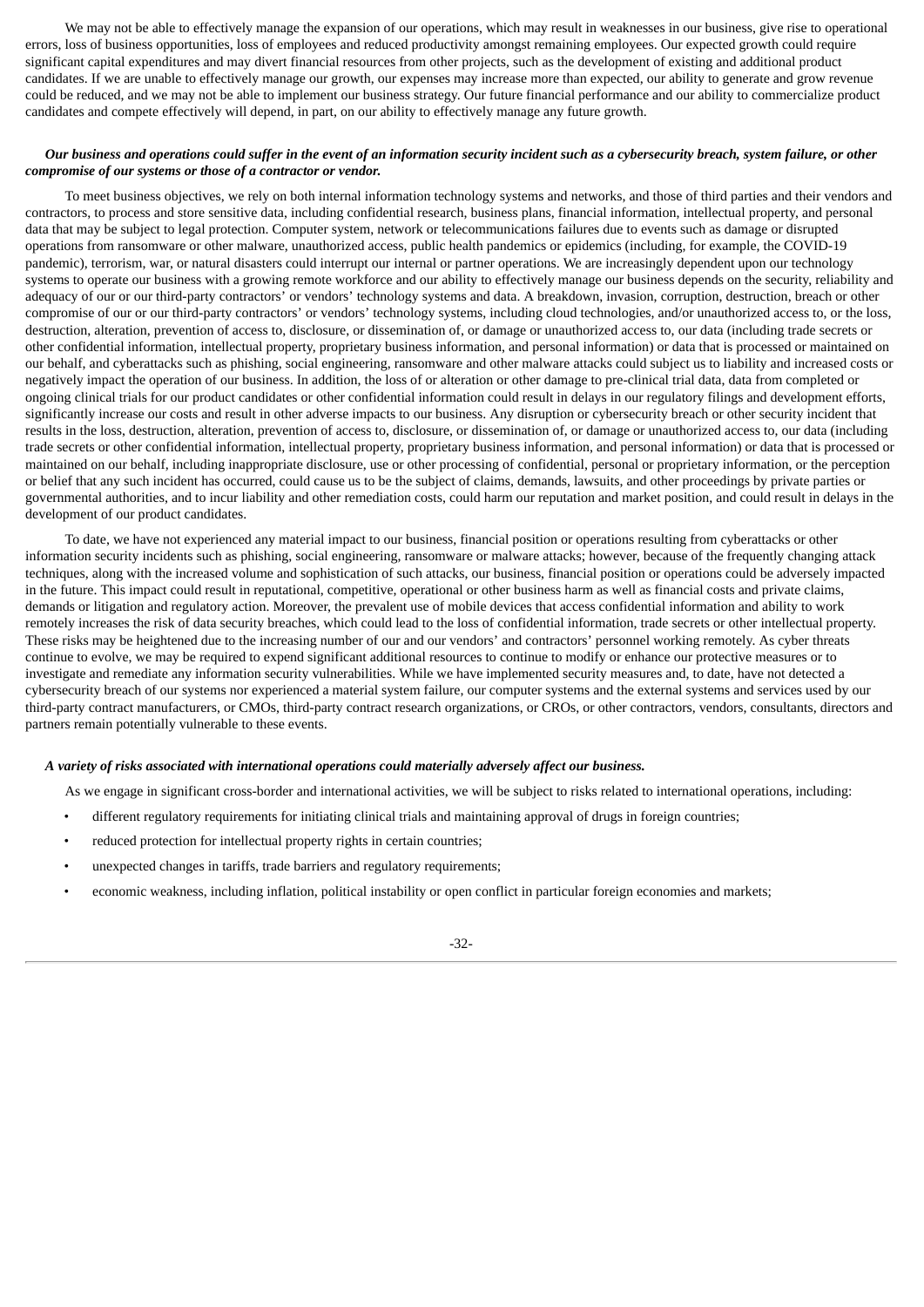- differing and multiple payor reimbursement regimes, government payers or patient self-pay systems;
- compliance with tax, employment, immigration and labor laws for employees living or traveling abroad;
- foreign currency fluctuations, which could result in increased operating expenses and reduced revenue, and other obligations of doing business in another country;
- workforce uncertainty in countries where labor unrest is more common than in North America;
- controlled substance legislation differs between countries and legislation in certain countries may restrict, limit or delay our ability to manufacture and/or transport our product candidates;
- likelihood of potential or actual violations of domestic and international anti-corruption laws, such as the U.S. Foreign Corrupt Practices Act and the U.K. Bribery Act, or of U.S. and international import, export and re-export control and sanctions laws and regulations, which likelihood may increase with an increase of operations in foreign jurisdictions, directly or indirectly through third parties (whose corrupt or other illegal conduct may subject us to liability), which may involve interactions with government agencies or government-affiliated hospitals, universities and other organizations, such as conducting clinical trials, selling our products, and obtaining necessary permits, licenses, patent registrations, and other regulatory approvals;
- tighter restrictions on privacy and data protection, and more burdensome obligations associated with the collection, use and retention of data, including clinical data and genetic material, may apply in jurisdictions outside of North America;
- production shortages resulting from any events affecting raw material supply or manufacturing capabilities abroad;
- business interruptions resulting from geopolitical actions, including war and terrorism, or natural disasters including earthquakes, typhoons, floods and fires; and
- supply and other disruptions resulting from the impact of public health epidemics, including the COVID-19 pandemic, on our strategic partners, third-party manufacturers, suppliers and other third parties upon which we rely.

If any of these issues were to occur, our business could be materially harmed.

## Health pandemics or epidemics, including the COVID-19 pandemic and other public health crises may materially and adversely affect our business, *financial condition and results of operations.*

The COVID-19 pandemic and other public health crises may materially and adversely affect our business, financial condition and results of operations in several ways. For example, because our supply chain for raw materials, drug substance and drug product is worldwide, it could be subject to significant disruptions. There may be related restrictions on the export, import or shipment of raw materials, drug substance or drug product that could materially delay our business or clinical trials.

Certain of our research and development efforts are also conducted globally, including our ongoing Phase 3 XEN496 (EPIK) clinical trial. In addition, we recently initiated our Phase 2 XEN1101 (X-NOVA) clinical trial. We previously experienced a significant reduction in the rate of new patient enrollment in our Phase 2b XEN1101 (X-TOLE) clinical trial due to the COVID-19 pandemic. While we were able to complete recruitment for this trial, we cannot be certain that the ongoing COVID-19 pandemic or related variants will not negatively impact ongoing or future clinical trials. Our EPIK and X-NOVA clinical trials are dependent upon our ability to initiate clinical sites and enroll patients despite the ongoing COVID-19 pandemic.

With the number of COVID-19 variants on the rise, including the more contagious Omicron variant and subvariants, there is a continued risk that COVID-19 infections could affect a sizable number of employees at the same time, which could in turn significantly affect our operations. Additionally, if any of our critical vendors are impacted, our business could be affected if we become unable to timely procure essential equipment, clinical trial drug product, supplies or services.

There continues to be uncertainty around the ultimate impact of the COVID-19 pandemic on public health, business operations and the overall economy; therefore, the negative impact on our financial position, operating results and liquidity cannot be reasonably estimated at this time, but the impact may be material.

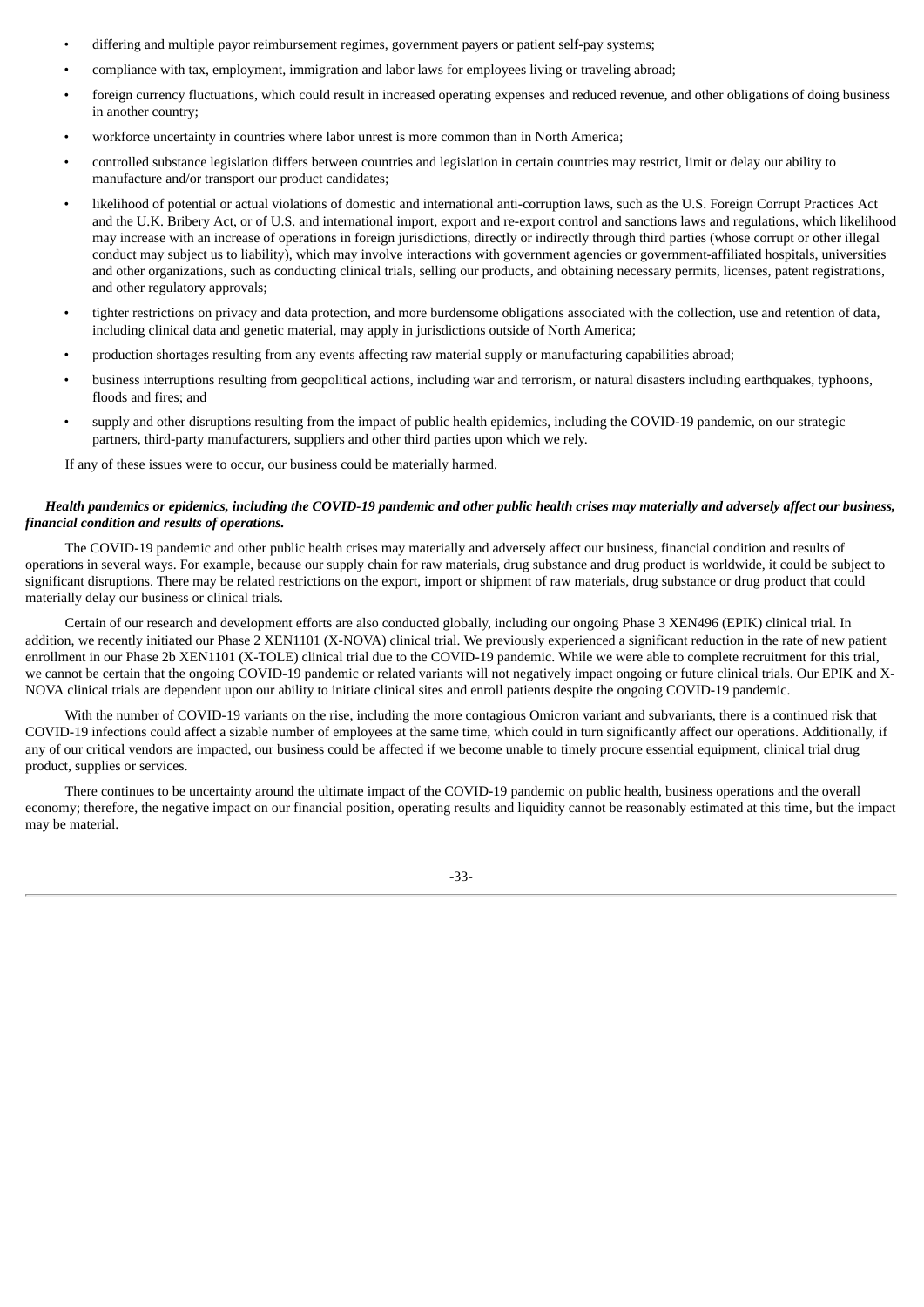#### U.S. holders of our common shares may suffer adverse tax consequences if we are characterized as a passive foreign investment company.

Generally, for any taxable year in which 75% or more of our gross income is passive income, or at least 50% of the average quarterly value of our assets (which may be determined in part by the market value of our common shares, which is subject to change) are held for the production of, or produce, passive income, we would be characterized as a passive foreign investment company, or PFIC, for U.S. federal income tax purposes. Based on the price of our common shares and the composition of our gross income and gross assets, we do not believe we were a PFIC for the taxable years ended December 31, 2021 and 2020 but we could be a PFIC in subsequent years. Our status as a PFIC is a fact-intensive determination made on an annual basis, and we cannot provide any assurance regarding our PFIC status for the current taxable year or future taxable years.

If we are a PFIC for any year, U.S. holders of our common shares may suffer adverse tax consequences. Gains realized by non-corporate U.S. holders on the sale of our common shares would be taxed as ordinary income, rather than as capital gain, and the preferential tax rate applicable to dividends received on our common shares would be lost. Interest charges would also be added to taxes on gains and dividends realized by all U.S. holders. U.S. holders should consult their own tax advisors with respect to their particular circumstances.

A U.S. holder may avoid these adverse tax consequences by timely making a qualified electing fund election. For each year that we would meet the PFIC gross income or asset test, an electing U.S. holder would be required to include in gross income its pro rata share of our net ordinary income and net capital gains, if any. A U.S. holder may make a qualified electing fund election only if we commit to provide U.S. holders with their pro rata share of our net ordinary income and net capital gains. We will provide, upon request, our U.S. holders with the information that is necessary in order for them to make a qualified electing fund election and to report their common shares of ordinary earnings and net capital gains for each year we believe we were a PFIC. U.S. holders should consult their own tax advisors with respect to making this election and the related reporting requirements.

A U.S. holder may also mitigate the adverse tax consequences by timely making a mark-to-market election. Generally, for each year that we meet the PFIC gross income or asset test, an electing U.S. holder would include in gross income the increase in the value of its common shares during each of its taxable years and deduct from gross income the decrease in the value of such shares during each of its taxable years. A mark-to-market election may be made and maintained only if our common shares are regularly traded on a qualified exchange, including the Nasdaq Global Market, or Nasdaq. Whether our common shares are regularly traded on a qualified exchange is an annual determination based on facts that, in part, are beyond our control. Accordingly, a U.S. holder might not be eligible to make a mark-to-market election to mitigate the adverse tax consequences if we are characterized as a PFIC. U.S. holders should consult their own tax advisors with respect to the possibility of making this election.

In addition, if we are or become a PFIC (or our PFIC status is uncertain), it may deter certain U.S. investors from purchasing our common shares, which could have an adverse impact on the market price of our common shares.

#### We may become subject to income tax in jurisdictions in which we are organized or operate, which would reduce our future earnings.

There is a risk that we may become subject to income tax in jurisdictions outside of Canada and the U.S., if under the laws of any such jurisdiction, we are considered to be carrying on a trade or business there or earn income that is considered to be sourced there and we do not qualify for an exemption. In jurisdictions where we do not believe we are subject to tax, we can provide no certainty that tax authorities in those jurisdictions will not subject one or more tax years to examination. Tax examinations are often complex as tax authorities may disagree with the treatment of items reported by us, the result of which could have a material adverse effect on our operating results and financial condition.

## Acquisitions, joint ventures or other strategic transactions could disrupt our business, cause dilution to our shareholders and otherwise harm our *business.*

We actively evaluate various strategic transactions on an ongoing basis, including the acquisition of other businesses, products or technologies as well as pursuing strategic alliances, joint ventures, licensing transactions or investments in complementary businesses. Any of these transactions could be material to our financial condition and operating results and expose us to many risks, including:

- disruption in our relationships with collaborators or suppliers as a result of such a transaction;
- unanticipated liabilities related to acquired companies;
- difficulties integrating acquired personnel, technologies and operations into our existing business;
- retention of key employees;

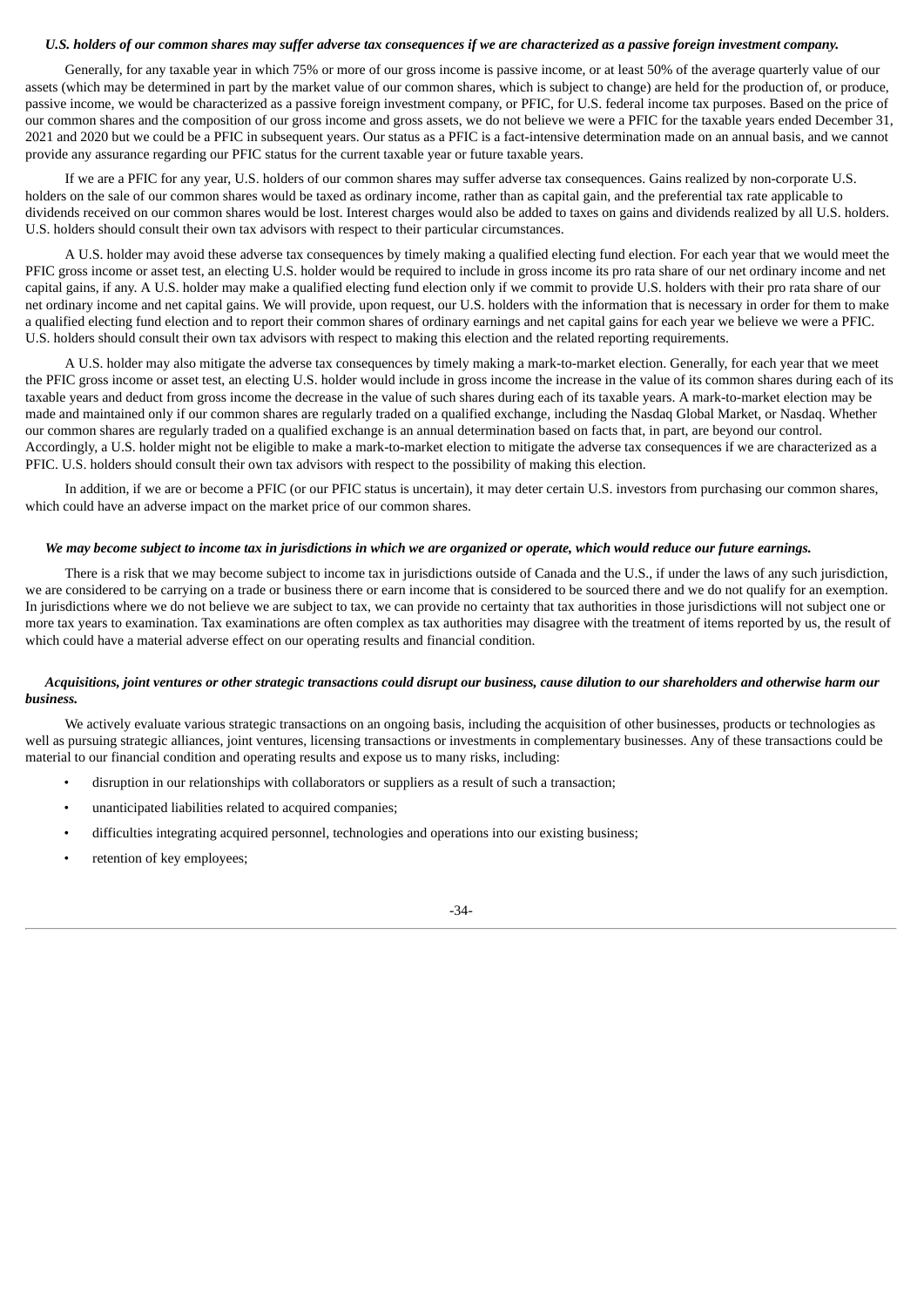- diversion of management time and focus from operating our business to pursuing strategic transactions and managing any such strategic alliances, joint ventures or acquisition integration challenges;
- dilution to our shareholders if we issue equity in connection with such transactions;
- increases in our expenses and reductions in our cash available for operations and other uses; and
- possible write-offs or impairment charges relating to acquired businesses.

Foreign acquisitions involve unique risks in addition to those mentioned above, including those related to integration of operations across different cultures and languages, currency risks and the particular economic, political and regulatory risks associated with specific countries.

Also, the anticipated benefit of any strategic alliance, joint venture or acquisition may not materialize. Future acquisitions or dispositions could result in potentially dilutive issuances of our equity securities, the incurrence of debt, contingent liabilities or amortization expenses or write-offs of goodwill, any of which could harm our financial condition. We cannot predict the number, timing or size of future joint ventures or acquisitions, or the effect that any such transactions might have on our operating results.

## If product liability lawsuits are brought against us, we may incur substantial liabilities and may be required to limit commercialization of our *current and any future products.*

We face an inherent risk of product liability as a result of the clinical testing of our product candidates, and we will face an even greater risk if we commercialize any product candidates. For example, we may be sued if any of our product candidates, including any that are developed in combination with other therapies, allegedly causes injury or is found to be otherwise unsuitable during product testing, manufacturing, marketing or sale. Any such product liability claims may include allegations of defects in manufacturing, defects in design, a failure to warn of dangers inherent in the product, negligence, strict liability and a breach of warranties. Claims could also be asserted under state or provincial consumer protection acts. If we cannot successfully defend ourselves against product liability claims, we may incur substantial liabilities or be required to limit commercialization of our product candidates. Even successful defense would require significant financial and management resources. There is also risk that third parties we have agreed to indemnify could incur liability. Regardless of the merits or eventual outcome, liability claims may result in:

- decreased demand for our product candidates or any resulting products;
- injury to our reputation;
- withdrawal of clinical trial participants;
- costs to defend the related litigation;
- a diversion of management's time and our resources;
- substantial monetary awards to trial participants or patients;
- product recalls, withdrawals or labeling, marketing or promotional restrictions;
- loss of revenue;
- the inability to commercialize our product candidates; and
- a decline in the market price of our common shares.

We currently carry product liability insurance with amounts of coverage that we believe are appropriate relative to our current clinical programs; however, we may not be able to maintain insurance coverage at a reasonable cost or in sufficient amounts to protect us against losses due to liability. If and when we obtain marketing approval for product candidates, we intend to expand our insurance coverage to include the sale of commercial products; however, we may then be unable to obtain product liability insurance on commercially reasonable terms or in adequate amounts. On occasion, large judgments have been awarded in class action lawsuits based on drugs or medical treatments that had unanticipated adverse effects. A successful product liability claim or series of claims brought against us could cause the market price of our common shares to decline and, if judgments exceed our insurance coverage, could adversely affect our future results of operations and business.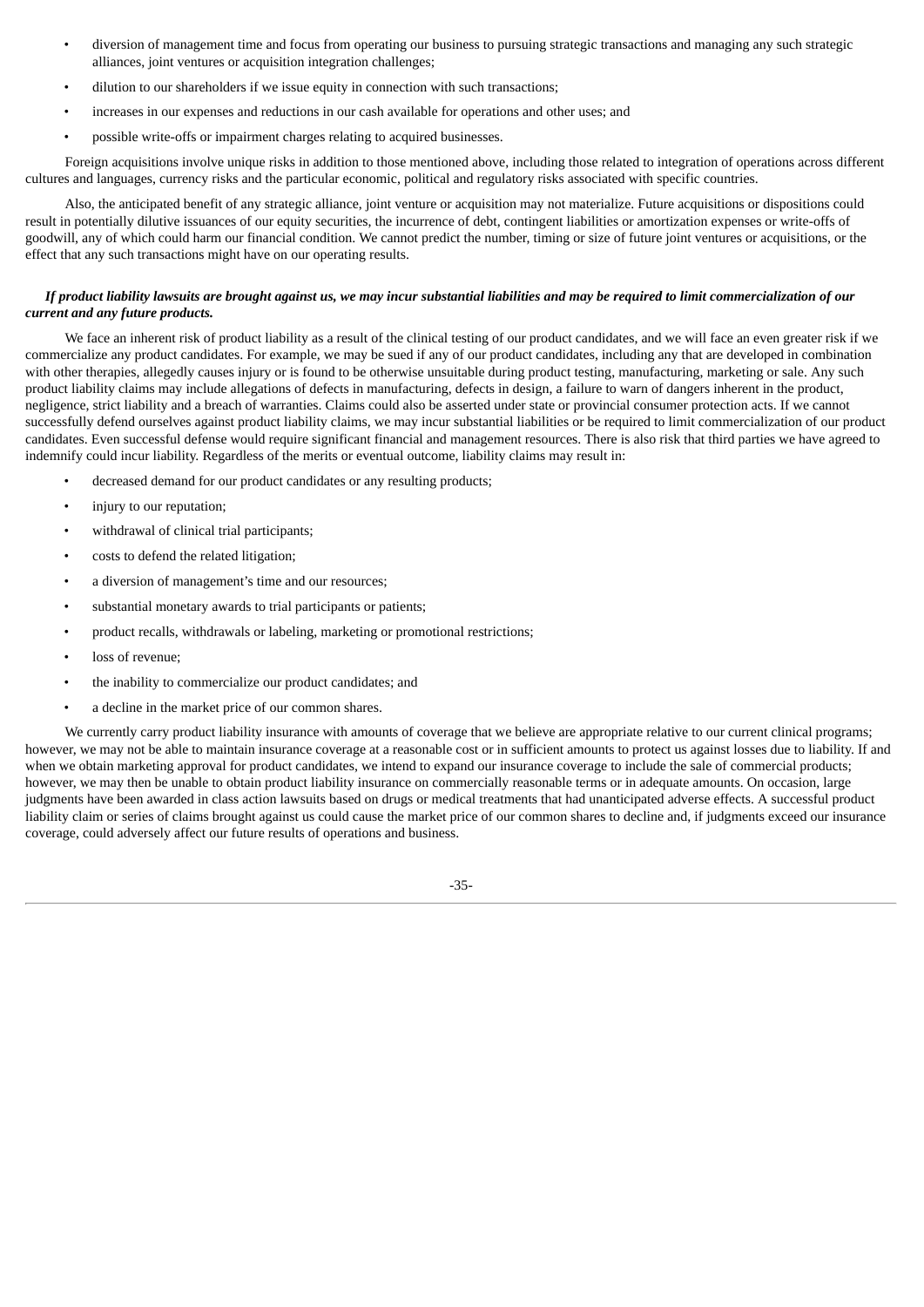Patients with certain of the diseases, or disorders, targeted by our product candidates are often already in severe and advanced stages of disease and have both known and unknown significant pre-existing and potentially life-threatening conditions. During the course of treatment, patients may suffer adverse events, including death, for reasons that may be related to our product candidates. Such events could subject us to costly litigation, require us to pay substantial amounts of money to injured patients, delay, negatively impact or end our opportunity to receive or maintain regulatory approval to market those product candidates, or require us to suspend or abandon our commercialization efforts. Even in a circumstance in which we do not believe that an adverse event is related to our products, the investigation into the circumstance may be time-consuming or inconclusive. These investigations may interrupt our sales efforts, delay our regulatory approval process in other countries, or impact and limit the type of regulatory approvals our product candidates receive or maintain. As a result of these factors, a product liability claim, even if successfully defended, could have a material adverse effect on our business, financial condition or results of operations.

#### Our current and future operations in the U.S. and elsewhere will be subject, directly or indirectly, to applicable federal and state anti-kickback, fraud and abuse, false claims, transparency, health information privacy and security, and other healthcare laws and regulations, which could expose us to criminal sanctions, civil penalties, contractual damages, reputational harm, administrative burdens, and diminished profits and future earnings.

Healthcare providers, physicians and third-party payers in the U.S. and elsewhere play a primary role in the recommendation and prescription of any product candidates for which we obtain marketing approval. Our current arrangements with health care providers and our future arrangements with thirdparty payers and customers may expose us to broadly applicable fraud and abuse and other healthcare laws and regulations, including, without limitation, the federal Anti-Kickback Statute and the federal False Claims Act and similar laws in foreign jurisdictions in which we conduct business, that may constrain the business or financial arrangements and relationships through which we market, sell and distribute any products for which we obtain marketing approval. In addition, we may be subject to transparency laws and patient privacy regulation by the federal government and by the U.S. states and foreign jurisdictions in which we conduct our business. The applicable federal, state and foreign healthcare laws and regulations that may affect our ability to operate include the following:

- the federal Anti-Kickback Statute, which prohibits, among other things, persons from knowingly and willfully soliciting, offering, receiving or providing remuneration, directly or indirectly, in cash or in kind, to induce or reward either the referral of an individual for, or the purchase, order or recommendation of, any good or service for which payment may be made under federal and state healthcare programs such as Medicare and Medicaid;
- federal civil and criminal false claims laws, including the federal False Claims Act, which can be enforced through civil whistleblower, or qui tam actions, as well as civil monetary penalty laws can impose criminal and civil penalties, assessment, and exclusion from participation for various forms of fraud and abuse involving the federal health care programs, such as Medicare and Medicaid;
- HIPAA, which imposes criminal and civil liability for, among other things, executing a scheme to defraud any healthcare benefit program and making false statements relating to healthcare matters, and which, as amended by the Health Information Technology for Economic and Clinical Health Act (HITECH) and HIPAA's and HITECH's implementing regulations, also imposes obligations, including mandatory contractual terms, on covered entities, which are health plans, healthcare clearinghouses, and certain health care providers, as those terms are defined by HIPAA, and their respective business associates and their subcontractors, with respect to safeguarding the privacy, security and transmission of individually identifiable health information;
- the federal Physicians Payment Sunshine Act, also referred to as the CMS Open Payments, which requires applicable manufacturers of certain drugs, devices, biologics and medical supplies for which payment is available under Medicare, Medicaid or the Children's Health Insurance Program (with certain exceptions) to report annually to CMS, information related to: certain payments or other transfers of value made to physicians (defined to include doctors of medicine and osteopathy, dentists, podiatrists, optometrists and licensed chiropractors), certain nonphysician healthcare professionals (such as physician assistants and nurse practitioners, among others), and teaching hospitals as well as information regarding ownership or investment interests held by physicians and their immediate family members; and
- analogous state and foreign laws and regulations, such as state anti-kickback and false claims laws, which may apply to sales or marketing arrangements and claims involving healthcare items or services reimbursed by non-governmental third-party payers, including private insurers; state and foreign laws that require pharmaceutical companies to comply with the pharmaceutical industry's voluntary compliance guidelines and the relevant compliance guidance promulgated by the federal government or otherwise restrict payments that may be made to healthcare providers; state and foreign laws that require drug manufacturers to report information related to payments to physicians and other healthcare providers or marketing expenditures; state and local laws requiring the registration of pharmaceutical sales representatives; and state and foreign laws governing the collection, export, privacy, use, protection and security of biological materials and health information in certain circumstances, many of which differ from each other in significant ways and may not have the same effect, thus complicating compliance efforts.

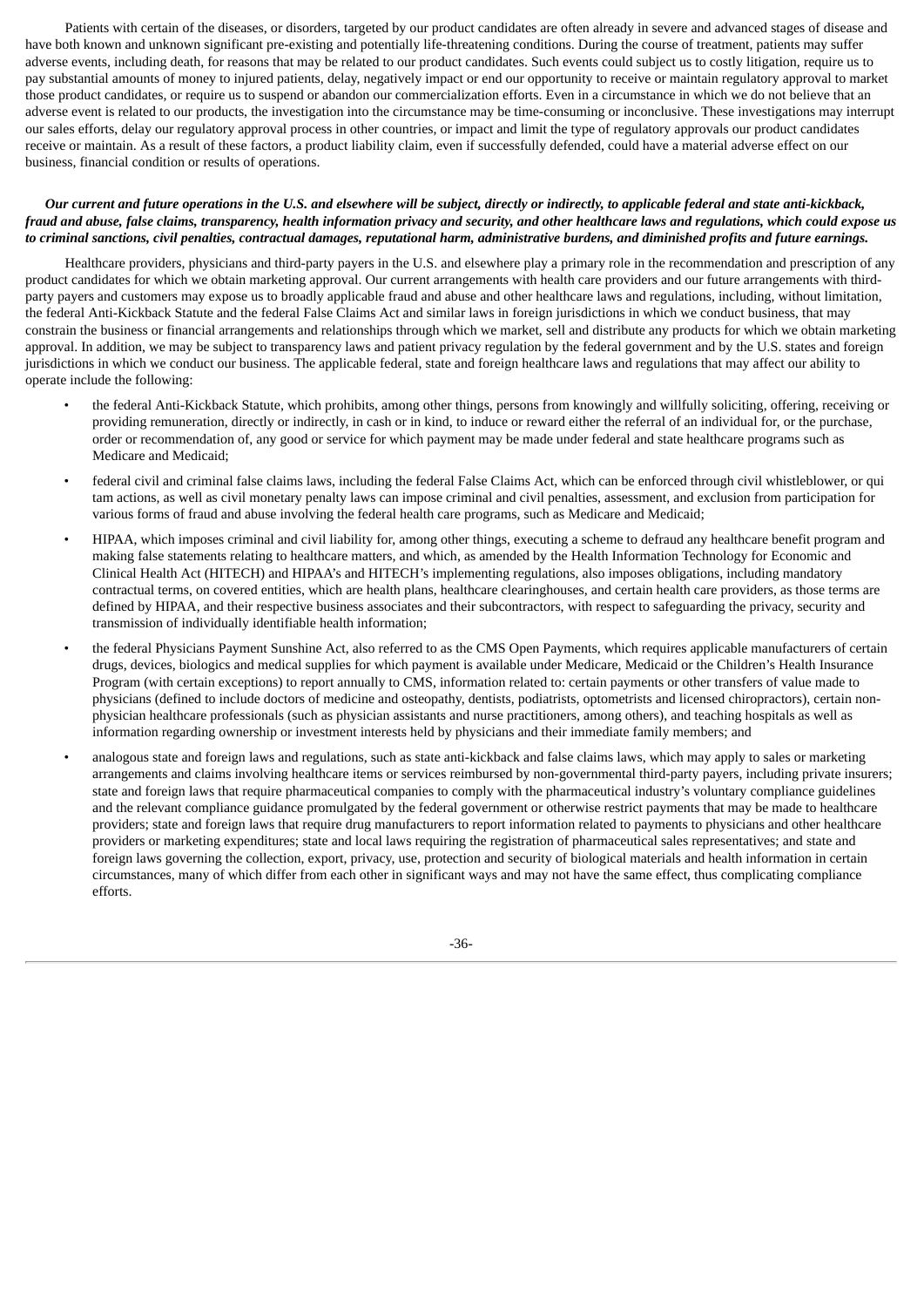Efforts to ensure that our business arrangements with third parties will comply with applicable healthcare and privacy and data protection laws and regulations may involve substantial costs and may require us to undertake or implement additional policies or measures. We may face claims and proceedings by private parties, and claims, investigations and other proceedings by governmental authorities, relating to allegations that our business practices do not comply with current or future statutes, regulations or case law involving applicable fraud and abuse or other healthcare laws and regulations, and it is possible that courts or governmental authorities may conclude that we have not complied with them, or that we may find it necessary or appropriate to settle any such claims or other proceedings. If our operations are found to be in violation of any of these laws or any other governmental regulations that may apply to us, we may be subject to significant civil, criminal and administrative penalties, including, without limitation, damages, fines, disgorgement, imprisonment, exclusion from participation in government healthcare programs, such as Medicare and Medicaid, integrity oversight and reporting obligations, and the curtailment or restructuring of our operations, which could have a material adverse effect on our business. If any of the physicians or other providers or entities with whom we expect to do business, including our collaborators, is found not to be in compliance with applicable laws, it may be subject to criminal, civil or administrative sanctions, including exclusions from participation in government healthcare programs, which could also materially affect our business. Further, defending against any such actions can be costly, time-consuming and may require significant financial and personnel resources. Therefore, even if we are successful in defending against any such actions that may be brought against us, our business may be impaired.

#### If we fail to comply with environmental, health and safety laws and regulations, we could become subject to fines or penalties or incur costs that *could have a material adverse effect on the success of our business.*

Our research and development activities involve the controlled use of potentially harmful biological materials as well as hazardous materials, chemicals, and various radioactive compounds typically employed in molecular and cellular biology. For example, we routinely use cells in culture and we employ small amounts of radioisotopes. We cannot completely eliminate the risk of accidental contamination or injury from the use, storage, handling, or disposal of these materials through our maintenance of up-to-date licensing and training programs. In the event of contamination or injury, we could be held liable for damages that result, and any liability could exceed our resources. We currently carry insurance covering certain claims arising from our use of these materials. However, if we are unable to maintain our insurance coverage at a reasonable cost and with adequate coverage, our insurance may not cover any liability that may arise. We are subject to Canadian federal, provincial, and local laws and regulations and may be subject to U.S. and/or foreign, laws and regulations governing the use, storage, handling, and disposal of these materials and specified waste products. Complying with regulations regarding the use of these materials could be costly, and if we fail to comply with these regulations, it could have a material adverse effect on our operations and profitability.

### We or the third parties upon whom we depend may be adversely affected by earthquakes or other natural disasters and our business continuity and *disaster recovery plans may not adequately protect us from serious disaster.*

Our headquarters are located in Burnaby, British Columbia, Canada. We are vulnerable to natural disasters such as earthquakes that could disrupt our operations. If a natural disaster, power outage, fire or other event occurred that prevented us from using all or a significant portion of our headquarters, that damaged critical infrastructure, such as the manufacturing facilities of our CMOs, or that otherwise disrupted operations, it may be difficult or, in certain cases, impossible for us to continue our business for a substantial period of time. Although we carry insurance for earthquakes and other natural disasters, we may not carry sufficient business interruption insurance to compensate us for all losses that may occur. The disaster recovery and business continuity plans we have in place may not be adequate in the event of a serious disaster or similar event. We may incur substantial expenses as a result of a natural disaster or earthquake, which could have a material adverse effect on our business. In addition, we may lose samples or other valuable data. The occurrence of any of the foregoing could have a material adverse effect on our business.

-37-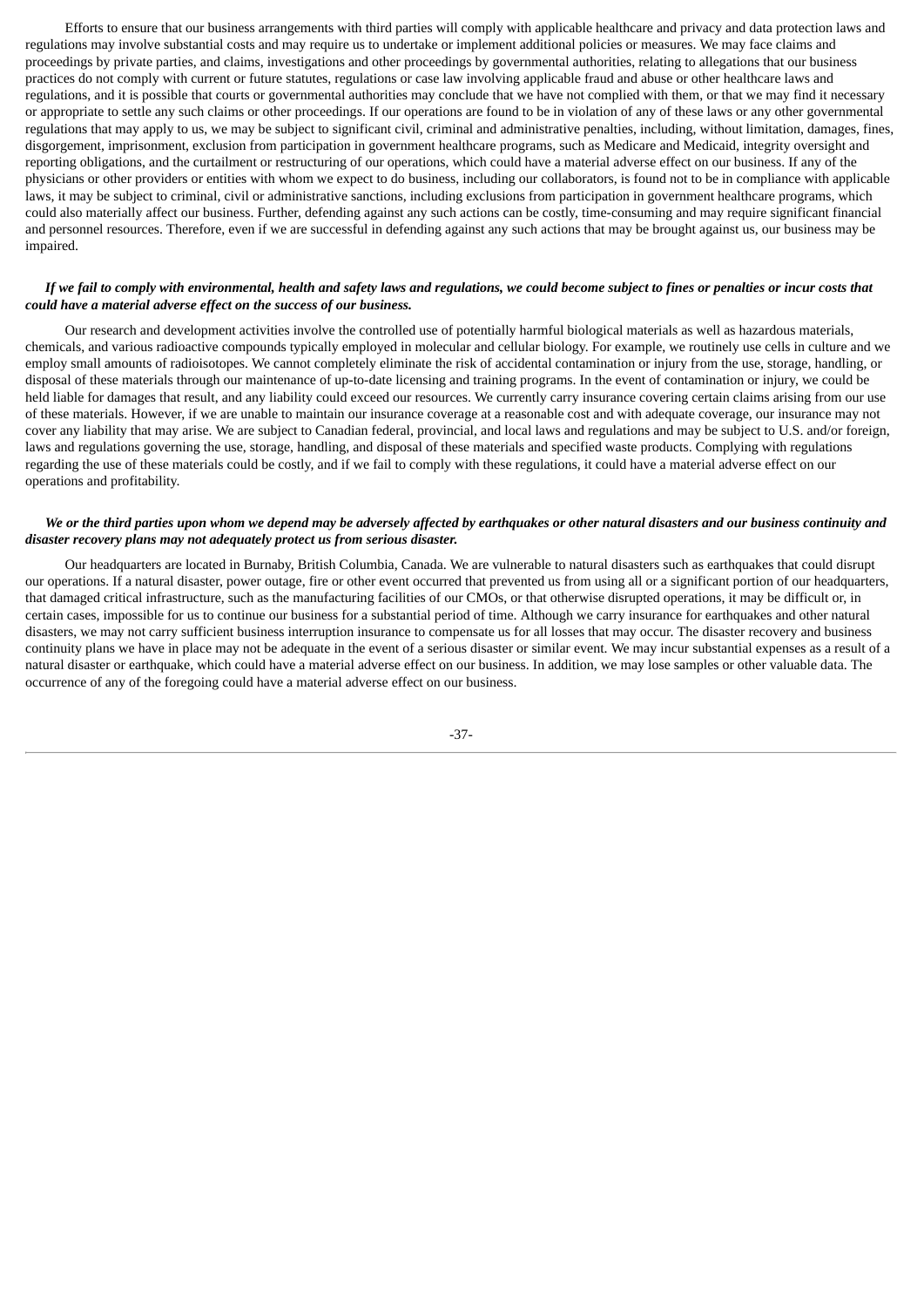#### **Risks Related to Development, Clinical Testing and Regulatory Approval of Our Product Candidates**

The regulatory approval processes of the FDA, EMA, Health Canada and regulators in other jurisdictions are lengthy, time-consuming and inherently unpredictable. If we, or our collaborators, are unable to obtain regulatory approval for our product candidates in a timely manner, or at all, *our business will be substantially harmed.*

The regulatory approval process is expensive and the time required to obtain approval from the FDA, EMA, Health Canada or other regulatory authorities in other jurisdictions to sell any product is uncertain and may take years. Whether regulatory approval will be granted is unpredictable and depends upon numerous factors, including the substantial discretion of the regulatory authorities. Approval policies, regulations, or the type and amount of pre-clinical and clinical data necessary to gain approval may change during the course of a product candidate's clinical development and may vary among jurisdictions. Moreover, pre-clinical and clinical data are often susceptible to varying interpretations and analyses, and even if the pre-clinical studies show promising results and clinical trials are successfully completed, we cannot guarantee that the FDA, EMA, Health Canada or other regulatory authorities in other jurisdictions will interpret the results as we do, and more trials, manufacturing-related studies or non-clinical studies could be required before we submit our product candidates for approval. Many companies that have believed their product candidates performed satisfactorily in pre-clinical studies and clinical trials have nonetheless failed to obtain marketing approval of their products. To the extent that the results of our studies and trials are not satisfactory to the FDA, EMA, Health Canada or other regulatory authorities in other jurisdictions for support of a marketing application, approval of our product candidates may be significantly delayed, or we may be required to expend significant additional resources, which may not be available to us, to conduct additional trials in support of potential approval of our product candidates. It is also possible that none of our existing product candidates or any of our future product candidates will ever obtain regulatory approval, even if we expend substantial time and resources seeking such approval.

Our product candidates could fail to receive regulatory approval for many reasons, including the following:

- the FDA, EMA, Health Canada or other regulatory authorities may disagree with the design or implementation of our or our collaborators' clinical trials;
- we or our collaborators may be unable to demonstrate to the satisfaction of the FDA, EMA, Health Canada or other regulatory authorities that a product candidate is safe and effective for its proposed indication;
- the results of clinical trials may not meet the level of statistical significance required by the FDA, EMA, Health Canada or other regulatory authorities for approval;
- we, or our collaborators, may be unable to demonstrate that a product candidate's clinical and other benefits outweigh its safety risks;
- the FDA, EMA, Health Canada or other regulatory authorities may disagree with our or our collaborators' interpretation of data from preclinical studies or clinical trials;
- the data collected from clinical trials of our product candidates may not be sufficient to support the submission of a New Drug Application, or NDA, or other submission or to obtain regulatory approval in the U.S. or elsewhere;
- the FDA, EMA, Health Canada or other regulatory authorities may fail to approve the manufacturing processes, controls or facilities of thirdparty manufacturers with which we or our collaborators contract for clinical and commercial supplies;
- the pre-approval inspections of manufacturing, clinical sites or clinical service providers, conducted by regulatory authorities may identify errors or omissions that may results in the product candidate not being approved; and
- the approval policies or regulations of the FDA, EMA, Health Canada or other regulatory authorities may significantly change in a manner rendering our or our collaborators' clinical data insufficient for approval.

Even if we, or our collaborators, obtain approval for a particular product, regulatory authorities may grant approval contingent on the performance of costly post-approval commitments including clinical trials, or may approve a product with a label that does not include the labeling claims necessary or desirable for the successful commercialization of that product.

In addition, the FDA, EMA, Health Canada or other regulatory authorities' policies with respect to clinical trials may change and additional government regulations may be enacted. For instance, the regulatory landscape related to clinical trials in the EU recently evolved. The EU Clinical Trials Regulation, or CTR, which was adopted in April 2014 and repeals the EU Clinical Trials Directive, became applicable on January 31, 2022. The implementation of the CTR also includes the implementation of the Clinical Trials Information System, a new clinical trial portal and database that will be maintained by the EMA in collaboration with the European Commission and the EU Member States. The objectives of the CTR include consistent rules for conducting trials throughout the EU, consistent data standards and adverse events listing, and consistent information on the authorization status. Information on the conduct and results of each clinical trial carried out in the EU will be made publicly available. Complying with changes in regulatory requirements can result in additional costs, delay our clinical development plans, or expose us to greater liability if we are slow or unable to adapt to changes in existing requirements or the adoption of new requirements or policies governing clinical trials, our development plans, including XEN1101, may be impacted.

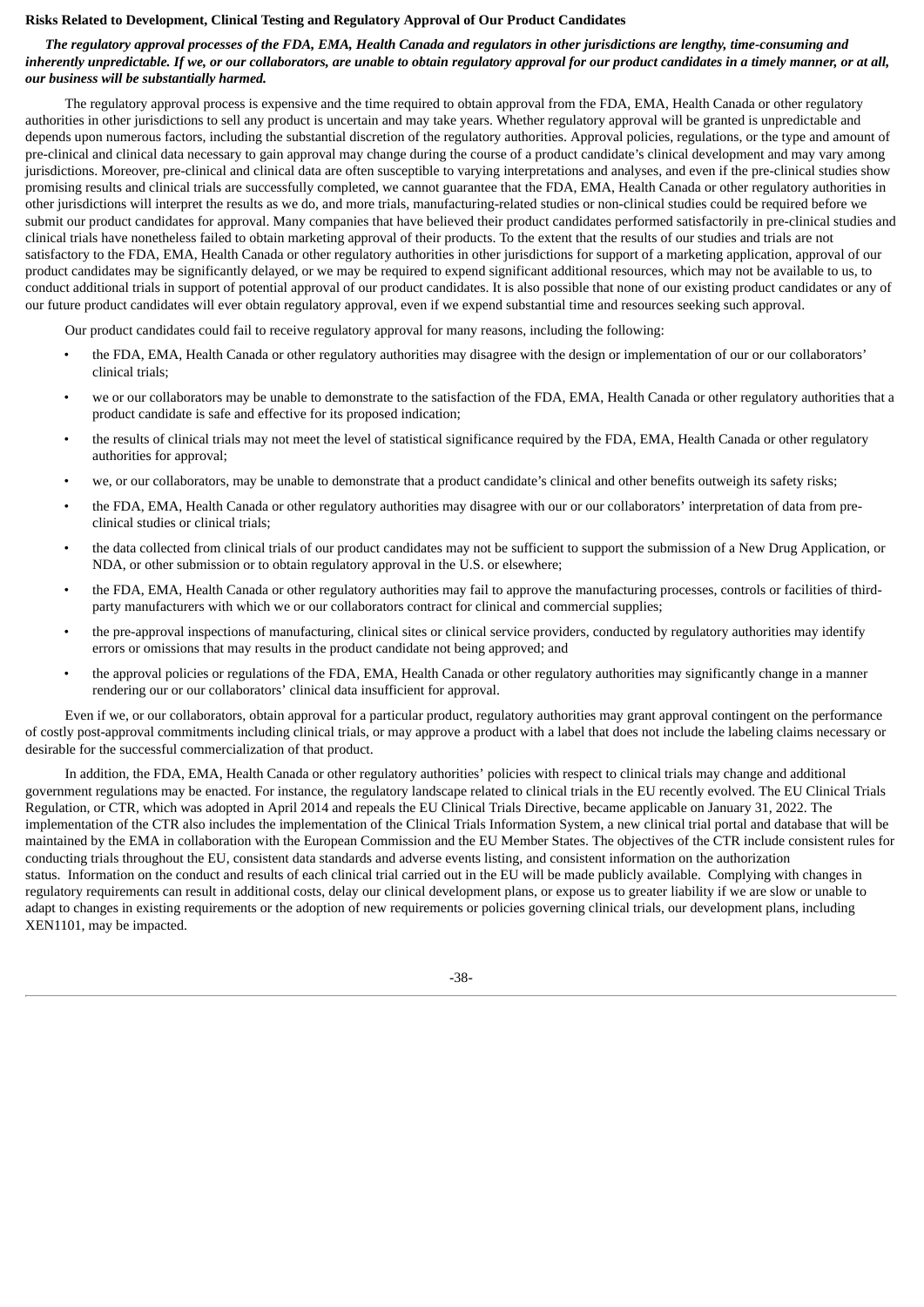Additionally, because there may be approved treatments for some of the diseases or disorders for which we may seek approval, in order to receive regulatory approval, we may need to demonstrate in clinical trials that the product candidates we develop to treat those diseases or disorders are not only safe and effective, but may need to be compared to existing products, which may make it more difficult for our product candidates to receive regulatory approval or adequate reimbursement.

## Clinical drug development involves a lengthy and expensive process with uncertain timelines and uncertain outcomes. If clinical trials are prolonged, delayed, not completed, unsuccessful or inconclusive, we could experience material harm to our business and the market price of our common shares. In addition, we, or our collaborators, may be unable to commercialize our product candidates on a timely basis or at all.

Clinical testing of product candidates is expensive and, depending on the stage of development, can take a substantial period of time to complete. Clinical trial outcomes are inherently uncertain, and failure can occur at any time during the clinical development process and can have a material impact on our business and the market price of our common shares.

Clinical trials can be halted or delayed for a variety of reasons, including those related to:

- side effects or adverse events in study participants presenting an unacceptable safety risk;
- inability to reach agreement with prospective CROs and clinical trial sites, or the breach of such agreements;
- failure of third-party contractors, such as CROs, or investigators to comply with regulatory requirements, including good clinical practices, or GCPs;
- delay or failure in obtaining the necessary approvals from regulators or institutional review boards, or IRBs, in order to commence a clinical trial at a prospective trial site, or their suspension or termination of a clinical trial once commenced;
- a requirement to undertake and complete additional pre-clinical studies to generate data required to initiate clinical development or to support the continued clinical development of a product candidate or submission of an NDA;
- inability to enroll sufficient patients to complete a protocol, particularly in orphan diseases or disorders;
- difficulty in having patients complete a trial, adhere to the trial protocol, or return for post-treatment follow-up;
- clinical sites deviating from trial protocol or dropping out of a trial;
- problems with investigational medicinal product storage, stability and distribution;
- our inability to add new or additional clinical trial sites;
- our inability to manufacture, or obtain from third parties, adequate supply of drug substance or drug product sufficient to complete our preclinical studies and clinical trials, including supply chain issues resulting from any events affecting raw material supply or manufacturing capabilities abroad;
- unforeseen disruptions, caused by man-made or natural disasters or public health pandemics or epidemics or other business interruptions, including, for example, the COVID-19 pandemic; and
- governmental or regulatory delays and changes in regulatory requirements, policy and guidelines.

These risks and uncertainties could impact any of our or our collaborators' clinical programs and any of the clinical, regulatory or operational events described above could change our or our collaborators' planned clinical and regulatory activities. For example, we previously experienced a significant reduction in the rate of new patient enrollment in our X-TOLE trial due to the COVID-19 pandemic. While we were able to complete recruitment for this trial, we cannot be certain that the ongoing COVID-19 pandemic or related variants will not negatively impact other trials in the future. In addition, due to the impact of the COVID-19 pandemic, we have experienced an impact on the initiation of clinical sites in our EPIK trial. COVID-19 may continue to impact the enrollment of patients in our XEN496 EPIK clinical trial.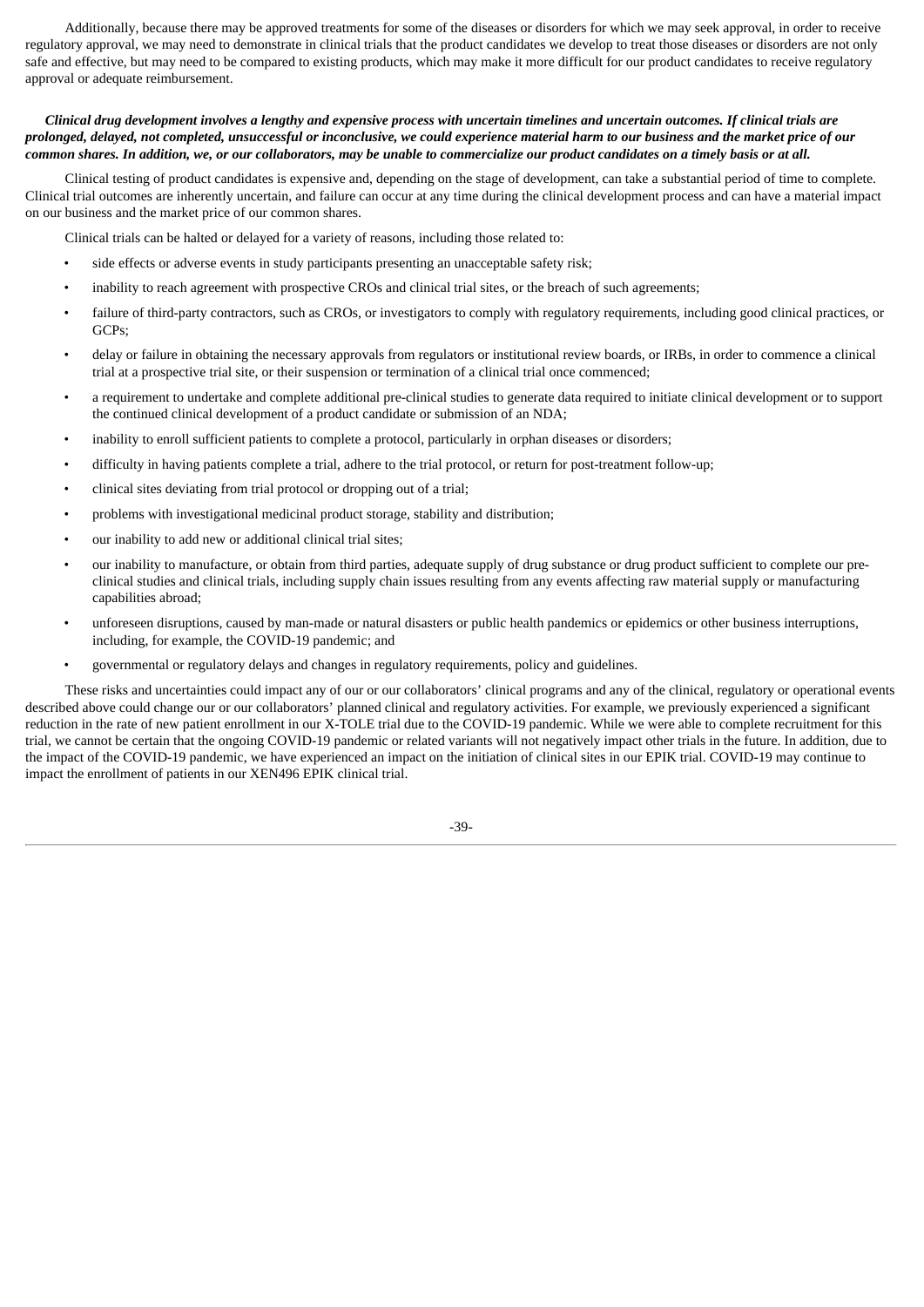The results of any Phase 3 or other pivotal clinical trial, including without limitation our EPIK trial, may not be adequate to support marketing approval. These clinical trials are lengthy and, with respect to non-orphan indications, usually involve many hundreds to thousands of patients. With respect to orphan indications like KCNQ2-DEE or SCN8A-DEE, clinical trials can also be lengthy due to the challenge of identifying patients. Even if patients are successfully identified, they may fail screening criteria including baseline seizure burden and, as a result, not be enrolled in the trial. Any challenges associated with identifying, screening and/or enrolling patients in our trials may extend the time needed to complete our EPIK trial or other clinical trials or require additional sites to be initiated in order to achieve target enrollment numbers and to complete our clinical trials, which may increase the cost of our operations and/or delay the timing of our regulatory approval. In addition, if the FDA, EMA, Health Canada or another regulator disagrees with our or our collaborators' choice of the key testing criterion, or primary endpoint, the results for the primary endpoint are not robust or significant relative to the control group of patients not receiving the experimental therapy, or our statistical analysis is inconclusive, such regulator may refuse to approve our product candidate in the region in which it has jurisdiction. The FDA, EMA, Health Canada or other regulators also may require additional clinical trials as a condition for approving any of these product candidates.

We or our collaborators could also encounter delays if a clinical trial is suspended or terminated by us, by our collaborators, by the IRBs of the institutions in which such trial is being conducted, by any Data Safety Monitoring Board for such trial, or by the FDA, EMA, Health Canada or other regulatory authorities. Such authorities may impose such a suspension or termination due to a number of factors, including failure to conduct the clinical trial in accordance with regulatory requirements or our clinical protocols, inspection of the clinical trial operations or trial site by the FDA, EMA, Health Canada or other regulatory authorities resulting in the imposition of a clinical hold, product candidate manufacturing problems, unforeseen safety issues or adverse side effects, failure to demonstrate a benefit from using a drug, changes in governmental regulations or administrative actions or lack of adequate funding to continue the clinical trial. In addition, delays can occur due to safety concerns arising from trials or other clinical data regarding another company's product candidate in the same compound class as one of ours.

Additionally, changes in applicable regulatory requirements and guidance may occur and we may need to amend clinical trial protocols to reflect these changes or to include additional objectives that could yield important scientific information critical to our overall development strategy. The protocol amendment process often requires review and approval by several review bodies, including regulatory agencies and scientific, regulatory and ethics boards and IRBs which may affect timely completion of a clinical trial. Further, these protocol amendments may not be accepted by the review bodies in the form submitted, or at all, which may impact costs, timing or successful completion of a clinical trial.

We may also be required to develop and implement additional clinical trial policies and procedures designed to support remote clinical trial activities which have and are expected to continue to increase the cost and complexity of our clinical trials. Since March 2020, the FDA, EMA and Health Canada have issued various guidance documents and related guidance updates describing a number of considerations for sponsors conducting clinical trials during the COVID-19 pandemic. FDA has also issued COVID-19 related guidance addressing resuming normal drug and biologics manufacturing operations; manufacturing, supply chain, and inspections; and statistical considerations for clinical trials during the COVID-19 public health emergency, among others. In view of the spread of the COVID-19 variants, FDA and other regulatory authorities may issue additional guidance and policies that may materially impact our business and clinical development timelines. Changes to existing policies and regulations can increase our compliance costs or delay our clinical plans.

If we or our collaborators experience delays in the completion of, or termination of, any clinical trial of one of our product candidates, the commercial prospects of the product candidate may be harmed, the period during which we may have the exclusive right to commercialize our products under patent protection could be shortened, and our or our collaborators' ability to commence product sales and generate product revenue from the product will be delayed. In addition, any delays in completing our clinical trials will increase our costs and slow down our product candidate development and approval process. Any of these occurrences may harm our business, financial condition and prospects significantly. In addition, many of the factors that cause or lead to a delay in the commencement or completion of clinical trials may also ultimately lead to the denial of regulatory approval of our or our collaborators' product candidates.

XEN496 targets an ultra-orphan indication of KCNQ2-DEE and the FDA has indicated that a single, small pivotal trial may be sufficient to demonstrate effectiveness and safety in KCNQ2-DEE provided that no new or unexpected safety issues arise during drug development. However, other regulatory authorities may require additional data. Further, even though we believe the safety and efficacy profile of ezogabine, the active ingredient in XEN496, in pediatric patients with KCNQ2-DEE generated to date by others appears promising based on published clinical case reports, we do not yet know if our pediatric-specific formulation of XEN496 will have the same or similar safety, pharmacokinetic and/or efficacy profile in pediatric patients with KCNQ2-DEE as the original formulation of ezogabine. If we are unable to replicate the published clinical case reports, due to the new formulation or any other factors, the clinical development of XEN496 may not be successful and the FDA or other regulatory authorities may require additional data in more patients or we may not be able to generate sufficient data for approval in this patient population.

-40-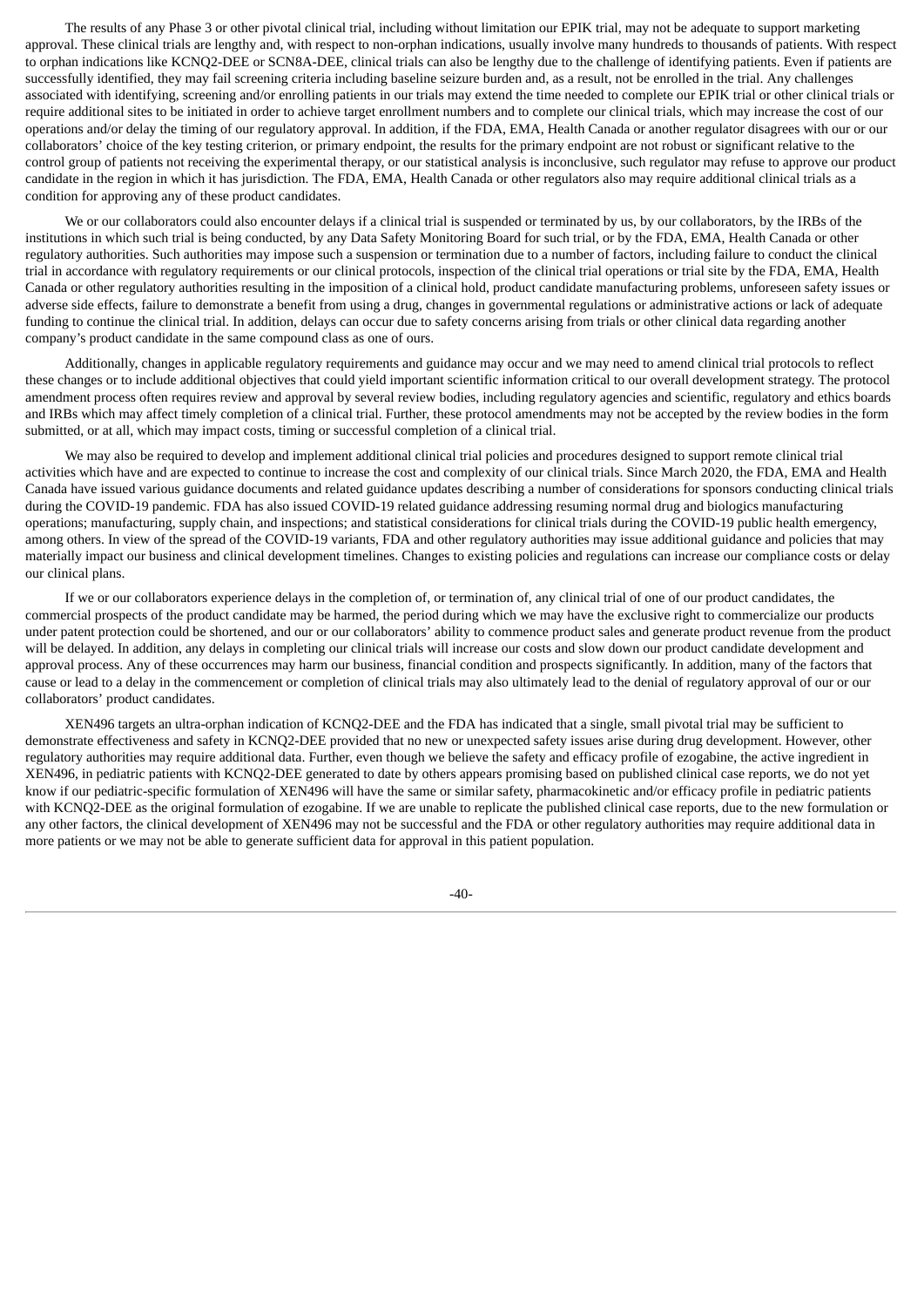### Clinical trials may fail to demonstrate adequately the safety and efficacy of our or our collaborators' product candidates, at any stage of clinical development. Terminating the development of any of our or our collaborators' product candidates could materially harm our business and the market *price of our common shares.*

Our and our collaborators' clinical product candidates, which include XEN1101, XEN496, NBI-921352 (being developed by our collaborator Neurocrine Biosciences), and PCRX301 (being developed by Pacira BioSciences), along with product candidates we expect to enter clinical development which include our pre-clinical compounds, are in varying stages of development and will require substantial clinical development, testing and regulatory approval prior to commercialization.

Before obtaining regulatory approvals for the commercial sale of our product candidates, we or our collaborators must demonstrate through lengthy, complex and expensive pre-clinical testing and clinical trials that each product candidate is both safe and effective for use in each target indication. Failure can occur at any time during the clinical trial process. Clinical trials often fail to demonstrate safety and efficacy of the product candidate studied for the target indication. Most product candidates that commence clinical trials are never approved as products. A number of companies in the biopharmaceutical industry have suffered significant setbacks in advanced clinical trials due to lack of efficacy or adverse safety profiles, notwithstanding promising results in earlier trials. In addition to the safety and efficacy trials of any product candidate, clinical trial failures may result from a multitude of factors including flaws in trial design, dose selection, statistical analysis plan, placebo effect, patient enrollment criteria, patient compliance and trial execution. Data obtained from trials and studies are susceptible to varying interpretations, and regulators may not interpret our data as favorably as we do, which may delay, limit or prevent regulatory approval. Failure of a clinical trial due to any of these reasons could materially harm our business and the market price of our common shares.

In the case of some of our and our collaborators' product candidates, we and our collaborators are seeking to develop treatments for certain diseases or disorders for which there is relatively limited clinical experience, and clinical trials may use novel endpoints and measurement methodologies or subjective patient feedback, which adds a layer of complexity to these clinical trials and may delay regulatory approval. Negative or inconclusive results from our or our collaborators' clinical trials could lead to a decision or requirement to conduct additional pre-clinical testing or clinical trials or result in a decision to terminate the continued development of a product candidate. For example, on October 4, 2021 we released topline data from our X-TOLE Phase 2b clinical trial of XEN1101 in adult patients with focal epilepsy. Even though the topline data from our X-TOLE Phase 2b clinical trial are positive, there can be no assurance that we will be able to successfully advance development of this product candidate into later stage clinical trials or obtain regulatory approval of XEN1101. Any of the foregoing outcomes would materially and adversely impact our business, product candidate pipeline and future prospects.

If our or our collaborators' product candidates are not shown to be both safe and effective in clinical trials, such product candidates will be unable to obtain regulatory approval or be successfully commercialized. In addition, our or our collaborators' failure to demonstrate positive results in clinical trials in any indication for which we or our collaborators are developing clinical product candidates could adversely affect development efforts in other indications. In such case, we would need to develop other compounds and conduct associated pre-clinical testing and clinical trials, as well as potentially seek additional financing, all of which would have a material adverse effect on our business, growth prospects, operating results, financial condition and results of operations.

## We or our collaborators may find it difficult to enroll patients in our clinical trials, including for ultra-orphan, orphan or niche indications, which *could delay or prevent clinical trials of our product candidates.*

We or our collaborators may not be able to identify, recruit and enroll a sufficient number of patients, or those with required or desired characteristics to achieve diversity in a study, to complete clinical trials in a timely manner, or at all. Patient enrollment for clinical trials for ultra-orphan, orphan and niche indications and for more prevalent conditions is affected by factors including:

- severity of the disease or disorder under investigation:
- design of the study protocol;
- size of the patient population and geographic dispersion;
- identification of patients:
- eligibility criteria for the study in question;
- perceived risks and benefits of the product candidate under study;
- proximity and availability of clinical trial sites for prospective patients;
- availability of competing therapies and clinical trials;
- efforts to facilitate timely enrollment in clinical trials; and
- patient referral practices of physicians.

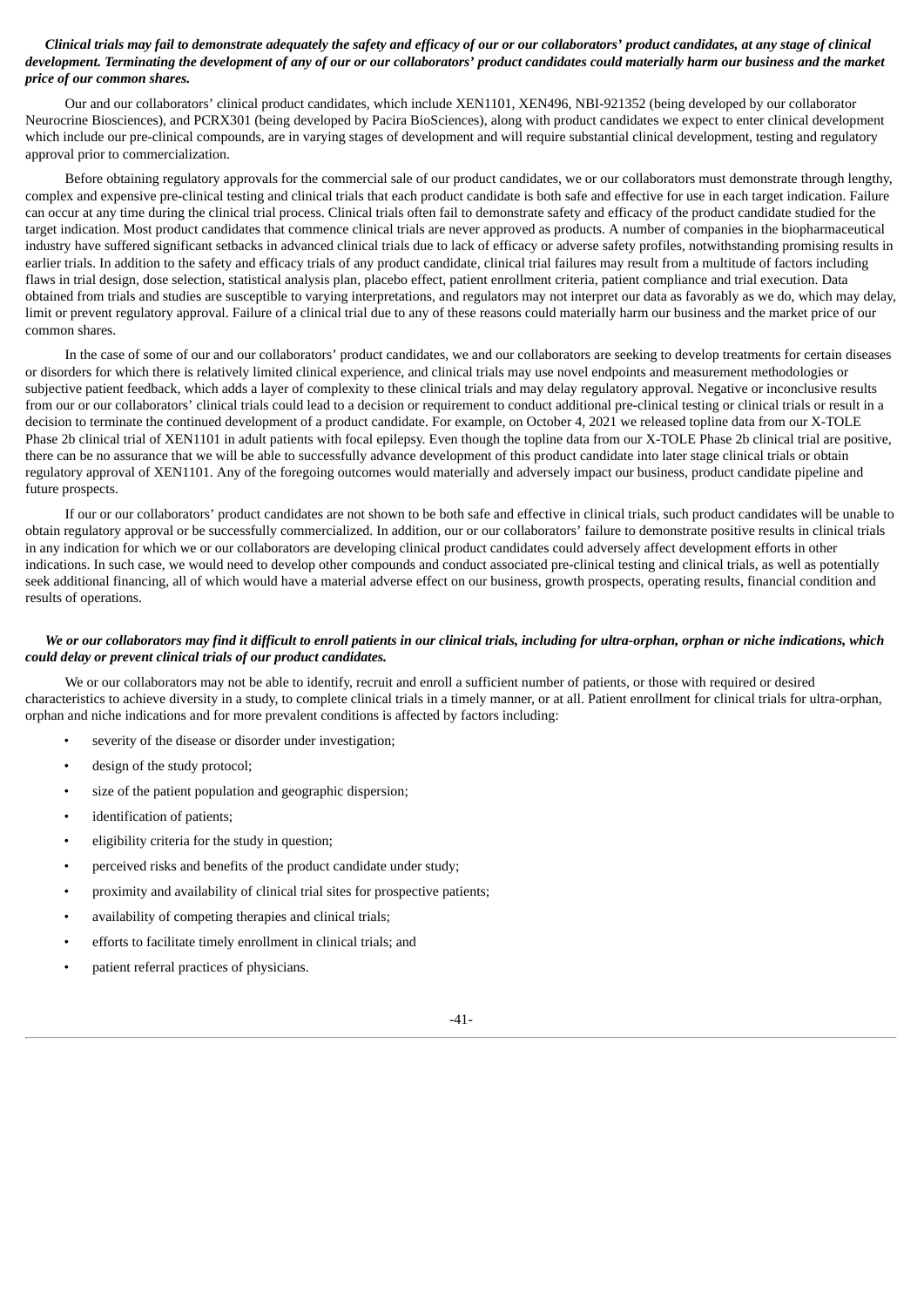The limited patient populations in ultra-orphan, orphan and niche indications, such as KCNQ2-DEE, SCN8A-DEE and other early infantile epileptic encephalopathies, present significant recruitment challenges for clinical trials and a full understanding of the size of these populations is still relatively unknown. Many of these patients may not be suitable or available to participate in our or our collaborators' clinical trials. This means that we or our collaborators will generally have to run multi-site and potentially multi-national trials, which can be expensive and require close coordination and supervision. If we or our collaborators' experience delays in completing our clinical trials, such delays could result in increased costs, delays in advancing our product development, delays in testing the effectiveness of our product candidates or termination of the clinical trials altogether. Even if we or our collaborators' are successful in receiving regulatory approval, the limited patient populations in ultra-orphan, orphan and niche indications may impact the successful commercialization of our or our collaborators' product candidates and reimbursement rates, which could impact revenue and our ability to achieve profitability.

#### If we fail to obtain or maintain orphan drug designation or other regulatory exclusivity for some of our product candidates, our competitive position *would be harmed.*

Although we have pending provisional and non-provisional patent applications related to XEN496, this product candidate is not currently covered by any issued patents and we may have to rely solely on orphan drug designation to gain market exclusivity for this product candidate. Currently, this designation provides market exclusivity in the U.S. and the EU for seven years and ten years, respectively, if a product is the first such product approved for such orphan indication. In the EU, for orphan medicines, a valid and completed Pediatric Investigation Plan, or PIP, could qualify the sponsor for a twoyear marketing exclusivity extension to the ten-year marketing exclusivity which is granted at the time of review of the orphan medicinal designation. The orphan drug market exclusivity does not, however, pertain to indications other than those for which the drug was specifically designated in the approval, nor does it prevent other types of drugs from receiving orphan designations or approvals in these same indications. Further, even after an orphan drug is approved, the FDA can subsequently approve a drug with similar chemical structure for the same condition if the FDA concludes that the new drug is clinically superior to the orphan product or a market shortage occurs.

In the EU, orphan exclusivity may be reduced to six years if the drug no longer satisfies the original designation criteria or can be lost altogether if the marketing authorization holder consents to a second orphan drug application or cannot supply enough drug, or when a second applicant demonstrates its drug is "clinically superior" to the original orphan drug. We have received orphan drug designation from the FDA and orphan medicinal product designation was granted by the European Commission to XEN496 as a treatment of KCNQ2-DEE and Neurocrine Biosciences received orphan drug designation from the FDA for NBI-921352 as a treatment of SCN8A. If we seek orphan drug designations for other indications or in other jurisdictions, we may fail to receive such orphan drug designations and, even if we succeed, such orphan drug designations may fail to result in or maintain orphan drug exclusivity upon approval, which would harm our competitive position. Further, not all jurisdictions, such as Canada, have orphan drug designations. Neither orphan drug designation, nor rare pediatric disease, or RPD, designation gives the drug any advantage in the regulatory review or approval process other than potential fee reductions, and in the case of RPD, priority review vouchers.

### Although the FDA has granted RPD designation to NBI-921352 for the treatment of SCN8A-DEE, we may not be able to realize any value from *such designation.*

NBI-921352, being developed by our collaborator Neurocrine Biosciences, has received RPD designation for the treatment of SCN8A-DEE. The FDA defines a "rare pediatric disease" as a disease that affects fewer than 200,000 individuals in the U.S. primarily under the age of 18 years old. Under the FDA's RPD priority review voucher program, upon the approval of an NDA or a biologics license application, BLA, for the treatment of an RPD, the sponsor of such application would be eligible for a priority review voucher that can be used to obtain priority review for a subsequent NDA or BLA. There is no assurance Neurocrine Biosciences will receive a RPD priority review voucher or that use of the priority review voucher will result in a faster review or approval for a subsequent marketing application. It is possible that even if Neurocrine Biosciences obtains approval for NBI-921352 in SCN8A-DEE and qualifies for such a priority review voucher, the program may no longer be in effect at the time of approval of this product candidate. Also, although priority review vouchers may be freely sold or transferred to third parties, there is no guarantee that we will be able to realize any value if we or our any of our collaborators were to sell a priority review voucher to a third party. In addition, as part of the Coronavirus Response and Relief Supplemental Consolidated Appropriations Act of 2021, Congress extended FDA authorization to operate the RPD Priority Review Voucher Program through fiscal year 2024. RPD Designation does not lead to faster development or regulatory review of the product, or increase the likelihood that it will receive marketing approval.

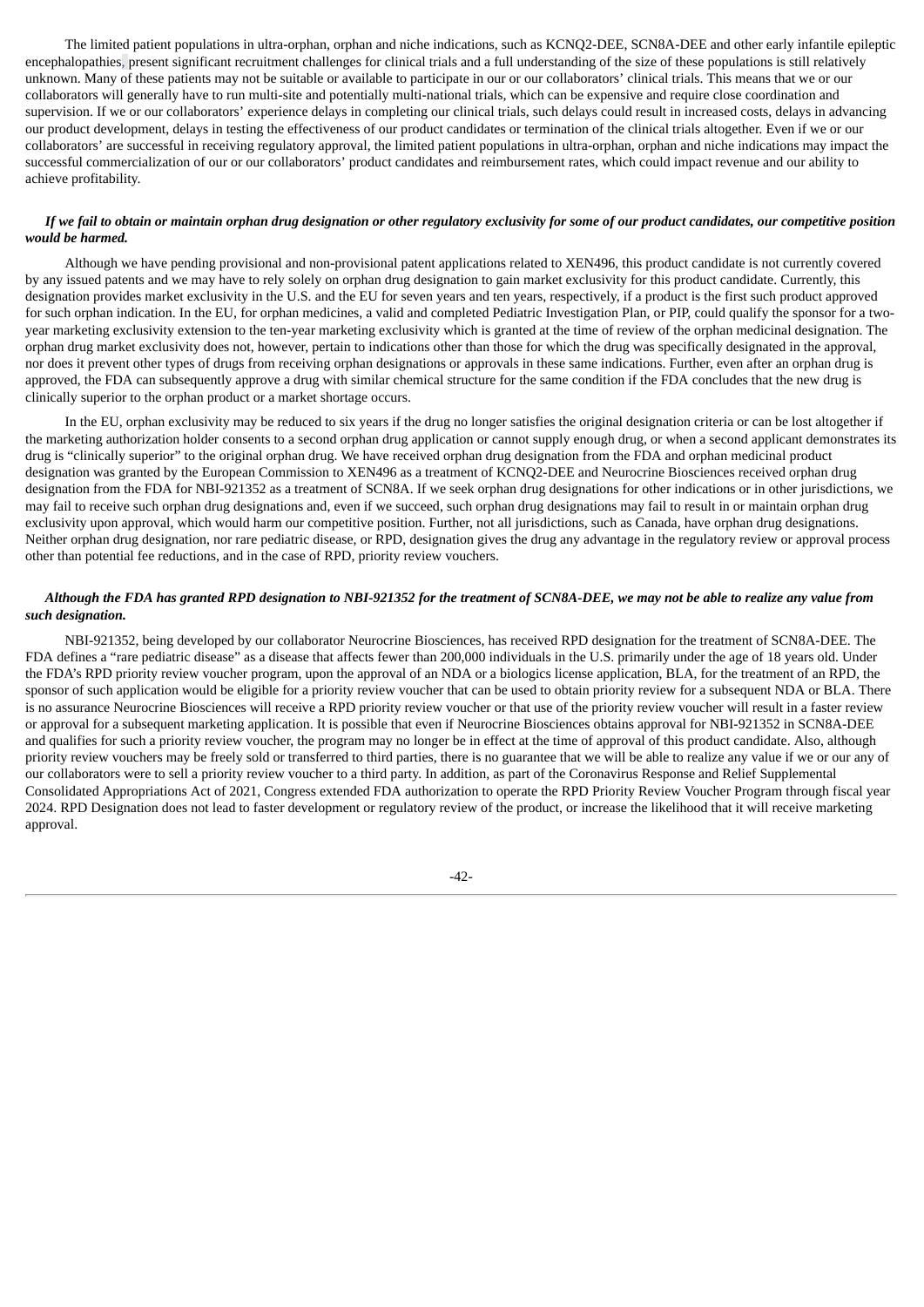### Even though XEN496 has Fast Track designation from FDA for the prevention of KCNQ2-DEE, it may not lead to a faster development or regulatory review or approval process, and will not increase the likelihood that XEN496 will receive marketing approval.

If a drug is intended for the treatment of a serious or life-threatening condition or disease, and non-clinical or clinical data demonstrate the potential to address an unmet medical need, the product may qualify for FDA Fast Track or Breakthrough Therapy designations and/or PRIority Medicines, or PRIME, designation from the EMA, for which sponsors must apply. The FDA and the EMA have broad discretion whether or not to grant those designations. Although we have received Fast Track designation for the investigation of XEN496 for the treatment of KCNQ2-DEE, we may not experience a faster development process, review or approval compared to conventional FDA procedures. In addition, the FDA may withdraw Fast Track or Breakthrough Therapy designation and the EMA may withdraw PRIME designation if the relevant agency believes that the designation is no longer supported by data from the applicable clinical development program.

### Results of pre-clinical studies and/or earlier clinical trials may not be predictive of the results of later-stage clinical trials and the results of our clinical trials may not satisfy the requirements of the FDA, EMA, Health Canada or foreign regulatory authorities.

The results of pre-clinical studies, either generated by us, such as for XEN901 (licensed to Neurocrine Biosciences and is now known as NBI-921352) or XEN402 (owned by Pacira BioSciences for use in its product candidate PCRX301), by our CROs or by other third parties from which we have in-licensed or acquired a product candidate, may not be predictive of results in clinical testing. Moreover, pre-clinical results can often be difficult to compare across different studies for a variety of reasons, including differences in experimental protocols and techniques, personnel, equipment and other factors, which may make the pre-clinical results less reliable and predictive of clinical trial results. In addition, published clinical data or case reports from third parties or early clinical trial data of our product candidates may not be predictive of the results of later-stage clinical trials. Interpretation of results from early, usually smaller, studies that suggest a clinically meaningful response in some patients, requires caution. Results from later stages of clinical trials enrolling more patients may fail to show the desired safety and efficacy results or otherwise fail to be consistent with the results of earlier trials of the same product candidate. Later clinical trial results may not replicate earlier clinical trials for a variety of reasons, including differences in trial design, different trial endpoints (or lack of trial endpoints in exploratory studies), patient population, number of patients, patient selection criteria, trial duration, drug dosage and formulation and lack of statistical power in the earlier studies. These uncertainties are enhanced where the diseases or disorders under study lack established clinical endpoints, validated measures of efficacy, as is often the case with orphan diseases or disorders for which no drugs have been developed previously and where the product candidates target novel mechanisms. For example, to our knowledge, NBI-921352 is the first selective Nav1.6 sodium channel inhibitor being developed for the treatment of epilepsy and therefore standard pre-clinical models may not be predictive of clinical efficacy due to its novel molecular mechanism.

Further, our product candidates may not be approved even if they achieve their primary endpoint in our Phase 3 clinical trials. The FDA, EMA, Health Canada or foreign regulatory authorities may disagree with our trial design and our interpretation of data from pre-clinical studies and clinical trials. In addition, any of these regulatory authorities may change its requirements for the approval of a product candidate even after reviewing and providing comments or advice on a protocol for a pivotal clinical trial that, if successful, would potentially form the basis for an application for approval by the FDA, EMA, Health Canada or another regulatory authority. Furthermore, any of these regulatory authorities may also approve our product candidates for a narrower indication than we request or may grant approval contingent on the performance of costly post-marketing clinical trials.

#### Interim, initial, "top-line" and preliminary data from our clinical trials that we announce or publish from time to time may change as more patient data become available and are subject to audit and verification procedures that could result in material changes in the final data.

From time to time, we may publicly disclose preliminary or top-line data from our pre-clinical studies and clinical trials, which are based on preliminary analyses of then-available data, and the results and related findings and conclusions are subject to change following a more comprehensive review of the data related to the particular pre-clinical study or clinical trial. We also make assumptions, estimations, calculations and conclusions as part of our analyses of data, and we may not have received or had the opportunity to fully and carefully evaluate all data. As a result, the top-line or preliminary results that we report may differ from future results of the same studies or trials, or different conclusions or considerations may qualify such results, once additional data have been received and fully evaluated. Top-line data also remain subject to audit and verification procedures that may result in the final data being materially different from the preliminary data we previously published. As a result, top-line data should be viewed with caution until the final data are available.

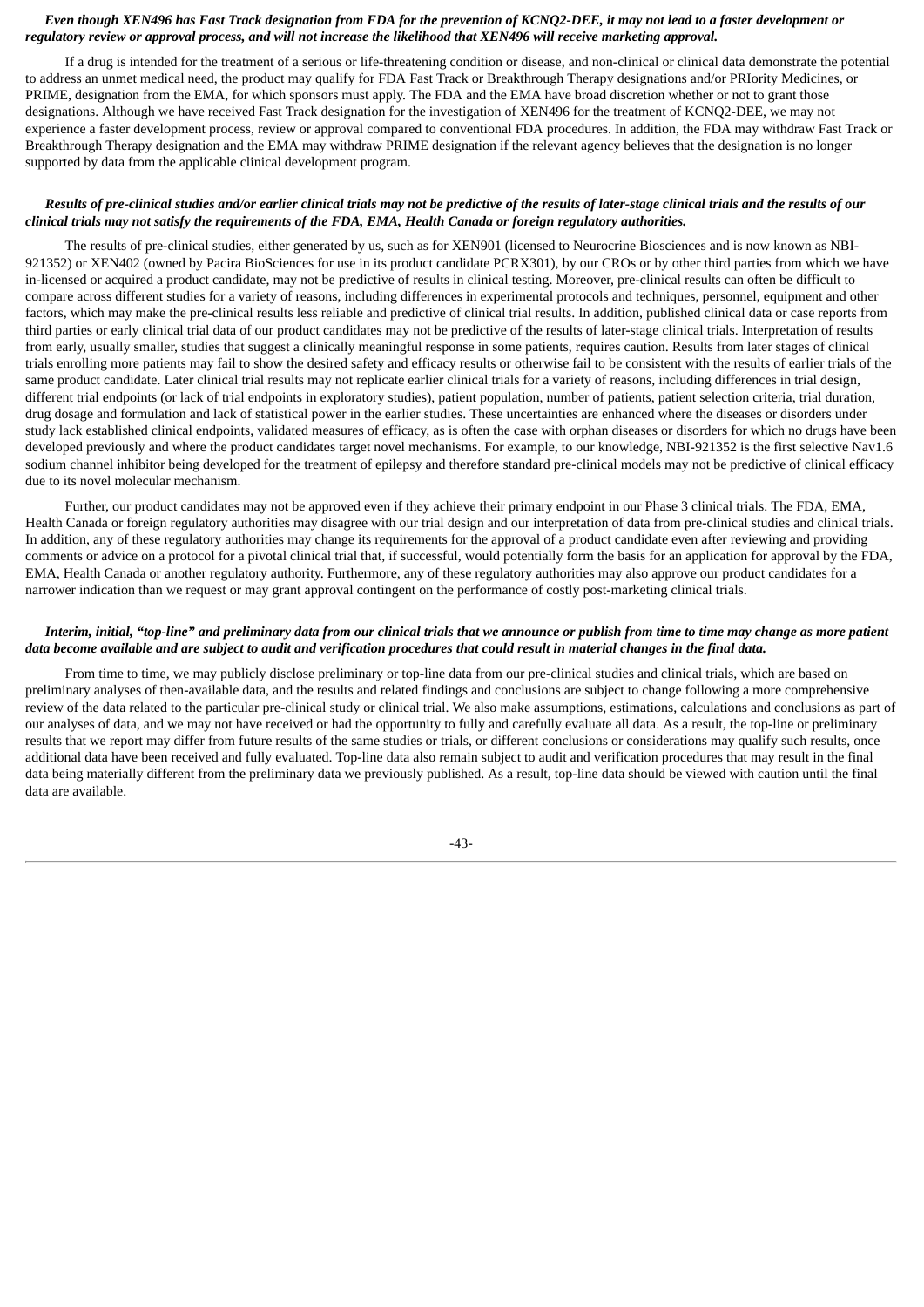Further, others, including regulatory agencies, may not accept or agree with our assumptions, estimates, calculations, conclusions or analyses or may interpret or weigh the importance of data differently, which could impact the value of the particular program, the approvability or commercialization of the particular product candidate or product and could have a material adverse effect on the success of our business. In addition, the information we choose to publicly disclose regarding a particular study or clinical trial is based on what is typically extensive information, and you or others may not agree with what we determine is material or otherwise appropriate information to include in our disclosure. If the interim, top-line or preliminary data that we report differ from actual results, or if others, including regulatory authorities, disagree with the conclusions reached, our ability to obtain approval for, and commercialize, our product candidates may be harmed, which could harm our business, results of operations, prospects or financial condition. Further, disclosure of interim, top-line or preliminary data by us or by our competitors could result in volatility in the price of our common shares.

#### Our approach to drug discovery is unproven, and we do not know whether we will be able to develop any products of commercial value.

Our approach to drug discovery may not reproducibly or cost-effectively result in the discovery of product candidates and development of commercially viable products that safely and effectively treat human disease.

Our drug discovery efforts may initially show promise in identifying additional potential product candidates yet fail to yield viable product candidates for clinical development or commercialization. Such failure may occur for many reasons, including that any product candidate may, on further study, be shown to have serious or unexpected side effects or other characteristics that indicate it is unlikely to be safe or otherwise does not meet applicable regulatory criteria and/or not be capable of being produced in commercial quantities at an acceptable cost, or at all.

If our discovery activities fail to identify novel targets for drug discovery, or such targets prove to be unsuitable for treating human disease, or if we are unable to develop product candidates with specificity and selectivity for such targets, we will fail to develop viable products. If we fail to develop and commercialize viable products, we will not achieve commercial success.

#### *Changes in methods of product candidate manufacturing or formulation may result in additional costs or delay.*

As product candidates are developed through pre-clinical to late-stage clinical trials towards approval and commercialization, it is common that various aspects of the development program, such as manufacturing methods and formulations, are altered along the way in an effort to optimize products, processes and results, to extend patent protection and/or to target different populations. For example, XEN496 is a pediatric-specific formulation of ezogabine and we have also developed a pediatric formulation for NBI-921352 that was included in the license to Neurocrine Biosciences. Any of these changes could cause our product candidates to perform differently and not provide the same drug exposure profile in children and/or cause side effects different to those observed with the same formulation in adults or with other formulations. Unexpected changes in the performance of a new formulation may affect the results of planned clinical trials or other future clinical trials conducted with the altered materials. This could delay completion of clinical trials, require the conduct of additional bridging clinical trials or the repetition of one or more clinical trials, increase clinical trial costs and/or delay or jeopardize approval of our product candidates and/or jeopardize our or our collaborators' ability to commence product sales and generate revenue.

### Even if we obtain and maintain approval for our product candidates from one jurisdiction, we may never obtain approval for our product *candidates in other jurisdictions, which would limit our market opportunities and adversely affect our business.*

Sales of our approved products, if any, will be subject to the regulatory requirements governing marketing approval in the countries in which we obtain regulatory approval, and we plan to seek, ourselves or with collaborators, regulatory approval to commercialize our product candidates in North America, the EU and in additional foreign countries. Clinical trials conducted in one country may not be accepted by regulatory authorities in other countries and regulatory approval in one country does not ensure approval in any other country, while a failure or delay in obtaining regulatory approval in one country may have a negative effect on the regulatory approval process in others. For example, approval in the U.S. by the FDA does not ensure approval by regulatory authorities in other countries or jurisdictions, and approval by one foreign regulatory authority does not ensure approval by the FDA, EMA, Health Canada or regulatory authorities in other countries. Approval procedures vary among jurisdictions and can be lengthy and expensive, and involve requirements and administrative review periods different from, and potentially greater than, those in the U.S., including additional pre-clinical studies or clinical trials. Even if our product candidates are approved, regulatory approval for any product may be withdrawn by the regulatory authorities in a particular jurisdiction.

-44-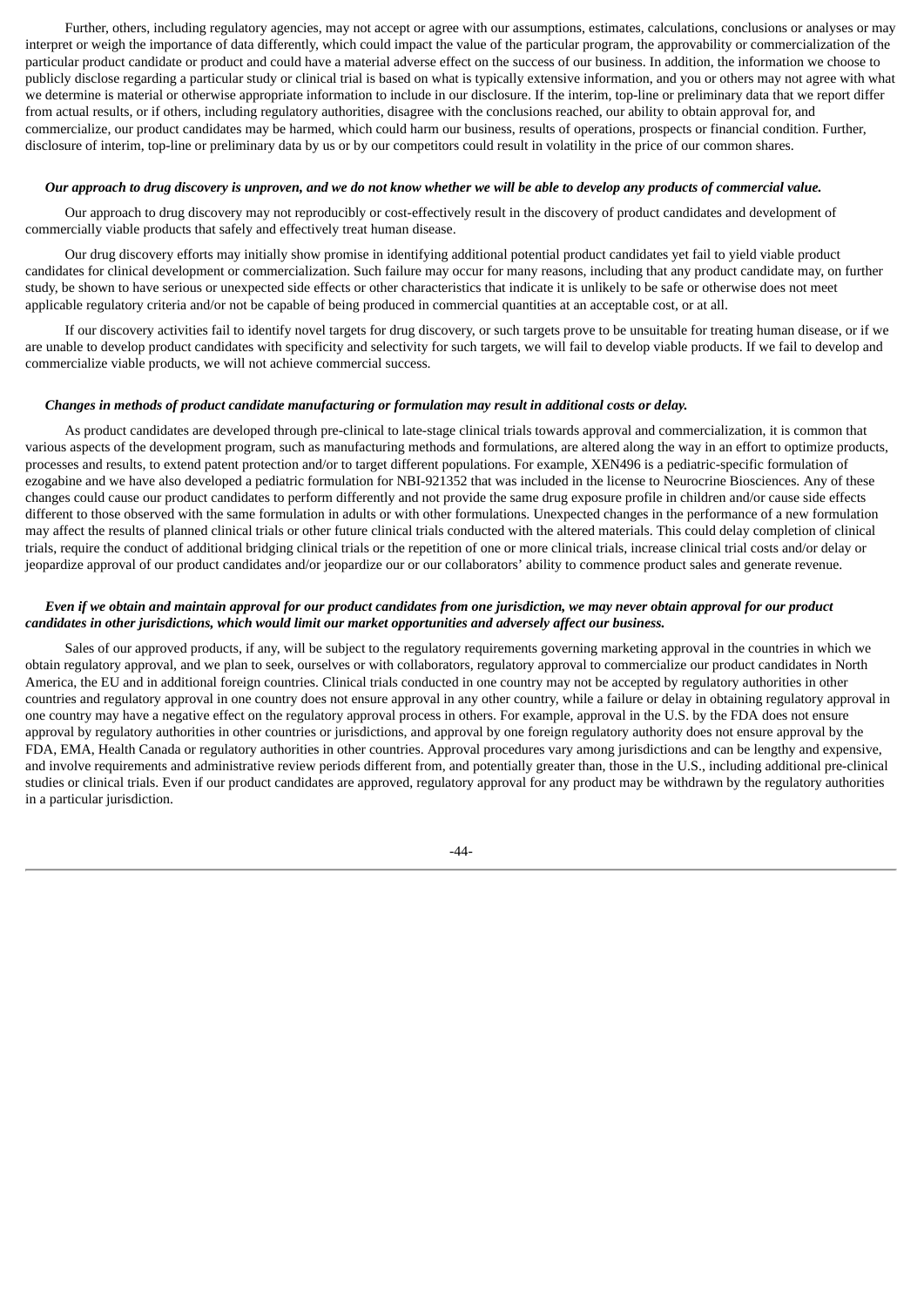Even if a product is approved, the FDA, EMA, Health Canada, or another applicable regulatory authority, as the case may be, may limit the indications for which the product may be marketed, require extensive warnings on the product labeling or require expensive and time-consuming postapproval commitments including clinical trials or onerous risk management activities, including Risk Evaluation and Mitigation Strategies, or REMS, in the U.S. as conditions of approval to help ensure that the benefits of the drug outweigh the potential risks. REMS can include medication guides, communication plans for health care professionals, and elements to assure safe use, or ETASU. ETASU can include, but are not limited to, special training or certification for prescribing or dispensing, dispensing only under certain circumstances, special monitoring, and the use of patient registries. The requirement for a REMS can materially affect the potential market and profitability of the drug. Moreover, product approval may require substantial postapproval testing and surveillance to monitor the drug's safety or efficacy. Once granted, product approvals may be withdrawn if compliance with regulatory standards is not maintained or problems are identified following initial marketing. In many countries outside the U.S., a product candidate must be approved for reimbursement before it can be approved for sale in that country. In some cases, the price that we intend to charge for a product is also subject to approval.

Regulatory authorities in countries outside of the U.S., Canada and the EU also have their own requirements for approval of product candidates with which we must comply prior to marketing in those countries. Obtaining foreign regulatory approvals and compliance with such foreign regulatory requirements could result in significant delays, difficulties and costs for us or our collaborators and could delay or prevent the introduction of our current and any future products, in certain countries.

If we or our collaborators fail to receive applicable marketing approvals or comply with the regulatory requirements in international markets, our target market will be reduced and our ability to realize the full market potential of our product candidates will be harmed and our business will be adversely affected.

#### **Risks Related to Commercialization**

### If, in the future, we are unable to establish our own sales, marketing and distribution capabilities or enter into agreements for these purposes, we *may not be successful in independently commercializing any future products.*

We do not have a sales or marketing infrastructure and, as a company, have no sales, marketing or distribution experience. Our strategy involves building our own commercial infrastructure to selectively commercialize future products in certain commercial markets which will be expensive and time consuming. For certain products, including XEN496 and XEN1101, and/or specific commercial markets, we may seek commercial partners. In some cases, we may seek to retain the right to participate in the future development and commercialization of such products if we believe such involvement would advance our business.

To develop internal sales, distribution and marketing capabilities in North America, we will have to invest significant amounts of financial and management resources, some of which will need to be committed prior to any confirmation that any of our product candidates will be approved. We have no prior experience as a company in the marketing, sale and distribution of biopharmaceutical products and there are significant risks involved in building and managing a commercial organization. For any future products for which we decide to perform sales, marketing and distribution functions ourselves, we could face a number of additional risks, including:

- the maintenance of existing or the establishment of new supply arrangements with third-party logistics providers and secondary packagers;
- the maintenance of existing or the establishment of new scaled production arrangements with third-party manufacturers to obtain finished products that are appropriately packaged for sale;
- a continued acceptable safety profile following any marketing approval;
- our inability to recruit and retain adequate numbers of qualified sales and marketing personnel or develop alternative sales channels;
- the inability of our products to secure acceptance from physicians, healthcare providers, patients, third-party payers and the medical community including identifying an adequate number of physicians and patients, especially for ultra-orphan, orphan or niche indications;
- the lack of complementary products to be offered by sales personnel, which may put us at a competitive disadvantage relative to companies with more extensive product lines;
- unforeseen costs and expenses associated with creating and maintaining an independent sales and marketing organization; and
- our ability to compete with other therapies.

-45-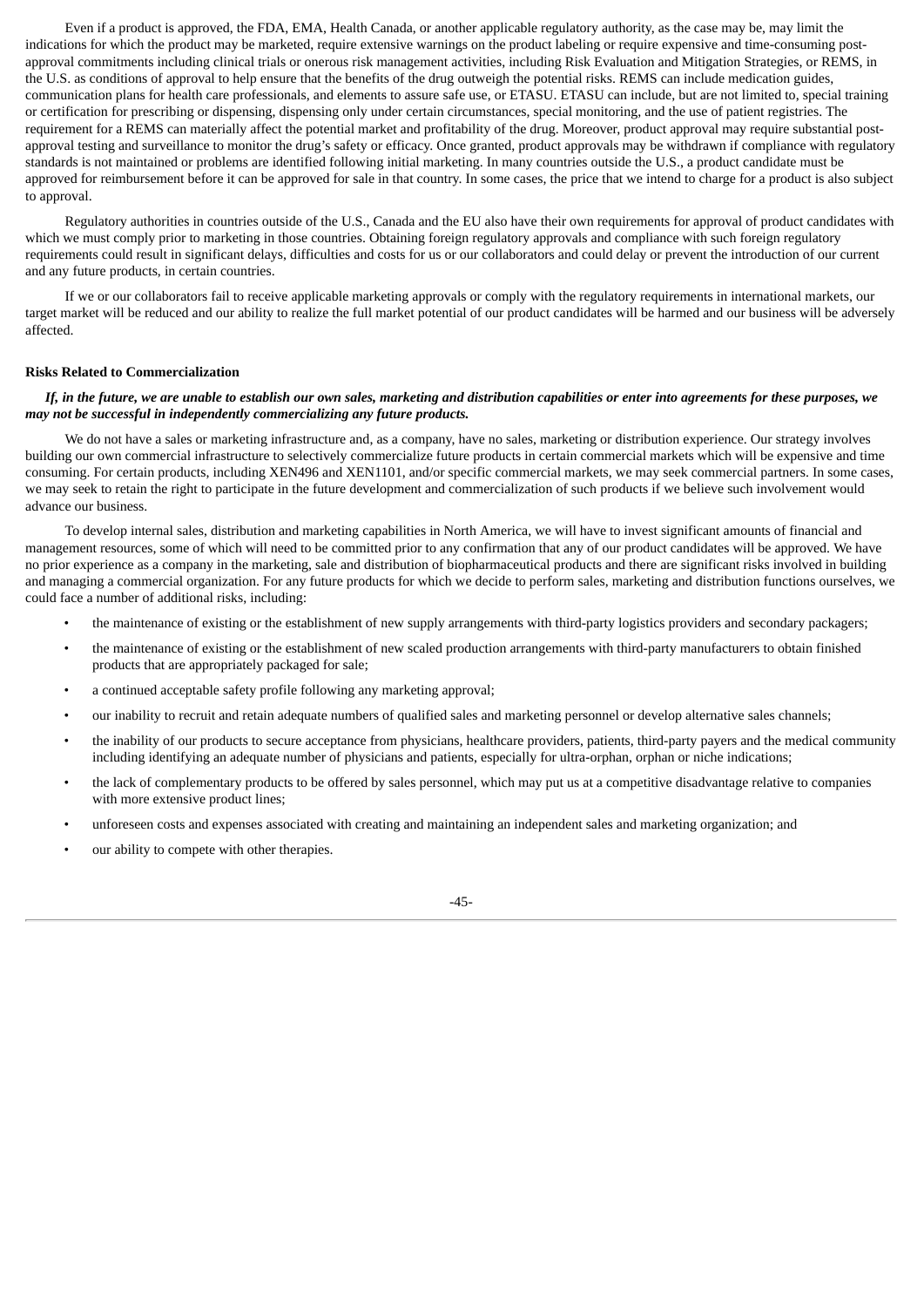Where and when appropriate, we may elect to utilize contract sales forces, distribution partners or collaborators that have sales, marketing and distribution capabilities to assist in the commercialization of or independently commercialize our product candidates. If we enter into arrangements with third parties to perform sales, marketing and distribution services for a product, the resulting revenue or the profitability from this revenue to us is likely to be lower than if we had sold, marketed and distributed that product ourselves. In addition, we may not be successful in entering into arrangements with third parties to sell, market, and distribute our product candidates or may be unable to do so on terms that are favorable to us. We likely will have little control over such third parties, and any of these third parties may fail to devote the necessary resources and attention to sell, market, and distribute our current or any future products effectively.

### Even if we receive regulatory approval to commercialize any of our product candidates, we will be subject to ongoing regulatory obligations and *continued regulatory review, which may result in significant additional expense.*

Any regulatory approvals that we receive for the product candidates we commercialize, alone or with a collaborator, will be subject to limitations on the approved indicated uses for which the product may be marketed or subject to certain conditions of approval and may contain requirements for potentially costly post-approval trials, including Phase 4 clinical trials, and surveillance to monitor the safety and efficacy of the marketed product and compliance with the approved package insert. In addition, our product candidates may receive schedule classifications under the Controlled Substances Act of 1970 (or scheduling classifications under similar legislation outside of the U.S.) which will result in additional complexity and may result in delays and restrictions with respect to manufacturing, supply chain, licensing, import/export and distribution.

For any approved product, we or our collaborators will need to ensure continued compliance with extensive regulations and requirements regarding the manufacturing processes, labeling, packaging, distribution, adverse event reporting, storage, advertising, promotion and recordkeeping for the product. These requirements include submissions of safety and other post-approval information and reports, as well as continued compliance with current good manufacturing practices, or cGMP, and current good clinical practices, or cGCP, for any clinical trials that we or our collaborators are required to conduct post-approval. Post-approval discovery of previously unknown problems with a product, including adverse events of unanticipated severity or frequency, or with third-party manufacturers or manufacturing processes, or failure to comply with regulatory requirements, may result in, among other things:

- additional restrictions on the marketing or manufacturing of the product, withdrawal of the product from the market or voluntary or mandatory product recalls;
- fines, warning letters or holds on any post-approval clinical trials;
- refusal by the FDA, EMA, Health Canada or another applicable regulatory authority to approve pending applications or supplements to approved applications filed by us or our collaborators, or suspension or revocation of product license approvals;
- product seizure or detention, or refusal to permit the release, import or export of products; and
- injunctions or the imposition of civil or criminal penalties.

Occurrence of any of the foregoing could have a material and adverse effect on our business and results of operations.

In addition, prescription drugs may be promoted only for the approved indications in accordance with the approved label. The FDA and other agencies actively enforce the laws and regulations prohibiting the promotion of off-label uses, and a company that is found to have improperly promoted off-label use may be subject to significant liability. However, physicians may, in their independent medical judgment, prescribe legally available products for off-label uses. The FDA does not regulate the behavior of physicians in their choice of treatments but the FDA and other foreign regulators do restrict manufacturer's communications on the subject of off-label use of their products.

### To the extent we develop and commercialize product candidates that contain or are considered controlled substances, such product candidates are subject to controlled substance laws and regulations in the territories where the product candidates will be developed and commercialized, and any failure by us or our CROs, CMOs and other contractors to comply with controlled substance laws and regulations, or the cost of compliance with these laws and regulations, may adversely affect the results of our business operations, both during clinical development and post approval, and our *financial condition*

XEN496 contains ezogabine, a Schedule V controlled substance, and is subject to controlled substance laws and regulations in the U.S. We have received letters of no objection which confirm XEN496 is not considered a controlled substance in Canada, Australia and the European countries where XEN496 will be imported for the EPIK trial. We may in the future develop other product candidates that are considered controlled substances in multiple jurisdictions, such as the U.S., Canada, and the EU, which will expose us to additional controlled substance regulatory requirements in each applicable jurisdiction where we engage in regulated activities, including storage, manufacture, research, clinical trials, import, and export, among other activities. For example, obtaining and maintaining the necessary registrations may result in delay of the importation, manufacturing or distribution of our controlled substance product candidates and may extend our anticipated timelines for our XEN496 EPIK trial or other clinical trials we run.

-46-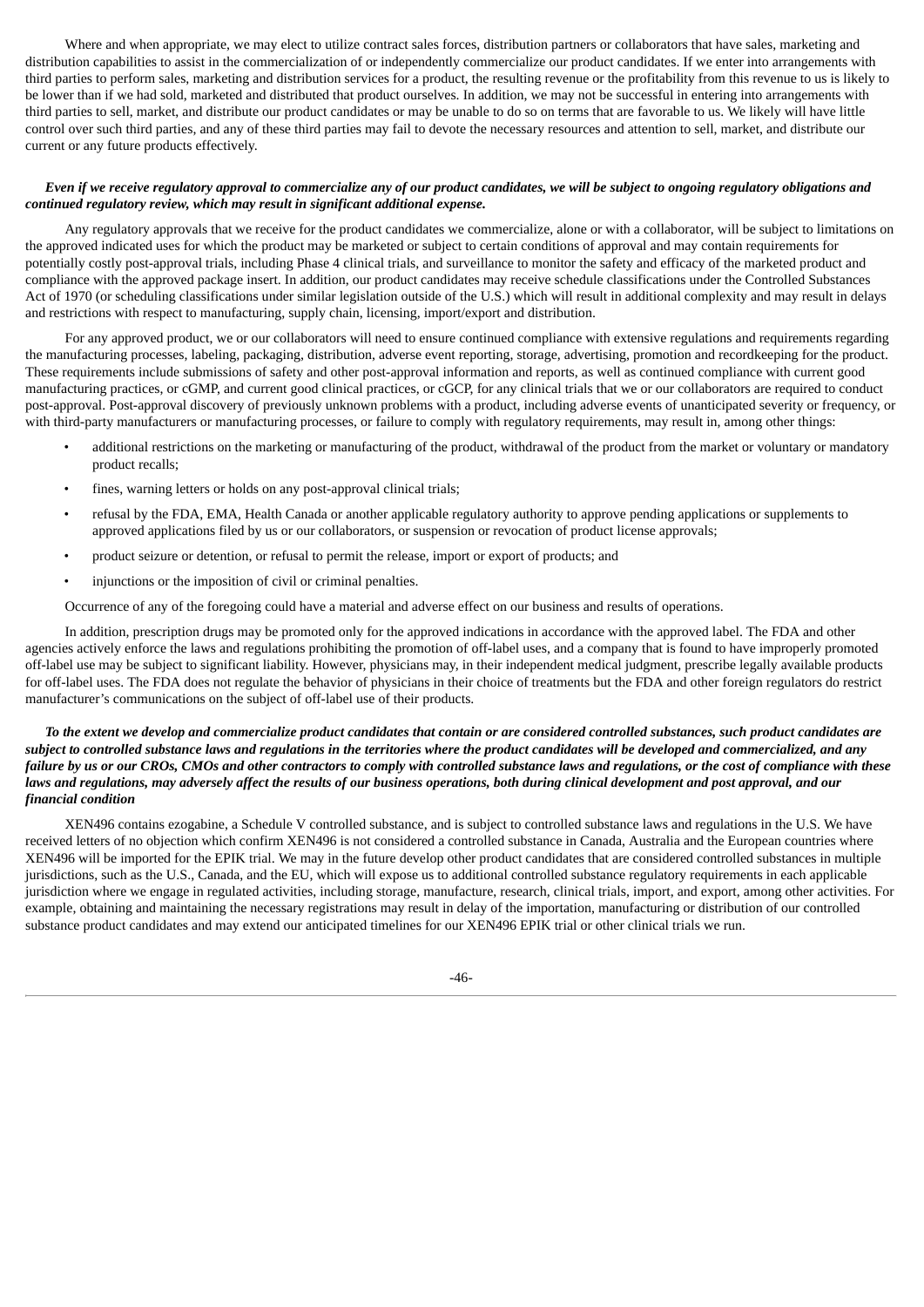Controlled substances or scheduled substances are regulated by the DEA under the CSA. The DEA regulates compounds as Schedule I, II, III, IV or V substances. Pharmaceutical products approved for use in the U.S. may be listed as Schedule II, III, IV or V, with Schedule II substances considered to present the highest potential for abuse or dependence and Schedule V substances the lowest relative risk of abuse among such substances.

Scheduling determinations by the DEA are dependent on FDA approval of a substance or a specific formulation of a substance. This scheduling determination will be dependent on FDA approval and the FDA's recommendation as to the appropriate schedule, which may introduce a delay into the approval and any potential rescheduling process. There can be no assurance that the DEA will make a favorable scheduling decision. Substances that are Schedule II, III, IV or V controlled substances at the federal level may also require scheduling determinations under state laws and regulations, as well as similar foreign controlled substances regulations, if applicable. If approved by the FDA, a number of post-approval activities involving controlled substances will be subject to regulation by the DEA, including DEA regulations relating to registration and inspection of facilities, manufacturing, storage, distribution and physician prescription procedures, among others. Furthermore, failure of our contractors, such as our CROs and CMOs, to maintain compliance with the CSA during development and/or commercialization, as applicable, can result in a material adverse effect on our business, financial condition and results of operations.

Individual U.S. states and countries outside of the U.S. have also established controlled substance laws and regulations. Those laws and regulations, including state controlled substances laws that often but not necessarily mirror federal law, may separately schedule our product candidates. Complying with different controlled substances requirements across different jurisdictions can increase the cost of our operations and expose us to additional liabilities.

## Even if we obtain marketing approval for our product candidates, the presence of a controlled substance in the product candidate may lead to *adverse publicity or public perception regarding our current or future product candidates.*

Our product candidate XEN496 contains a Schedule V controlled substance. If XEN496 or our other product candidates that are subject to controlled substances regulation are approved for commercial sale, adverse publicity or public perception of controlled substances in general or other controlled substances could negatively impact market acceptance or consumer perception of our product candidates. We may face limited adoption if clinicians or patients are unwilling to try a novel treatment that contains a controlled substance. Any adverse publicity associated with illness or other adverse effects resulting from patients' use or misuse of our or similar therapies distributed by other companies could have a material adverse impact on our business, prospects, financial condition and results of operations.

Future adverse events and research in controlled substances that are present in the product candidates could also result in greater governmental regulation, stricter labeling requirements and potential regulatory delays in the testing or approvals of our product candidates. Any increased scrutiny could delay or increase the costs of obtaining regulatory approval for our product candidates.

## If the market opportunities for our product candidates are smaller than we believe they are, our revenue may be adversely affected, and our business may suffer. Because the target patient populations for some of our product candidates are small, we must be able to successfully identify *patients and acquire a significant market share to achieve profitability and growth.*

Some of our product candidates focus on treatments for rare and ultra-rare disorders. Given the small number of patients who have some of the disorders that we are targeting, our profitability and growth depend on successfully identifying patients with these rare and ultra-rare disorders. Currently, most reported estimates of the prevalence of these disorders are based on studies of small subsets of the population in specific geographic areas, which are then extrapolated to estimate the prevalence of the disorders in the U.S. or elsewhere. Our projections of both the number of people who have these disorders, as well as the subset of people with these disorders who have the potential to benefit from treatment with our product candidates, are based on our internal estimates. These estimates have been derived from a variety of sources, including scientific literature, surveys of clinics, patient foundations, and market research, and may prove to be incorrect. Further, new studies may change the estimated incidence or prevalence of these disorders, and, as a result, the number of patients with these disorders may turn out to be lower than expected.

Our effort to identify patients with diseases or disorders we seek to treat is in early stages, and we cannot accurately predict the number of patients for whom treatment might be possible. Additionally, the potentially addressable patient population for some of our product candidates may be limited or may not be amenable to treatment with our product candidates, and new patients may become increasingly difficult to identify or gain access to, which would adversely affect our results of operations and our business. Finally, even if we obtain significant market share for our product candidates focused on treatments for rare and ultra-rare disorders, because the potential target populations are very small, we may never achieve profitability despite obtaining such significant market share.

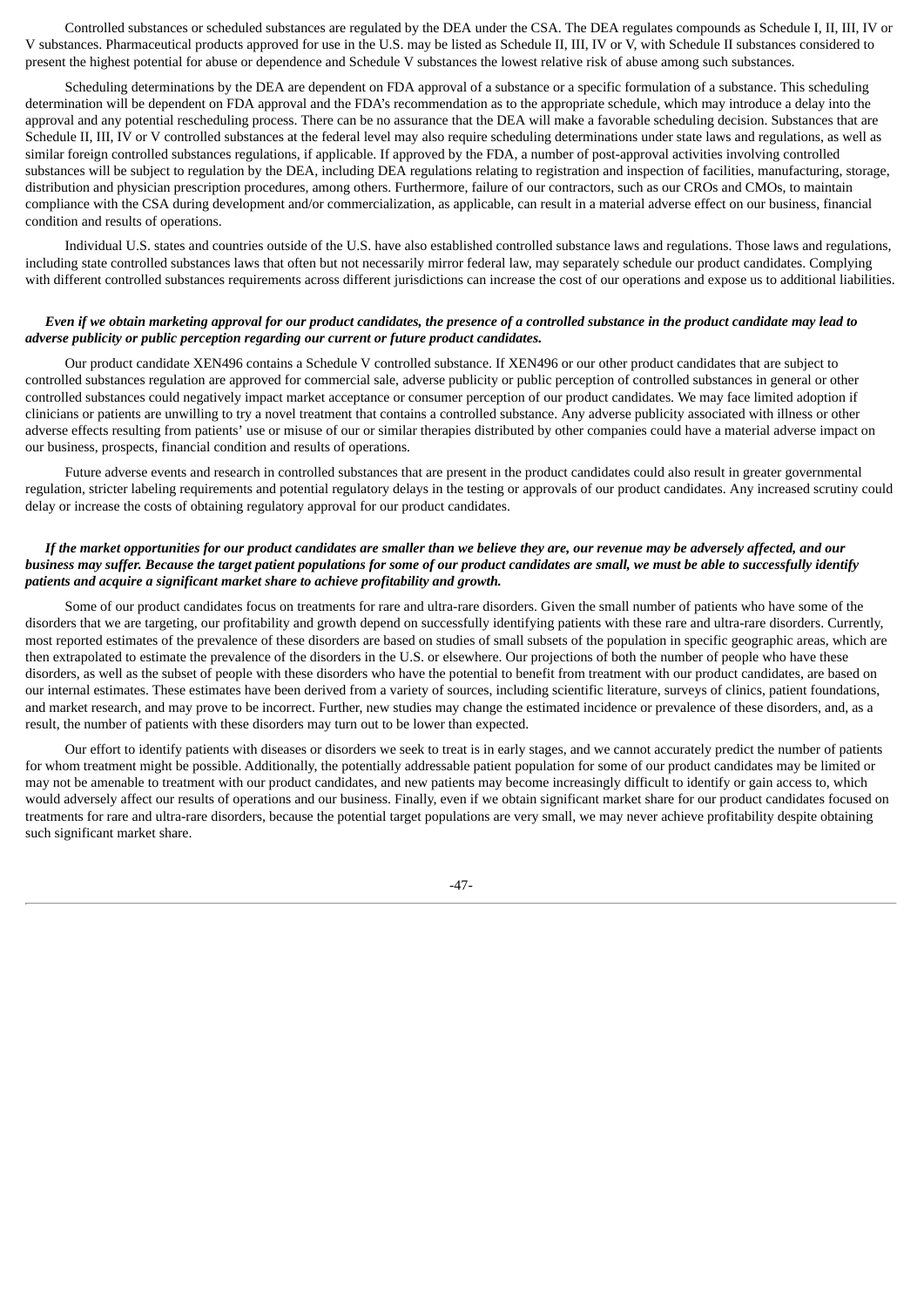### Even if we or our collaborators receive approval to commercialize our products, unfavorable pricing regulations and challenging third-party *coverage and reimbursement practices could harm our business.*

Our or our collaborators' ability to commercialize any products successfully will depend, in part, on the extent to which coverage and reimbursement for these products and related treatments will be available from government healthcare programs, private health insurers, managed care plans, and other organizations. Government authorities and third-party payers, such as private health insurers and health maintenance organizations, decide which medications they will pay for and establish reimbursement levels. A primary trend in the U.S. healthcare industry is cost containment. Government authorities and third-party payers have attempted to control costs by limiting coverage and the amount of reimbursement for particular medications. Increasingly, third-party payers are requiring that drug companies provide them with predetermined discounts from list prices and are challenging the prices charged for medical products. We cannot be sure that coverage and reimbursement will be available for any product that we or our collaborators commercialize and, if reimbursement is available, the level of reimbursement. In addition, coverage and reimbursement may impact the demand for, or the price of, any product candidate for which we or a collaborator obtains marketing approval. If coverage and reimbursement are not available or reimbursement is available only to limited levels, we or our collaborators may not be able to successfully commercialize any product candidate for which marketing approval is obtained.

There may be significant delays in obtaining coverage and reimbursement for newly approved drugs, and coverage may be more limited than the purposes for which the drug is approved by the FDA, EMA, Health Canada or other regulatory authorities. Moreover, eligibility for coverage and reimbursement does not imply that a drug will be paid for in all cases or at a rate that covers our costs, including research, development, manufacture, sale and distribution expenses. Interim reimbursement levels for new drugs, if applicable, may also be insufficient to cover our and our collaborators' costs and may not be made permanent. Reimbursement rates may vary according to the use of the drug and the clinical setting in which it is used, may be based on reimbursement levels already set for lower cost drugs and may be incorporated into existing payments for other services. Net prices for drugs may be reduced by mandatory discounts or rebates required by government healthcare programs or private payers and by any future relaxation of laws that presently restrict imports of drugs from countries where they may be sold at lower prices than in the U.S. Third-party payers often rely upon Medicare coverage policy and payment limitations in setting their own reimbursement policies. Our or our collaborators' inability to promptly obtain coverage and profitable payment rates from both government-funded and private payers for any approved products that we or our collaborators develop could have a material adverse effect on our operating results, our ability to raise capital needed to commercialize products and our overall financial condition.

Some of our and our collaborators' target patient populations in orphan and niche indications, such as KCNQ2-DEE and SCN8A-DEE. In order for therapies that are designed to treat smaller patient populations to be commercially viable, the pricing, coverage and reimbursement for such therapies needs to be higher, on a relative basis, to account for the lack of volume. Accordingly, we will need to implement pricing, coverage and reimbursement strategies for any approved product that accounts for the smaller potential market size. If we are unable to establish or sustain coverage and adequate reimbursement for our current and any future products from third party payers or the government, the adoption of those products and sales revenue will be adversely affected, which, in turn, could adversely affect the ability to market or sell those products.

### Recently enacted and future legislation may increase the difficulty and cost for us to commercialize any products that we or our collaborators *develop and affect the prices we may obtain.*

The U.S. and some foreign jurisdictions are considering or have enacted a number of legislative and regulatory proposals to change the healthcare system in ways that could affect our ability to sell any of our products profitably, once such products are approved for sale. Among policy makers and payers in the U.S. and elsewhere, there is significant interest in promoting changes in healthcare systems with the stated goals of containing healthcare costs, improving quality and/or expanding access. In the U.S., the pharmaceutical industry has been a particular focus of these efforts and has been significantly affected by major legislative initiatives.

For example, in 2010, the Patient Protection and Affordable Care Act, as amended by the Health Care and Education Reconciliation Act of 2010, collectively, the PPACA, was enacted and includes measures that have significantly changed the way healthcare is financed by both governmental and private insurers. Since its enactment, there have been legislative and judicial efforts to repeal, replace, or change some or all of the PPACA. For example, various portions of the PPACA have been the subject of legal and constitutional challenges. In June 2021, the U.S. Supreme Court held that Texas and other challengers had no legal standing to challenge the PPACA, dismissing the case without specifically ruling on the constitutionality of the PPACA. Accordingly, the PPACA remains in effect in its current form. It is unclear how this Supreme Court decision, future litigation, and healthcare measures promulgated by the Biden administration will impact the implementation of the PPACA, our business, financial condition and results of operations. Complying with any new legislation or changes in healthcare regulation could be time-intensive and expensive, resulting in a material adverse effect on our business.

-48-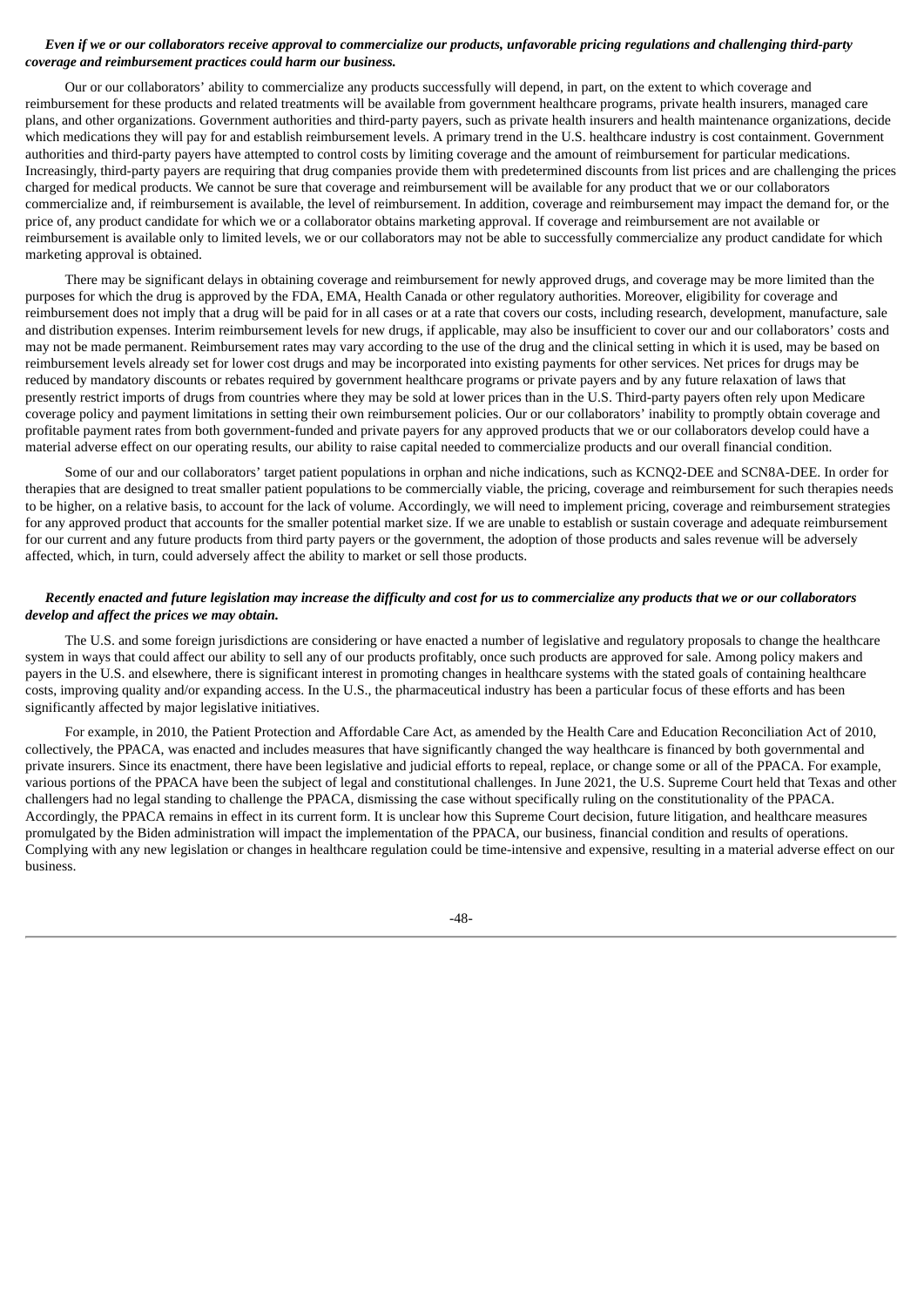In addition, there has been heightened governmental scrutiny over the manner in which manufacturers set prices for their marketed products, which has resulted in several Congressional inquiries and proposed and enacted federal and state legislation designed to, among other things, bring more transparency to product pricing, review the relationship between pricing and manufacturer patient programs, and reform government program reimbursement methodologies for pharmaceutical products. For example, HHS and CMS issued final rules in November and December of 2020 that are expected to impact, among others, price reductions from pharmaceutical manufacturers to plan sponsors under Part D, fee arrangements between pharmacy benefit managers and manufacturers, prescription drug importation, manufacturer price reporting requirements under the Medicaid Drug Rebate Program, including regulations that affect manufacturer-sponsored patient assistance programs subject to pharmacy benefit manager accumulator programs and Best Price reporting related to certain value-based purchasing arrangements. Multiple lawsuits have been brought against the HHS challenging various aspects of these new rules. Under the American Rescue Plan Act of 2021, effective January 1, 2024, the statutory cap on Medicaid Drug Rebate Program rebates that manufacturers pay to state Medicaid programs will be eliminated. Elimination of this cap may require pharmaceutical manufacturers to pay more in rebates than it receives on the sale of products, which could have a material impact on our business. In July 2021, the Biden administration released an executive order, "Promoting Competition in the American Economy," with multiple provisions aimed at increasing competition for prescription drugs. In response to Biden's executive order, on September 9, 2021, HHS released a Comprehensive Plan for Addressing High Drug Prices that outlines principles for drug pricing reform and potential legislative policies that Congress could pursue to advance these principles. In addition, Congress is considering legislation that, if passed, could have significant impact on prices of prescription drugs covered by Medicare, including limitations on drug price increases. The impact of these regulations and any future healthcare measures and agency rules implemented by the Biden administration on us and the pharmaceutical industry as a whole is currently unknown.

At the state level, legislatures have increasingly passed legislation and implemented regulations designed to control pharmaceutical and biological product pricing, including price or patient reimbursement constraints, discounts, restrictions on certain product access and marketing cost disclosure and transparency measures, and, in some cases, designed to encourage importation from other countries and bulk purchasing. Further, a number of states are considering or have recently enacted state drug price transparency and reporting laws that could substantially increase our compliance burdens and expose us to greater liability under such state laws once we begin commercialization. These and other health reform measures that are implemented may have a material adverse effect on our operations.

We are unable to predict the future course of federal or state healthcare legislation in the U.S. directed at broadening the availability of healthcare and containing or lowering the cost of healthcare. These and any further changes in the law or regulatory framework could reduce our ability to generate revenue in the future or increase our costs, either of which could have a material and adverse effect on our business, financial condition and results of operations. It is also possible that additional governmental action will be taken to address the COVID-19 pandemic. The continuing efforts of the government, insurance companies, managed care organizations, and other payors of healthcare services and medical products to contain or reduce costs of healthcare and/or impose price controls may adversely affect the demand for our product candidates, if approved, and our ability to achieve or maintain profitability.

In the EU, similar political, economic and regulatory developments may affect our or our collaborators' ability to profitably commercialize our current or any future products. In addition to continuing pressure on prices and cost containment measures, legislative developments at the EU or member state level may result in significant additional requirements or obstacles that may increase our operating costs. In international markets, reimbursement and healthcare payment systems vary significantly by country, and many countries have instituted price ceilings on specific products and therapies. Our future products, if any, might not be considered medically reasonable and necessary for a specific indication or cost-effective by third-party payers. An adequate level of reimbursement might not be available for such products and third-party payers' reimbursement policies might adversely affect our or our collaborators' ability to sell any future products profitably.

Legislative and regulatory proposals have been made to expand post-approval requirements and restrict sales and promotional activities for pharmaceutical products. We cannot be sure whether additional legislative changes will be enacted, or whether the FDA regulations, guidance or interpretations will be changed, or what the impact of such changes on the marketing approvals of our product candidates, if any, may be. In addition, increased scrutiny by the U.S. Congress of the FDA's approval process may significantly delay or prevent marketing approval, as well as subject us to more stringent product labeling and post-approval testing and other requirements.

We cannot predict the likelihood, nature or extent of government regulation that may arise from future legislation or administrative action, either in the U.S. or in other jurisdictions. If we or our collaborators are slow or unable to adapt to changes in existing requirements or the adoption of new requirements or policies, or if we or our collaborators are not able to maintain regulatory compliance, our product candidates may lose any marketing approval that may have been obtained and we may not achieve or sustain profitability, which would adversely affect our business.

-49-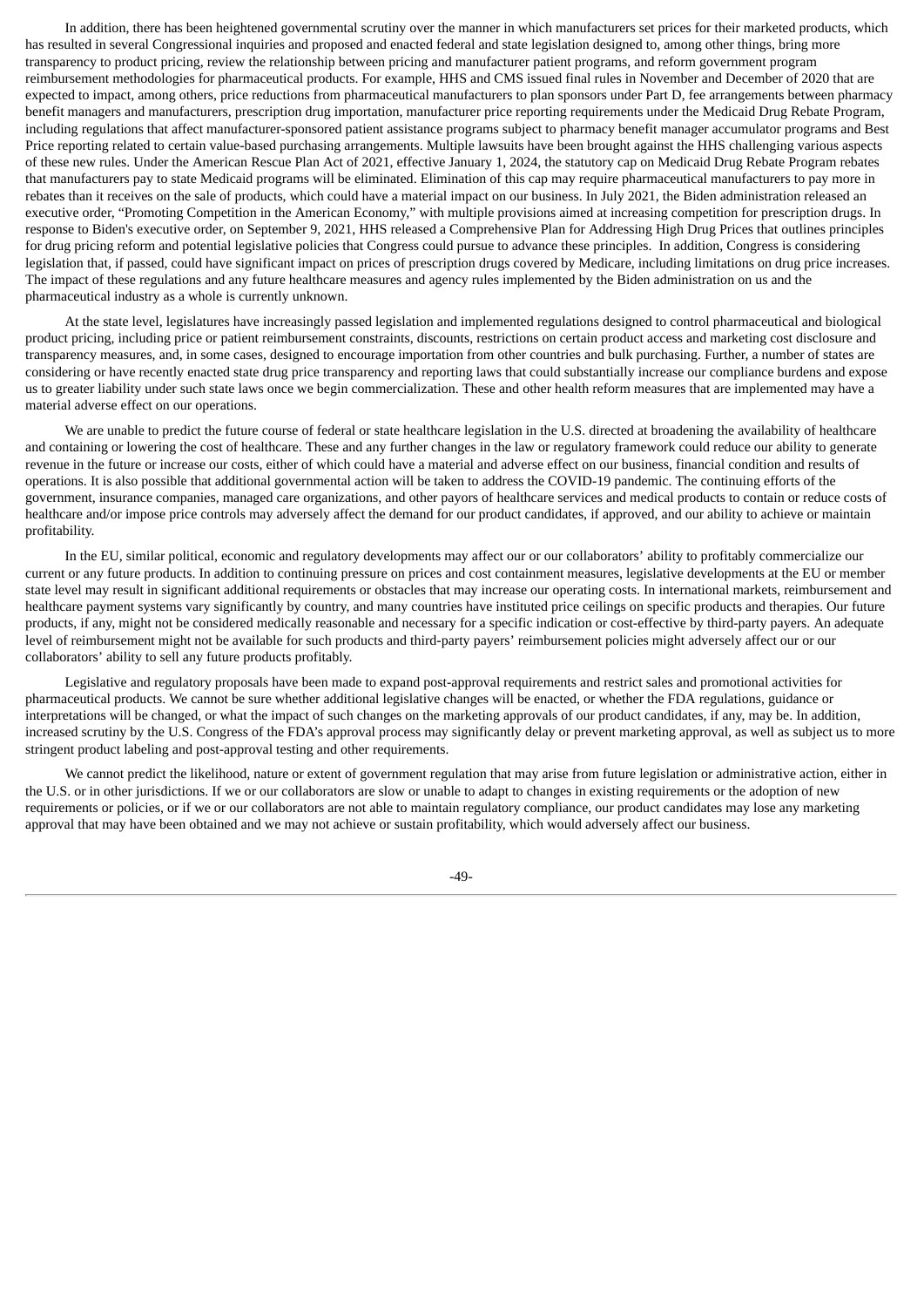#### *Foreign governments tend to impose strict price controls, which may adversely affect our future profitability.*

In many countries outside the U.S., particularly those in the EU and Canada, prescription drug pricing and/or reimbursement is subject to governmental control. In those countries that impose price controls, pricing negotiations with governmental authorities can take considerable time after the receipt of marketing approval for a product. To obtain reimbursement or pricing approval in some countries, we or our collaborators may be required to conduct a clinical trial that compares the cost-effectiveness of our product candidate to other available therapies. As of May 2022, Canada is in the midst of implementing new drug pricing regulations and additional pricing guidance that will affect the price at which patented medicines can be sold, with the implementation date delayed until July 2022 to provide additional time for the industry to adapt to new reporting obligations. Such regulations, as well as future regulations on drug pricing and reporting obligations, will increase manufacturers' compliance burden, which can be expensive and time consuming.

Some countries require approval of the sale price of a drug before it can be marketed. In many countries, the pricing review period begins after marketing or product licensing approval is granted. In some foreign markets, prescription pharmaceutical pricing remains subject to continuing governmental control even after initial approval is granted. As a result, we or our collaborators might obtain marketing approval for a product in a particular country, but then be subject to price regulations that delay commercial launch of the product, possibly for lengthy time periods, and negatively impact the revenue that is generated from the sale of the product in that country. If reimbursement of such products is unavailable or limited in scope or amount, or if pricing is set at unsatisfactory levels, or if there is competition from lower priced cross-border sales, our profitability will be negatively affected.

#### **Risks Related to Our Dependence on Third Parties**

### Our prospects for successful development and commercialization of our partnered products and product candidates are dependent upon the *research, development and marketing efforts of our collaborators.*

We have no control over the resources, time and effort that our collaborators may devote to our programs and limited access to information regarding or resulting from such programs. We are dependent on our collaborators, including Neurocrine Biosciences and Pacira BioSciences, to fund and conduct the research and any clinical development of product candidates under our agreements with each of them, and for the successful regulatory approval, marketing and commercialization of one or more of such products or product candidates. Such success will be subject to significant uncertainty.

Our ability to recognize revenue from successful collaborations may be impaired by multiple factors including:

- a collaborator may shift its priorities and resources away from our programs due to a change in business strategies, or a merger, acquisition, sale or downsizing of its company or business unit;
- a collaborator may cease development in therapeutic areas which are the subject of our strategic alliances;
- a collaborator may change the success criteria for a particular program or product candidate thereby delaying or ceasing development of such program or candidate;
- a significant delay in initiation of certain development activities by a collaborator will also delay payment of milestones tied to such activities, thereby impacting our ability to fund our own activities;
- a collaborator could develop a product that competes, either directly or indirectly, with our current or future products, if any;
- a collaborator with commercialization obligations may not commit sufficient financial or human resources to the marketing, distribution or sale of a product;
- a collaborator with manufacturing responsibilities may encounter regulatory, resource or quality issues and be unable to meet demand requirements;
- a collaborator may exercise its rights under the agreement to terminate our collaboration;
- a dispute may arise between us and a collaborator concerning the research or development of a product candidate, commercialization of a product or payment of royalties or milestone payments, any of which could result in a delay in milestones, royalty payments or termination of a program and possibly resulting in costly litigation or arbitration which may divert management attention and resources;
- a collaborator may not adequately protect the intellectual property rights associated with a product or product candidate;
- a collaborator may use our proprietary information or intellectual property in such a way as to invite litigation from a third party; and
- disruptions caused by man-made or natural disasters or public health pandemics or epidemics or other business interruptions, including, for example, the COVID-19 pandemic.

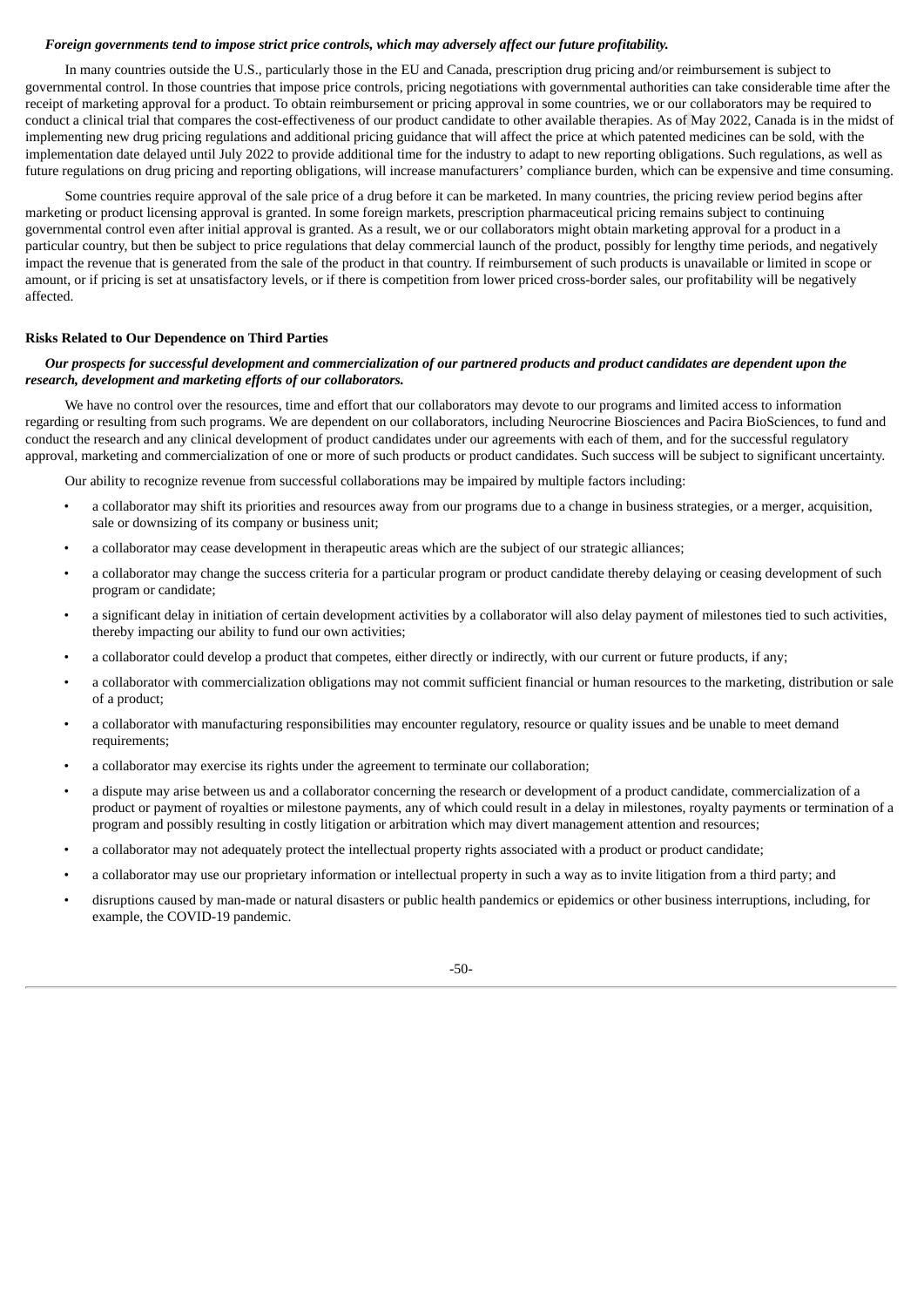If our collaborators do not perform in the manner we expect or fulfill their responsibilities in a timely manner, or at all, the clinical development, regulatory approval and commercialization efforts could be delayed, terminated or be commercially unsuccessful. Conflicts between us and our collaborators may arise. In the event of termination of one or more of our collaboration agreements, it may become necessary for us to assume the responsibility of any terminated product or product candidates at our own expense or seek new collaborators. In that event, we could be required to limit the size and scope of one or more of our independent programs or increase our expenditures and seek additional funding which may not be available on acceptable terms or at all, and our business could be materially and adversely affected.

## We depend on our collaborative relationship with Neurocrine Biosciences to further develop and commercialize NBI-921352, and if our relationship is not successful or is terminated, we may not be able to effectively develop and/or commercialize NBI-921352, which could have a *material adverse effect on our business.*

We depend on Neurocrine Biosciences to collaborate with us to develop and commercialize NBI-921352. Under the agreement and subject to input from the joint steering committee, Neurocrine Biosciences controls all decision-making with respect to the clinical development and commercialization for NBI-921352.

As a result of our collaboration with Neurocrine Biosciences, the eventual success or commercial viability of NBI-921352 is largely beyond our control. The financial returns to us, if any, depend in large part on the achievement of development and commercialization milestones, plus a share of any revenue from sales. Therefore, our success, and any associated financial returns to us and our investors, will depend in part on Neurocrine Biosciences' performance under the agreement.

We are subject to a number of additional specific risks associated with our dependence on our collaborative relationship with Neurocrine Biosciences, including:

- adverse decisions by Neurocrine Biosciences regarding the development and commercialization of NBI-921352;
- Neurocrine Biosciences' failure to collect all data required by FDA or any other regulatory authority to address any deficiencies or compliance issues raised by FDA or any other regulatory authority, or comply with all regulatory requirements in order to advance clinical development of NBI-921352 to approval;
- possible disagreements as to the timing, nature and extent of development plans, including clinical trials or regulatory strategy;
- loss of significant rights if we fail to meet our obligations under the agreement;
- changes in key management personnel at Neurocrine Biosciences, including in members of the joint steering committee; and
- possible disagreements with Neurocrine Biosciences regarding the agreement, for example, with regard to ownership of intellectual property rights.

Although we have previously announced that Neurocrine Biosciences is conducting a Phase 2 clinical trial evaluating NBI-921352 in adult patients with focal onset seizures and a Phase 2 clinical trial evaluating NBI-921352 in pediatric patients (aged between 2 and 21 years) with SCN8A-DEE, we cannot be certain that Neurocrine Biosciences will continue to pursue these indications and we may not qualify for additional payments under our collaboration agreement.

If either we or Neurocrine Biosciences fail to perform our respective obligations, any clinical trial, regulatory approval or development progress could be significantly delayed or halted, could result in costly or time-consuming litigation or arbitration and could have a material adverse effect on our business.

Decisions by Neurocrine Biosciences to emphasize other drug candidates currently in its portfolio ahead of our product candidates, or to add competitive agents to its portfolio could result in a decision to terminate the agreement, in which event, among other things, we may be responsible for paying any remaining costs of all ongoing or future clinical trials, including expending additional time and resources needed to address any prior deficiencies or regulatory noncompliance issues that we may inherit from Neurocrine Biosciences upon any such termination.

Any of the above discussed scenarios could adversely affect the timing and extent of the development and commercialization activities related to NBI-921352, which could materially and adversely impact our business.

-51-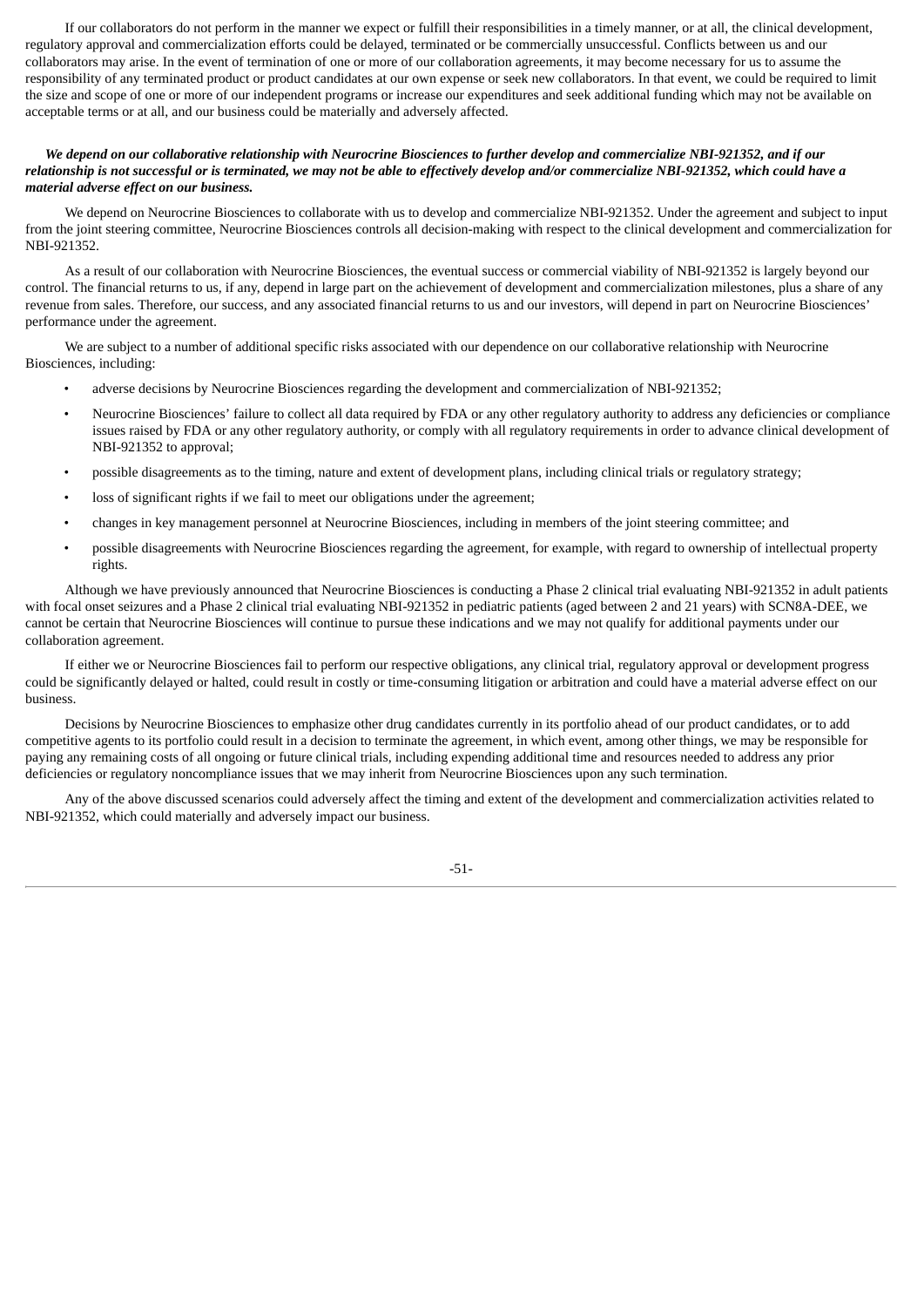## We may not be successful in establishing new collaborations or maintaining our existing alliances, which could adversely affect our ability to *develop product candidates and commercialize products.*

In the ordinary course, we engage with other biotechnology and pharmaceutical companies to discuss potential in-licensing, out-licensing, alliances and other strategic transactions. We may seek to enter into these types of transactions to enhance and accelerate the development of our current or future product candidates and the commercialization of any resulting products. We face significant competition in seeking appropriate collaborators and the negotiation process is time-consuming and complex. Moreover, we may not be successful in our efforts to establish other collaborations or other alternative arrangements for any current or future product candidates because our research and development pipeline may be insufficient, our current or future product candidates may be deemed to be at too early of a stage of development for collaboration effort and/or third parties may view our product candidates as lacking the requisite potential to demonstrate safety and efficacy. Even if we are successful in our efforts to establish collaborations, the terms that we agree upon may not be favorable to us and we may not be able to maintain such collaborations if, for example, development or approval of a product candidate is delayed or sales of an approved product are disappointing.

If any of our existing collaboration agreements are terminated, or if we determine that entering into other product collaborations is in our best interest but we either fail to enter into, delay in entering into or fail to maintain such collaborations:

- the development of certain of our current or future product candidates may be terminated or delayed;
- our cash expenditures related to development of any such product candidates would increase significantly and we may need to seek additional financing sooner than expected;
- we may be required to hire additional employees or otherwise develop expertise, such as clinical, regulatory, sales and marketing expertise, some of which we do not currently have;
- we will bear all of the risk related to the development of any such product candidates; and
- the competitiveness of any product that is commercialized could be reduced.

## We rely on third-party manufacturers to produce our product candidates and on other third parties to store, monitor and transport bulk drug substance and drug product. We and our third-party partners may encounter difficulties with respect to these activities that may delay or impair our *ability to initiate or complete our clinical trials, gain regulatory approvals or commercialize approved products.*

We do not currently own or operate any manufacturing facilities nor do we have significant in-house manufacturing experience or personnel. We rely on our collaborators, either directly or through CMOs, to manufacture product candidates licensed to them or work with multiple CMOs to produce sufficient quantities of materials required for the manufacture of our product candidates for pre-clinical testing and clinical trials and intend to do so for the commercial manufacture of our products. If we or our collaborators are unable to arrange for such third-party manufacturing sources, or fail to do so on commercially reasonable terms, we or our collaborators may not be able to successfully produce sufficient supply of a product candidate or we or our collaborators may be delayed in doing so. Such failure or substantial delay could delay our clinical trials and materially harm our business. The manufacture of biopharmaceutical products is complex and requires significant expertise and capital investment, including the development of advanced manufacturing techniques and process controls. The process of manufacturing our product candidates is susceptible to product loss due to contamination, equipment failure or improper installation or operation of equipment, vendor or operator error, contamination and inconsistency in yields, variability in product characteristics and difficulties in scaling the production process. Even minor deviations from normal manufacturing processes could result in reduced production yields, product defects and other supply disruptions. If microbial, viral or other contaminations are discovered in our product candidates or in the third-party manufacturing facilities in which our product candidates are made, such manufacturing facilities may need to be closed for an extended period of time to investigate and remedy the contamination. Any adverse developments affecting manufacturing operations for our product candidates, if any are approved, may result in shipment delays, inventory shortages, lot failures, product withdrawals or recalls, or other interruptions in the supply of our products. We may also have to take inventory write-offs and incur other charges and expenses for products that fail to meet specifications, undertake costly remediation efforts or seek more costly manufacturing alternatives.

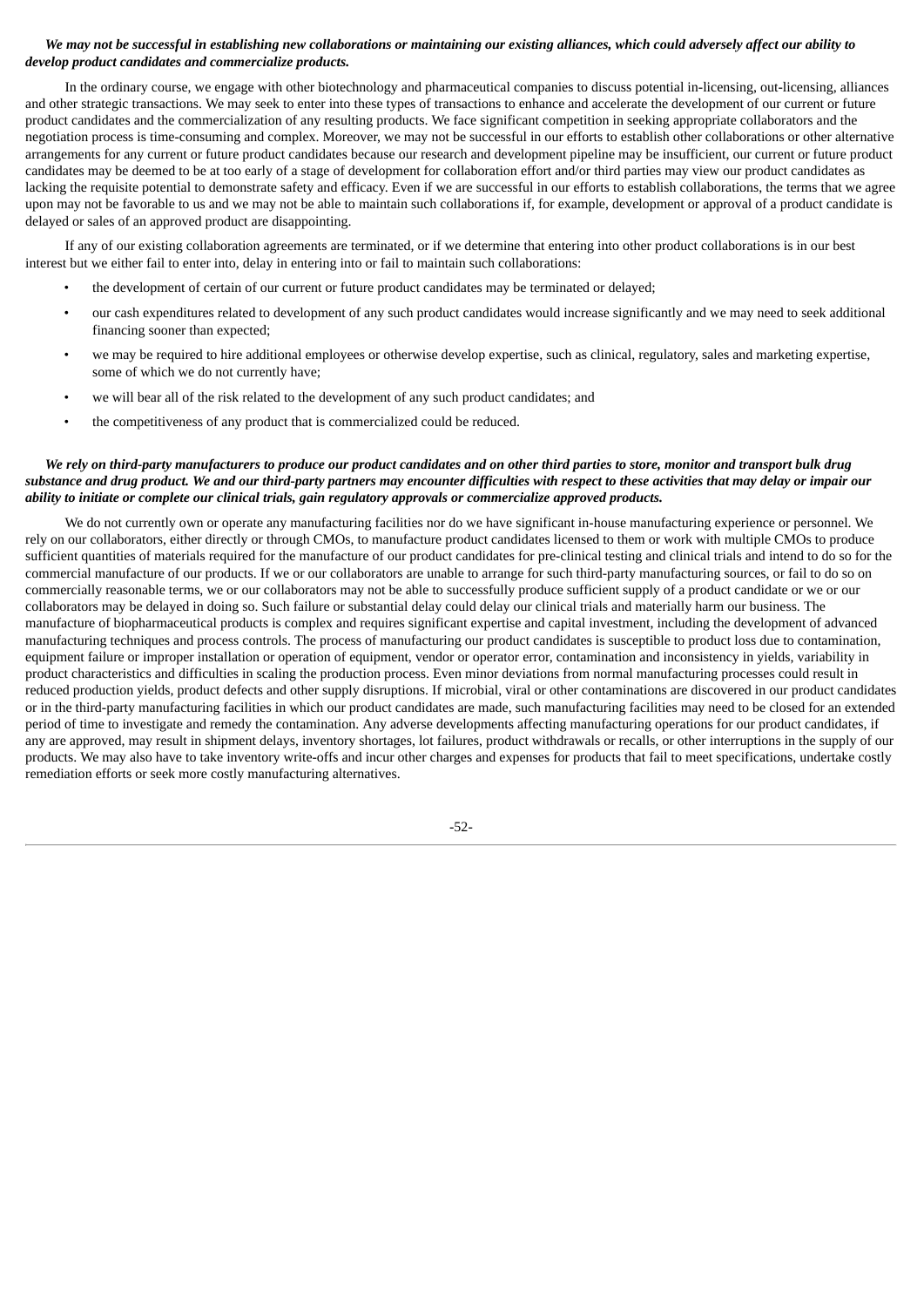Reliance on third-party manufacturers entails risks to which we would not be subject if we manufactured product candidates ourselves, including reliance on the third party for regulatory compliance and quality control and assurance, volume production, the possibility of breach of the manufacturing agreement by the third party because of factors beyond our control (including a failure to synthesize and manufacture our product candidates in accordance with our product specifications) and the possibility of termination or nonrenewal of the agreement by the third party at a time that is costly or damaging to us. In addition, the FDA, EMA, Health Canada and other regulatory authorities require that our product candidates be manufactured according to cGMP and similar foreign standards. Pharmaceutical manufacturers and their subcontractors are required to register their facilities and/or products manufactured at the time of submission of the marketing application and then annually thereafter with the FDA, EMA, Health Canada and other regulatory agencies. They are also subject to pre-approval inspections and periodic unannounced inspections by the FDA, EMA, Health Canada and other regulatory agencies. Any subsequent discovery of problems with a product, or a manufacturing or laboratory facility used by us or our collaborators, may result in restrictions on the product or on the manufacturing or laboratory facility, including product recall, suspension of manufacturing, product seizure or a voluntary withdrawal of the drug from the market. Any failure by our or our collaborators' third-party manufacturers to comply with cGMP or any failure to deliver sufficient quantities of product candidates in a timely manner, could lead to a delay in, or failure to obtain, regulatory approval of any of our product candidates.

In addition to third-party manufacturers, we rely on other third parties to store, monitor and transport bulk drug substance and drug product. If we are unable to arrange for such third-party sources, or fail to do so on commercially reasonable terms, we may not be able to successfully supply sufficient product candidate or we may be delayed in doing so. Such failure or substantial delay could materially harm our business.

#### We rely on third parties to conduct our pre-clinical studies and clinical trials. If these third parties do not successfully carry out their contractual duties including to comply with applicable laws and regulations or meet expected deadlines, our business could be substantially harmed.

We rely on entities outside of our control, which may include academic institutions, CROs, hospitals, clinics and other third-party collaborators, to monitor, support, conduct and/or oversee pre-clinical and clinical studies of our current and future product candidates. As a result, we have less control over the timing and cost of these studies and the ability to recruit trial subjects than if we conducted these trials with our own personnel. For example, a Phase 2 proof-of-concept clinical trial examining XEN1101 in MDD and anhedonia is being conducted in partnership with academic collaborators at the Icahn School of Medicine at Mount Sinai, and patient enrollment was initiated in October 2021.

If we are unable to maintain or enter into agreements with these third parties on acceptable terms, or if any such engagement is terminated prematurely, we may be unable to enroll patients on a timely basis or otherwise conduct our trials in the manner we anticipate. In addition, there is no guarantee that these third parties will devote adequate time and resources to our studies or perform as required by our contract or in accordance with regulatory requirements, including maintenance of clinical trial information regarding our product candidates. If these third parties fail to meet expected deadlines, fail to transfer to us any regulatory information in a timely manner, fail to adhere to protocols or fail to act in accordance with regulatory requirements or our agreements with them, or if they otherwise perform in a substandard manner or in a way that compromises the quality or accuracy of their activities or the data they obtain, then clinical trials of our future product candidates may be extended or delayed with additional costs incurred, or our data may be rejected by the FDA, EMA, Health Canada or other regulatory agencies.

Ultimately, we are responsible for ensuring that each of our clinical trials is conducted in accordance with the applicable protocol, legal, regulatory and scientific standards, and our reliance on third parties does not relieve us of our regulatory responsibilities.

We, our CROs and CMOs are required to comply with current good laboratory practices, or cGLP, cGCP and cGMP regulations and guidelines enforced by the FDA, Health Canada, the competent authorities of the member states of the European Economic Area and comparable foreign regulatory authorities for products in clinical development. Regulatory authorities enforce these regulations through periodic inspections of clinical trial sponsors, principal investigators, clinical trial sites, manufacturing facilities, nonclinical testing facilities and other contractors. If we or any of our CROs or CMOs fail to comply with these applicable regulations, the clinical data generated in our non-clinical studies and clinical trials may be deemed unreliable and our submission of marketing applications may be delayed or the FDA, EMA, Health Canada or another regulatory authority may require us to perform additional clinical trials before approving our marketing applications. Upon inspection, the FDA, EMA, Health Canada or another regulatory authority could determine that any of our clinical trials fail or have failed to comply with applicable cGCP regulations. In addition, our clinical trials must be conducted with product produced under the cGMP regulations enforced by the FDA, EMA, Health Canada and other regulatory authorities, and our clinical trials may require a large number of test subjects. Our failure to comply with cGLP, cGCP and cGMP regulations may require us to repeat clinical trials or manufacture additional batches of drug which would delay the regulatory approval process and increase our costs. Moreover, our business may be implicated if any of our CROs or CMOs violates federal or state fraud and abuse or false claims laws and regulations or healthcare privacy and security laws, or if this is asserted or reported to have occurred.

-53-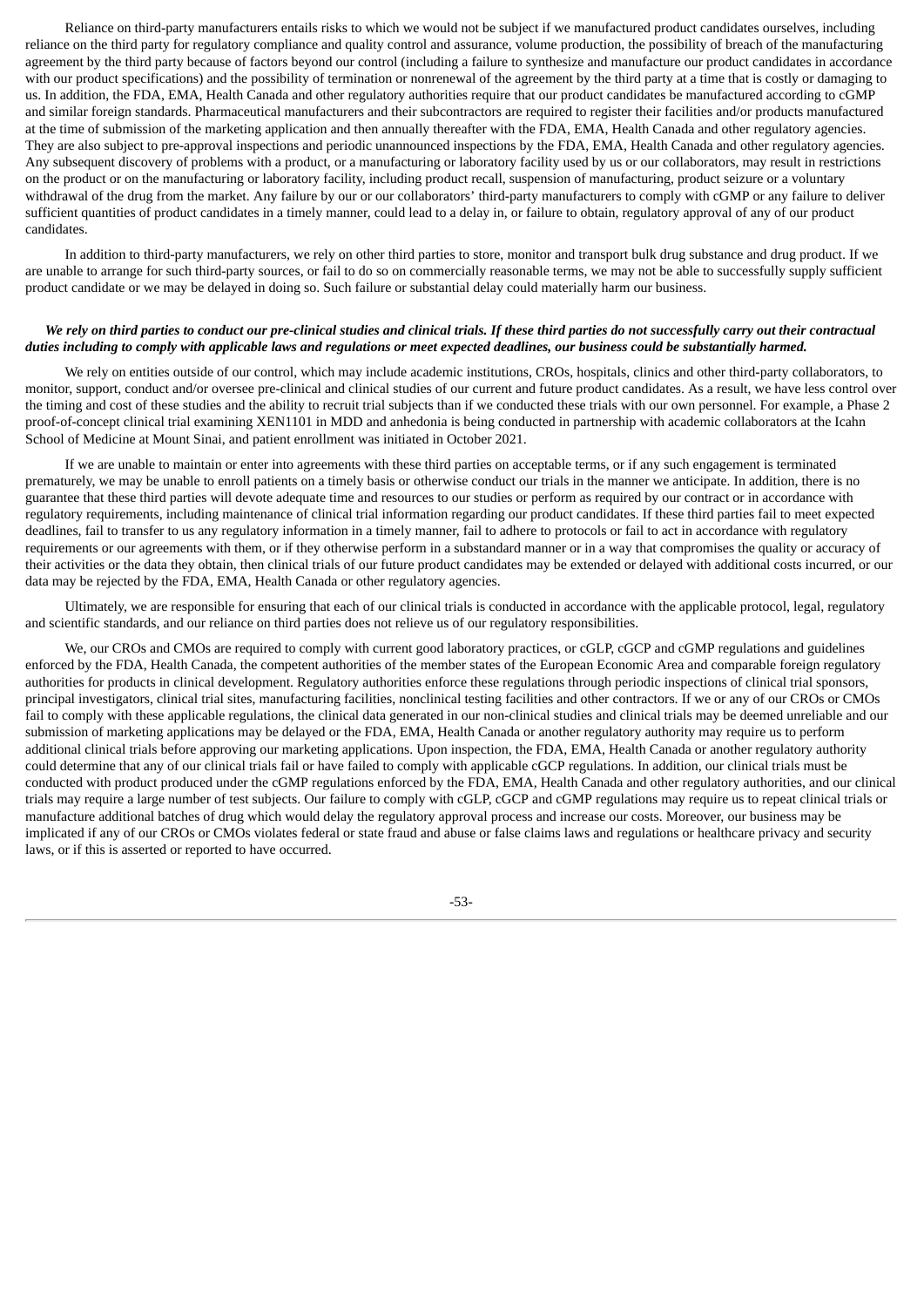If any of our clinical trial sites terminates for any reason, we may experience the loss of follow-up information on patients enrolled in our ongoing clinical trials unless we are able to transfer the care of those patients to another qualified clinical trial site. Further, if our relationship with any of our CROs or CMOs is terminated, we may be unable to enter into arrangements with alternative CROs or CMOs on commercially reasonable terms, or at all.

Switching or adding CROs, CMOs or other suppliers can involve substantial cost and require extensive management time and focus. In addition, there is a natural transition period when a new CRO, CMO or supplier commences work. As a result, delays may occur, which can materially impact our ability to meet our desired clinical development timelines. If we are required to seek alternative supply arrangements, the resulting delays and potential inability to find a suitable replacement could materially and adversely impact our business.

#### We work with outside scientists and their institutions in executing our business strategy of developing product candidates. These scientists may have other commitments or conflicts of interest, which could limit our access to their expertise and harm our ability to develop viable product candidates.

We work with scientific advisors and collaborators at academic institutions and other research institutions. These scientists and collaborators are not our employees; rather, they serve as either independent contractors or the primary investigators under research collaboration agreements that we have with their sponsoring academic or research institution. Such scientists and collaborators may have other commitments that would limit their availability to us. Although our scientific advisors generally agree not to do competing work, if an actual or potential conflict of interest between their work for us and their work for another entity arises, we may lose their services. It is also possible that some of our valuable proprietary knowledge may become publicly known through these scientific advisors if they breach their confidentiality agreements with us, which would cause competitive harm to our business.

#### **Risks Related to Intellectual Property**

#### We could be unsuccessful in obtaining or maintaining adequate patent protection for one or more of our products or product candidates.

Our commercial success will depend, in large part, on our ability to obtain and maintain patent, trademark and trade secret protection of our product candidates, their respective components, formulations, methods used to manufacture them and methods of treatment, as well as successfully defending these patents against third-party challenges. We evaluate our global patent portfolio in the ordinary course of business to enhance patent protection in areas of our strategic focus and in key markets for our potential products and may abandon existing patents or patent applications related to terminated development programs, areas, or markets of low strategic importance.

Patents might not be issued or granted with respect to our patent applications that are currently pending, and issued or granted patents might later be found to be invalid or unenforceable, be interpreted in a manner that does not adequately protect our current product or any future products, or fail to otherwise provide us with any competitive advantage. The patent position of biotechnology and pharmaceutical companies is generally uncertain because it involves complex legal and factual considerations. The standards applied by the U.S. Patent and Trademark Office, or USPTO, and foreign patent offices in granting patents are not always applied uniformly or predictably. For example, there is no uniform worldwide policy regarding patentable subject matter or the scope of claims allowable in biotechnology and pharmaceutical patents. Consequently, patents may not issue from our pending patent applications, or we may end up with patent claims of different scope in different jurisdictions. As such, we do not know the degree of future protection that we will have on our proprietary products and technology, if any, and a failure to obtain adequate intellectual property protection with respect to our product candidates and proprietary technology could have a material adverse impact on our business. Periodic maintenance fees, renewal fees, annuity fees and various other governmental fees on patents and/or applications will be due to be paid to the USPTO and various governmental patent agencies outside of the U.S. in several stages over the lifetime of the patents and/or applications. The USPTO and various non-US governmental patent agencies require compliance with a number of procedural, documentary, fee payment and other similar provisions during the patent application and maintenance process. We employ reputable law firms and other professionals to help us comply with respect to the patents and patent applications that we own, and we rely upon our licensors or our other collaborators to effect compliance with respect to the patents and patent applications that we license. In some cases, an inadvertent lapse can be cured by payment of a late fee or by other means in accordance with the applicable rules. However, there are situations in which noncompliance can result in abandonment or lapse of the patent or patent application, resulting in partial or complete loss of patent rights in the relevant jurisdiction. In such an event, our competitors might be able to enter the market and this circumstance would have a material adverse effect on our business.

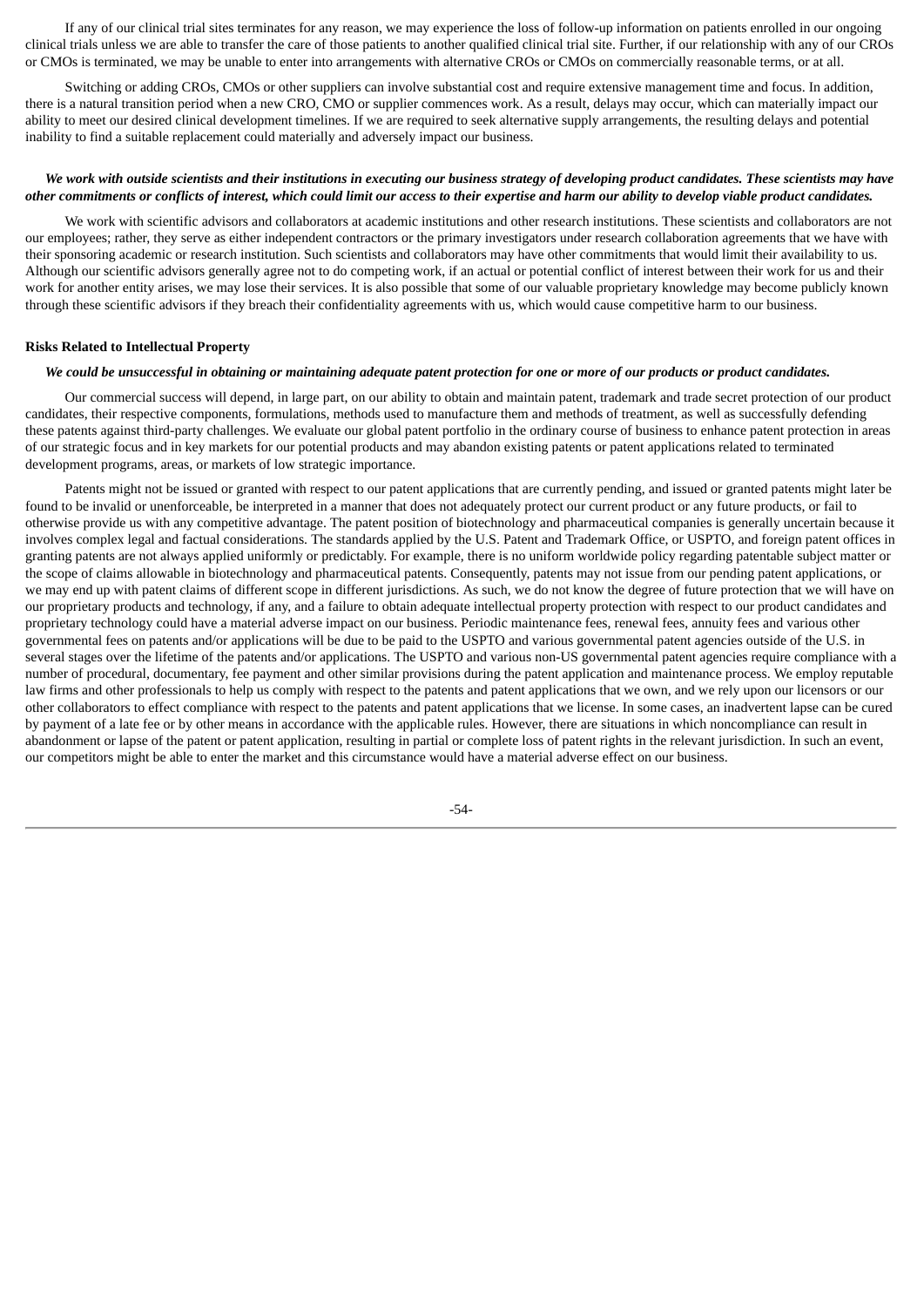#### *Our intellectual property rights will not necessarily provide us with competitive advantages.*

The degree of future protection afforded by our intellectual property rights is uncertain because intellectual property rights have limitations, and may not adequately protect our business, or may not permit us to maintain our competitive advantage.

The following examples are illustrative:

- others may be able to make compounds that are similar to our product candidates but that are not covered by the claims of the patents that we or our collaborators own or have exclusively licensed;
- others may independently develop similar or alternative technologies without infringing our intellectual property rights;
- issued patents that we own or have exclusively licensed may not provide us with any competitive advantages, or may be held invalid or unenforceable, as a result of legal challenges by our competitors;
- we may obtain patents for certain compounds many years before we obtain marketing approval for products containing such compounds, and because patents have a limited life, which may begin to run out prior to the commercial sale of the related product, the commercial value of our patents may be limited;
- our competitors might conduct research and development activities in countries where we do not have patent rights and then use the information learned from such activities to develop competitive products for sale in our major commercial markets;
- we may fail to develop additional proprietary technologies that are patentable;
- the laws of certain foreign countries may not protect our intellectual property rights to the same extent as the laws of the U.S., or we may fail to apply for or obtain adequate intellectual property protection in all the jurisdictions in which we operate; and
- the patents of others may have an adverse effect on our business, for example by preventing us from marketing one or more of our product candidates for one or more indications.

Any of the aforementioned threats to our competitive advantage could have a material adverse effect on our business.

#### *We may not be able to protect our intellectual property rights throughout the world.*

Filing, prosecuting, enforcing and defending patents on product candidates in all countries throughout the world would be prohibitively expensive, and our intellectual property rights in some countries outside the U.S. can be less extensive than those in the U.S. In addition, the laws of some foreign countries do not protect intellectual property rights to the same extent as federal and state laws in the U.S. Consequently, we may not be able to prevent third parties from practicing our inventions in all countries outside the U.S., or from offering to sell, selling, using, making or importing products made using our inventions in and into the U.S. or other jurisdictions. Competitors may use our technologies in jurisdictions where we have not obtained patent protection to develop their own products and further, may export otherwise infringing products to territories where we have patent protection, but enforcement is not as strong as that in the U.S. These products may compete with our current or future products, if any, and our patents or other intellectual property rights may not be effective or sufficient to prevent them from competing.

Many companies have encountered significant problems in protecting and defending intellectual property rights in foreign jurisdictions. The legal systems of certain countries, particularly certain developing countries, do not favor the enforcement of patents, trade secrets and other intellectual property protection, particularly those relating to biotechnology products, which could make it difficult for us to stop the infringement of our patents or marketing of competing products in violation of our proprietary rights generally. Proceedings to enforce our patent rights in foreign jurisdictions could result in substantial costs and divert our efforts and attention from other aspects of our business, could put our patents at risk of being invalidated or interpreted narrowly and our patent applications at risk of not issuing and could provoke third parties to assert claims against us. We may not prevail in any lawsuits that we initiate and the damages or other remedies awarded, if any, may not be commercially meaningful. Accordingly, our efforts to enforce our intellectual property rights around the world may be inadequate to obtain a significant commercial advantage from the intellectual property that we develop or license.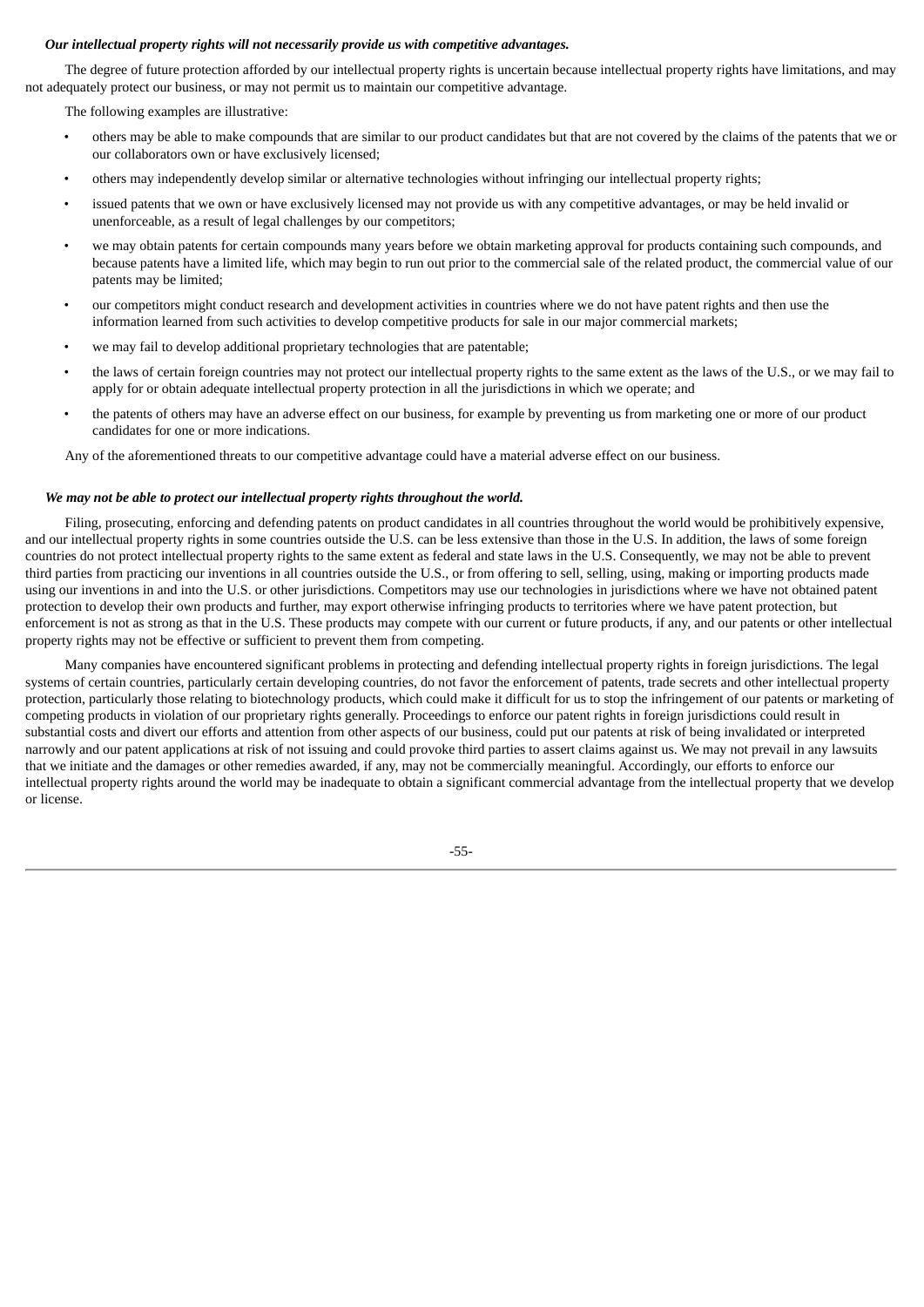#### Our patents covering one or more of our products or product candidates could be found invalid or unenforceable if challenged.

Any of our intellectual property rights could be challenged or invalidated despite measures we take to obtain patent and other intellectual property protection with respect to our product candidates and proprietary technology. For example, if we were to initiate legal proceedings against a third party to enforce a patent covering one of our product candidates, the defendant could counterclaim that our patent is invalid and/or unenforceable. In patent litigation in the U.S. and in some other jurisdictions, defendant counterclaims alleging invalidity and/or unenforceability are commonplace. Grounds for a validity challenge could be an alleged failure to meet any of several statutory requirements, for example, lack of novelty, obviousness, broken priority, lack of written description, insufficient or non-enablement. Grounds for an unenforceability assertion could be an allegation that someone connected with prosecution of the patent withheld material information from the USPTO or the applicable foreign counterpart, or made a misleading statement, during prosecution. A litigant or the USPTO itself could challenge our patents on this basis even if we believe that we have conducted our patent prosecution in accordance with the duty of candor and in good faith. The outcome following such a challenge is unpredictable.

With respect to challenges to the validity of our patents, for example, there might be invalidating prior art, of which we and the patent examiner were unaware during prosecution. If a defendant were to prevail on a legal assertion of invalidity and/or unenforceability, we would lose at least part, and perhaps all, of the patent protection on a product candidate. Even if a defendant does not prevail on a legal assertion of invalidity and/or unenforceability, our patent claims may be construed in a manner that would limit our ability to enforce such claims against the defendant and others. The cost of defending such a challenge, particularly in a foreign jurisdiction, and any resulting loss of patent protection could have a material adverse impact on one or more of our product candidates and our business.

Enforcing our intellectual property rights against third parties may also cause such third parties to file other counterclaims against us, which could be costly to defend, particularly in a foreign jurisdiction, and could require us to pay substantial damages, cease the sale of certain products or enter into a license agreement and pay royalties (which may not be possible on commercially reasonable terms, or at all). Any efforts to enforce our intellectual property rights are also likely to be costly and may divert the efforts of our scientific and management personnel.

## Patent protection and patent prosecution for some of our product candidates is dependent on, and the ability to assert patents and defend them *against claims of invalidity is maintained by, third parties.*

There have been and may be times in the future when certain patents that relate to our product candidates or any approved products are controlled by our licensees, sublicensees, licensors or other collaborators. Although we may, under such arrangements, have rights to consult with our collaborators on actions taken as well as back-up rights of prosecution and enforcement, we have in the past and may in the future relinquish rights to prosecute and maintain patents and patent applications within our portfolio as well as the ability to assert such patents against infringers. For example, currently the rights relating to the patent portfolio for XEN901 (now known as NBI-921352), other selective Nav1.6 inhibitors and dual Nav1.2/1.6 inhibitors are exclusively licensed to Neurocrine Biosciences and the rights to the patent portfolio for XEN402 were sold to Pacira BioSciences (for use in its product candidate PCRX301).

If any current or future licensee, sublicensee, licensor or other collaborators with rights to prosecute, assert or defend patents related to our product candidates fails to appropriately prosecute and maintain patent protection for patents covering any of our product candidates, or if patents covering any of our product candidates are asserted against infringers or defended against claims of invalidity or unenforceability in a manner which adversely affects such coverage, our ability to develop and commercialize any such product candidate may be adversely affected and we may not be able to prevent competitors from making, using, importing, offering for sale, and/or selling competing products.

#### We may be involved in lawsuits to protect or enforce our patents or the patents of our licensors, which could be expensive, time consuming and *unsuccessful.*

Competitors may infringe our patents or the patents of our licensors. To counter infringement or unauthorized use, we may be required to file infringement claims, which can be expensive and time-consuming. In addition, in an infringement proceeding, a court may decide that a patent of ours or one of our licensors is not valid or is unenforceable or may refuse to stop the other party in such infringement proceeding from using the technology at issue on the grounds that our patents do not cover the technology in question. An adverse result in any litigation or defense proceedings could put one or more of our patents at risk of being invalidated, held unenforceable or interpreted narrowly, and could put any of our patent applications at risk of not yielding an issued patent.

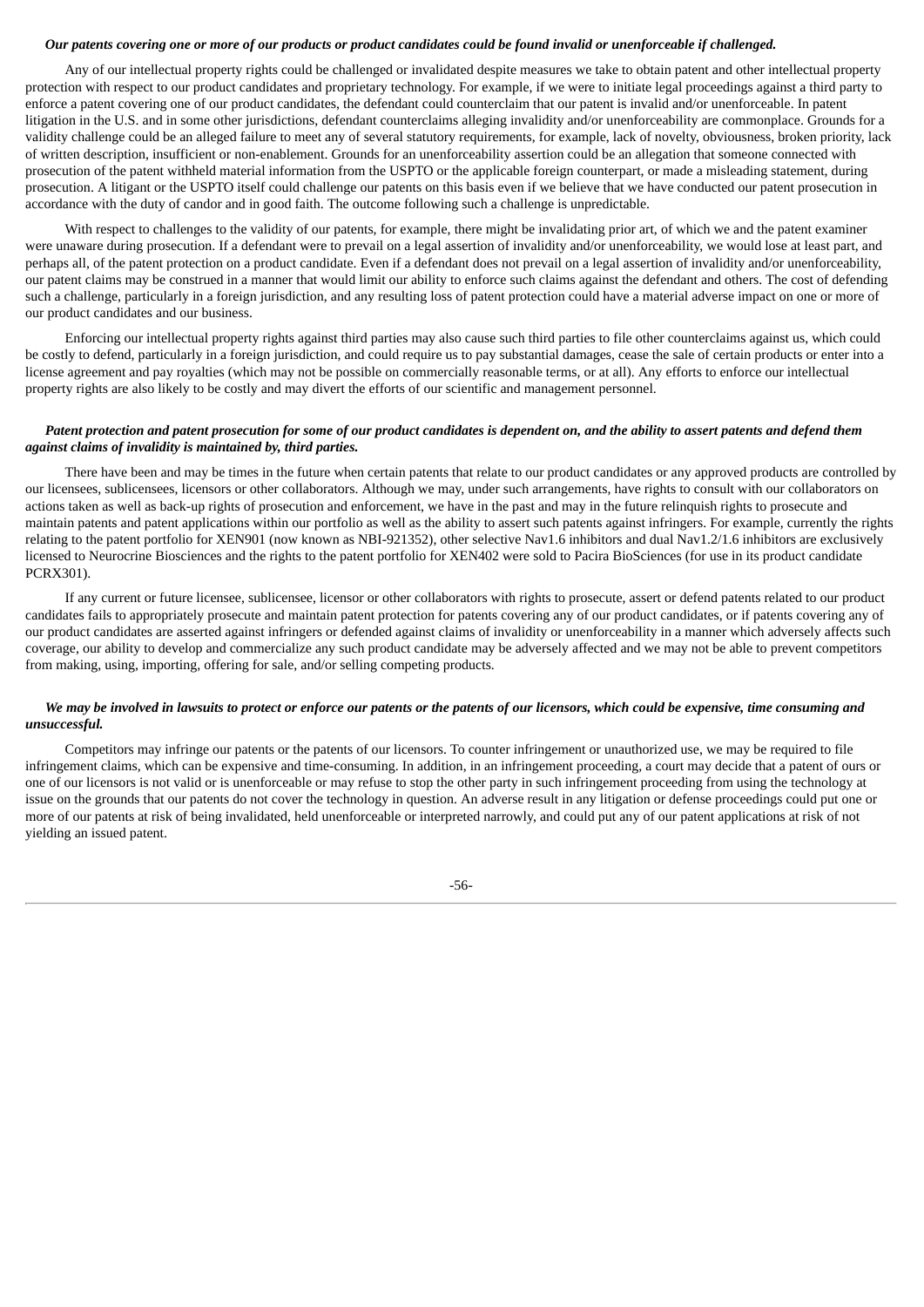Interference proceedings, derivation proceedings, entitlement proceedings, ex parte reexamination, inter partes review, post-grant review, and opposition proceedings provoked by third parties or brought by the USPTO or any foreign patent authority may be used to challenge inventorship, ownership, claim scope, or validity of our patent applications. An unfavorable outcome could require us to cease using the related technology or to attempt to license rights to it from the prevailing party. Our business could be harmed if the prevailing party does not offer us a license on commercially reasonable terms, if any license is offered at all. Litigation or interference proceedings may fail and, even if successful, may result in substantial costs and distract our management and other employees.

We may not be able to prevent, alone or with our licensors, misappropriation of our trade secrets or confidential information, particularly in countries where the laws may not protect those rights as fully as in the U.S. Furthermore, because of the substantial amount of discovery required in connection with intellectual property litigation, there is a risk that some of our confidential information could be compromised by disclosure during this type of litigation. In addition, there could be public announcements of the results of hearings, motions or other interim proceedings or developments. If securities analysts or investors perceive these results to be negative, it could have a substantial adverse effect on the market price of our common shares.

In addition, we or our licensors may be subject to claims that former employees, collaborators or other third parties have an interest in our owned or in-licensed patents, trade secrets, or other intellectual property as an inventor or co-inventor. For example, we or our licensors may have inventorship disputes arise from conflicting obligations of employees, consultants or others who are involved in developing our product candidates. Litigation may be necessary to defend against these and other claims challenging inventorship or our or our licensors' ownership of our owned or in-licensed patents, trade secrets or other intellectual property. If we or our licensors fail in defending any such claims, in addition to paying monetary damages, we may lose valuable intellectual property rights, such as exclusive ownership of, or right to use, intellectual property that is important to our product candidates. Even if we are successful in defending against such claims, litigation could result in substantial costs and be a distraction to management and other employees. Any of the foregoing could have a material adverse effect on our business, financial condition, results of operations and prospects.

### Claims that our product candidates or the sale, offer for sale, importation, manufacture, or use of our future products infringe the patent or other intellectual property rights of third parties could result in costly litigation or could require substantial time and money to resolve, even if litigation is *avoided.*

Our commercial success depends upon our ability to develop product candidates and commercialize products that may be approved in the future, using our proprietary technology without infringing the intellectual property rights of others. Our product or product candidates or any uses of them may now and in the future infringe third-party patents or other intellectual property rights. Third parties might allege that we or our collaborators are infringing their patent rights or that we have misappropriated their trade secrets, or that we are otherwise violating their intellectual property rights, whether with respect to the manner in which we have conducted our research or to the composition, use or manufacture of the compounds we have developed or are developing with our collaborators. Such third parties might resort to litigation against us or other parties we have agreed to indemnify, which litigation could be based on either existing intellectual property or intellectual property that arises in the future.

It is possible that relevant patents or patent applications held by third parties will cover our product candidates at the time of launch and we may also fail to identify, relevant patents or patent applications held by third parties that cover our product candidates. For example, U.S. applications filed before November 29, 2000, and certain applications filed after that date that will not be filed outside the U.S. remain confidential until patents issue. Other patent applications in the U.S. and several other jurisdictions are published approximately 18 months after the earliest filing for which priority is claimed, with such earliest filing date being commonly referred to as the priority date. Furthermore, publication of discoveries in the scientific or patent literature often lags behind actual discoveries. Therefore, we cannot be certain that we or our collaborators were the first to invent, or the first to file patent applications on our product candidates or for their uses, or that our product candidates will not infringe patents that are currently issued or that will be issued in the future. In the event that a third party has also filed a patent application covering one of our product candidates or a similar invention, we may have to participate in an adversarial proceeding, known as an interference or derivation proceeding, declared by the USPTO or its foreign counterpart to determine priority of invention. Additionally, pending patent applications and patents which have been published can, subject to certain limitations, be later amended in a manner that could cover our current or future products, if any, or their use.

Defending against claims of patent infringement, misappropriation of trade secrets or other violations of intellectual property rights could be costly and time consuming, regardless of the outcome. Thus, even if we were to ultimately prevail, or to settle at an early stage, such litigation could burden us with substantial unanticipated costs. In addition, litigation or threatened litigation could result in significant demands on the time and attention of our management team, distracting them from the pursuit of other company business. Claims that our product candidates or the selling, using, making, offering to sell, or importing, of our future products infringe, misappropriate or otherwise violate third-party intellectual property rights could therefore have a material adverse impact on our business.

-57-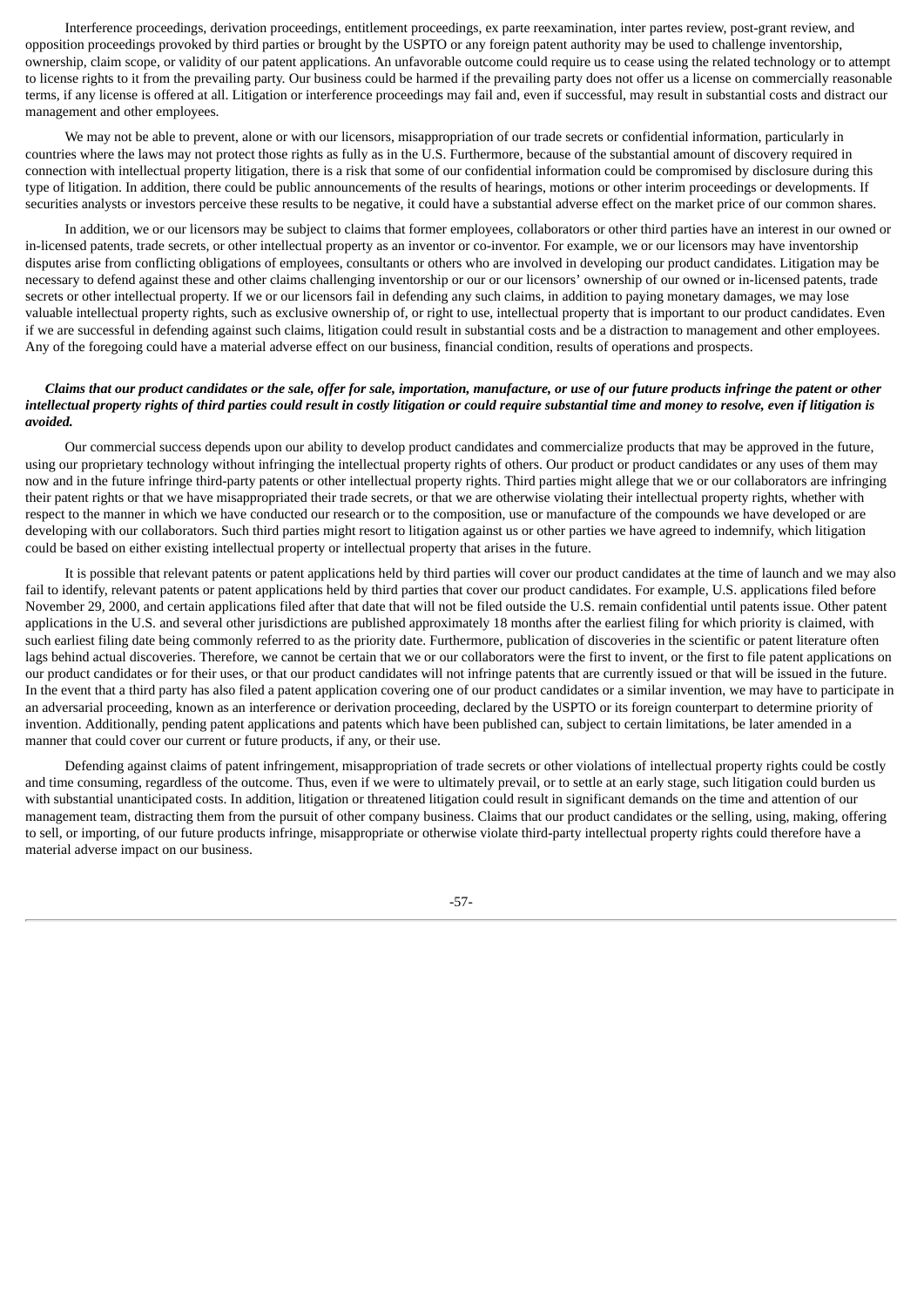Most of our competitors are larger than we are and have substantially greater financial resources. They are, therefore, likely to be able to sustain the costs of complex intellectual property litigation longer than we could. In addition, the uncertainties associated with litigation could have a material adverse effect on our ability to raise the funds necessary to conduct our clinical trials, continue our internal research programs, in-license needed technology, or enter into strategic collaborations that would help us bring our product candidates to market.

In addition, any future intellectual property litigation, interference or other administrative proceedings will result in additional expense and distraction of our personnel. An adverse outcome in such litigation or proceedings may expose us or any future strategic collaborators to loss of our proprietary position, expose us to significant liabilities, or require us to seek licenses that may not be available on commercially acceptable terms, if at all, each of which could have a material adverse effect on our business.

## Unfavorable outcomes in intellectual property litigation could limit our research and development activities and/or our ability to commercialize *certain products.*

If third parties successfully assert their intellectual property rights against us, we might be barred from using certain aspects of our technology or barred from developing and commercializing certain products. Prohibitions against using certain technologies, or prohibitions against commercializing certain products, could be imposed by a court or by a settlement agreement between us and a plaintiff. In addition, if we are unsuccessful in defending against allegations that we have infringed, misappropriated or otherwise violated patent or other intellectual property rights of others, we may be forced to pay substantial damage awards to the plaintiff. There is inevitable uncertainty in intellectual property litigation, and we could lose, even if the case against us is weak or flawed. If litigation leads to an outcome unfavorable to us, we may be required to obtain a license from the intellectual property owner in order to continue our research and development programs or to market any resulting product. It is possible that the necessary license will not be available to us on commercially acceptable terms, or at all. Alternatively, we may be required to modify or redesign our current or future products, if any, in order to avoid infringing or otherwise violating third-party intellectual property rights. This may not be technically or commercially feasible, may render those products less competitive, or may delay or prevent the entry of those products to the market. Any of the foregoing could limit our research and development activities, our ability to commercialize one or more product candidates, or both.

In order to avoid or settle potential claims with respect to any patent or other intellectual property rights of third parties, we may choose or be required to seek a license from a third party and be required to pay license fees or royalties or both, which could be substantial. These licenses may not be available on acceptable terms, or at all. Even if we or any future collaborators were able to obtain a license, the rights may be nonexclusive, which could result in our competitors gaining access to the same intellectual property. Ultimately, we could be prevented from commercializing a product, or be forced, by court order or otherwise, to cease some or all aspects of our business operations, if, as a result of actual or threatened patent or other intellectual property claims, we are unable to enter into licenses on acceptable terms. Further, we could be found liable for significant monetary damages as a result of claims of intellectual property infringement. In the future, we may receive offers to license and demands to license from third parties claiming that we are infringing their intellectual property or owe license fees and, even if such claims are without merit, we could fail to successfully avoid or settle such claims.

If Neurocrine Biosciences, Pacira BioSciences or other collaborators license or otherwise acquire rights to intellectual property controlled by a third party in various circumstances, for example, where a product could not be legally developed or commercialized in a country without the third-party intellectual property right or, where it is decided that it would be useful to acquire such third-party right to develop or commercialize the product, they are eligible under our collaboration agreements to decrease payments payable to us on a product-by-product basis and, in certain cases, on a country-bycountry basis. Any of the foregoing events could harm our business significantly.

### If we breach any of the agreements under which we license the use, development and commercialization rights to our product candidates or *technology from third parties, we could lose license rights that are important to our business.*

Under our existing license and other agreements, we are subject to various obligations, including diligence obligations such as development and commercialization obligations, as well as potential milestone payments and other obligations. If we fail to comply with any of these obligations or otherwise breach our license agreements, our licensing partners may have the right to terminate the applicable license in whole or in part, or convert an exclusive license to a non-exclusive license. Generally, the loss of any one of our current licenses, or license exclusivity, or any other license we may acquire in the future, could materially harm our business, prospects, financial condition and results of operations.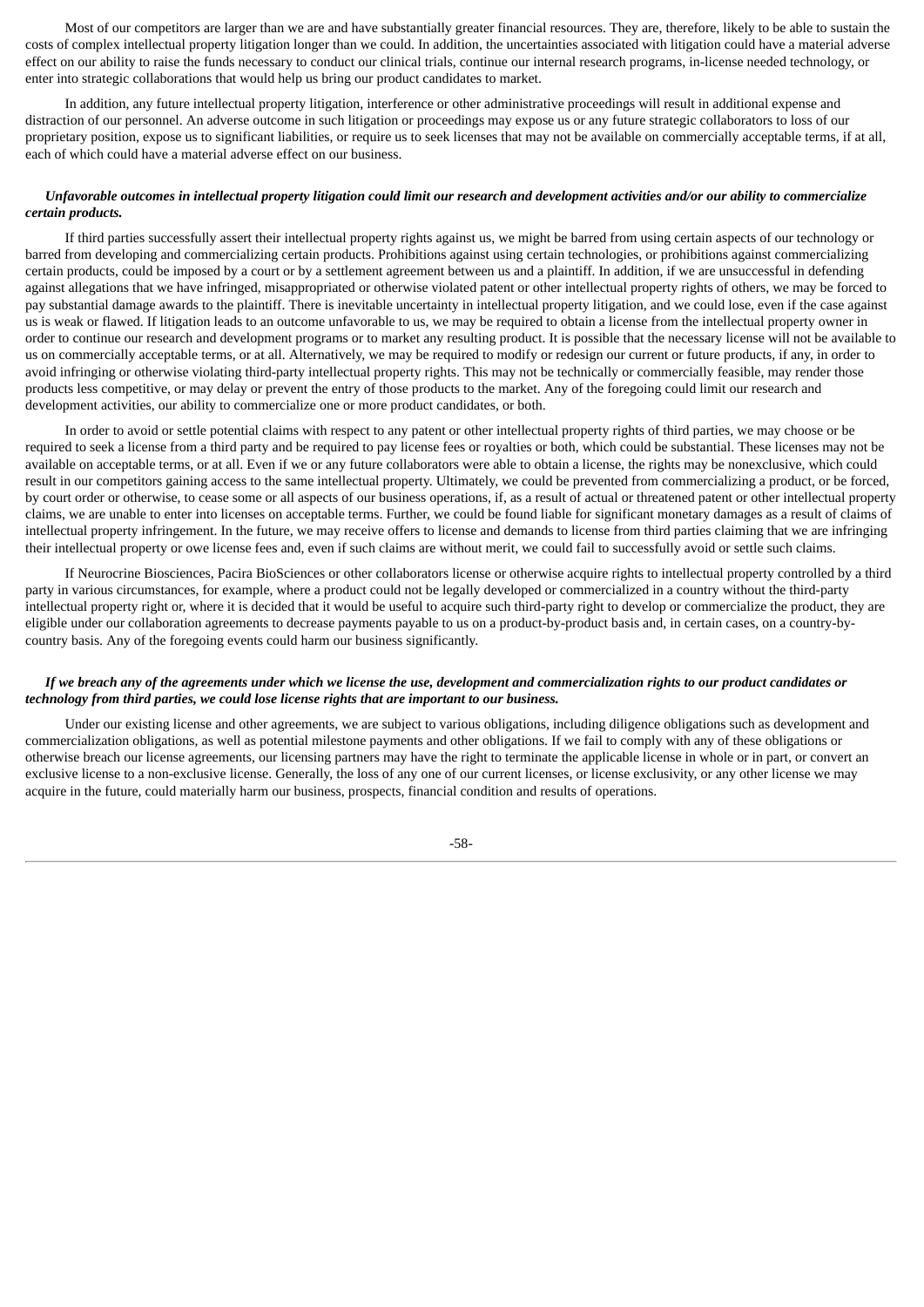### Confidentiality agreements with employees and third parties may not prevent unauthorized disclosure of trade secrets and other proprietary *information, which would harm our competitive position.*

In addition to patents, we rely on trade secrets, technical know-how and proprietary information concerning our discovery platform, business strategy and product candidates in order to protect our competitive position, which are difficult to protect. In the course of our research and development activities and our business activities, we often rely on confidentiality agreements to protect our proprietary information. Such confidentiality agreements are used, for example, when we talk to vendors of laboratory, manufacturing, pre-clinical development or clinical development goods or services or potential strategic collaborators. In addition, each of our employees and consultants is required to sign a confidentiality agreement and invention assignment agreement upon joining our company. Our employees, consultants, contractors, business partners or outside scientific collaborators might intentionally or inadvertently disclose our trade secret information in breach of these confidentiality agreements or our trade secrets may otherwise be misappropriated. Our collaborators might also have rights to publish data and we might fail to apply for patent protection prior to such publication. It is possible that a competitor will make use of such information, and that our competitive position will be compromised. In addition, to the extent that our employees, consultants or contractors use intellectual property owned by others in their work for us, disputes may arise as to the rights in related or resulting know-how and inventions. Enforcing a claim that a third party illegally obtained and is using any of our trade secrets is expensive and time consuming, and the outcome is unpredictable. In addition, courts outside the U.S. sometimes are less willing than U.S. courts to protect trade secrets. Moreover, our competitors may independently develop equivalent knowledge, methods and know-how. If we cannot maintain the confidentiality of our proprietary technology and other confidential information, then our ability to obtain patent protection or to protect our trade secret information would be jeopardized, which would adversely affect our competitive position.

### Changes in U.S. patent law, or laws in other countries, could increase the uncertainties and costs surrounding the prosecution of our patent applications and the enforcement or defense of our issued patents, thereby impairing our ability to protect our product candidates.

Our success is heavily dependent on intellectual property, particularly patents. The patent positions of pharmaceutical and biopharmaceutical companies can be highly uncertain and involve complex legal and factual questions for which important legal principles remain unresolved. No consistent policy regarding the breadth of claims allowed in patents in these fields has emerged to date in the U.S. or other countries. In addition, Congress or other foreign legislative bodies may pass patent reform legislation that is unfavorable to us. For example, there have been recent changes regarding how patent laws are interpreted, and both the USPTO and Congress have recently made significant changes to the patent system. There have been U.S. Supreme Court decisions that now show a trend of the Supreme Court which is distinctly negative on some patents. The trend of these decisions along with resulting changes in patentability requirements being implemented by the USPTO could make it increasingly difficult for us to obtain and maintain patents on our products. We cannot accurately predict future changes in the interpretation of patent laws or changes to patent laws which might be enacted into law. Those changes may materially affect our patents, our ability to obtain patents, the costs to prosecute our patent applications and enforce our patents and/or the patents and applications of our collaborators. The patent situation in these fields outside the U.S. also has uncertainties. Changes in either the patent laws or in interpretations of patent laws in the U.S. and other countries may diminish the value of our intellectual property or narrow the scope of our patent protection. Accordingly, we cannot predict the breadth of claims that may be allowed or enforced in the patents we own or to which we have a license or third-party patents. As an example, by as early as October 1, 2022, European patent applications will have the option, upon grant of a patent, of becoming a Unitary Patent, which will be subject to the jurisdiction of the Unitary Patent Court, or UPC. The option of a Unitary Patent will be a significant change in European patent practice. As the UPC is a new court system, there is no precedent for the court, increasing the uncertainty of any litigation in the UPC.

#### If we do not obtain protection under the Hatch-Waxman Act in the U.S. and similar legislation outside of the U.S. by extending the patent terms for *our product candidates, our business may be materially harmed.*

Depending upon the timing, duration and specifics of FDA marketing approval of our product candidates, if any, one or more U.S. patents may be eligible for limited patent term restoration under the Hatch-Waxman Act. The Hatch-Waxman Act permits a patent restoration term of up to five years as compensation for patent term lost during clinical testing of the product and the subsequent FDA regulatory review process. However, we may not be granted an extension because of, for example, failing to apply within applicable deadlines, failing to apply prior to expiration of relevant patents or otherwise failing to satisfy applicable requirements. Moreover, the applicable time period or the scope of patent protection afforded could be less than five years, or even less than we request if that number is less than five years.

If we are unable to obtain patent term extension or restoration or the term of any such extension is less than we request, the period during which we will have the right to exclusively market our product may be shortened and our competitors may obtain approval of competing products following our patent expiration, and our revenue could be reduced, possibly materially.

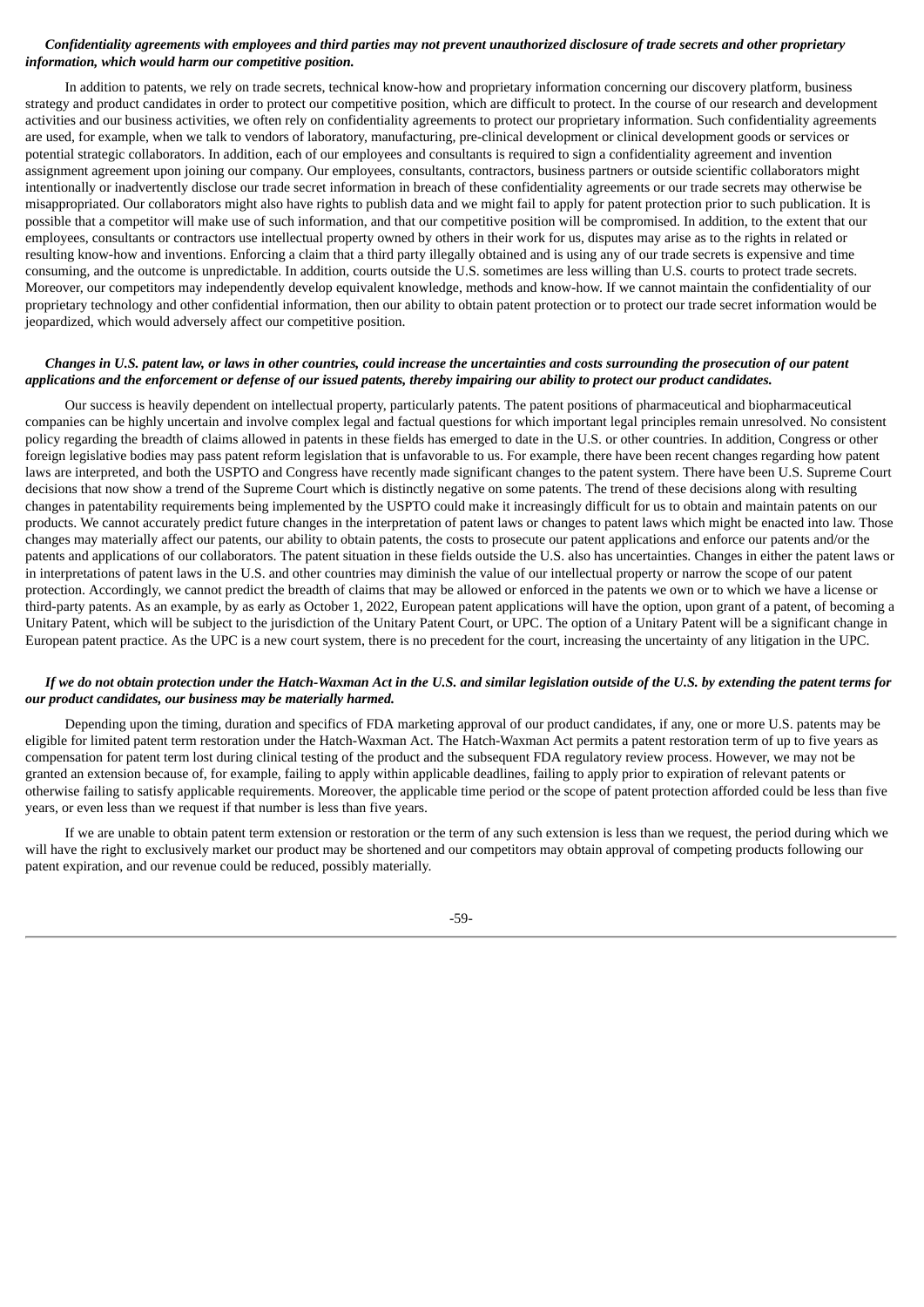## We have not registered our corporate name as a trademark in all of our potential markets, and failure to secure those registrations could adversely *affect our business.*

Our corporate name, Xenon, has not been trademarked in each market where we operate and plan to operate. Our trademark applications for our corporate name or the name of our products may not be allowed for registration, and our registered trademarks may not be maintained or enforced. During trademark registration proceedings, we may receive rejections, which we may be unable to overcome in our responses. Third parties may also attempt to register trademarks utilizing the Xenon name on their products, and we may not be successful in preventing such usage. In addition, in the USPTO and in comparable agencies in many foreign jurisdictions, third parties are given an opportunity to oppose pending trademark applications and to seek to cancel registered trademarks. Opposition or cancellation proceedings may be filed against our trademarks, and our trademarks may not survive such proceedings. If we do not secure registrations for our trademarks, we may encounter more difficulty in enforcing them against third parties than we otherwise would.

# Intellectual property litigation may lead to unfavorable publicity that harms our reputation and causes the market price of our common shares to *decline.*

During the course of any intellectual property litigation, there could be public announcements of the initiation of the litigation as well as results of hearings, rulings on motions, and other interim proceedings in the litigation. If securities analysts or investors regard these announcements as negative, the perceived value of our existing products, programs or intellectual property could be diminished. Accordingly, the market price of our common shares may decline. Such announcements could also harm our reputation or the market for our future products, which could have a material adverse effect on our business.

#### **Risks Related to Ownership of Our Common Shares**

### The market price of our common shares may be volatile, and purchasers of our common shares could incur substantial losses.

The market price of our common shares has fluctuated in the past and is likely to be volatile in the future. As a result of this volatility, investors may experience losses on their investment in our common shares. The market price for our common shares may be influenced by many factors, including the following:

- announcements by us or our competitors of new products, product candidates or new uses for existing products, significant contracts, commercial relationships or capital commitments and the timing of these introductions or announcements;
- actions by any of our collaborators regarding our product candidates they are developing, including announcements regarding clinical or regulatory decisions or developments of our collaboration;
- unanticipated serious safety concerns related to the use of any of our products and product candidates;
- negative or inconclusive results from clinical trials of our product candidates, leading to a decision or requirement to conduct additional preclinical testing or clinical trials or resulting in a decision to terminate the continued development of a product candidate;
- delays of clinical trials of our product candidates;
- failure to obtain or delays in obtaining or maintaining product approvals or clearances from regulatory authorities;
- adverse regulatory or reimbursement announcements;
- announcements by us or our competitors of significant acquisitions, strategic collaborations, licenses, joint ventures or capital commitments;
- the results of our efforts to discover or develop additional product candidates;
- our dependence on third parties, including our collaborators, CROs, clinical trial sponsors and clinical investigators;
- regulatory or legal developments in Canada, the U.S. or other countries;
- developments or disputes concerning patent applications, issued patents or other proprietary rights;
- the recruitment or departure of key scientific or management personnel;
- our ability to successfully commercialize our future product candidates we develop independently, if approved;
- the level of expenses related to any of our product candidates or clinical development programs;
- actual or anticipated changes in estimates as to financial results, development timelines or recommendations by securities analysts;

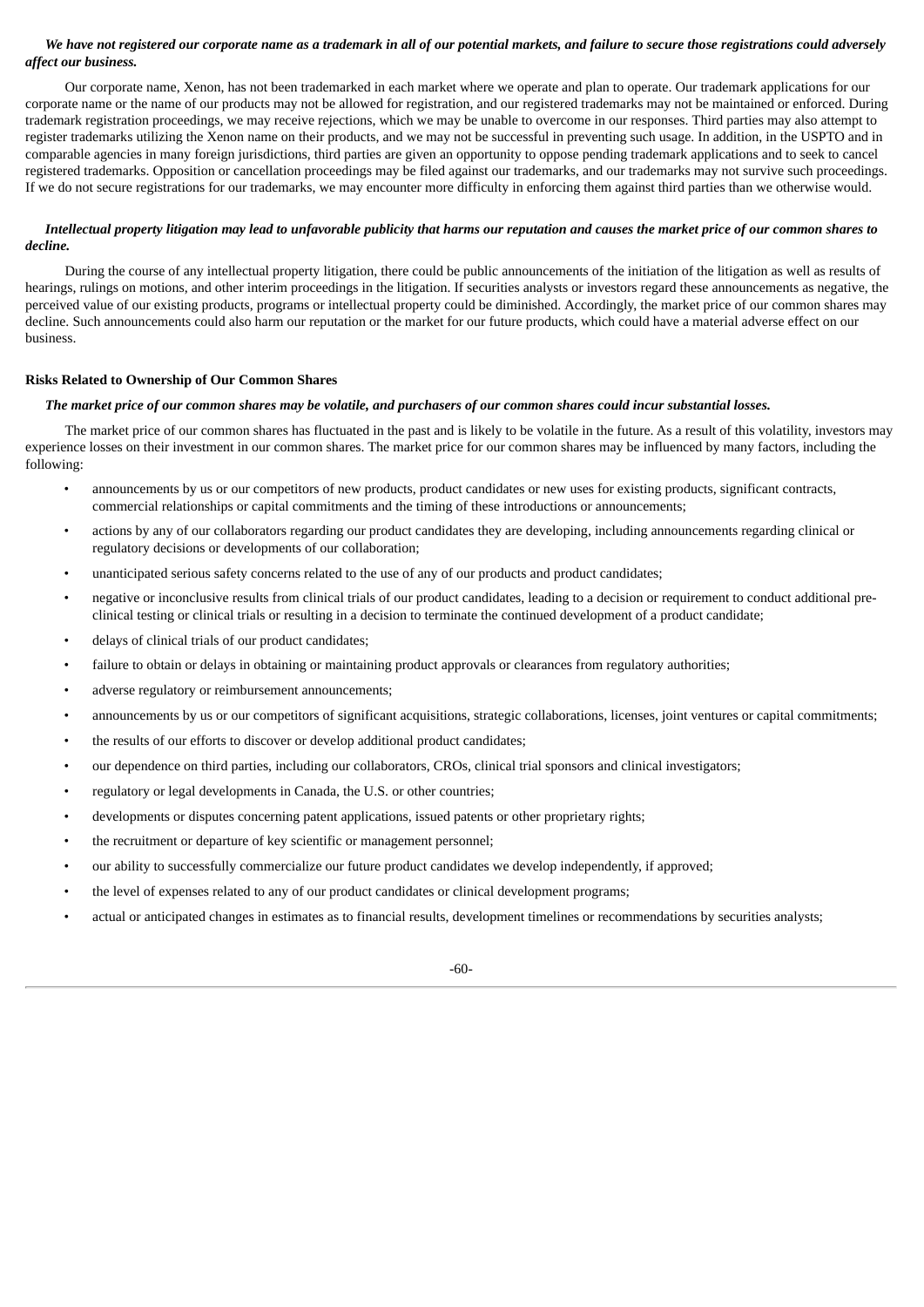- actual or anticipated quarterly variations in our financial results or those of our competitors;
- any change to the composition of our board of directors or key personnel;
- sales of common shares by us or our shareholders in the future, as well as the overall trading volume of our common shares;
- failure to comply with covenants or make required payments under loan agreements;
- changes in the structure of healthcare payment systems;
- commencement of, or our involvement in, litigation;
- the impact of the COVID-19 pandemic on our business and the macroeconomic environment;
- general economic, industry and market conditions in the pharmaceutical and biotechnology sectors and other factors that may be unrelated to our operating performance or the operating performance of our competitors, including changes in market valuations of similar companies; and
- the other factors described in this "Risk Factors" section.

In addition, the stock market in general, and Nasdaq and the biopharmaceutical industry in particular, have from time to time experienced volatility that often has been unrelated to the operating performance of the underlying companies. The COVID-19 pandemic, for example, resulted in significant volatility. These broad market and industry fluctuations may adversely affect the market price of our common shares, regardless of our operating performance. In several recent situations where the market price of a stock has been volatile, holders of that stock have instituted securities class action litigation against the company that issued the stock. If any of our shareholders were to bring a lawsuit against us, the defense and disposition of the lawsuit could be costly and divert the time and attention of our management and harm our operating results.

#### Future sales of our common shares in the public market could cause the market price of our common shares to fall.

The market price of our common shares could decline as a result of sales of a large number of our common shares or the perception that these sales could occur. These sales, or the possibility that these sales may occur, also might make it more difficult for us to sell equity securities in the future at a time and at a price that we deem appropriate.

In addition, in the future, we may issue additional common shares, preferred shares, or other equity or debt securities convertible into common shares in connection with a financing, collaboration agreement, acquisition, litigation settlement, employee arrangements or otherwise. Any such issuance, including any issuances pursuant to our "at-the-market" equity offering program under our sales agreement with Jefferies and Stifel, could result in substantial dilution to our existing shareholders and could cause the market price of our common shares to decline.

### Provisions in our corporate charter documents and Canadian law could make an acquisition of us, which may be beneficial to our shareholders, more difficult and may prevent attempts by our shareholders to replace or remove our current management and/or limit the market price of our *common shares.*

Provisions in our articles and our by-laws, as well as certain provisions under the Canada Business Corporations Act, or CBCA, and applicable Canadian securities laws, may discourage, delay or prevent a merger, acquisition, tender offer or other change in control of us that shareholders may consider favorable, including transactions in which they might otherwise receive a premium for their common shares. These provisions could also limit the price that investors might be willing to pay in the future for our common shares, thereby depressing the market price of our common shares. In addition, because our board of directors is responsible for appointing the members of our management team, these provisions may frustrate or prevent any attempts by our shareholders to replace or remove our current management by making it more difficult for shareholders to replace members of our board of directors. Among other things, these provisions include the following:

- shareholders cannot amend our articles unless such amendment is approved by shareholders holding at least two-thirds of the shares entitled to vote on such approval;
- shareholders must give advance notice to nominate directors or to submit proposals for consideration at shareholders' meetings; and
- applicable Canadian securities laws generally require, subject to certain exceptions, a tender offer to remain open for 105 days and that more than 50% of the outstanding securities not owned by the offeror be tendered before the offeror may take up the securities.

Any provision in our articles, by-laws, under the CBCA or under any applicable Canadian securities law that has the effect of delaying or deterring a change in control could limit the opportunity for our shareholders to receive a premium for their common shares, and could also affect the price that some investors are willing to pay for our common shares.

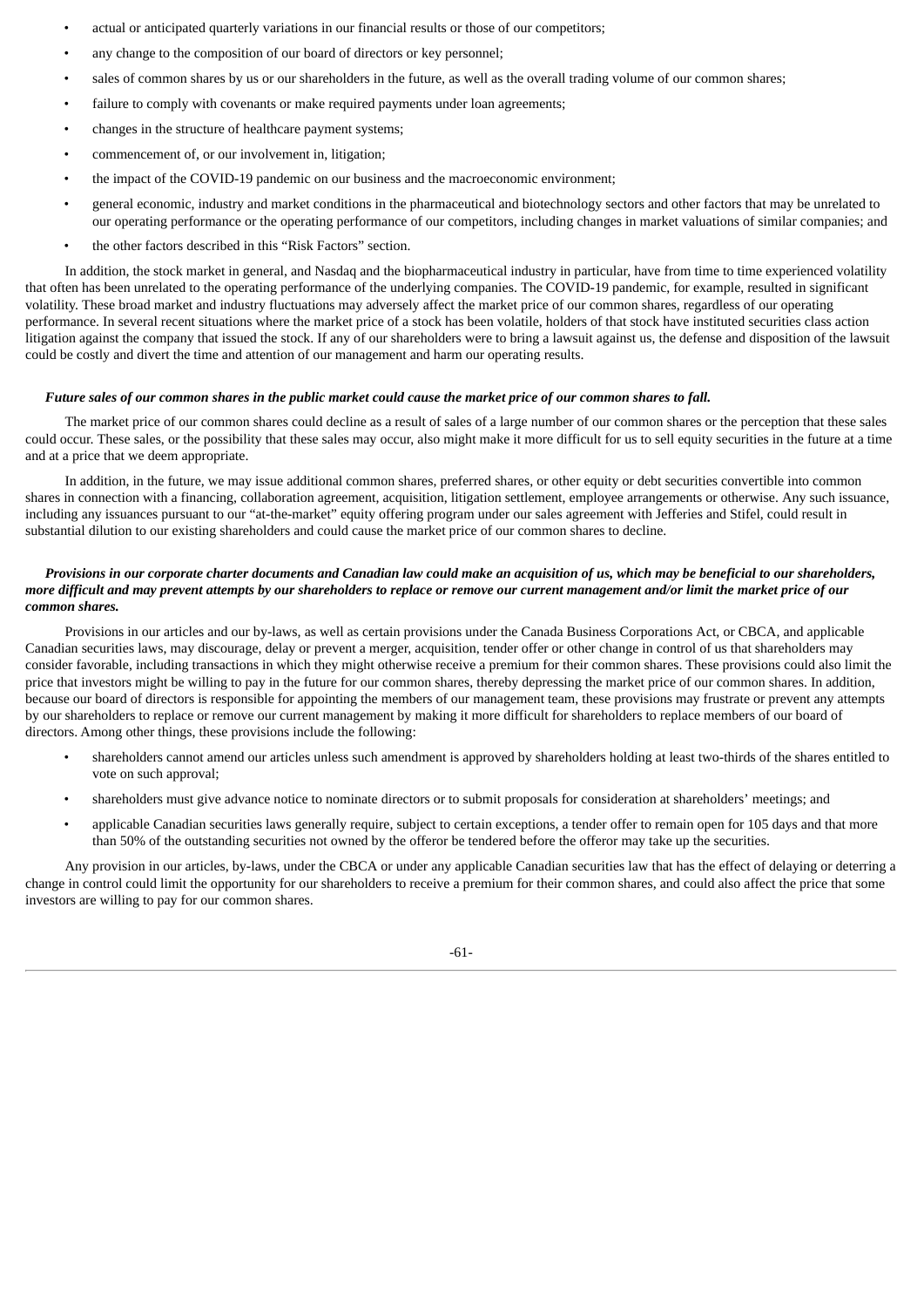#### *U.S. civil liabilities may not be enforceable against us, our directors, or our officers.*

We are governed by the CBCA and our principal place of business is in Canada. Many of our directors and officers reside outside of the U.S., and all or a substantial portion of their assets as well as all or a substantial portion of our assets are located outside the U.S. As a result, it may be difficult for investors to effect service of process within the U.S. upon us and certain of our directors and officers or to enforce judgments obtained against us or such persons, in U.S. courts, in any action, including actions predicated upon the civil liability provisions of U.S. federal securities laws or any other laws of the U.S. Additionally, rights predicated solely upon civil liability provisions of U.S. federal securities laws or any other laws of the U.S. may not be enforceable in original actions, or actions to enforce judgments obtained in U.S. courts, brought in Canadian courts, including courts in the Province of British Columbia.

### We are governed by the corporate and securities laws of Canada which in some cases have a different effect on shareholders than the corporate *laws of Delaware and U.S. securities laws.*

We are governed by the CBCA and other relevant laws, which may affect the rights of shareholders differently than those of a company governed by the laws of a U.S. jurisdiction, and may, together with our charter documents, have the effect of delaying, deferring or discouraging another party from acquiring control of our company by means of a tender offer, a proxy contest or otherwise, or may affect the price an acquiring party would be willing to offer in such an instance. The material differences between the CBCA and Delaware General Corporation Law, or DGCL, that may have the greatest such effect include, but are not limited to, the following: (i) for material corporate transactions (such as mergers and amalgamations, other extraordinary corporate transactions or amendments to our articles) the CBCA generally requires a two-thirds majority vote by shareholders, whereas DGCL generally only requires a majority vote; and (ii) under the CBCA holders of 5% or more of our shares that carry the right to vote at a meeting of shareholders can requisition a special meeting of shareholders, whereas such right does not exist under the DGCL.

#### Future sales and issuances of our common shares or securities convertible into or exchangeable for common shares would cause our shareholders *to incur dilution and could cause the market price of our common shares to fall.*

As of March 31, 2022, stock options to purchase 7,075,073 of our common shares with a weighted-average exercise price of \$16.73 per common share were outstanding, a warrant to purchase 40,000 of our common shares with a weighted-average exercise price of \$9.79 per common share was outstanding, and pre-funded warrants to purchase 2,775,996 of our common shares with an exercise price of \$0.0001 per share were outstanding. The exercise of any of these stock options or warrants would result in dilution to current common shareholders. Further, because we anticipate the need to raise additional capital to fund our clinical development programs, we may in the future sell substantial amounts of common shares, preferred shares, pre-funded warrants or other securities convertible into or exchangeable for common shares. Pursuant to our equity incentive plans, our compensation committee (or a subset or delegate thereof) is authorized to grant equity-based incentive awards to our employees, directors and consultants. Future stock option grants and issuances of common shares under our share-based compensation plans may have an adverse effect on the market price of our common shares.

Any future issuances of common shares, preferred shares, or securities such as warrants, notes, or preferred shares that are convertible into, exercisable or exchangeable for, our common shares, would have a dilutive effect on the voting and economic interests of our existing shareholders.

#### *We are at risk of securities class action litigation.*

In the past, securities class action litigation has often been brought against a company following a decline in the market price of its securities. This risk is especially relevant for us because biotechnology companies have experienced significant share price volatility in recent years. If we face such litigation, it could result in substantial costs and a diversion of management's attention and resources, which could harm our business. In addition, an increase in litigation against biotechnology companies may make it more difficult and more expensive for us to obtain director and officer liability insurance, and we may be required to accept reduced policy limits and coverage or incur substantially higher costs to obtain the same or similar coverage.

$$
-62-
$$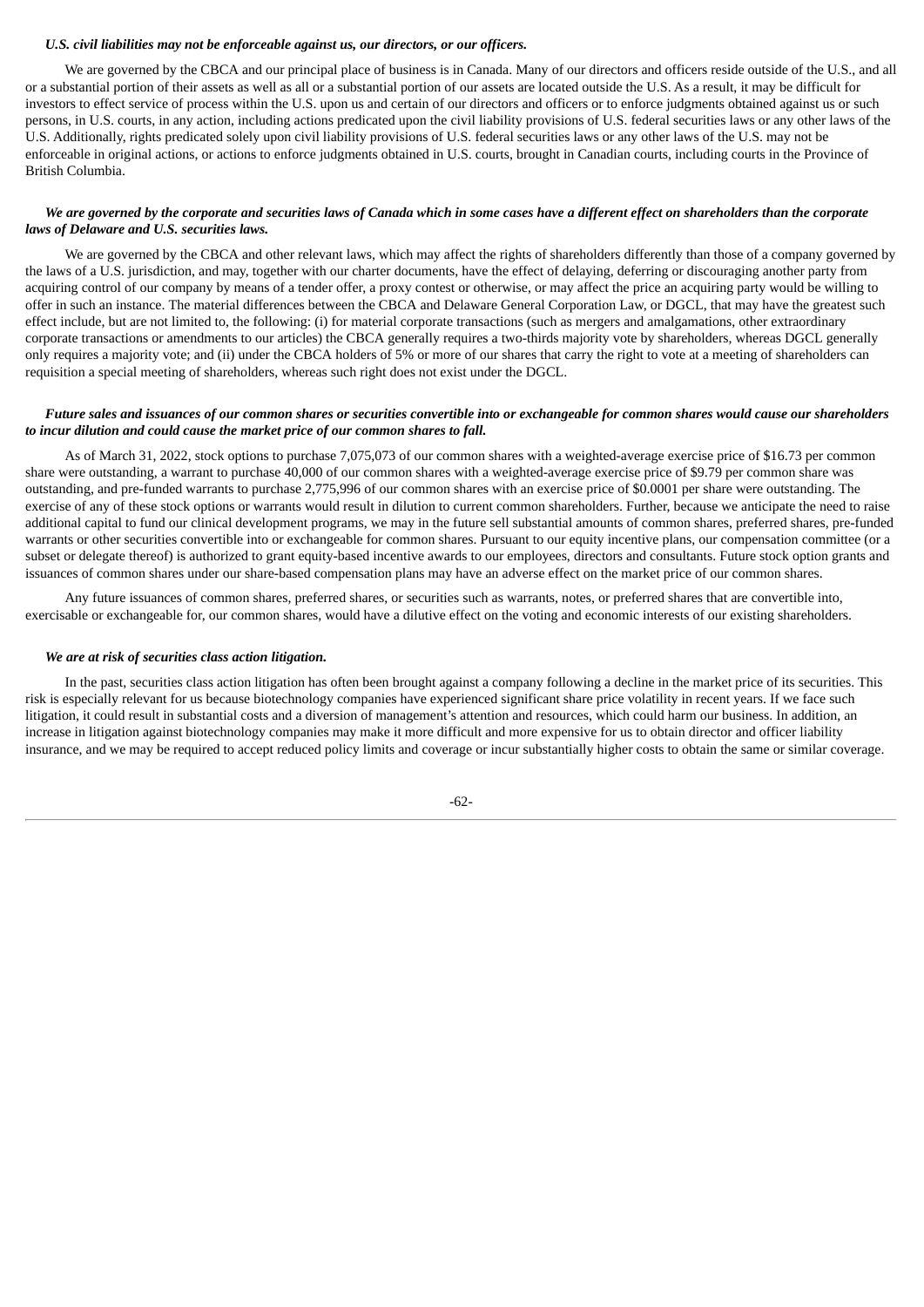# Our management team has broad discretion as to the use of the net proceeds from public and private equity and debt financings and the investment of these proceeds may not yield a favorable return. We may invest the proceeds in ways with which our shareholders disagree.

We have broad discretion in the application of any net proceeds we have received or may receive pursuant to our October 2021 and March 2021 public offerings of common shares and pre-funded warrants to purchase common shares, our "at-the-market" equity offering program with Jefferies and Stifel, as well as the net proceeds to us from previous equity and debt financings. Shareholders may not agree with our decisions, and our use of the proceeds and our existing cash and cash equivalents and marketable securities may not improve our results of operation or enhance the value of our common shares. Our failure to apply these funds effectively could have a material adverse effect on our business, delay the development of our product candidates and cause the market price of our common shares to decline. In addition, until the net proceeds are used, they may be placed in investments that do not produce significant income or that may lose value.

#### *We do not anticipate paying any cash dividends on our common shares in the foreseeable future.*

We do not currently intend to pay any cash dividends on our common shares in the foreseeable future. We currently intend to retain all of our future earnings, if any, to finance the growth and development of our business. In addition, the terms of any future debt agreements may preclude us from paying dividends. As a result, capital appreciation, if any, of our common shares may be investors' sole source of gain for the foreseeable future.

#### *There is no public market for our outstanding pre-funded warrants.*

There is no public trading market for our outstanding pre-funded warrants and we do not expect a market to develop. In addition, we do not intend to list the outstanding pre-funded warrants on the Nasdaq Global Market or any other national securities exchange or nationally recognized trading system. Without an active trading market, the liquidity of the outstanding pre-funded warrants will be limited.

-63-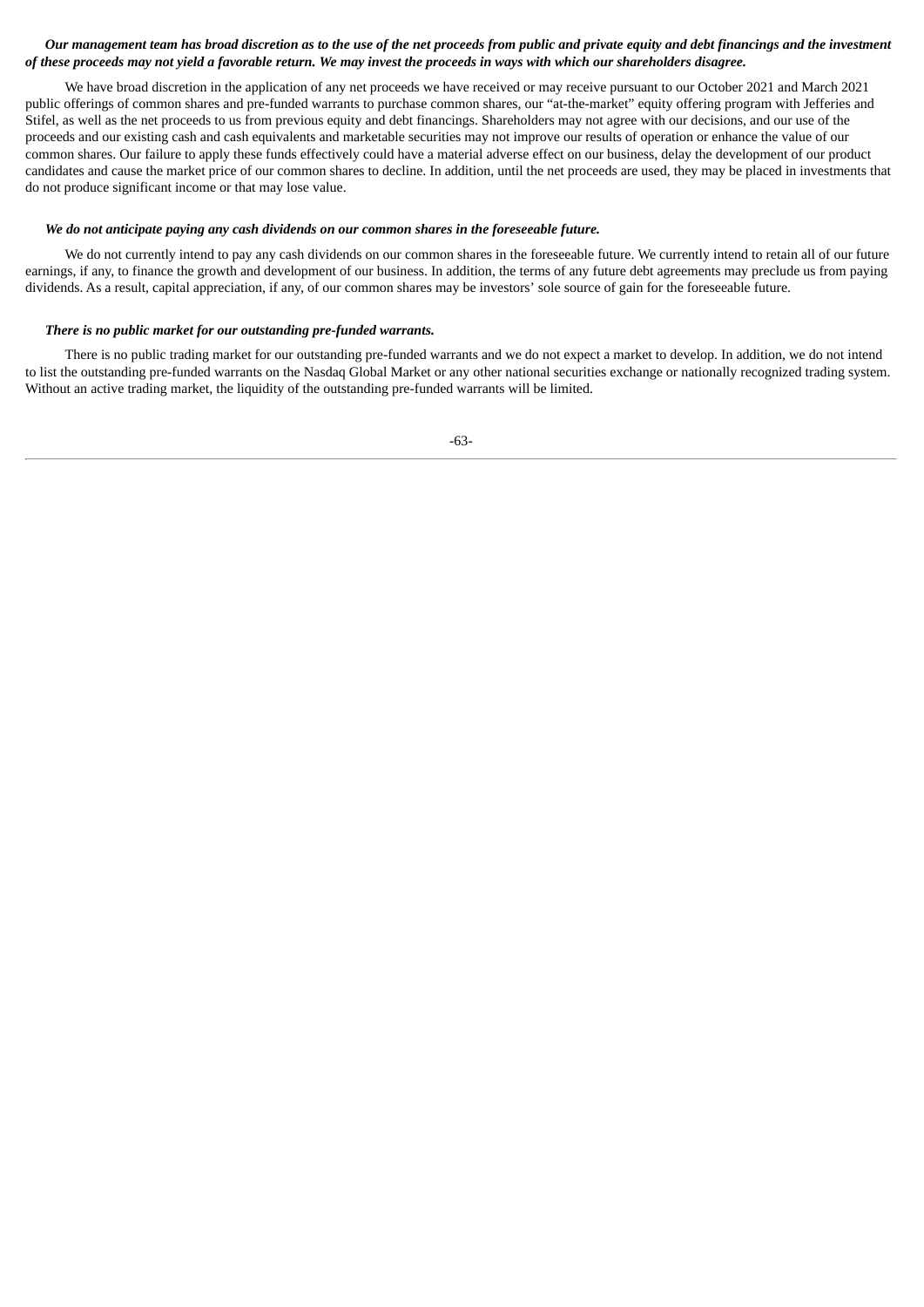#### **General Risk Factors**

#### Unstable market and economic conditions may have serious adverse consequences on our business and financial condition.

Global credit and financial markets have at times experienced extreme disruptions, including most recently in connection with the COVID-19 pandemic, characterized by increased market volatility, increased rates of inflation, declines in consumer confidence, declines in economic growth, increases in unemployment rates, and uncertainty about economic stability. If another such disruption in credit and financial markets and deterioration of confidence in economic conditions occurs, our business may be adversely affected. If the equity and credit markets were to deteriorate significantly in the future, it may make any necessary equity or debt financing more difficult to complete, more costly, and more dilutive. Failure to secure any necessary financing in a timely manner and on favorable terms could have a material adverse effect on our growth strategy, financial performance and the market price of our common shares could require us to delay or abandon development or commercialization plans. In addition, there is a risk that one or more of our current collaborators, service providers, manufacturers and other partners would not survive or be able to meet their commitments to us under such circumstances, which could directly affect our ability to attain our operating goals on schedule and on budget.

### If we fail to maintain an effective system of internal control over financial reporting, we may not be able to accurately report our financial results or prevent fraud. As a result, shareholders could lose confidence in our financial and other public reporting, which would harm our business and the *market price of our common shares.*

Effective internal control over financial reporting is necessary for us to provide reliable financial reports and, together with adequate disclosure controls and procedures, are designed to prevent fraud. Any failure to implement required new or improved controls, or difficulties encountered in their implementation could cause us to fail to meet our reporting obligations.

We are required to disclose changes made in our internal controls and procedures on a quarterly basis and our management is required to assess the effectiveness of these controls annually. We are also required to obtain an independent assessment of the effectiveness of our internal controls which could detect problems that our management's assessment might not. Even if our management concludes that our internal control over financial reporting is effective, our independent registered public accounting firm may conclude that there are material weaknesses or significant deficiencies with respect to our internal controls or the level at which our internal controls are documented, designed, implemented or reviewed. If we or our independent registered public accounting firm identifies deficiencies in our internal control over financial reporting that are deemed to be material weaknesses or that may require prospective or retroactive changes to our financial statements, investors may lose confidence in our reported financial information, which could cause the market price of our common shares to decline and we could be subject to sanctions or investigations by the SEC or other regulatory authorities, which would require additional financial and management resources. Irrespective of compliance with Section 404, any failure of our internal control over financial reporting could have a material adverse effect on our stated operating results and harm our reputation.

#### *Environmental, social and governance matters may impact our business and reputation.*

Companies are increasingly being judged by their performance on a variety of environmental, social and governance, or ESG, matters, which are considered to contribute to the long-term sustainability of companies' performance.

A variety of organizations measure the performance of companies on such ESG topics, and the results of these assessments are widely publicized. In addition, investment in funds that specialize in companies that perform well in such assessments are increasingly popular, and major institutional investors have publicly emphasized the importance of such ESG measures to their investment decisions. Topics taken into account in such assessments include, among others, the role of the company's board of directors in supervising various ESG issues and board diversity.

In light of investors' increased focus on ESG matters, there can be no certainty that we will manage such issues successfully, or that we will successfully meet expectations as to our proper role. Any failure or perceived failure by us in this regard could have a material adverse effect on our reputation and on our business, share price, financial condition, or results of operations, including the sustainability of our business over time.

#### If securities or industry analysts do not publish research reports about our business, or if they issue an adverse opinion about our business, the *market price of our common shares and the trading volume of our common shares could decline.*

The trading market for our common shares is influenced by the research and reports that securities or industry analysts publish about us or our business. If too few securities or industry analysts cover our company, the market price of our common shares would likely be negatively impacted. If securities and industry analysts who cover us downgrade our common shares or publish inaccurate or unfavorable research about our business, the market price of our common shares would likely decline. If one or more of these analysts cease coverage of our company or fail to publish reports on us regularly, demand for our common shares could decrease, which might cause the market price of our common shares and the trading volume of our common shares to decline.

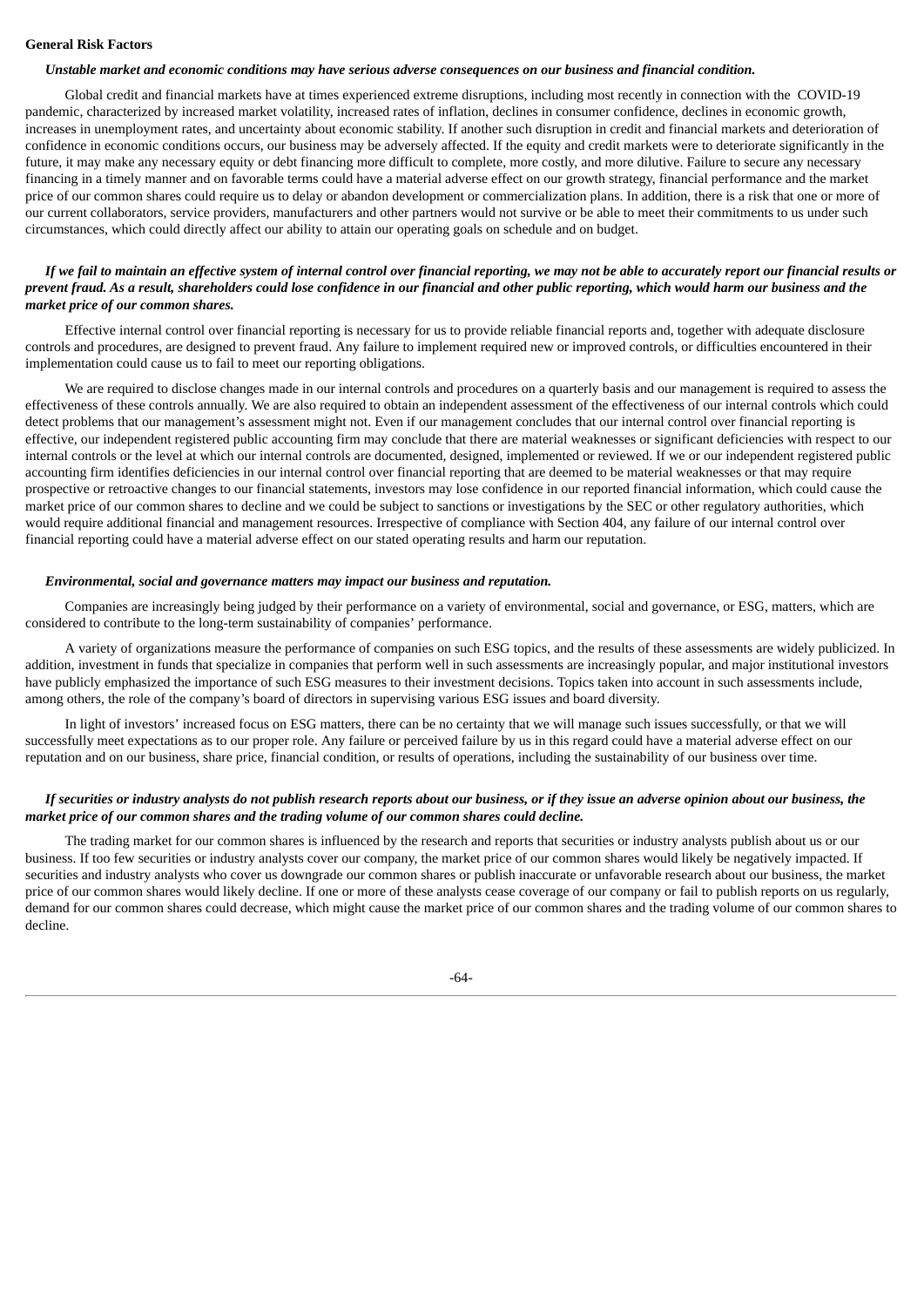#### *An active trading market for our common shares may not be maintained.*

Our common shares are currently traded on Nasdaq, but we can provide no assurance that we will be able to maintain an active trading market on Nasdaq or any other exchange in the future. If an active market for our common shares is not maintained, it may be difficult for our shareholders to sell the common shares they have purchased without depressing the market price for the common shares or at all. Further, an inactive market may also impair our ability to raise capital by selling additional common shares and may impair our ability to enter into strategic collaborations or acquire companies or products by using our common shares as consideration.

## Nasdaq may delist our securities from its exchange, which could limit investors' ability to make transactions in our securities and subject us to *additional trading restrictions.*

Our common shares are listed on Nasdaq under the trading symbol "XENE." Our securities may fail to meet the continued listing requirements to be listed on Nasdaq. If Nasdaq delists our common shares from trading on its exchange, we could face significant material adverse consequences, including:

- significant impairment of the liquidity for our common shares, which may substantially decrease the market price of our common shares;
- a limited availability of market quotations for our securities;
- a determination that our common shares qualify as a "penny stock" which will require brokers trading in our common shares to adhere to more stringent rules and possibly resulting in a reduced level of trading activity in the secondary trading market for our common shares;
- a limited amount of news and analyst coverage for our company; and
- a decreased ability to issue additional securities or obtain additional financing in the future.

-65-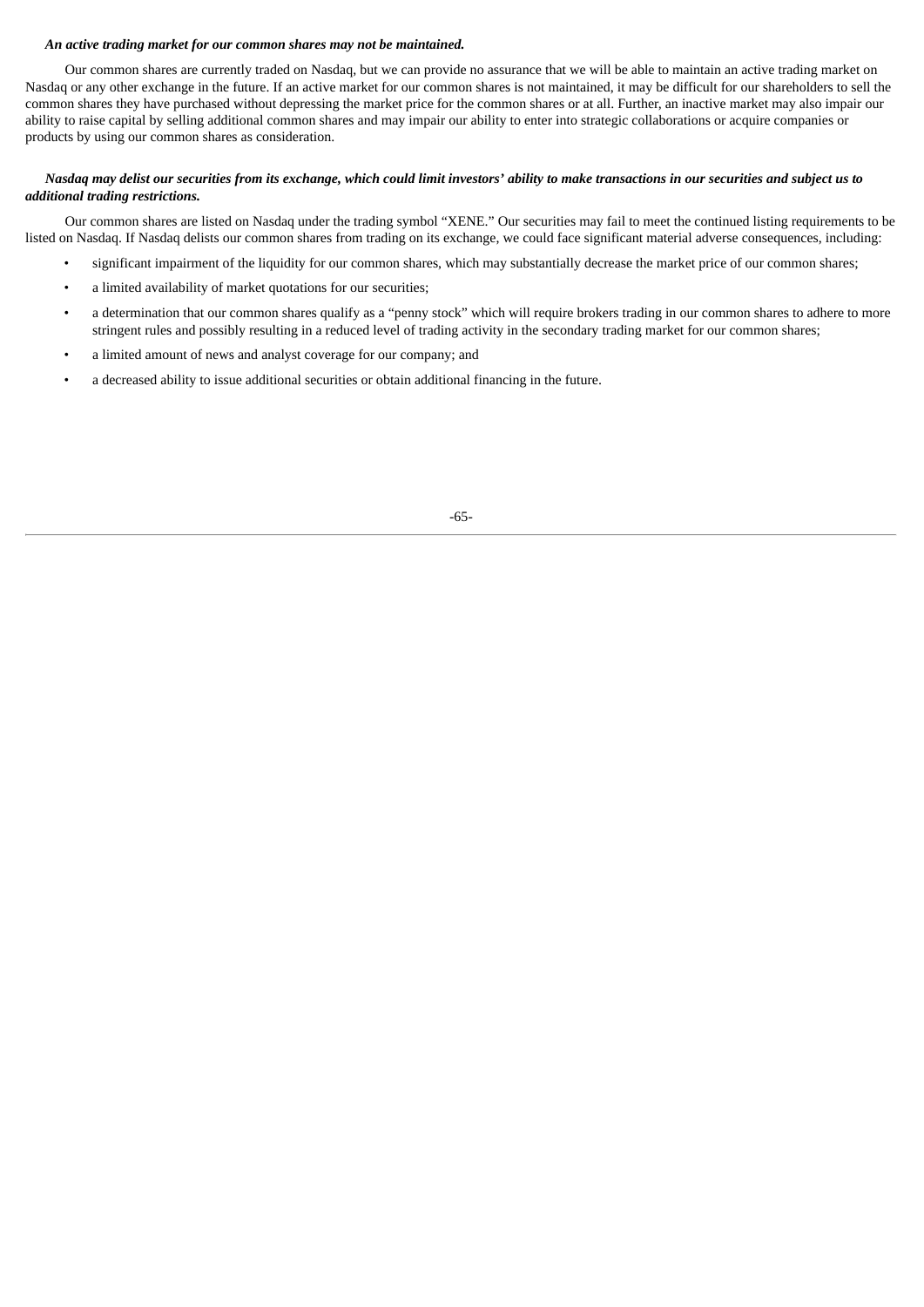# **Item 6. Exhibits**

*(a) Exhibits.*

| <b>Exhibit</b> |                                                                                                                                                                                                          | <b>Incorporated by Reference</b> |           |                |                    |
|----------------|----------------------------------------------------------------------------------------------------------------------------------------------------------------------------------------------------------|----------------------------------|-----------|----------------|--------------------|
| <b>Number</b>  | <b>Description of Document</b>                                                                                                                                                                           | Form                             | File No.  | <b>Exhibit</b> | <b>Filing Date</b> |
| 10.1           | Amendment No. 1 to the At-the-Market Equity Offering Sales<br>Agreement, dated March 1, 2022, by and among Xenon<br>Pharmaceuticals Inc., Jefferies LLC and Stifel, Nicolaus & Company,<br>Incorporated. | $8-K$                            | 001-36687 | 1.1            | March 1, 2022      |
| 10.2           | Share Purchase Agreement, dated as of January 11, 2022, by and<br>between Xenon Pharmaceuticals Inc. and Neurocrine Biosciences, Inc.                                                                    | $8-K$                            | 001-36687 | 10.1           | January 12, 2022   |
| $10.3 +$       | Amendment #2, dated February 25, 2022, to the License and<br>Collaboration Agreement, dated December 2, 2019, by and between<br>Xenon Pharmaceuticals Inc. and Neurocrine Biosciences, Inc.              | $10-K$                           | 001-36687 | 10.30++        | March 1, 2022      |
| 31.1           | Certification of Chief Executive Officer pursuant to Rule 13a-14(a).                                                                                                                                     |                                  |           |                |                    |
| 31.2           | Certification of Chief Financial Officer pursuant to Rule 13a-14(a).                                                                                                                                     |                                  |           |                |                    |
| $32.1*$        | Certification of Chief Executive Officer pursuant to 18 U.S.C. Section<br>1350.                                                                                                                          |                                  |           |                |                    |
| $32.2*$        | Certification of Chief Financial Officer pursuant to 18 U.S.C. Section<br>1350.                                                                                                                          |                                  |           |                |                    |
| 101.INS        | Inline XBRL Instance Document – the instance document does not<br>appear in the Interactive Data File because XBRL tags are embedded<br>within the Inline XBRL document                                  |                                  |           |                |                    |
| 101.SCH        | Inline XBRL Taxonomy Extension Schema Document                                                                                                                                                           |                                  |           |                |                    |
| 101.CAL        | Inline XBRL Taxonomy Extension Calculation Linkbase Document                                                                                                                                             |                                  |           |                |                    |
| 101.DEF        | Inline XBRL Taxonomy Extension Definition Linkbase Document                                                                                                                                              |                                  |           |                |                    |
| 101.LAB        | Inline XBRL Taxonomy Extension Label Linkbase Document                                                                                                                                                   |                                  |           |                |                    |
| 101.PRE        | Inline XBRL Taxonomy Extension Presentation Linkbase Document                                                                                                                                            |                                  |           |                |                    |
| 104            | Cover Page Interactive Data File (embedded within the Inline XBRL<br>document)                                                                                                                           |                                  |           |                |                    |

The Certifications attached as Exhibits 32.1 and 32.2 that accompany this Quarterly Report on Form 10-Q are not deemed filed with the Securities and Exchange Commission and are not to be incorporated by reference into any filing of Xenon Pharmaceuticals Inc. under the Securities Act of 1933, as amended, or the Securities Exchange Act of 1934, as amended, whether made before or after the date of this Form 10-Q, irrespective of any general incorporation language contained in such filing.

-66-

<sup>††</sup> Portions of this exhibit have been omitted in accordance with Item 601(b)(10) of Regulation S-K because they are private, confidential and not material.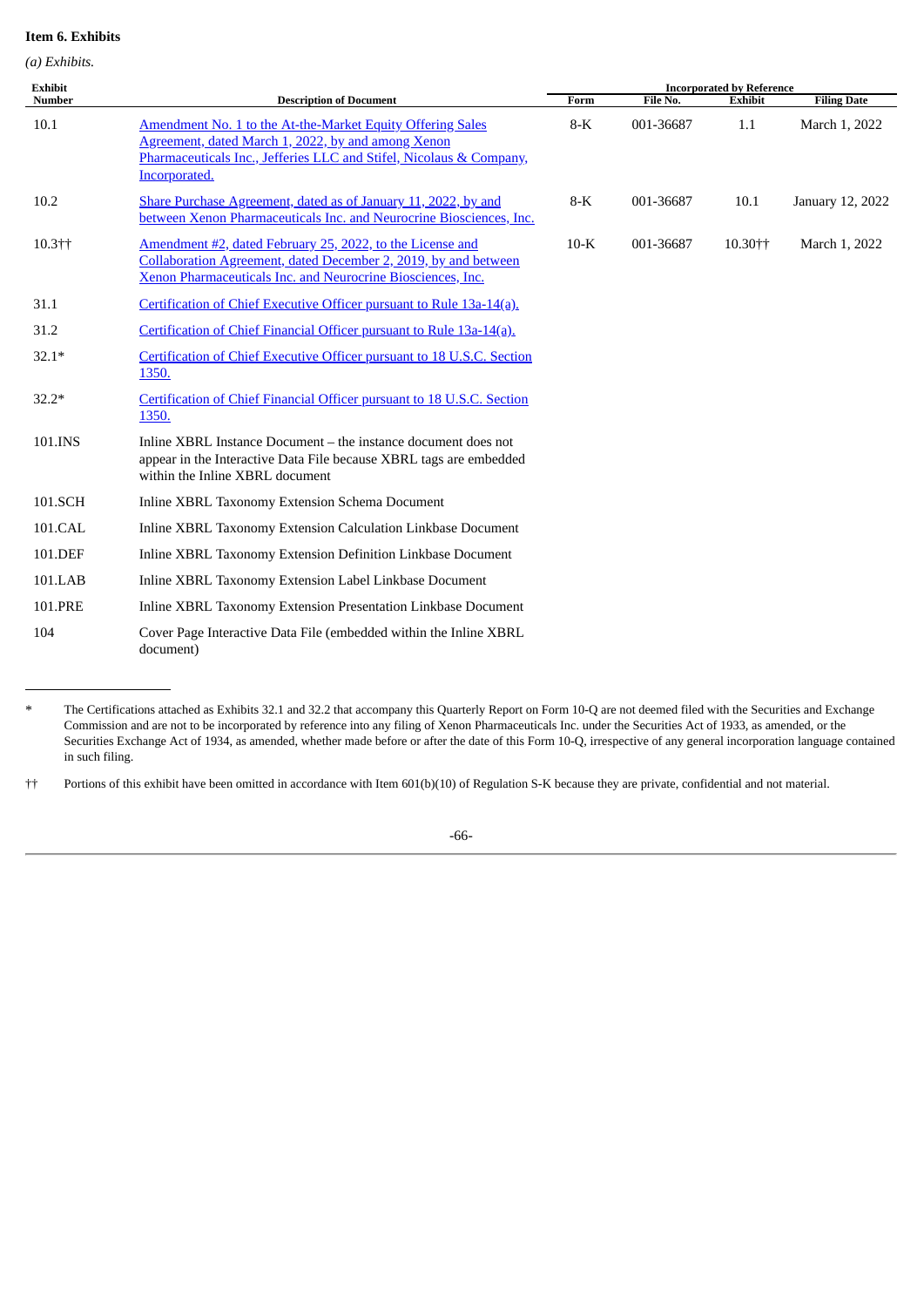# **SIGNATURES**

Pursuant to the requirements of the Securities Exchange Act of 1934, the registrant has duly caused this report to be signed on its behalf by the undersigned, thereunto duly authorized.

Date: May 10, 2022

# **XENON PHARMACEUTICALS INC.**

By: /s/ Ian Mortimer Ian Mortimer President and Chief Executive Officer

Date: May 10, 2022

By: /s/ Sherry Aulin Sherry Aulin

Chief Financial Officer

-67-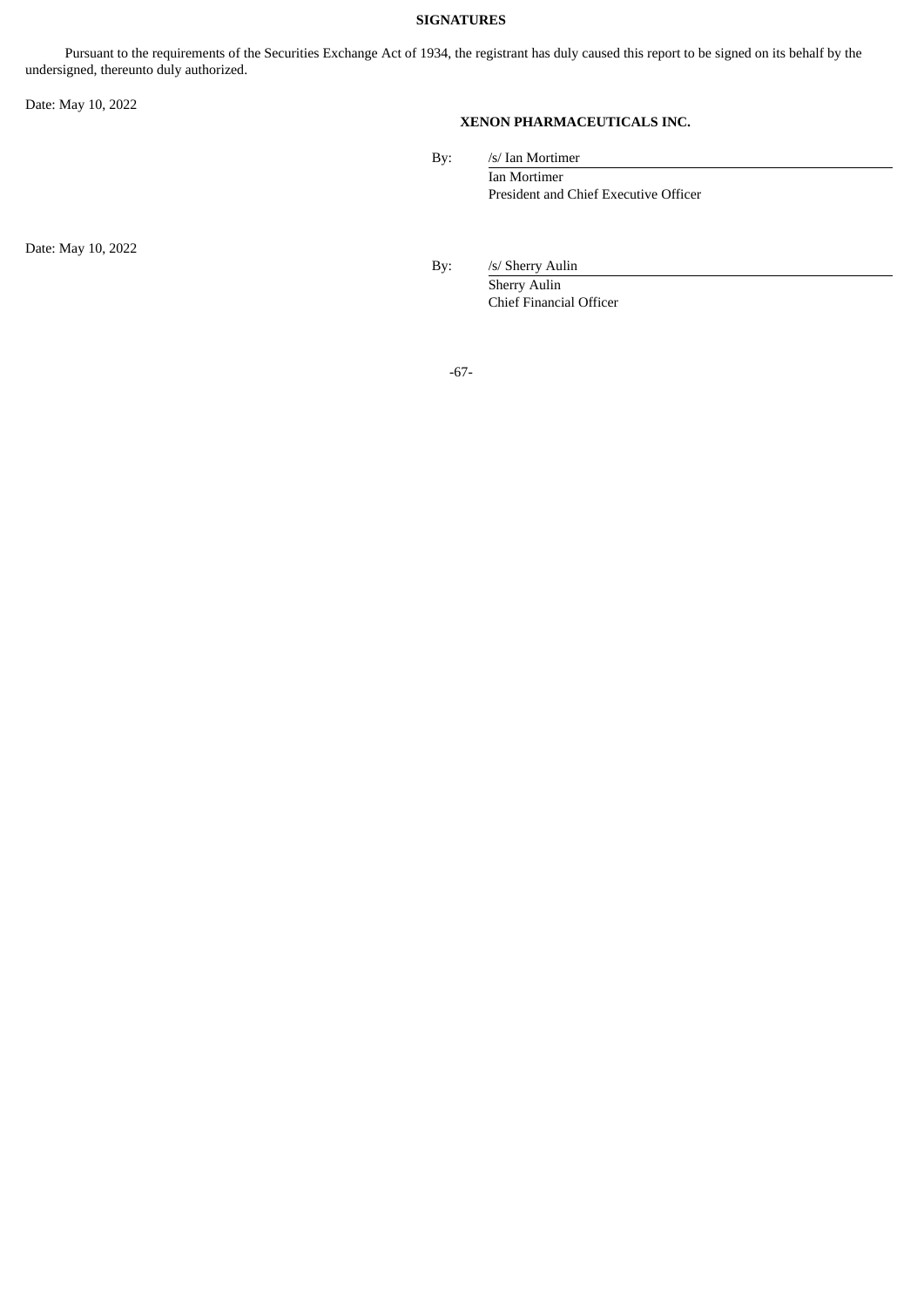## **CERTIFICATIONS**

<span id="page-68-0"></span>I, Ian Mortimer, certify that:

- 1. I have reviewed this Quarterly Report on Form 10-Q of Xenon Pharmaceuticals Inc.;
- 2. Based on my knowledge, this report does not contain any untrue statement of a material fact or omit to state a material fact necessary to make the statements made, in light of the circumstances under which such statements were made, not misleading with respect to the period covered by this report;
- 3. Based on my knowledge, the financial statements, and other financial information included in this report, fairly present in all material respects the financial condition, results of operations and cash flows of the registrant as of, and for, the periods presented in this report;
- 4. The registrant's other certifying officer(s) and I are responsible for establishing and maintaining disclosure controls and procedures (as defined in Exchange Act Rules 13a-15(e) and 15d–15(e)) and internal control over financial reporting (as defined in Exchange Act Rules 13a-15(f) and 15d-15(f)) for the registrant and have:
	- a) Designed such disclosure controls and procedures, or caused such disclosure controls and procedures to be designed under our supervision, to ensure that material information relating to the registrant, including its consolidated subsidiaries, is made known to us by others within those entities, particularly during the period in which this report is being prepared;
	- b) Designed such internal control over financial reporting, or caused such internal control over financial reporting to be designed under our supervision, to provide reasonable assurance regarding the reliability of financial reporting and the preparation of financial statements for external purposes in accordance with generally accepted accounting principles;
	- c) Evaluated the effectiveness of the registrant's disclosure controls and procedures and presented in this report our conclusions about the effectiveness of the disclosure controls and procedures, as of the end of the period covered by this report based on such evaluation; and
	- d) Disclosed in this report any change in the registrant's internal control over financial reporting that occurred during the registrant's most recent fiscal quarter (the registrant's fourth fiscal quarter in the case of an annual report) that has materially affected, or is reasonably likely to materially affect, the registrant's internal control over financial reporting; and
- 5. The registrant's other certifying officer(s) and I have disclosed, based on our most recent evaluation of internal control over financial reporting, to the registrant's auditors and the audit committee of the registrant's board of directors (or persons performing the equivalent functions):
	- a) All significant deficiencies and material weaknesses in the design or operation of internal control over financial reporting which are reasonably likely to adversely affect the registrant's ability to record, process, summarize and report financial information; and
	- b) Any fraud, whether or not material, that involves management or other employees who have a significant role in the registrant's internal control over financial reporting.

Date: May 10, 2022 By: /s/ Ian Mortimer

Ian Mortimer President and Chief Executive Officer (Principal Executive Officer)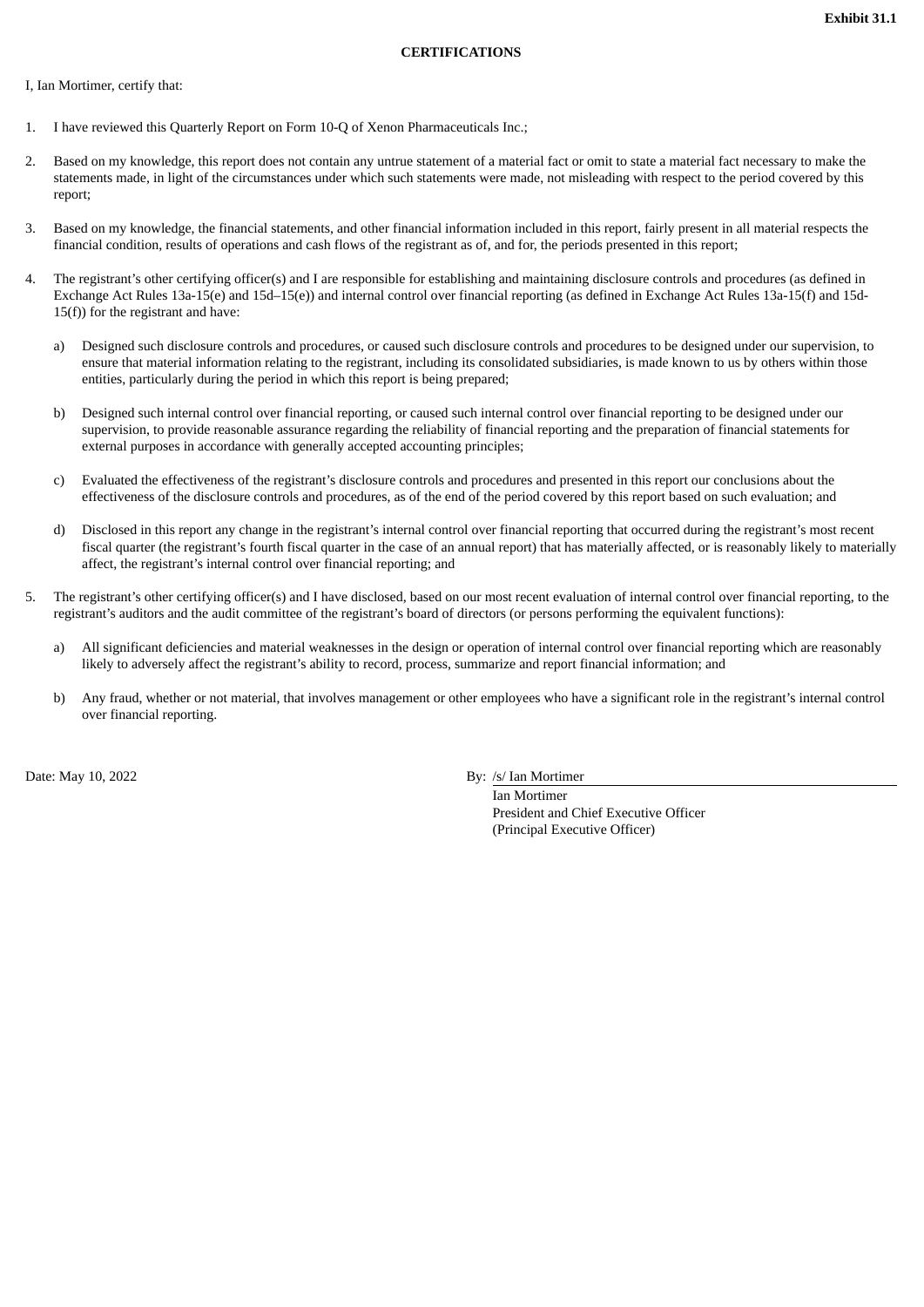## **CERTIFICATIONS**

<span id="page-69-0"></span>I, Sherry Aulin, certify that:

- 1. I have reviewed this Quarterly Report on Form 10-Q of Xenon Pharmaceuticals Inc.;
- 2. Based on my knowledge, this report does not contain any untrue statement of a material fact or omit to state a material fact necessary to make the statements made, in light of the circumstances under which such statements were made, not misleading with respect to the period covered by this report;
- 3. Based on my knowledge, the financial statements, and other financial information included in this report, fairly present in all material respects the financial condition, results of operations and cash flows of the registrant as of, and for, the periods presented in this report;
- 4. The registrant's other certifying officer(s) and I are responsible for establishing and maintaining disclosure controls and procedures (as defined in Exchange Act Rules 13a-15(e) and 15d–15(e)) and internal control over financial reporting (as defined in Exchange Act Rules 13a-15(f) and 15d-15(f)) for the registrant and have:
	- a) Designed such disclosure controls and procedures, or caused such disclosure controls and procedures to be designed under our supervision, to ensure that material information relating to the registrant, including its consolidated subsidiaries, is made known to us by others within those entities, particularly during the period in which this report is being prepared;
	- b) Designed such internal control over financial reporting, or caused such internal control over financial reporting to be designed under our supervision, to provide reasonable assurance regarding the reliability of financial reporting and the preparation of financial statements for external purposes in accordance with generally accepted accounting principles;
	- c) Evaluated the effectiveness of the registrant's disclosure controls and procedures and presented in this report our conclusions about the effectiveness of the disclosure controls and procedures, as of the end of the period covered by this report based on such evaluation; and
	- d) Disclosed in this report any change in the registrant's internal control over financial reporting that occurred during the registrant's most recent fiscal quarter (the registrant's fourth fiscal quarter in the case of an annual report) that has materially affected, or is reasonably likely to materially affect, the registrant's internal control over financial reporting; and
- 5. The registrant's other certifying officer(s) and I have disclosed, based on our most recent evaluation of internal control over financial reporting, to the registrant's auditors and the audit committee of the registrant's board of directors (or persons performing the equivalent functions):
	- a) All significant deficiencies and material weaknesses in the design or operation of internal control over financial reporting which are reasonably likely to adversely affect the registrant's ability to record, process, summarize and report financial information; and
	- b) Any fraud, whether or not material, that involves management or other employees who have a significant role in the registrant's internal control over financial reporting.

Date: May 10, 2022 By: /s/ Sherry Aulin

Sherry Aulin Chief Financial Officer (Principal Financial and Accounting Officer)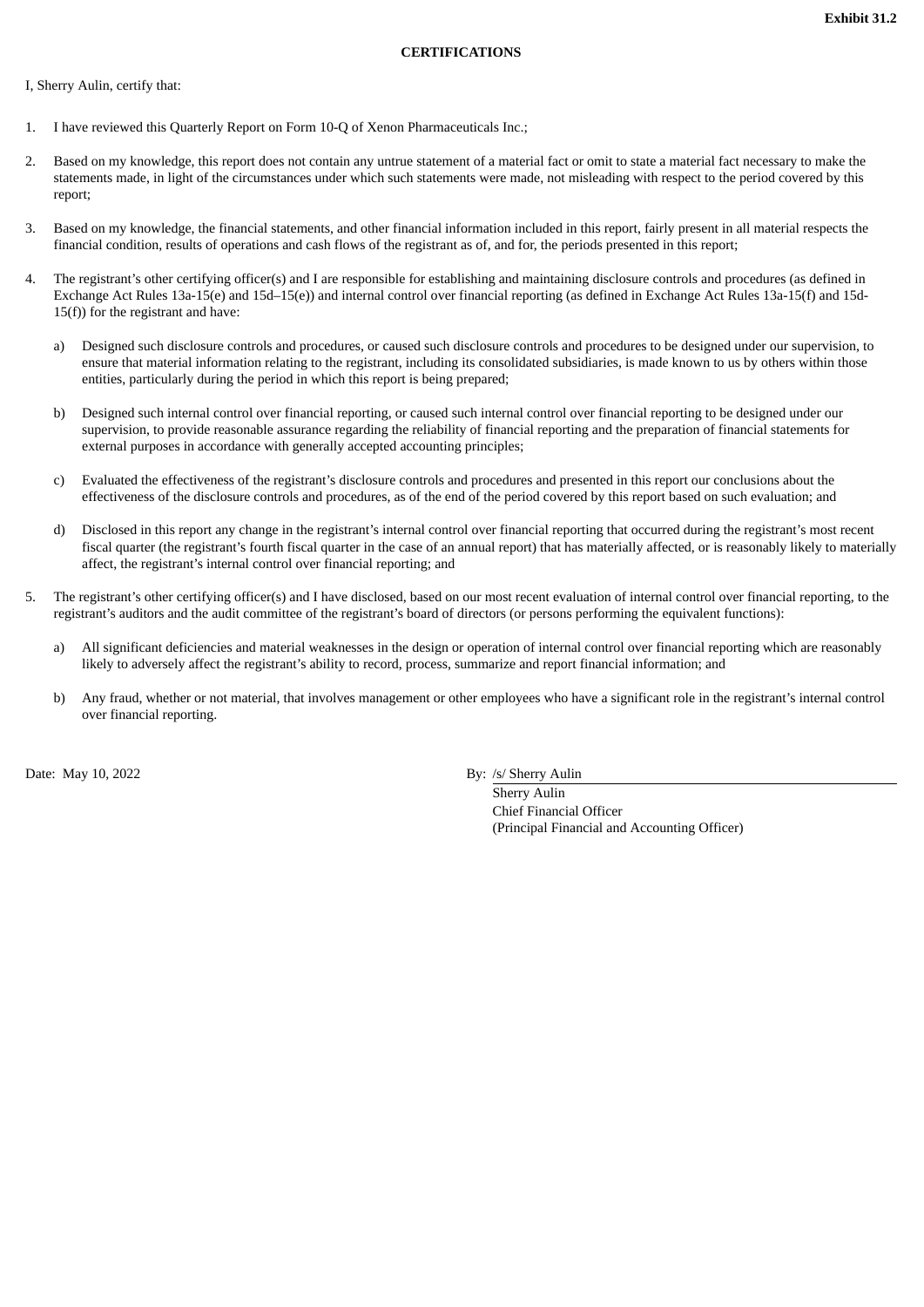## **XENON PHARMACEUTICALS INC. CERTIFICATION PURSUANT TO 18 U.S.C. SECTION 1350, AS ADOPTED PURSUANT TO SECTION 906 OF THE SARBANES-OXLEY ACT OF 2002**

<span id="page-70-0"></span>In connection with the Quarterly Report of Xenon Pharmaceuticals Inc. (the "Company") on Form 10-Q for the quarter ended March 31, 2022, as filed with the Securities and Exchange Commission on the date hereof (the "Report"), I, Ian Mortimer, President and Chief Executive Officer (Principal Executive Officer) of the Company, certify, pursuant to 18 U.S.C. Section 1350, as adopted pursuant to Section 906 of the Sarbanes-Oxley Act of 2002, that to my knowledge:

- (1) The Report fully complies with the requirements of Section 13(a) or 15(d) of the Securities Exchange Act of 1934; and
- (2) The information contained in the Report fairly presents, in all material respects, the financial condition and results of operations of the Company.

Date: May 10, 2022 By: /s/ Ian Mortimer

Ian Mortimer President and Chief Executive Officer (Principal Executive Officer)

A signed original of this written statement required by Section 906 of the Sarbanes-Oxley Act of 2002 has been provided to the Company and will be retained by the Company and furnished to the Securities and Exchange Commission or its staff upon request.

This certification accompanies the Report to which it relates, is not deemed filed with the Securities and Exchange Commission and is not to be incorporated by reference into any filing of Xenon Pharmaceuticals Inc. under the Securities Act of 1933, as amended, or the Securities Exchange Act of 1934, as amended (whether made before or after the date of the Report), irrespective of any general incorporation language contained in such filing.